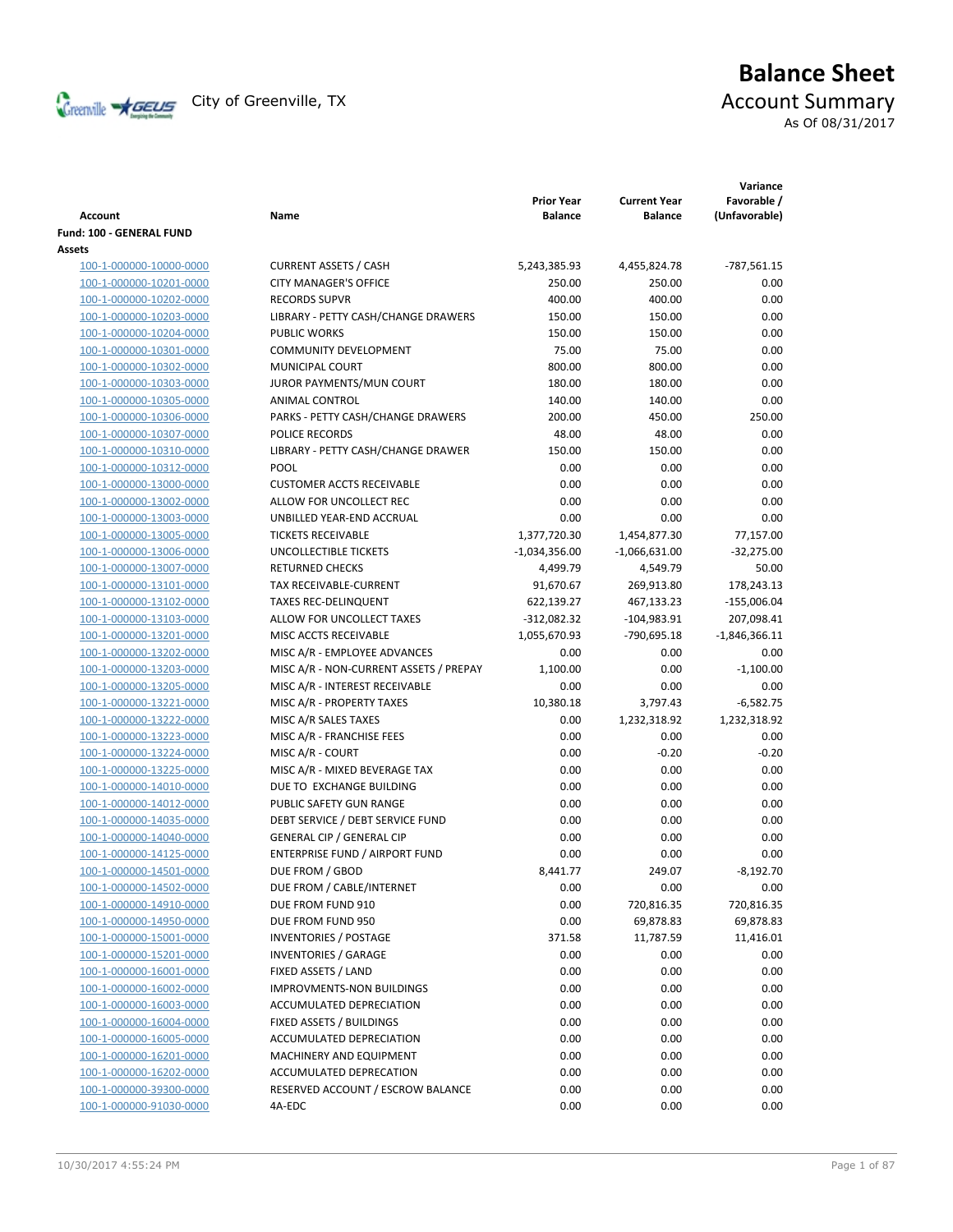# **Balance Sheet As Of 08/31/2017 As Of 08/31/2017**

**Variance**

|                                                    |                                                  | <b>Prior Year</b> | <b>Current Year</b> | , un iunice<br>Favorable / |
|----------------------------------------------------|--------------------------------------------------|-------------------|---------------------|----------------------------|
| <b>Account</b>                                     | Name                                             | <b>Balance</b>    | <b>Balance</b>      | (Unfavorable)              |
| 100-1-000000-91410-0000                            | <b>INVENTORY / MATERIALS &amp; SUPPLIES</b>      | 0.00              | 0.00                | 0.00                       |
| 100-1-000000-91410-0700                            | <b>INVENTORY / PAPER STOCK</b>                   | 0.00              | 0.00                | 0.00                       |
| 100-1-000000-91430-0000                            | NON-CURRENT ASSETS / PREPAYMENTS                 | 0.00              | 0.00                | 0.00                       |
|                                                    | <b>Total Assets:</b>                             | 7,071,485.10      | 6,731,629.80        | -339,855.30                |
| Liability                                          |                                                  |                   |                     |                            |
| 100-1-000000-20101-0000                            | <b>ACCOUNTS PAYABLE</b>                          | $-16,759.00$      | 0.00                | $-16,759.00$               |
| 100-1-000000-20102-0000                            | <b>CREDIT CARD PAYABLE</b>                       | 0.00              | 0.00                | 0.00                       |
| 100-1-000000-20103-0000                            | ACCRUED ACCOUNTS PAYABLE                         | 11,560.60         | 29,682.60           | $-18,122.00$               |
| 100-1-000000-20114-0000                            | <b>INVESTMENT ADVISORY FEES</b>                  | 0.00              | 0.00                | 0.00                       |
| 100-1-000000-20115-0000                            | PD EMP COMMISSION                                | 789.95            | 73.08               | 716.87                     |
| 100-1-000000-20116-0000                            | POLICE DONATIONS                                 | 15,958.92         | 15,494.16           | 464.76                     |
| 100-1-000000-20117-0000                            | <b>FIRE DONATIONS</b>                            | 8,697.74          | 13,415.42           | $-4,717.68$                |
| 100-1-000000-20118-0000                            | <b>COMBAT CHALLENGE</b>                          | 6,361.27          | 804.06              | 5,557.21                   |
| 100-1-000000-20119-0000                            | <b>CEMETERIES DONATIONS</b>                      | 61.79             | 61.79               | 0.00                       |
| 100-1-000000-20120-0000                            | <b>LIBRARY DONATIONS</b>                         | 13,828.47         | 13,212.56           | 615.91                     |
| 100-1-000000-20121-0000                            | ANIMAL SHELTER DONATIONS                         | 1,095.85          | 640.85              | 455.00                     |
| 100-1-000000-20122-0000                            | PARKS DONATIONS                                  | 2,000.00          | 281.03              | 1,718.97                   |
| 100-1-000000-20125-0000                            | SALES TAX PAYABLE / IN THE CITY                  | 14.66             | 10.09               | 4.57                       |
| 100-1-000000-20127-0000                            | STATE COURT COST/FEE PAYB                        | 36,971.73         | 46,052.67           | $-9,080.94$                |
| 100-1-000000-20128-0000                            | SEATBELT&CHILD RESTRAINT                         | 6,192.86          | 7,681.99            | $-1,489.13$                |
| 100-1-000000-20129-0000                            | MUNICIPAL COURT CLEARING                         | 0.00              | 601.00              | $-601.00$                  |
| 100-1-000000-20130-0000                            | <b>3RD PARTY FTA FEE PAYABLE</b>                 | 405.17            | 280.88              | 124.29                     |
| 100-1-000000-20131-0000                            | <b>REFUNDS / OVERPAYMENTS</b>                    | $-100.00$         | $-122.70$           | 22.70                      |
| 100-1-000000-20132-0000                            | <b>COURT COLL AGENCY FEES</b>                    | 599.93            | 1,872.44            | $-1,272.51$                |
| 100-1-000000-20136-0000                            | <b>ATTORNEY COLLECTION FEES</b>                  | 0.00              | 0.00                | 0.00                       |
| 100-1-000000-20137-0000                            | PLAT FILING FEES PAYABLE                         | 19,318.74         | 22,882.74           | $-3,564.00$                |
| 100-1-000000-20138-0000                            | COMMUNITY DEV TRUST ACCT                         | 1,868.50          | 1,883.50            | $-15.00$                   |
| 100-1-000000-20139-0000                            | RETAINAGES PAYABLE                               | 0.00              | 0.00                | 0.00                       |
| 100-1-000000-20141-0000                            | <b>TELEPHONE CLEARING</b>                        | 18,277.24         | 5,558.10            | 12,719.14                  |
| 100-1-000000-20143-0000                            | POLICE PROPERTY ROOM CLEARING                    | 10,775.99         | 10,775.99           | 0.00                       |
| 100-1-000000-20146-0000                            | MAIN ST / FARMERS MRKT RESALE                    | 159.12            | 164.12              | $-5.00$                    |
| 100-1-000000-20155-0000                            | MAIN STREET - DONATIONS                          | 2,478.47          | 1,520.52            | 957.95                     |
| 100-1-000000-20160-0000                            | UNAPPLIED CREDIT                                 | 0.00              | 0.00                | 0.00                       |
| 100-1-000000-20201-0000                            | <b>DEFERRED REVENUE</b>                          | 0.00              | 0.00                | 0.00                       |
| 100-1-000000-20203-0000                            | DEFERRED TAX REVENUE                             | 390,258.42        | 620,593.92          | $-230,335.50$              |
| 100-1-000000-20204-0000                            | DEFERRED TICKET REVENUE                          | 286,137.30        | 323,539.30          | $-37,402.00$               |
| 100-1-000000-21040-0000                            | DUE TO / GENERAL CIP FUND                        | 0.00              | 0.00                | 0.00                       |
| 100-1-000000-21201-0000                            | DUE TO / CENTRAL SERVICE FUND                    | 0.00              | 0.00                | 0.00                       |
| 100-1-000000-21401-0000                            | DUE TO / ELECTRIC OPERATING FUND                 | 0.00              | 0.00                | 0.00                       |
| 100-1-000000-21506-0000                            | DUE TO / 4A-EDC                                  | 2,160.06          | 2,048.71            | 111.35                     |
| 100-1-000000-21507-0000                            | DUE TO / BOARD OF DEVELOPMENT                    | 0.00              | 0.00                | 0.00                       |
| 100-1-000000-22001-0000                            | SALARIES PAYABLE                                 | 532,230.43        | 490,669.47          | 41,560.96                  |
| 100-1-000000-23001-0000                            | CAPITAL LEASE PAYABLE                            | 0.00              | 0.00                | 0.00                       |
| 100-1-000000-23101-0000                            | CAPITAL LEASE PAYABLE                            | 0.00              | 0.00                | 0.00                       |
| 100-1-000000-24001-0000                            | O/S CHECKS PAYABLE                               | 0.00              | 0.00                | 0.00                       |
| 100-1-000000-24004-0000                            | <b>INTEREST PAYABLE ON DEP</b>                   | 0.00              | 0.00                | 0.00                       |
| 100-1-000000-24007-0000                            | <b>BILLED DEPOSITS SUSPENSE</b>                  | 0.00              | 0.00                | 0.00                       |
| 100-1-000000-24008-0000                            | <b>CUSTOMER DEPOSITS / ANIMAL SHELTER</b>        | 0.00              | 0.00                | 0.00                       |
| 100-1-000000-24009-0000                            | LIBRARY MEETING ROOM DEPOSITS                    | 501.20            | 561.20              | $-60.00$                   |
| 100-1-000000-24010-0000                            | <b>CIVIC CENTER DEPOSITS</b>                     | 0.00              | 0.00                | 0.00                       |
| 100-1-000000-24011-0000                            | <b>AUDITORIUM DEPOSITS</b>                       | 0.00              | 0.00                | 0.00                       |
|                                                    | <b>COMPENSATED ABSENCES PAY</b>                  |                   |                     | 0.00                       |
| 100-1-000000-26001-0000                            |                                                  | 0.00              | 0.00<br>0.00        |                            |
| 100-1-000000-29000-0000<br>100-1-000000-29001-0000 | MISC LIABILITY - GREENVILLE ENERGY LLC<br>RESALE | 0.00<br>0.00      | 0.00                | 0.00<br>0.00               |
|                                                    |                                                  |                   |                     |                            |
| 100-1-000000-29300-0000                            | ENCUMBRANCE SUMMARY                              | 0.00              | 0.00                | 0.00                       |
| 100-1-000000-29400-0000                            | RESERVED ACCOUNT / ENCUMBRANCES                  | 0.00              | 0.00                | 0.00                       |
| 100-1-000000-29400-0900                            | RESERVED ACCOUNT / ENCUMBRANCES                  | 0.00              | 0.00                | 0.00                       |
| 100-1-000000-92190-1202                            | LABORATORY CLEARING                              | 0.00              | 0.00                | 0.00                       |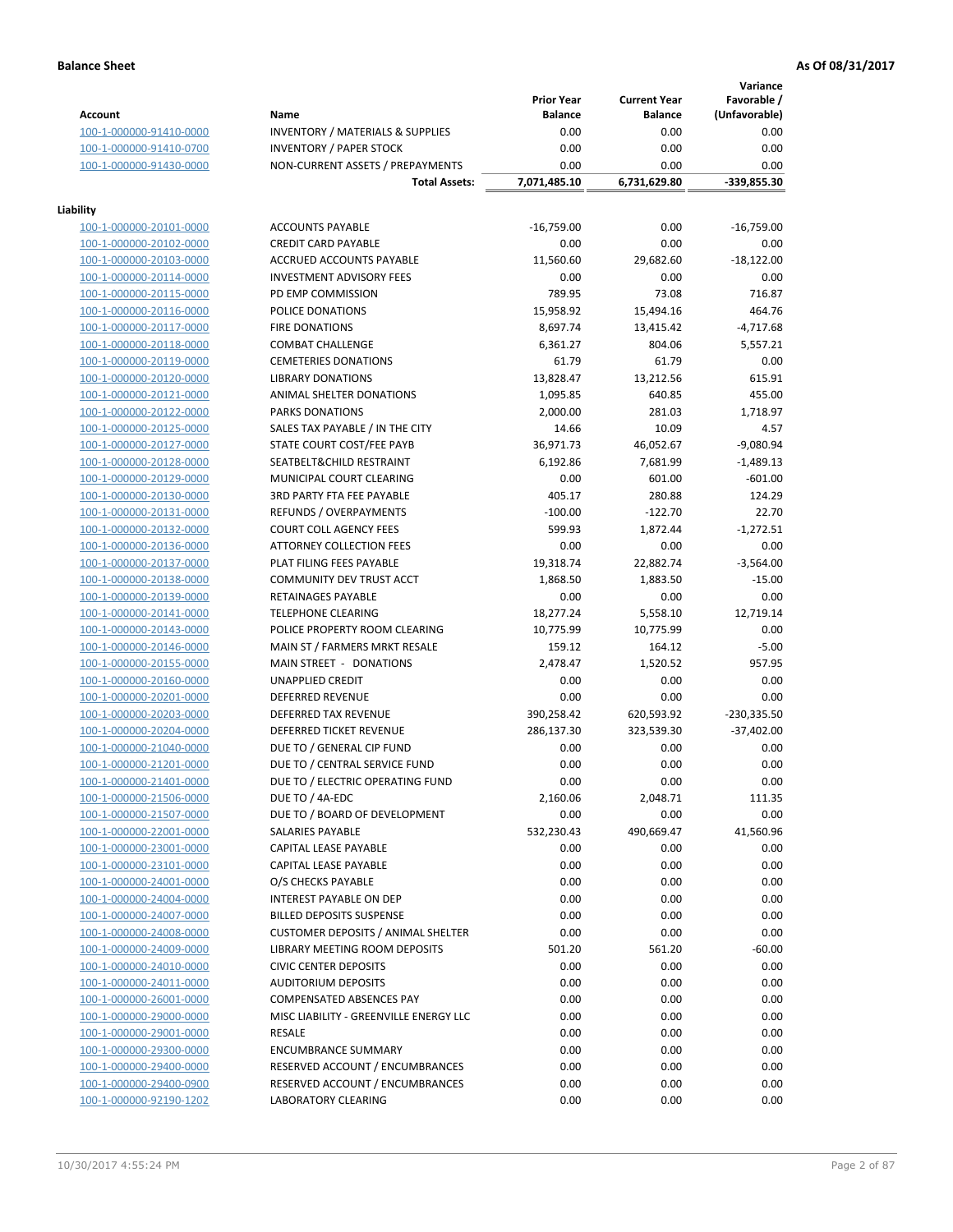# **Balance Sheet As Of 08/31/2017 As Of 08/31/2017**

| Account                        | Name                                                     | <b>Prior Year</b><br><b>Balance</b> | <b>Current Year</b><br><b>Balance</b> | Variance<br>Favorable /<br>(Unfavorable) |
|--------------------------------|----------------------------------------------------------|-------------------------------------|---------------------------------------|------------------------------------------|
| 100-1-000000-92191-0000        | <b>SPONSORS - PARKS</b>                                  | 0.00                                | 0.00                                  | 0.00                                     |
| 100-1-000000-92200-0000        | MISCELLANEOUS LIABILITIES                                | 0.00                                | 0.00                                  | 0.00                                     |
| 100-1-000000-92270-1600        | <b>CREDIT CARD FEES PAYABLE</b>                          | 0.00                                | 0.00                                  | 0.00                                     |
|                                | <b>Total Liability:</b>                                  | 1,351,845.41                        | 1,610,239.49                          | $-258,394.08$                            |
| Equity                         |                                                          |                                     |                                       |                                          |
| 100-1-000000-39000-0000        | UNRESERVED-FUND BALANCE                                  | 5,954,215.54                        | 6,245,857.42                          | 291,641.88                               |
|                                | <b>Total Beginning Equity:</b>                           | 5,954,215.54                        | 6,245,857.42                          | 291,641.88                               |
| <b>Total Revenue</b>           |                                                          | 19,955,122.09                       | 19,123,862.79                         | $-831,259.30$                            |
| <b>Total Expense</b>           |                                                          | 20,189,697.89                       | 20,248,329.79                         | $-58,631.90$                             |
| Revenues Over/(Under) Expenses |                                                          | $-234,575.80$                       | $-1,124,467.00$                       | -889,891.20                              |
|                                | <b>Total Equity and Current Surplus (Deficit):</b>       | 5,719,639.74                        | 5,121,390.42                          | -598,249.32                              |
|                                | Total Liabilities, Equity and Current Surplus (Deficit): | 7,071,485.15                        | 6,731,629.91                          | $-339,855.24$                            |
|                                | *** FUND 100 OUT OF BALANCE ***                          | $-0.05$                             | $-0.11$                               | $-0.06$                                  |

**\*\*\*Warning: Account Authorization is turned on. Please run the Unauthorized Account Listing Report to see if you are out of balance due to missing accounts \*\*\***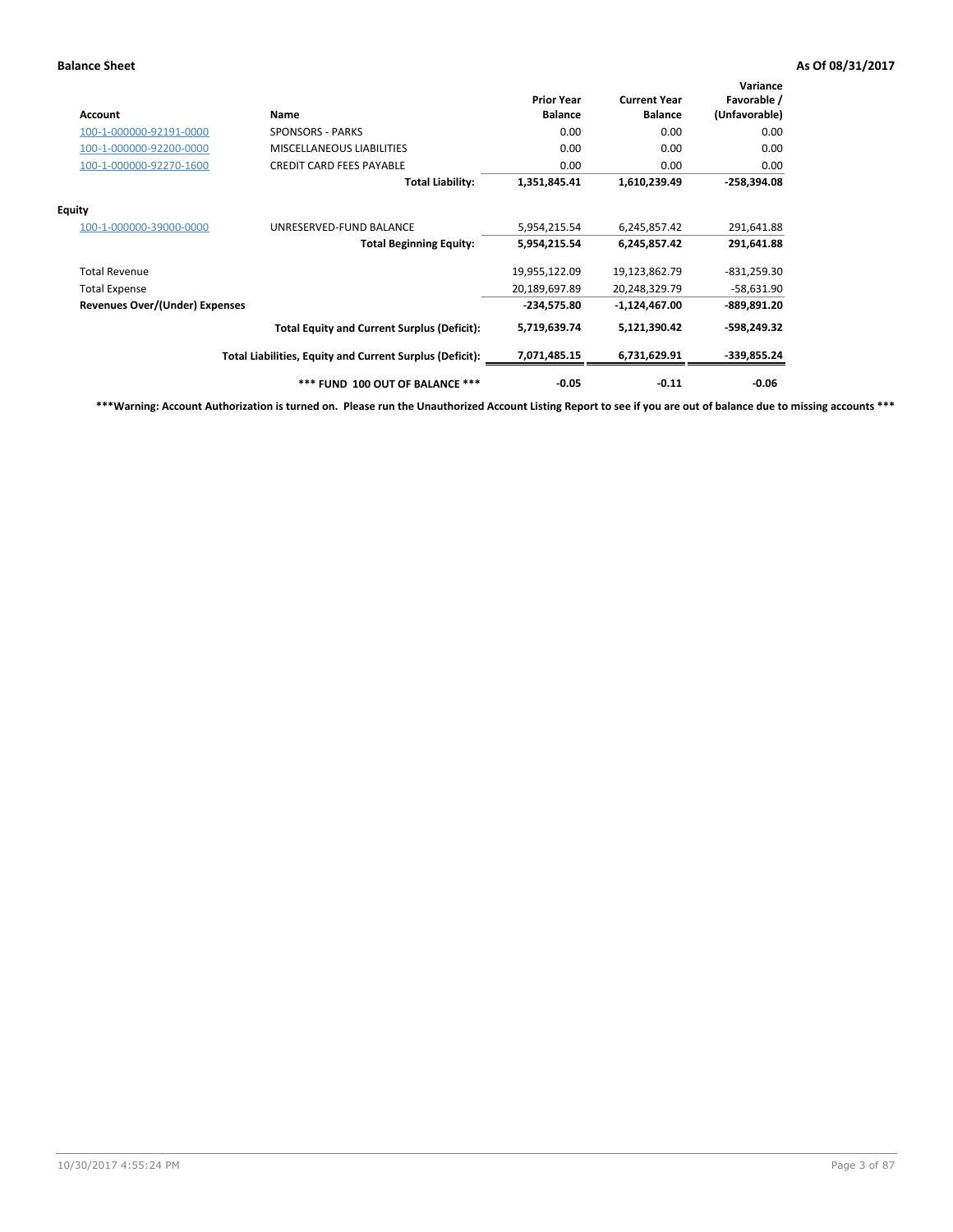| Account                                                   | <b>Name</b>                                              | <b>Prior Year</b><br><b>Balance</b> | <b>Current Year</b><br><b>Balance</b> | Variance<br>Favorable /<br>(Unfavorable) |
|-----------------------------------------------------------|----------------------------------------------------------|-------------------------------------|---------------------------------------|------------------------------------------|
| <b>Fund: 101 - MUNICIPAL COURT BUILDING SECURITY FEES</b> |                                                          |                                     |                                       |                                          |
| Assets                                                    |                                                          |                                     |                                       |                                          |
| 101-1-000000-10000-0000                                   | <b>CURRENT ASSETS / CASH</b>                             | 39,490.80                           | 48,567.03                             | 9,076.23                                 |
| 101-1-000000-13201-0000                                   | MISC ACCTS RECEIVABLE                                    | 0.00                                | 0.00                                  | 0.00                                     |
| 101-1-000000-13203-0000                                   | NON-CURRENT ASSETS / PREPAYMENTS                         | 0.00                                | 0.00                                  | 0.00                                     |
| 101-1-000000-13205-0000                                   | <b>INTEREST RECEIVABLE</b>                               | 0.00                                | 0.00                                  | 0.00                                     |
|                                                           | <b>Total Assets:</b>                                     | 39,490.80                           | 48,567.03                             | 9,076.23                                 |
| Liability                                                 |                                                          |                                     |                                       |                                          |
| 101-1-000000-20101-0000                                   | <b>ACCOUNTS PAYABLE</b>                                  | 0.00                                | 0.00                                  | 0.00                                     |
| 101-1-000000-20102-0000                                   | <b>CREDIT CARD PAYABLE</b>                               | 0.00                                | 0.00                                  | 0.00                                     |
| 101-1-000000-20103-0000                                   | <b>ACCRUED ACCOUNTS PAYABLE</b>                          | 0.00                                | 0.00                                  | 0.00                                     |
| 101-1-000000-29300-0000                                   | <b>ENCUMBRANCE SUMMARY</b>                               | 0.00                                | 0.00                                  | 0.00                                     |
| 101-1-000000-29400-0000                                   | RESERVED ACCOUNT / ENCUMBRANCES                          | 0.00                                | 0.00                                  | 0.00                                     |
|                                                           | <b>Total Liability:</b>                                  | 0.00                                | 0.00                                  | 0.00                                     |
| <b>Equity</b>                                             |                                                          |                                     |                                       |                                          |
| 101-1-000000-39000-0000                                   | UNRESERVED-FUND BALANCE                                  | 32,257.51                           | 40,094.13                             | 7,836.62                                 |
|                                                           | <b>Total Beginning Equity:</b>                           | 32,257.51                           | 40.094.13                             | 7,836.62                                 |
| <b>Total Revenue</b>                                      |                                                          | 7,281.53                            | 8,498.98                              | 1,217.45                                 |
| <b>Total Expense</b>                                      |                                                          | 48.24                               | 26.08                                 | 22.16                                    |
| Revenues Over/(Under) Expenses                            |                                                          | 7,233.29                            | 8,472.90                              | 1,239.61                                 |
|                                                           | <b>Total Equity and Current Surplus (Deficit):</b>       | 39,490.80                           | 48,567.03                             | 9,076.23                                 |
|                                                           | Total Liabilities, Equity and Current Surplus (Deficit): | 39,490.80                           | 48,567.03                             | 9,076.23                                 |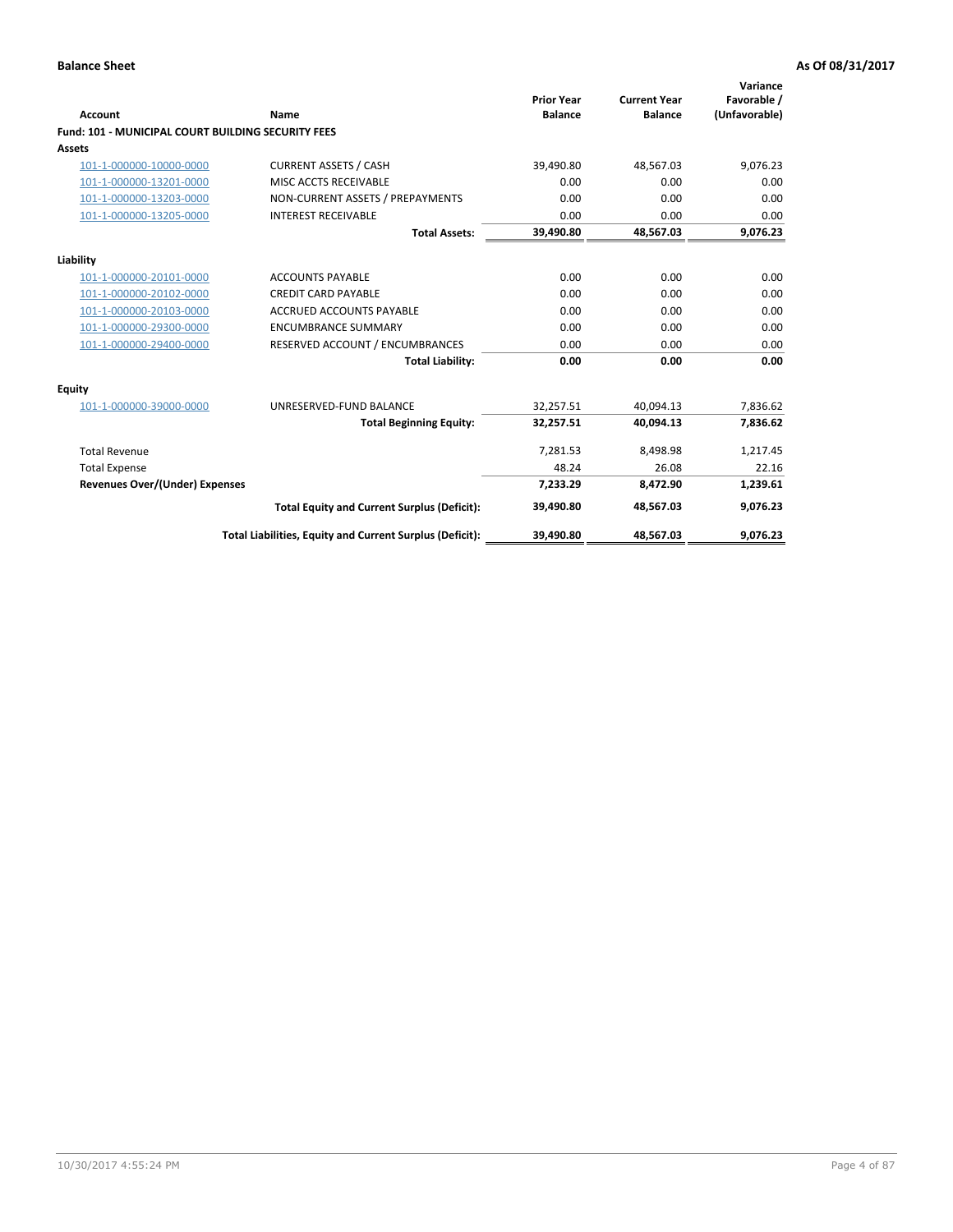| <b>Account</b>                               | Name                                                     | <b>Prior Year</b><br><b>Balance</b> | <b>Current Year</b><br><b>Balance</b> | Variance<br>Favorable /<br>(Unfavorable) |
|----------------------------------------------|----------------------------------------------------------|-------------------------------------|---------------------------------------|------------------------------------------|
| <b>Fund: 102 - MUNICIPAL COURT TECH FUND</b> |                                                          |                                     |                                       |                                          |
| Assets                                       |                                                          |                                     |                                       |                                          |
| 102-1-000000-10000-0000                      | <b>CURRENT ASSETS / CASH</b>                             | 9,695.79                            | 21,709.09                             | 12,013.30                                |
| 102-1-000000-13201-0000                      | MISC ACCTS RECEIVABLE                                    | 0.00                                | 0.00                                  | 0.00                                     |
|                                              | <b>Total Assets:</b>                                     | 9,695.79                            | 21,709.09                             | 12,013.30                                |
| Liability                                    |                                                          |                                     |                                       |                                          |
| 102-1-000000-20101-0000                      | <b>ACCOUNTS PAYABLE</b>                                  | 0.00                                | 0.00                                  | 0.00                                     |
| 102-1-000000-20102-0000                      | <b>CREDIT CARD PAYABLE</b>                               | 0.00                                | 0.00                                  | 0.00                                     |
| 102-1-000000-20103-0000                      | <b>ACCRUED ACCOUNTS PAYABLE</b>                          | 0.00                                | 0.00                                  | 0.00                                     |
| 102-1-000000-23001-0000                      | <b>CAPITAL LEASE PAYABLE</b>                             | 0.00                                | 0.00                                  | 0.00                                     |
| 102-1-000000-23101-0000                      | <b>CAPITAL LEASE PAYABLE</b>                             | 0.00                                | 0.00                                  | 0.00                                     |
| 102-1-000000-29300-0000                      | <b>ENCUMBRANCE SUMMARY</b>                               | 0.00                                | 0.00                                  | 0.00                                     |
| 102-1-000000-29400-0000                      | RESERVED ACCOUNT / ENCUMBRANCES                          | 0.00                                | 0.00                                  | 0.00                                     |
|                                              | <b>Total Liability:</b>                                  | 0.00                                | 0.00                                  | 0.00                                     |
| Equity                                       |                                                          |                                     |                                       |                                          |
| 102-1-000000-39000-0000                      | UNRESERVED-FUND BALANCE                                  | 6,761.69                            | 10,478.37                             | 3,716.68                                 |
|                                              | <b>Total Beginning Equity:</b>                           | 6,761.69                            | 10,478.37                             | 3,716.68                                 |
| <b>Total Revenue</b>                         |                                                          | 9,564.79                            | 11,239.64                             | 1,674.85                                 |
| <b>Total Expense</b>                         |                                                          | 6,630.69                            | 8.92                                  | 6,621.77                                 |
| <b>Revenues Over/(Under) Expenses</b>        |                                                          | 2,934.10                            | 11,230.72                             | 8,296.62                                 |
|                                              | <b>Total Equity and Current Surplus (Deficit):</b>       | 9,695.79                            | 21,709.09                             | 12,013.30                                |
|                                              | Total Liabilities, Equity and Current Surplus (Deficit): | 9,695.79                            | 21,709.09                             | 12,013.30                                |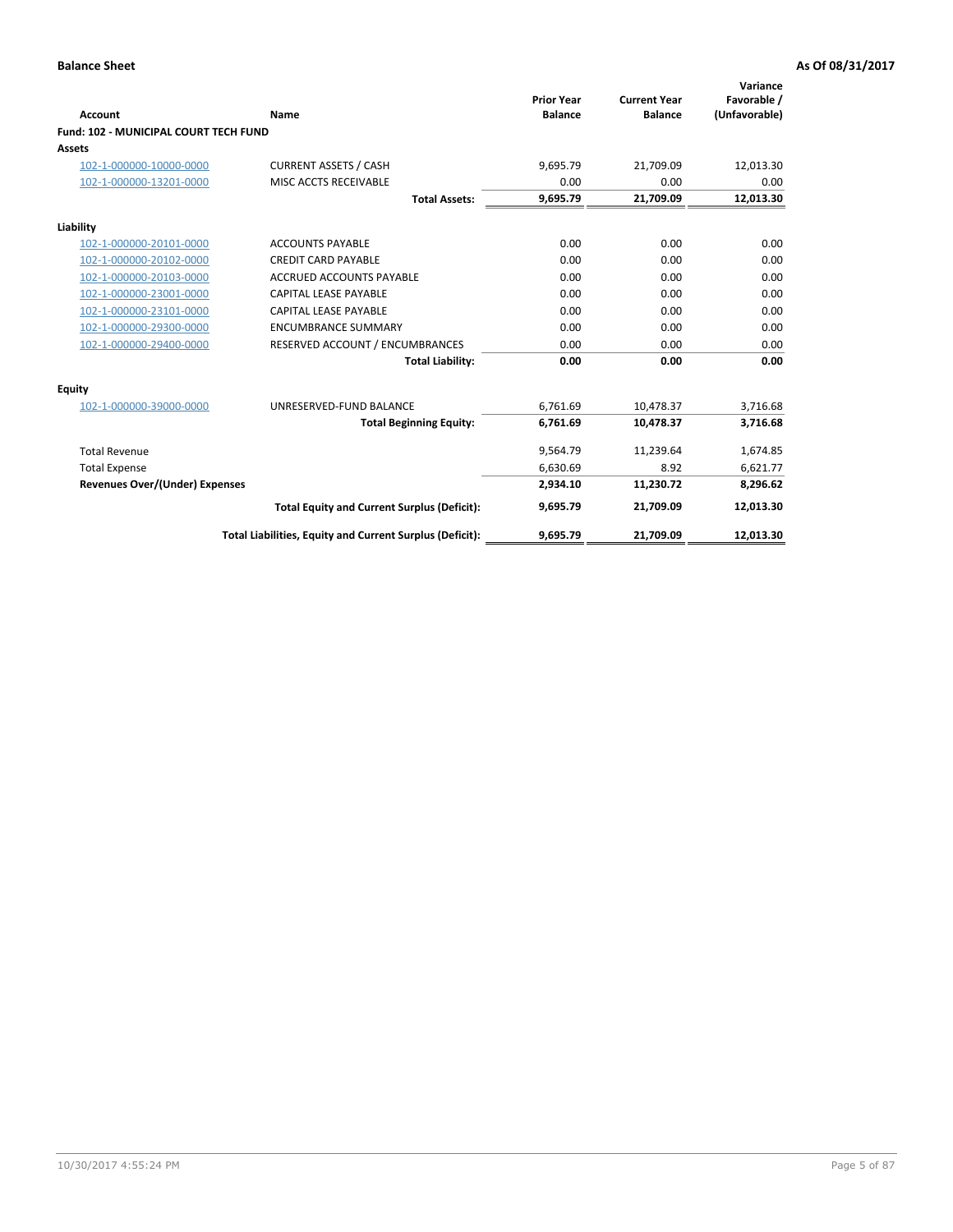| <b>Account</b>                                       | Name                                                     | <b>Prior Year</b><br><b>Balance</b> | <b>Current Year</b><br><b>Balance</b> | Variance<br>Favorable /<br>(Unfavorable) |
|------------------------------------------------------|----------------------------------------------------------|-------------------------------------|---------------------------------------|------------------------------------------|
| <b>Fund: 103 - MUNICIPAL COURT CHILD SAFETY FUND</b> |                                                          |                                     |                                       |                                          |
| <b>Assets</b>                                        |                                                          |                                     |                                       |                                          |
| 103-1-000000-10000-0000                              | <b>CURRENT ASSETS / CASH</b>                             | 9,614.56                            | 11,509.84                             | 1,895.28                                 |
| 103-1-000000-13201-0000                              | MISC ACCTS RECEIVABLE                                    | 0.00                                | 0.00                                  | 0.00                                     |
| 103-1-000000-13203-0000                              | NON-CURRENT ASSETS / PREPAYMENTS                         | 0.00                                | 0.00                                  | 0.00                                     |
| 103-1-000000-13205-0000                              | <b>INTEREST RECEIVABLE</b>                               | 0.00                                | 0.00                                  | 0.00                                     |
|                                                      | <b>Total Assets:</b>                                     | 9,614.56                            | 11,509.84                             | 1,895.28                                 |
| Liability                                            |                                                          |                                     |                                       |                                          |
| 103-1-000000-20101-0000                              | <b>ACCOUNTS PAYABLE</b>                                  | 0.00                                | 0.00                                  | 0.00                                     |
| 103-1-000000-20103-0000                              | <b>ACCRUED ACCOUNTS PAYABLE</b>                          | 0.00                                | 0.00                                  | 0.00                                     |
|                                                      | <b>Total Liability:</b>                                  | 0.00                                | 0.00                                  | 0.00                                     |
| Equity                                               |                                                          |                                     |                                       |                                          |
| 103-1-000000-39000-0000                              | UNRESERVED-FUND BALANCE                                  | 6,984.63                            | 9,909.90                              | 2,925.27                                 |
|                                                      | <b>Total Beginning Equity:</b>                           | 6,984.63                            | 9.909.90                              | 2,925.27                                 |
| <b>Total Revenue</b>                                 |                                                          | 22,779.80                           | 21,244.64                             | $-1,535.16$                              |
| <b>Total Expense</b>                                 |                                                          | 20,149.87                           | 19,644.70                             | 505.17                                   |
| Revenues Over/(Under) Expenses                       |                                                          | 2,629.93                            | 1,599.94                              | $-1,029.99$                              |
|                                                      | <b>Total Equity and Current Surplus (Deficit):</b>       | 9,614.56                            | 11,509.84                             | 1,895.28                                 |
|                                                      | Total Liabilities, Equity and Current Surplus (Deficit): | 9,614.56                            | 11,509.84                             | 1,895.28                                 |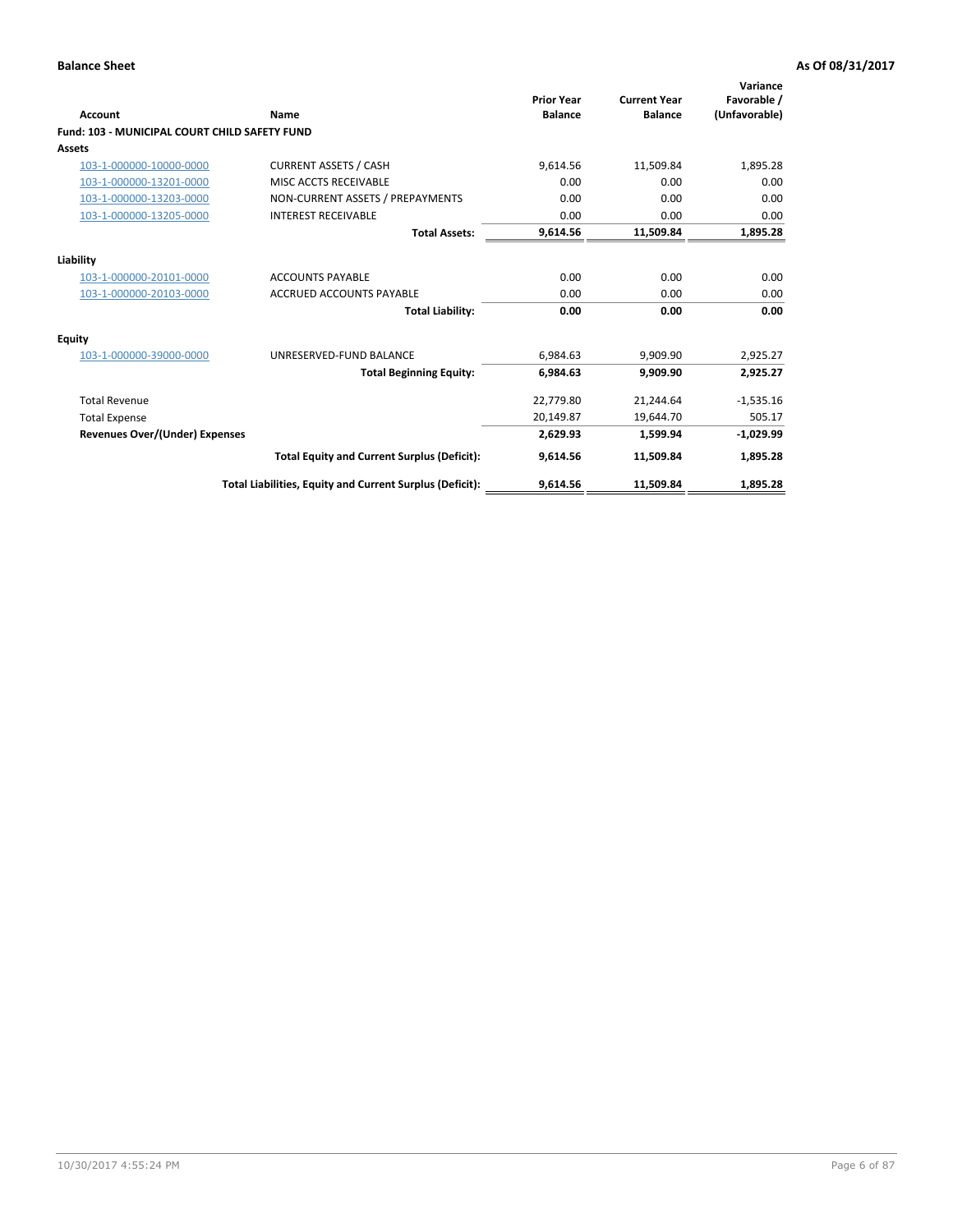|                                       |                                                          | <b>Prior Year</b> | <b>Current Year</b> | Variance<br>Favorable / |
|---------------------------------------|----------------------------------------------------------|-------------------|---------------------|-------------------------|
| Account                               | Name                                                     | <b>Balance</b>    | <b>Balance</b>      | (Unfavorable)           |
| Fund: 110 - EXCHANGE BUILDING FUND    |                                                          |                   |                     |                         |
| Assets                                |                                                          |                   |                     |                         |
| 110-1-000000-10000-0000               | <b>CURRENT ASSETS / CASH</b>                             | $-502,203.40$     | -533,019.77         | $-30,816.37$            |
| 110-1-000000-13201-0000               | MISC ACCTS RECEIVABLE                                    | 0.00              | 0.00                | 0.00                    |
| 110-1-000000-13203-0000               | NON-CURRENT ASSETS / PREPAYMENTS                         | 0.00              | 0.00                | 0.00                    |
| 110-1-000000-13205-0000               | <b>INTEREST RECEIVABLE</b>                               | 0.00              | 0.00                | 0.00                    |
| 110-1-000000-14100-0000               | DUE FROM FUND 100                                        | 0.00              | 0.00                | 0.00                    |
| 110-1-000000-16001-0000               | FIXED ASSETS / LAND                                      | 0.00              | 0.00                | 0.00                    |
| 110-1-000000-16002-0000               | <b>IMPROVMENTS-NON BUILDINGS</b>                         | 0.00              | 0.00                | 0.00                    |
| 110-1-000000-16003-0000               | ACCUMULATED DEPRECIATION                                 | 0.00              | 0.00                | 0.00                    |
| 110-1-000000-16004-0000               | <b>FIXED ASSETS / BUILDINGS</b>                          | 0.00              | 0.00                | 0.00                    |
| 110-1-000000-16005-0000               | ACCUMULATED DEPRECIATION                                 | 0.00              | 0.00                | 0.00                    |
| 110-1-000000-16201-0000               | MACHINERY AND EQUIPMENT                                  | 0.00              | 0.00                | 0.00                    |
| 110-1-000000-16202-0000               | ACCUMULATED DEPRECATION                                  | 0.00              | 0.00                | 0.00                    |
| 110-1-000000-16301-0000               | FIXED ASSETS / C W I P                                   | 0.00              | 0.00                | 0.00                    |
|                                       | <b>Total Assets:</b>                                     | -502,203.40       | -533,019.77         | $-30,816.37$            |
| Liability                             |                                                          |                   |                     |                         |
| 110-1-000000-20101-0000               | <b>ACCOUNTS PAYABLE</b>                                  | 0.00              | 0.00                | 0.00                    |
| 110-1-000000-20102-0000               | <b>CREDIT CARD PAYABLE</b>                               | 0.00              | 0.00                | 0.00                    |
| 110-1-000000-20103-0000               | ACCRUED ACCOUNTS PAYABLE                                 | 0.00              | 0.00                | 0.00                    |
| 110-1-000000-20109-0000               | MISCELLANEOUS LIABILITIES                                | 0.00              | 0.00                | 0.00                    |
| 110-1-000000-20110-0000               | <b>REVENUE BONDS PAYABLE</b>                             | 0.00              | 0.00                | 0.00                    |
| 110-1-000000-20112-0000               | <b>ACCRUED INTEREST PAYABLE</b>                          | 0.00              | 0.00                | 0.00                    |
| 110-1-000000-20141-0000               | <b>TELEPHONE CLEARING</b>                                | 0.00              | 0.00                | 0.00                    |
| 110-1-000000-20160-0000               | <b>UNAPPLIED CREDIT</b>                                  | 0.00              | 0.00                | 0.00                    |
| 110-1-000000-20201-0000               | <b>DEFERRED REVENUE</b>                                  | 0.00              | 0.00                | 0.00                    |
| 110-1-000000-21001-0000               | <b>GENERAL FUND / GENERAL FUND</b>                       | 0.00              | 0.00                | 0.00                    |
| 110-1-000000-22001-0000               | SALARIES PAYABLE                                         | 1,025.56          | 0.00                | 1,025.56                |
| 110-1-000000-22002-0000               | VACATION/SICK PAYABLE                                    | 0.00              | 0.00                | 0.00                    |
| 110-1-000000-26001-0000               | <b>OBLIG FOR COMP ABSENCES</b>                           | 0.00              | 0.00                | 0.00                    |
| 110-1-000000-26102-0000               | REVENUE BONDS PAYABLE                                    | 0.00              | 0.00                | 0.00                    |
| 110-1-000000-27001-0000               | <b>CONTRIBUTED CAPITAL</b>                               | 0.00              | 0.00                | 0.00                    |
| 110-1-000000-29300-0000               | <b>ENCUMBRANCE SUMMARY</b>                               | 0.00              | 0.00                | 0.00                    |
| 110-1-000000-29400-0100               | RESERVED ACCOUNT / ENCUMBRANCES                          | 0.00              | 0.00                | 0.00                    |
|                                       | <b>Total Liability:</b>                                  | 1,025.56          | 0.00                | 1,025.56                |
|                                       |                                                          |                   |                     |                         |
| Equity                                |                                                          |                   |                     |                         |
| 110-1-000000-39000-0000               | UNRESERVED-FUND BALANCE                                  | 0.00              | 0.00                | 0.00                    |
| 110-1-000000-39100-0000               | UNRESERVED-RET. EARNINGS                                 | $-202,154.21$     | -533,357.14         | -331,202.93             |
|                                       | <b>Total Beginning Equity:</b>                           | $-202,154.21$     | -533,357.14         | -331,202.93             |
| <b>Total Revenue</b>                  |                                                          | 95,539.76         | 12.61               | $-95,527.15$            |
| <b>Total Expense</b>                  |                                                          | 396,614.51        | $-324.76$           | 396,939.27              |
| <b>Revenues Over/(Under) Expenses</b> |                                                          | -301,074.75       | 337.37              | 301,412.12              |
|                                       | <b>Total Equity and Current Surplus (Deficit):</b>       | -503,228.96       | -533,019.77         | -29,790.81              |
|                                       | Total Liabilities, Equity and Current Surplus (Deficit): | -502,203.40       | -533,019.77         | $-30,816.37$            |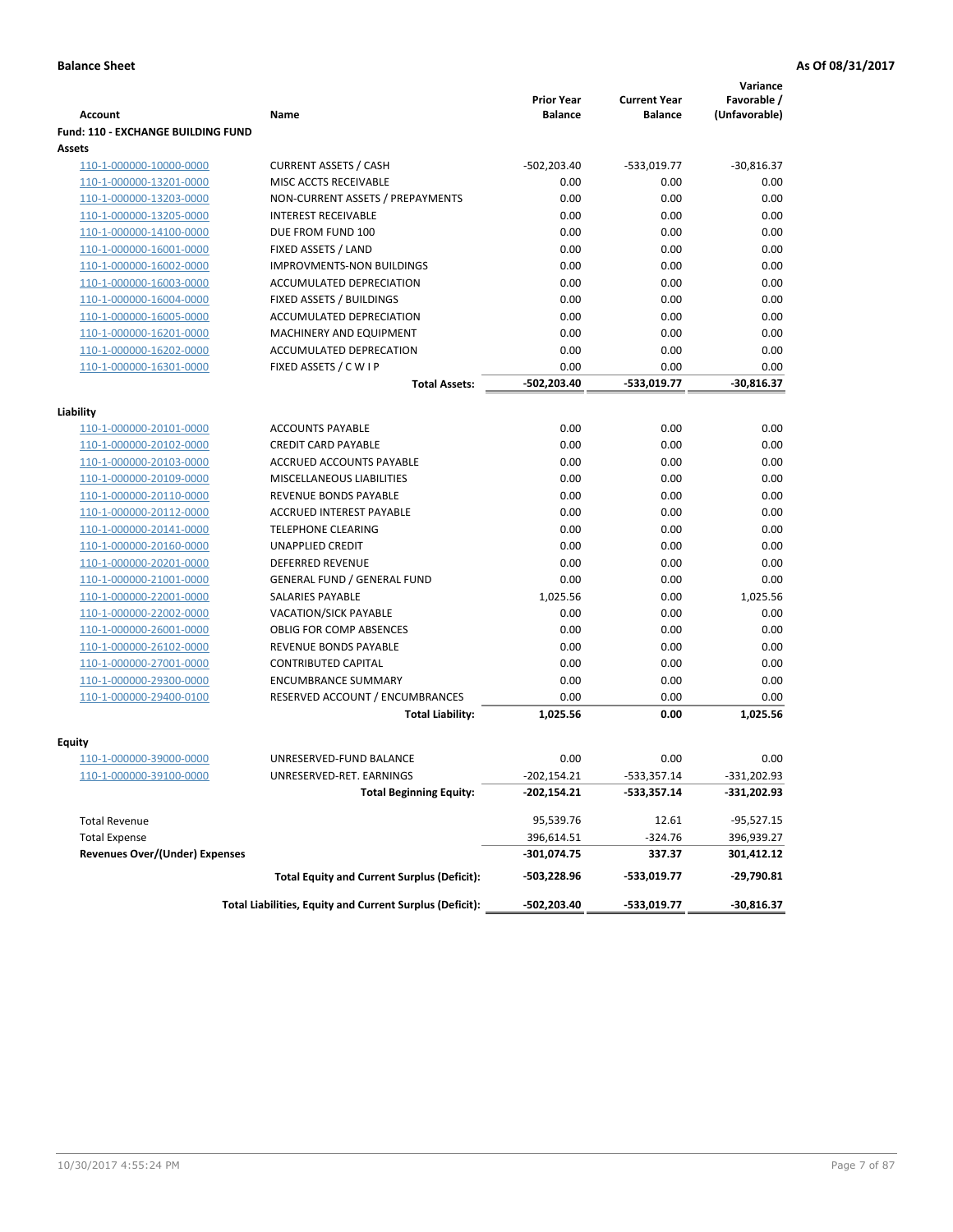# **Balance Sheet As Of 08/31/2017 As Of 08/31/2017**

|                                               |                                                          | <b>Prior Year</b> | <b>Current Year</b> | Variance<br>Favorable / |
|-----------------------------------------------|----------------------------------------------------------|-------------------|---------------------|-------------------------|
| Account                                       | Name                                                     | <b>Balance</b>    | <b>Balance</b>      | (Unfavorable)           |
| <b>Fund: 111 - RECREATION ACTIVITIES FUND</b> |                                                          |                   |                     |                         |
| Assets                                        |                                                          |                   |                     |                         |
| 111-1-000000-10000-0000                       | <b>CURRENT ASSETS / CASH</b>                             | $-15,227.98$      | $-10,423.04$        | 4,804.94                |
| 111-1-000000-10313-0000                       | <b>CHANGE DRAWER - PARK CONCESSIONS</b>                  | 250.00            | 0.00                | $-250.00$               |
| 111-1-000000-13201-0000                       | MISC ACCTS RECEIVABLE                                    | 0.00              | 0.00                | 0.00                    |
| 111-1-000000-13205-0000                       | <b>INTEREST RECEIVABLE</b>                               | 0.00              | 0.00                | 0.00                    |
|                                               | <b>Total Assets:</b>                                     | $-14,977.98$      | $-10,423.04$        | 4,554.94                |
| Liability                                     |                                                          |                   |                     |                         |
| 111-1-000000-20101-0000                       | <b>ACCOUNTS PAYABLE</b>                                  | 0.00              | 0.00                | 0.00                    |
| 111-1-000000-20102-0000                       | <b>CREDIT CARD PAYABLE</b>                               | 0.00              | 0.00                | 0.00                    |
| 111-1-000000-20103-0000                       | <b>ACCRUED ACCOUNTS PAYABLE</b>                          | 0.00              | 0.00                | 0.00                    |
| 111-1-000000-20125-0000                       | SALES TAX PAYABLE / IN THE CITY                          | 50.82             | 12.97               | 37.85                   |
| 111-1-000000-20160-0000                       | <b>UNAPPLIED CREDIT</b>                                  | 0.00              | 0.00                | 0.00                    |
| 111-1-000000-20201-0000                       | <b>DEFERRED REVENUE</b>                                  | 0.00              | 0.00                | 0.00                    |
| 111-1-000000-22001-0000                       | <b>SALARIES PAYABLE</b>                                  | 55.94             | 0.00                | 55.94                   |
| 111-1-000000-29300-0000                       | <b>ENCUMBRANCE SUMMARY</b>                               | 0.00              | 0.00                | 0.00                    |
| 111-1-000000-29400-0100                       | RESERVED ACCOUNT / ENCUMBRANCES                          | 0.00              | 0.00                | 0.00                    |
|                                               | <b>Total Liability:</b>                                  | 106.76            | 12.97               | 93.79                   |
| Equity                                        |                                                          |                   |                     |                         |
| 111-1-000000-39000-0000                       | UNRESERVED-FUND BALANCE                                  | $-14,042.32$      | $-21,137.22$        | $-7,094.90$             |
| 111-1-000000-39100-0000                       | UNRESERVED-RET. EARNINGS                                 | 0.00              | 0.00                | 0.00                    |
|                                               | <b>Total Beginning Equity:</b>                           | $-14,042.32$      | $-21,137.22$        | $-7,094.90$             |
| <b>Total Revenue</b>                          |                                                          | 120,895.69        | 187,702.55          | 66,806.86               |
| <b>Total Expense</b>                          |                                                          | 121,938.11        | 177,001.34          | $-55,063.23$            |
| <b>Revenues Over/(Under) Expenses</b>         |                                                          | $-1,042.42$       | 10,701.21           | 11,743.63               |
|                                               | <b>Total Equity and Current Surplus (Deficit):</b>       | $-15,084.74$      | $-10,436.01$        | 4,648.73                |
|                                               | Total Liabilities, Equity and Current Surplus (Deficit): | $-14,977.98$      | $-10,423.04$        | 4,554.94                |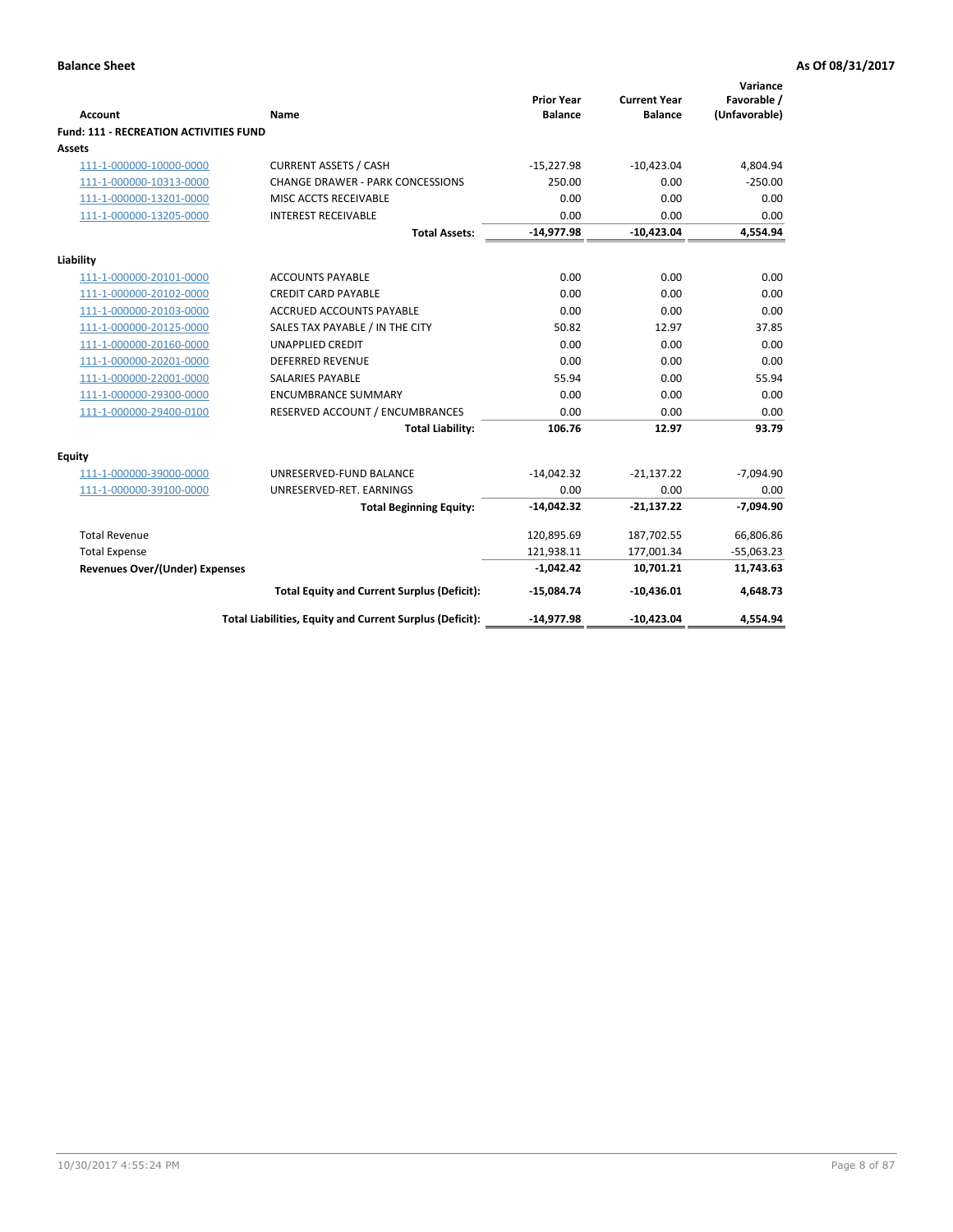|                                       |                                                          |                                     |                                       | Variance                     |
|---------------------------------------|----------------------------------------------------------|-------------------------------------|---------------------------------------|------------------------------|
| <b>Account</b>                        | Name                                                     | <b>Prior Year</b><br><b>Balance</b> | <b>Current Year</b><br><b>Balance</b> | Favorable /<br>(Unfavorable) |
| Fund: 112 - GUN RANGE FUND            |                                                          |                                     |                                       |                              |
| <b>Assets</b>                         |                                                          |                                     |                                       |                              |
| 112-1-000000-10000-0000               | <b>CURRENT ASSETS / CASH</b>                             | 26,213.22                           | 29,462.49                             | 3,249.27                     |
| 112-1-000000-13201-0000               | MISC ACCTS RECEIVABLE                                    | 0.00                                | 0.00                                  | 0.00                         |
|                                       | <b>Total Assets:</b>                                     | 26,213.22                           | 29,462.49                             | 3,249.27                     |
| Liability                             |                                                          |                                     |                                       |                              |
| 112-1-000000-20101-0000               | <b>ACCOUNTS PAYABLE</b>                                  | 0.00                                | 0.00                                  | 0.00                         |
| 112-1-000000-20103-0000               | <b>ACCRUED ACCOUNTS PAYABLE</b>                          | 0.00                                | 0.00                                  | 0.00                         |
| 112-1-000000-20160-0000               | <b>UNAPPLIED CREDIT</b>                                  | 0.00                                | 0.00                                  | 0.00                         |
| 112-1-000000-21001-0000               | <b>GENERAL FUND / GENERAL FUND</b>                       | 0.00                                | 0.00                                  | 0.00                         |
| 112-1-000000-29300-0000               | <b>ENCUMBRANCE SUMMARY</b>                               | 0.00                                | 0.00                                  | 0.00                         |
| 112-1-000000-29400-0100               | RESERVED ACCOUNT / ENCUMBRANCES                          | 0.00                                | 0.00                                  | 0.00                         |
|                                       | <b>Total Liability:</b>                                  | 0.00                                | 0.00                                  | 0.00                         |
| Equity                                |                                                          |                                     |                                       |                              |
| 112-1-000000-39000-0000               | UNRESERVED-FUND BALANCE                                  | 22,713.63                           | 26,256.56                             | 3,542.93                     |
| 112-1-000000-39100-0000               | UNRESERVED-RET. EARNINGS                                 | 0.00                                | 0.00                                  | 0.00                         |
|                                       | <b>Total Beginning Equity:</b>                           | 22,713.63                           | 26,256.56                             | 3,542.93                     |
| <b>Total Revenue</b>                  |                                                          | 4,301.78                            | 3,842.26                              | $-459.52$                    |
| <b>Total Expense</b>                  |                                                          | 802.19                              | 636.33                                | 165.86                       |
| <b>Revenues Over/(Under) Expenses</b> |                                                          | 3,499.59                            | 3,205.93                              | $-293.66$                    |
|                                       | <b>Total Equity and Current Surplus (Deficit):</b>       | 26,213.22                           | 29.462.49                             | 3,249.27                     |
|                                       | Total Liabilities, Equity and Current Surplus (Deficit): | 26,213.22                           | 29,462.49                             | 3,249.27                     |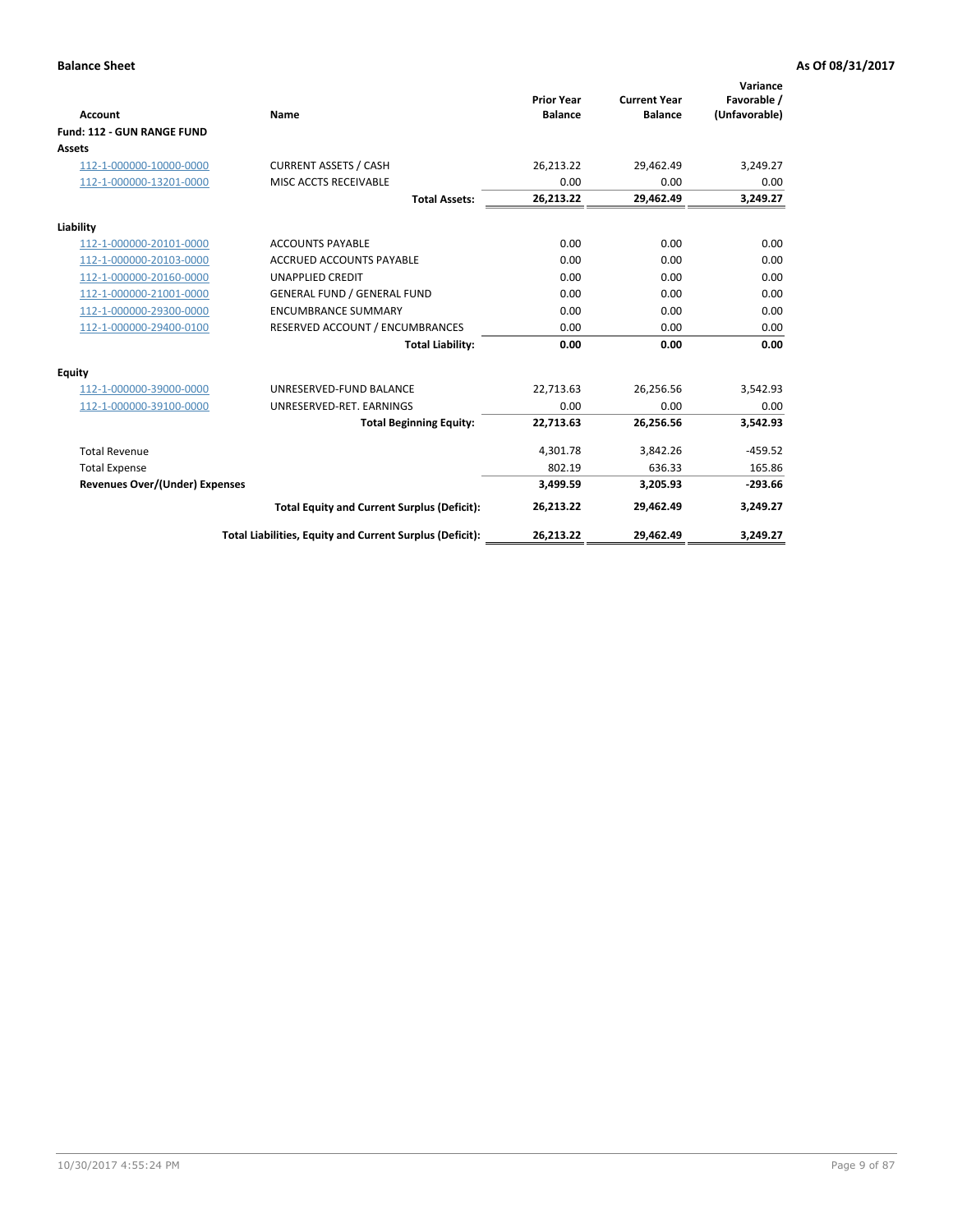| <b>Account</b>                                     | <b>Name</b>                                              | <b>Prior Year</b><br><b>Balance</b> | <b>Current Year</b><br><b>Balance</b> | Variance<br>Favorable /<br>(Unfavorable) |
|----------------------------------------------------|----------------------------------------------------------|-------------------------------------|---------------------------------------|------------------------------------------|
| Fund: 113 - HOTEL / MOTEL OCCUPANCY TAX FUND       |                                                          |                                     |                                       |                                          |
| Assets                                             |                                                          |                                     |                                       |                                          |
| 113-1-000000-10000-0000                            | <b>CURRENT ASSETS / CASH</b>                             | 414,606.87                          | 588,216.69                            | 173,609.82                               |
| 113-1-000000-13101-0000                            | TAX RECEIVABLE-CURRENT                                   | 0.00                                | 0.00                                  | 0.00                                     |
| 113-1-000000-13201-0000                            | MISC ACCTS RECEIVABLE                                    | 0.00                                | 0.00                                  | 0.00                                     |
| 113-1-000000-13202-0000                            | <b>EMPLOYEE ADVANCES</b>                                 | 0.00                                | 0.00                                  | 0.00                                     |
| 113-1-000000-13203-0000                            | NON-CURRENT ASSETS / PREPAYMENTS                         | 0.00                                | 0.00                                  | 0.00                                     |
| 113-1-000000-13205-0000                            | <b>INTEREST RECEIVABLE</b>                               | 0.00                                | 0.00                                  | 0.00                                     |
|                                                    | <b>Total Assets:</b>                                     | 414,606.87                          | 588,216.69                            | 173,609.82                               |
|                                                    |                                                          |                                     |                                       |                                          |
| Liability                                          | <b>ACCOUNTS PAYABLE</b>                                  | 0.00                                | 0.00                                  | 0.00                                     |
| 113-1-000000-20101-0000<br>113-1-000000-20102-0000 | <b>CREDIT CARD PAYABLE</b>                               | 0.00                                | 0.00                                  | 0.00                                     |
| 113-1-000000-20103-0000                            | <b>ACCRUED ACCOUNTS PAYABLE</b>                          | 0.00                                | 0.00                                  | 0.00                                     |
| 113-1-000000-20144-0000                            | SPECIAL EVENT DONATIONS                                  | 0.00                                | 0.00                                  | 0.00                                     |
|                                                    | <b>SALARIES PAYABLE</b>                                  | 1,360.32                            | 1,622.86                              | $-262.54$                                |
| 113-1-000000-22001-0000                            |                                                          | 0.00                                |                                       |                                          |
| 113-1-000000-24001-0000                            | O/S CHECKS PAYABLE                                       |                                     | 0.00                                  | 0.00                                     |
| 113-1-000000-29300-0000                            | <b>ENCUMBRANCE SUMMARY</b>                               | 0.00                                | 0.00                                  | 0.00                                     |
| 113-1-000000-29400-0100                            | RESERVED ACCOUNT / ENCUMBRANCES                          | 0.00                                | 0.00                                  | 0.00                                     |
|                                                    | <b>Total Liability:</b>                                  | 1,360.32                            | 1,622.86                              | $-262.54$                                |
| Equity                                             |                                                          |                                     |                                       |                                          |
| 113-1-000000-39000-0000                            | UNRESERVED-FUND BALANCE                                  | 347,652.06                          | 417,432.34                            | 69,780.28                                |
|                                                    | <b>Total Beginning Equity:</b>                           | 347,652.06                          | 417,432.34                            | 69,780.28                                |
| <b>Total Revenue</b>                               |                                                          | 540,438.89                          | 552,448.79                            | 12,009.90                                |
| <b>Total Expense</b>                               |                                                          | 474,844.40                          | 383,287.30                            | 91,557.10                                |
| <b>Revenues Over/(Under) Expenses</b>              |                                                          | 65,594.49                           | 169,161.49                            | 103,567.00                               |
|                                                    | <b>Total Equity and Current Surplus (Deficit):</b>       | 413,246.55                          | 586,593.83                            | 173,347.28                               |
|                                                    | Total Liabilities, Equity and Current Surplus (Deficit): | 414,606.87                          | 588,216.69                            | 173,609.82                               |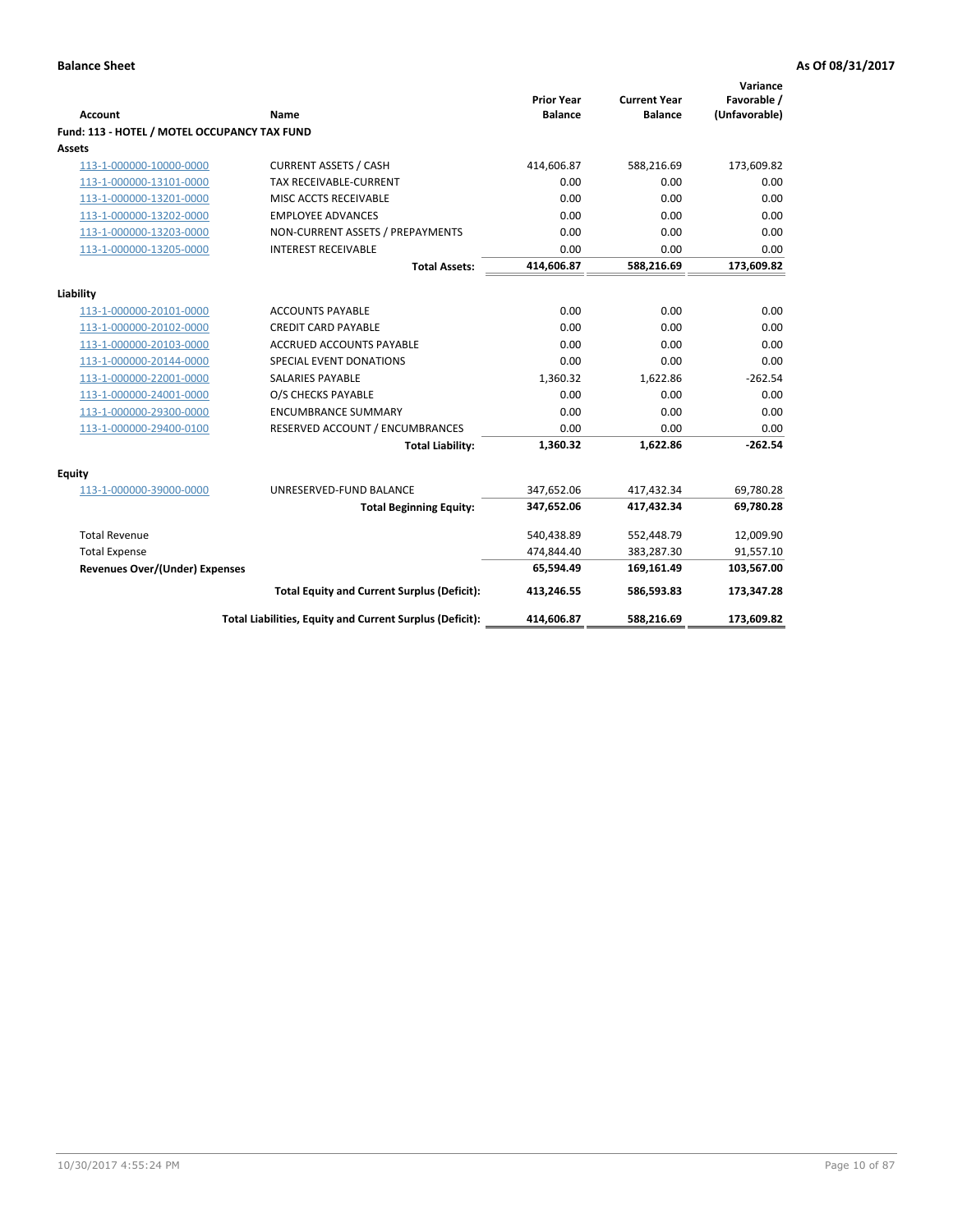| <b>Account</b>                              | Name                                                     | <b>Prior Year</b><br><b>Balance</b> | <b>Current Year</b><br><b>Balance</b> | Variance<br>Favorable /<br>(Unfavorable) |
|---------------------------------------------|----------------------------------------------------------|-------------------------------------|---------------------------------------|------------------------------------------|
| Fund: 114 - VENUE MANAGEMENT FUND<br>Assets |                                                          |                                     |                                       |                                          |
| 114-1-000000-10000-0000                     | <b>CURRENT ASSETS / CASH</b>                             | $-172,348.33$                       | $-215,791.10$                         | $-43,442.77$                             |
| 114-1-000000-10311-0000                     | CASH / PETTY CASH/CHANGE DRAWERS                         | 200.00                              | 200.00                                | 0.00                                     |
| 114-1-000000-13201-0000                     | MISC ACCTS RECEIVABLE                                    | 0.00                                | 0.00                                  | 0.00                                     |
| 114-1-000000-13203-0000                     | NON-CURRENT ASSETS / PREPAYMENTS                         | 0.00                                | 0.00                                  | 0.00                                     |
| 114-1-000000-13205-0000                     | <b>INTEREST RECEIVABLE</b>                               | 0.00                                | 0.00                                  | 0.00                                     |
|                                             | <b>Total Assets:</b>                                     | $-172,148.33$                       | $-215,591.10$                         | $-43,442.77$                             |
| Liability                                   |                                                          |                                     |                                       |                                          |
| 114-1-000000-20101-0000                     | <b>ACCOUNTS PAYABLE</b>                                  | 0.00                                | 0.00                                  | 0.00                                     |
| 114-1-000000-20102-0000                     | <b>CREDIT CARD PAYABLE</b>                               | 0.00                                | 0.00                                  | 0.00                                     |
| 114-1-000000-20103-0000                     | <b>ACCRUED ACCOUNTS PAYABLE</b>                          | 0.00                                | 0.00                                  | 0.00                                     |
| 114-1-000000-20125-0000                     | SALES TAX PAYABLE / IN THE CITY                          | 0.00                                | 0.00                                  | 0.00                                     |
| 114-1-000000-20144-0000                     | SPECIAL EVENT DONATIONS                                  | 0.00                                | 28,450.00                             | $-28,450.00$                             |
| 114-1-000000-20150-0000                     | <b>TICKET SALE SHARING</b>                               | 3,047.00                            | 10,131.25                             | $-7,084.25$                              |
| 114-1-000000-20151-0000                     | <b>SOUND &amp; LIGHTING</b>                              | $-3,350.00$                         | 0.00                                  | $-3,350.00$                              |
| 114-1-000000-20160-0000                     | <b>UNAPPLIED CREDIT</b>                                  | 0.00                                | 0.00                                  | 0.00                                     |
| 114-1-000000-20201-0000                     | <b>DEFERRED REVENUE</b>                                  | 0.00                                | 0.00                                  | 0.00                                     |
| 114-1-000000-22001-0000                     | <b>SALARIES PAYABLE</b>                                  | 1,072.95                            | 1,082.08                              | $-9.13$                                  |
| 114-1-000000-24010-0000                     | <b>CIVIC CENTER DEPOSITS</b>                             | 4,645.00                            | 7,350.00                              | $-2,705.00$                              |
| 114-1-000000-24012-0000                     | <b>AUDITORIUM DEPOSITS</b>                               | 4,385.00                            | 5,500.00                              | $-1,115.00$                              |
| 114-1-000000-29300-0000                     | <b>ENCUMBRANCE SUMMARY</b>                               | 0.00                                | 0.00                                  | 0.00                                     |
| 114-1-000000-29400-0000                     | RESERVED ACCOUNT / ENCUMBRANCES                          | 0.00                                | 0.00                                  | 0.00                                     |
|                                             | <b>Total Liability:</b>                                  | 9,799.95                            | 52,513.33                             | $-42,713.38$                             |
| Equity                                      |                                                          |                                     |                                       |                                          |
| 114-1-000000-39000-0000                     | UNRESERVED-FUND BALANCE                                  | $-114,485.64$                       | $-196,531.63$                         | $-82,045.99$                             |
|                                             | <b>Total Beginning Equity:</b>                           | $-114,485.64$                       | $-196,531.63$                         | $-82,045.99$                             |
| <b>Total Revenue</b>                        |                                                          | 228,732.69                          | 145,330.41                            | $-83,402.28$                             |
| <b>Total Expense</b>                        |                                                          | 296,195.33                          | 216,903.21                            | 79,292.12                                |
| <b>Revenues Over/(Under) Expenses</b>       |                                                          | $-67,462.64$                        | -71,572.80                            | $-4,110.16$                              |
|                                             | <b>Total Equity and Current Surplus (Deficit):</b>       | $-181,948.28$                       | $-268, 104.43$                        | $-86,156.15$                             |
|                                             | Total Liabilities, Equity and Current Surplus (Deficit): | $-172,148.33$                       | $-215,591.10$                         | $-43,442.77$                             |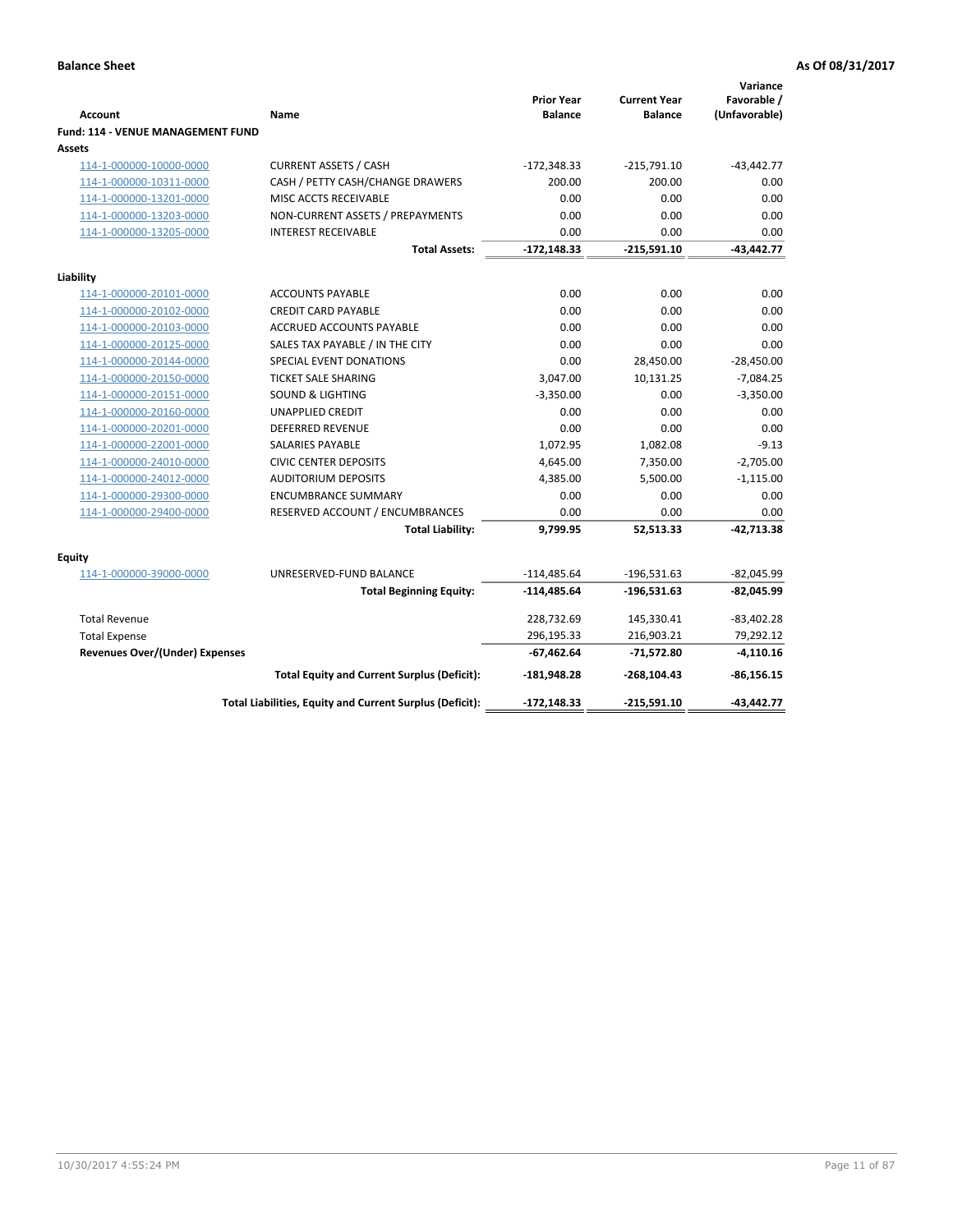| <b>Account</b>                        | <b>Name</b>                                              | <b>Prior Year</b><br><b>Balance</b> | <b>Current Year</b><br><b>Balance</b> | Variance<br>Favorable /<br>(Unfavorable) |
|---------------------------------------|----------------------------------------------------------|-------------------------------------|---------------------------------------|------------------------------------------|
| Fund: 115 - TIRZ FUND                 |                                                          |                                     |                                       |                                          |
| <b>Assets</b>                         |                                                          |                                     |                                       |                                          |
| 115-1-000000-10000-0000               | <b>CURRENT ASSETS / CASH</b>                             | 0.00                                | 0.00                                  | 0.00                                     |
| 115-1-000000-13101-0000               | <b>TAX RECEIVABLE-CURRENT</b>                            | 0.00                                | 0.00                                  | 0.00                                     |
| 115-1-000000-13102-0000               | <b>TAXES REC-DELINQUENT</b>                              | 0.00                                | 0.00                                  | 0.00                                     |
| 115-1-000000-13103-0000               | ALLOW FOR UNCOLLECT TAXES                                | 0.00                                | 0.00                                  | 0.00                                     |
| 115-1-000000-13201-0000               | <b>MISC ACCTS RECEIVABLE</b>                             | 0.00                                | 0.00                                  | 0.00                                     |
| 115-1-000000-13205-0000               | <b>INTEREST RECEIVABLE</b>                               | 0.00                                | 0.00                                  | 0.00                                     |
|                                       | <b>Total Assets:</b>                                     | 0.00                                | 0.00                                  | 0.00                                     |
| Liability                             |                                                          |                                     |                                       |                                          |
| 115-1-000000-20101-0000               | <b>ACCOUNTS PAYABLE</b>                                  | 0.00                                | 0.00                                  | 0.00                                     |
| 115-1-000000-20103-0000               | <b>ACCRUED ACCOUNTS PAYABLE</b>                          | 0.00                                | 0.00                                  | 0.00                                     |
| 115-1-000000-20203-0000               | <b>DEFERRED TAX REVENUE</b>                              | 0.00                                | 0.00                                  | 0.00                                     |
| 115-1-000000-29300-0000               | <b>ENCUMBRANCE SUMMARY</b>                               | 0.00                                | 0.00                                  | 0.00                                     |
| 115-1-000000-29400-0100               | RESERVED ACCOUNT / ENCUMBRANCES                          | 0.00                                | 0.00                                  | 0.00                                     |
|                                       | <b>Total Liability:</b>                                  | 0.00                                | 0.00                                  | 0.00                                     |
| <b>Equity</b>                         |                                                          |                                     |                                       |                                          |
| 115-1-000000-39000-0000               | UNRESERVED-FUND BALANCE                                  | 0.00                                | 0.00                                  | 0.00                                     |
| 115-1-000000-39100-0000               | UNRESERVED-RET. EARNINGS                                 | 0.00                                | 0.00                                  | 0.00                                     |
|                                       | <b>Total Beginning Equity:</b>                           | 0.00                                | 0.00                                  | 0.00                                     |
| <b>Total Revenue</b>                  |                                                          | 0.00                                | 0.00                                  | 0.00                                     |
| <b>Total Expense</b>                  |                                                          | 0.00                                | 0.00                                  | 0.00                                     |
| <b>Revenues Over/(Under) Expenses</b> |                                                          | 0.00                                | 0.00                                  | 0.00                                     |
|                                       | <b>Total Equity and Current Surplus (Deficit):</b>       | 0.00                                | 0.00                                  | 0.00                                     |
|                                       | Total Liabilities, Equity and Current Surplus (Deficit): | 0.00                                | 0.00                                  | 0.00                                     |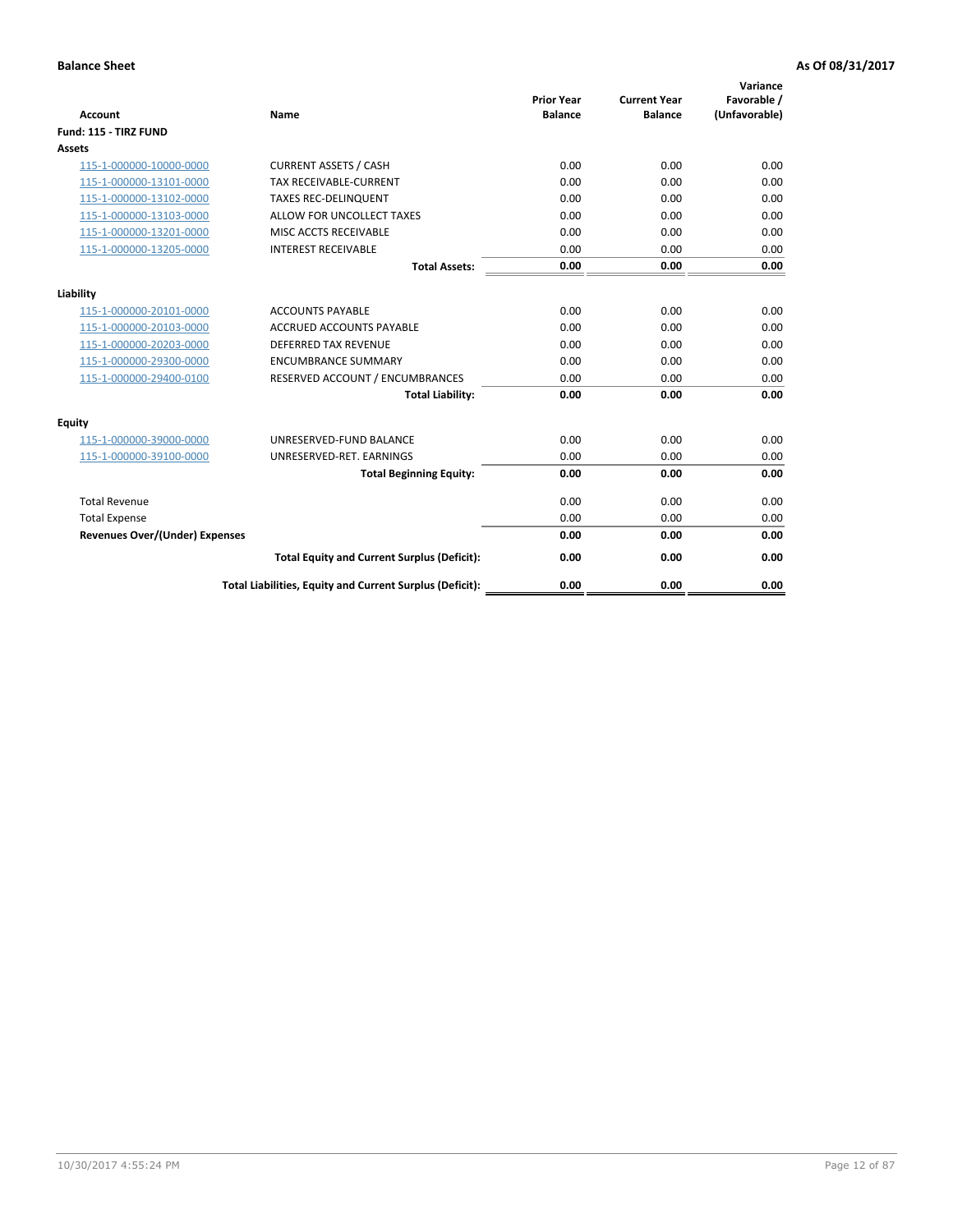| <b>Account</b>                        | Name                                                     | <b>Prior Year</b><br><b>Balance</b> | <b>Current Year</b><br><b>Balance</b> | Variance<br>Favorable /<br>(Unfavorable) |
|---------------------------------------|----------------------------------------------------------|-------------------------------------|---------------------------------------|------------------------------------------|
| Fund: 116 - ROADWAY IMPACT FEE 1      |                                                          |                                     |                                       |                                          |
| <b>Assets</b>                         |                                                          |                                     |                                       |                                          |
| 116-1-000000-10000-0000               | <b>CURRENT ASSETS / CASH</b>                             | 13,114.59                           | 13,142.22                             | 27.63                                    |
| 116-1-000000-13201-0000               | MISC ACCTS RECEIVABLE                                    | 0.00                                | 0.00                                  | 0.00                                     |
| 116-1-000000-13205-0000               | <b>INTEREST RECEIVABLE</b>                               | 0.00                                | 0.00                                  | 0.00                                     |
|                                       | <b>Total Assets:</b>                                     | 13,114.59                           | 13,142.22                             | 27.63                                    |
| Liability                             |                                                          |                                     |                                       |                                          |
| 116-1-000000-20101-0000               | <b>ACCOUNTS PAYABLE</b>                                  | 0.00                                | 0.00                                  | 0.00                                     |
| 116-1-000000-20103-0000               | <b>ACCRUED ACCOUNTS PAYABLE</b>                          | 0.00                                | 0.00                                  | 0.00                                     |
|                                       | <b>Total Liability:</b>                                  | 0.00                                | 0.00                                  | 0.00                                     |
| <b>Equity</b>                         |                                                          |                                     |                                       |                                          |
| 116-1-000000-39000-0000               | UNRESERVED-FUND BALANCE                                  | 0.00                                | 0.00                                  | 0.00                                     |
| 116-1-000000-39100-0000               | UNRESERVED-RET. EARNINGS                                 | 13,089.18                           | 13,121.26                             | 32.08                                    |
|                                       | <b>Total Beginning Equity:</b>                           | 13.089.18                           | 13,121.26                             | 32.08                                    |
| <b>Total Revenue</b>                  |                                                          | 42.92                               | 28.52                                 | $-14.40$                                 |
| <b>Total Expense</b>                  |                                                          | 17.51                               | 7.56                                  | 9.95                                     |
| <b>Revenues Over/(Under) Expenses</b> |                                                          | 25.41                               | 20.96                                 | $-4.45$                                  |
|                                       | <b>Total Equity and Current Surplus (Deficit):</b>       | 13,114.59                           | 13,142.22                             | 27.63                                    |
|                                       | Total Liabilities, Equity and Current Surplus (Deficit): | 13,114.59                           | 13,142.22                             | 27.63                                    |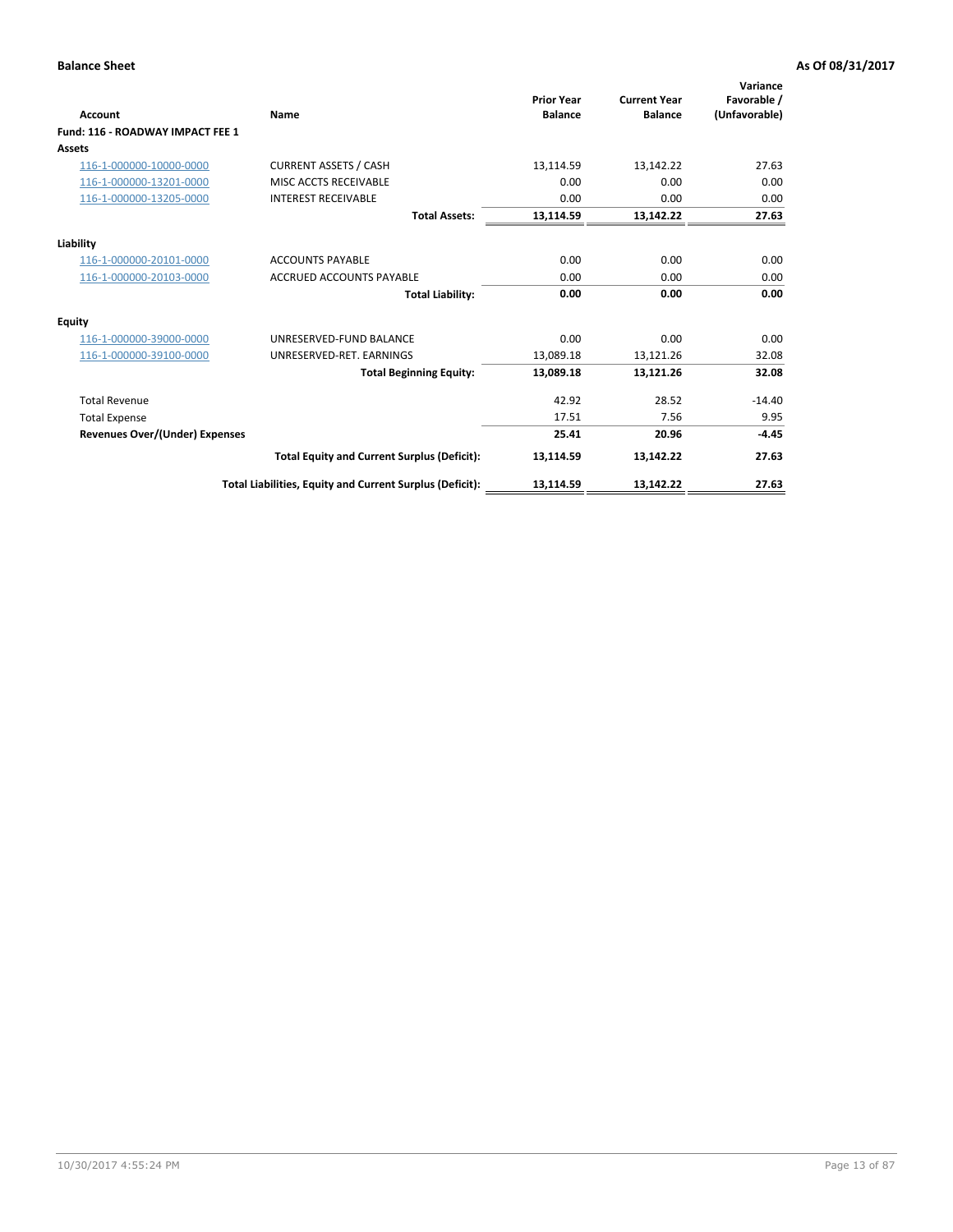| <b>Account</b>                        | Name                                                     | <b>Prior Year</b><br><b>Balance</b> | <b>Current Year</b><br><b>Balance</b> | Variance<br>Favorable /<br>(Unfavorable) |
|---------------------------------------|----------------------------------------------------------|-------------------------------------|---------------------------------------|------------------------------------------|
| Fund: 117 - ROADWAY IMPACT FEE 2      |                                                          |                                     |                                       |                                          |
| Assets                                |                                                          |                                     |                                       |                                          |
| 117-1-000000-10000-0000               | <b>CURRENT ASSETS / CASH</b>                             | 64.73                               | 64.91                                 | 0.18                                     |
| 117-1-000000-13201-0000               | MISC ACCTS RECEIVABLE                                    | 0.00                                | 0.00                                  | 0.00                                     |
| 117-1-000000-13205-0000               | <b>INTEREST RECEIVABLE</b>                               | 0.00                                | 0.00                                  | 0.00                                     |
|                                       | <b>Total Assets:</b>                                     | 64.73                               | 64.91                                 | 0.18                                     |
| Liability                             |                                                          |                                     |                                       |                                          |
| 117-1-000000-20101-0000               | <b>ACCOUNTS PAYABLE</b>                                  | 0.00                                | 0.00                                  | 0.00                                     |
| 117-1-000000-20103-0000               | <b>ACCRUED ACCOUNTS PAYABLE</b>                          | 0.00                                | 0.00                                  | 0.00                                     |
|                                       | <b>Total Liability:</b>                                  | 0.00                                | 0.00                                  | 0.00                                     |
| <b>Equity</b>                         |                                                          |                                     |                                       |                                          |
| 117-1-000000-39000-0000               | UNRESERVED-FUND BALANCE                                  | 0.00                                | 0.00                                  | 0.00                                     |
| 117-1-000000-39100-0000               | UNRESERVED-RET. EARNINGS                                 | 64.58                               | 64.77                                 | 0.19                                     |
|                                       | <b>Total Beginning Equity:</b>                           | 64.58                               | 64.77                                 | 0.19                                     |
| <b>Total Revenue</b>                  |                                                          | 0.22                                | 0.14                                  | $-0.08$                                  |
| <b>Total Expense</b>                  |                                                          | 0.07                                | 0.00                                  | 0.07                                     |
| <b>Revenues Over/(Under) Expenses</b> |                                                          | 0.15                                | 0.14                                  | $-0.01$                                  |
|                                       | <b>Total Equity and Current Surplus (Deficit):</b>       | 64.73                               | 64.91                                 | 0.18                                     |
|                                       | Total Liabilities, Equity and Current Surplus (Deficit): | 64.73                               | 64.91                                 | 0.18                                     |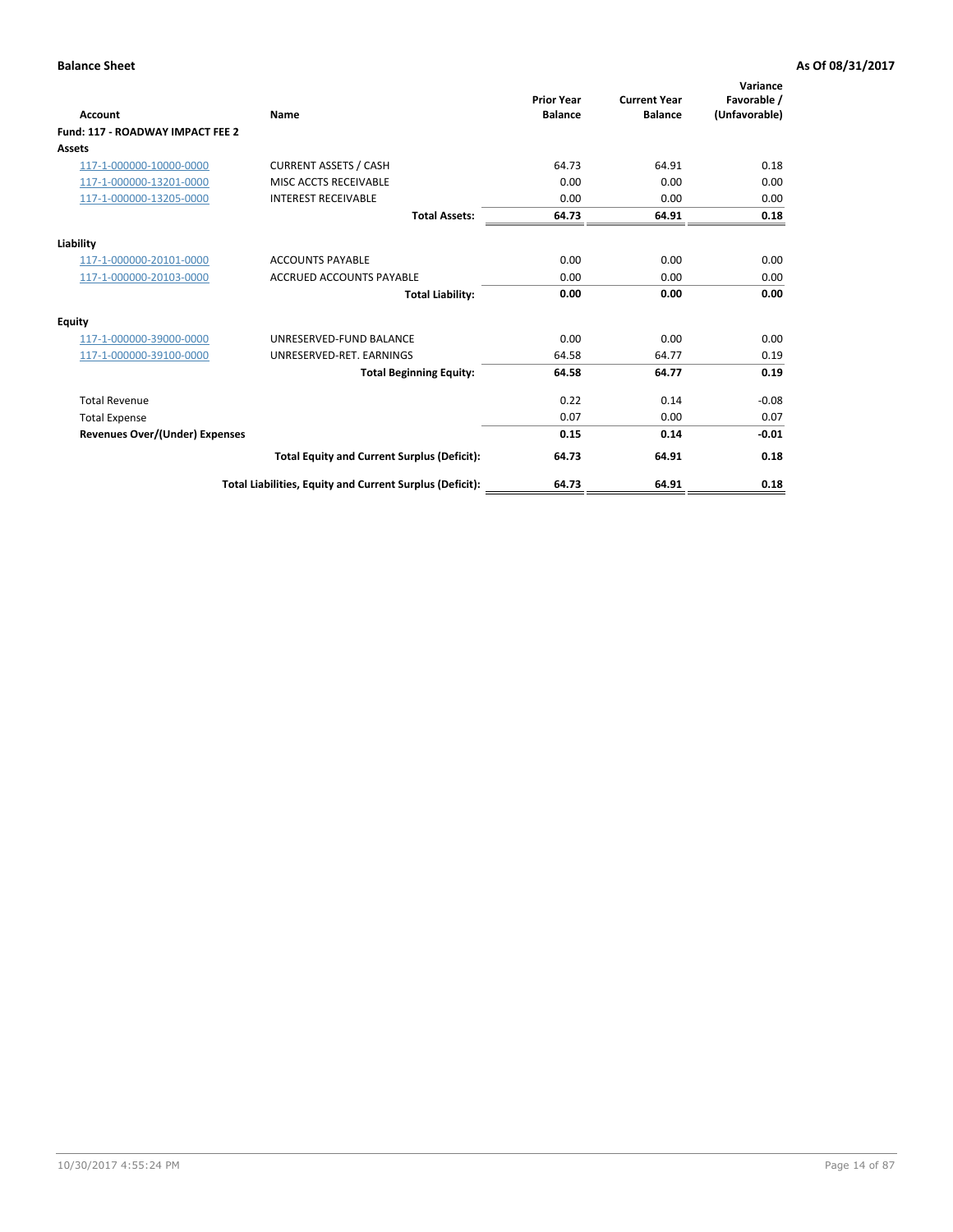| <b>Account</b>                        | Name                                                     | <b>Prior Year</b><br><b>Balance</b> | <b>Current Year</b><br><b>Balance</b> | Variance<br>Favorable /<br>(Unfavorable) |
|---------------------------------------|----------------------------------------------------------|-------------------------------------|---------------------------------------|------------------------------------------|
| Fund: 118 - ROADWAY IMPACT FEE 3      |                                                          |                                     |                                       |                                          |
| Assets                                |                                                          |                                     |                                       |                                          |
| 118-1-000000-10000-0000               | <b>CURRENT ASSETS / CASH</b>                             | 109.86                              | 110.14                                | 0.28                                     |
| 118-1-000000-13201-0000               | MISC ACCTS RECEIVABLE                                    | 0.00                                | 0.00                                  | 0.00                                     |
| 118-1-000000-13205-0000               | <b>INTEREST RECEIVABLE</b>                               | 0.00                                | 0.00                                  | 0.00                                     |
|                                       | <b>Total Assets:</b>                                     | 109.86                              | 110.14                                | 0.28                                     |
| Liability                             |                                                          |                                     |                                       |                                          |
| 118-1-000000-20101-0000               | <b>ACCOUNTS PAYABLE</b>                                  | 0.00                                | 0.00                                  | 0.00                                     |
| 118-1-000000-20103-0000               | <b>ACCRUED ACCOUNTS PAYABLE</b>                          | 0.00                                | 0.00                                  | 0.00                                     |
|                                       | <b>Total Liability:</b>                                  | 0.00                                | 0.00                                  | 0.00                                     |
| <b>Equity</b>                         |                                                          |                                     |                                       |                                          |
| 118-1-000000-39000-0000               | UNRESERVED-FUND BALANCE                                  | 0.00                                | 0.00                                  | 0.00                                     |
| 118-1-000000-39100-0000               | UNRESERVED-RET, EARNINGS                                 | 109.62                              | 109.92                                | 0.30                                     |
|                                       | <b>Total Beginning Equity:</b>                           | 109.62                              | 109.92                                | 0.30                                     |
| <b>Total Revenue</b>                  |                                                          | 0.36                                | 0.25                                  | $-0.11$                                  |
| <b>Total Expense</b>                  |                                                          | 0.12                                | 0.03                                  | 0.09                                     |
| <b>Revenues Over/(Under) Expenses</b> |                                                          | 0.24                                | 0.22                                  | $-0.02$                                  |
|                                       | <b>Total Equity and Current Surplus (Deficit):</b>       | 109.86                              | 110.14                                | 0.28                                     |
|                                       | Total Liabilities, Equity and Current Surplus (Deficit): | 109.86                              | 110.14                                | 0.28                                     |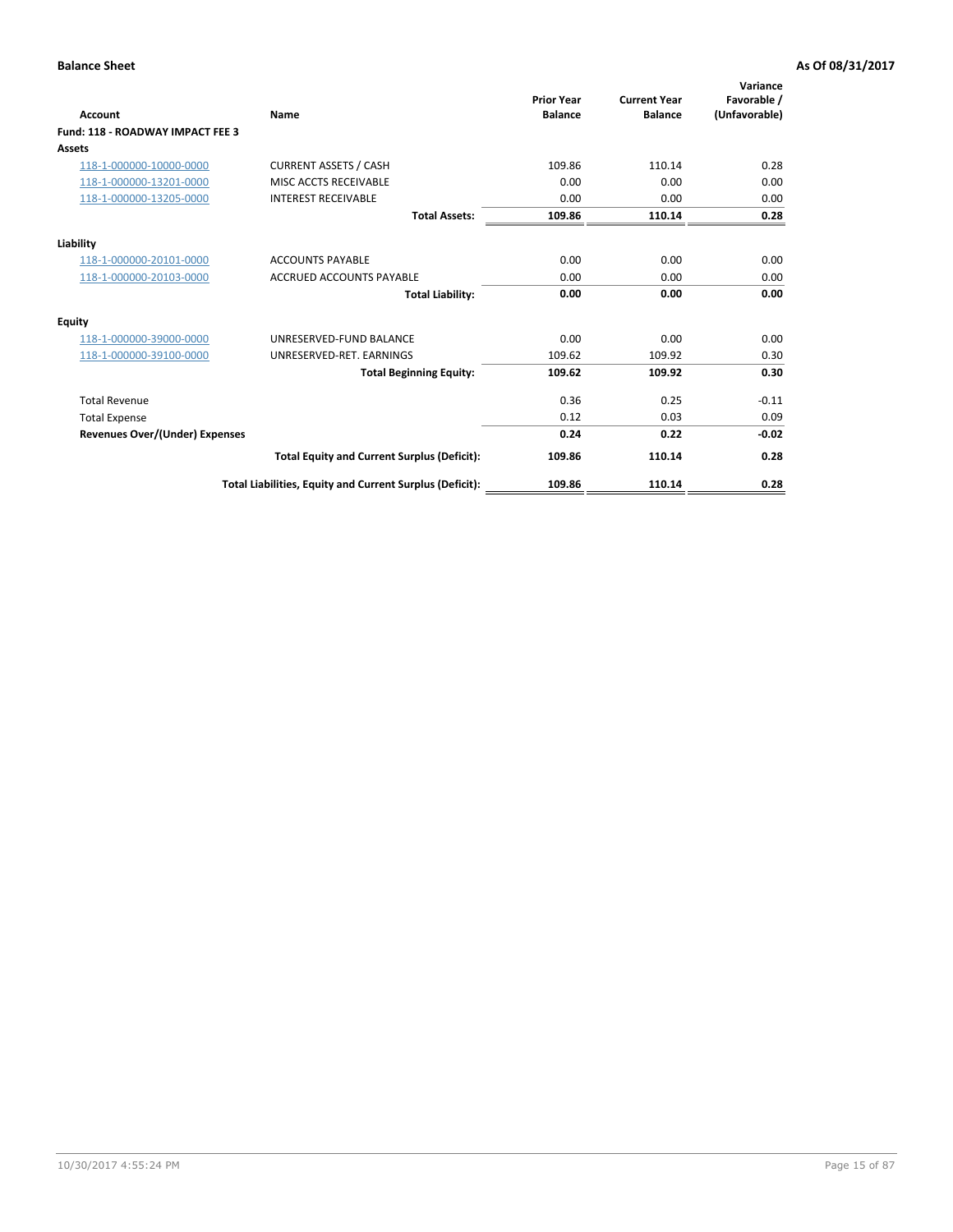| <b>Account</b>                        | Name                                                     | <b>Prior Year</b><br><b>Balance</b> | <b>Current Year</b><br><b>Balance</b> | Variance<br>Favorable /<br>(Unfavorable) |
|---------------------------------------|----------------------------------------------------------|-------------------------------------|---------------------------------------|------------------------------------------|
| Fund: 119 - ROADWAY IMPACT FEE 4      |                                                          |                                     |                                       |                                          |
| Assets                                |                                                          |                                     |                                       |                                          |
| 119-1-000000-10000-0000               | <b>CURRENT ASSETS / CASH</b>                             | 4.63                                | 4.63                                  | 0.00                                     |
| 119-1-000000-13201-0000               | MISC ACCTS RECEIVABLE                                    | 0.00                                | 0.00                                  | 0.00                                     |
| 119-1-000000-13205-0000               | <b>INTEREST RECEIVABLE</b>                               | 0.00                                | 0.00                                  | 0.00                                     |
|                                       | <b>Total Assets:</b>                                     | 4.63                                | 4.63                                  | 0.00                                     |
| Liability                             |                                                          |                                     |                                       |                                          |
| 119-1-000000-20101-0000               | <b>ACCOUNTS PAYABLE</b>                                  | 0.00                                | 0.00                                  | 0.00                                     |
| 119-1-000000-20103-0000               | <b>ACCRUED ACCOUNTS PAYABLE</b>                          | 0.00                                | 0.00                                  | 0.00                                     |
|                                       | <b>Total Liability:</b>                                  | 0.00                                | 0.00                                  | 0.00                                     |
| Equity                                |                                                          |                                     |                                       |                                          |
| 119-1-000000-39000-0000               | UNRESERVED-FUND BALANCE                                  | 0.00                                | 0.00                                  | 0.00                                     |
| 119-1-000000-39100-0000               | UNRESERVED-RET. EARNINGS                                 | 4.62                                | 4.63                                  | 0.01                                     |
|                                       | <b>Total Beginning Equity:</b>                           | 4.62                                | 4.63                                  | 0.01                                     |
| <b>Total Revenue</b>                  |                                                          | 0.01                                | 0.00                                  | $-0.01$                                  |
| <b>Total Expense</b>                  |                                                          | 0.00                                | 0.00                                  | 0.00                                     |
| <b>Revenues Over/(Under) Expenses</b> |                                                          | 0.01                                | 0.00                                  | $-0.01$                                  |
|                                       | <b>Total Equity and Current Surplus (Deficit):</b>       | 4.63                                | 4.63                                  | 0.00                                     |
|                                       | Total Liabilities, Equity and Current Surplus (Deficit): | 4.63                                | 4.63                                  | 0.00                                     |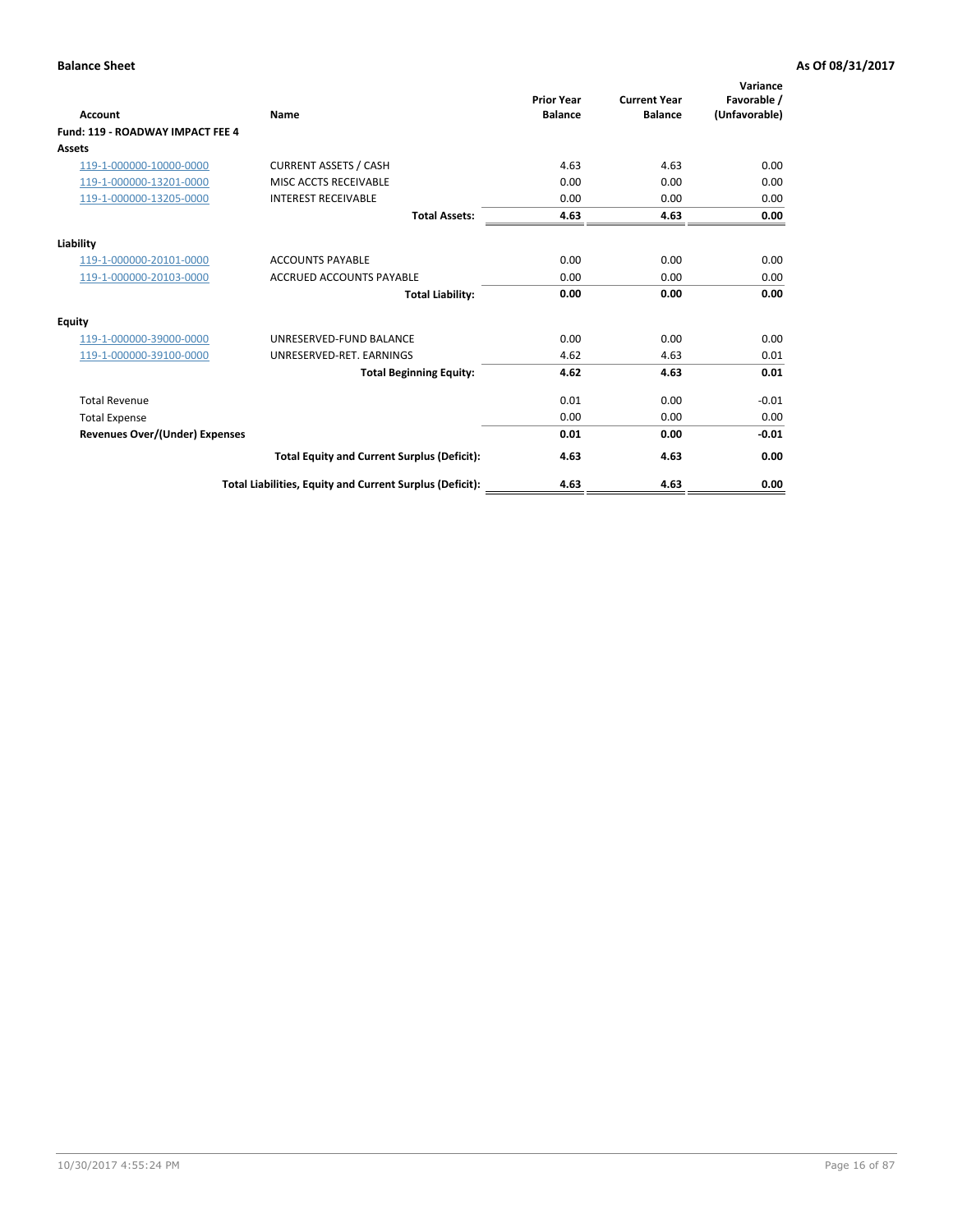| Account                                                  | Name                                                     | <b>Prior Year</b><br><b>Balance</b> | <b>Current Year</b><br><b>Balance</b> | Variance<br>Favorable /<br>(Unfavorable) |
|----------------------------------------------------------|----------------------------------------------------------|-------------------------------------|---------------------------------------|------------------------------------------|
| <b>Fund: 120 - BROWNSFIELD HAZARDOUS WASTE EPA GRANT</b> |                                                          |                                     |                                       |                                          |
| <b>Assets</b>                                            |                                                          |                                     |                                       |                                          |
| 120-1-000000-10000-0000                                  | <b>CURRENT ASSETS / CASH</b>                             | 0.00                                | 0.00                                  | 0.00                                     |
| 120-1-000000-13201-0000                                  | MISC ACCTS RECEIVABLE                                    | 0.00                                | 0.00                                  | 0.00                                     |
|                                                          | <b>Total Assets:</b>                                     | 0.00                                | 0.00                                  | 0.00                                     |
| Liability                                                |                                                          |                                     |                                       |                                          |
| 120-1-000000-20101-0000                                  | <b>ACCOUNTS PAYABLE</b>                                  | 0.00                                | 0.00                                  | 0.00                                     |
| 120-1-000000-20102-0000                                  | <b>CREDIT CARD PAYABLE</b>                               | 0.00                                | 0.00                                  | 0.00                                     |
| 120-1-000000-20902-0000                                  | <b>DEFERRED GRANT REVENUE</b>                            | 0.00                                | 0.00                                  | 0.00                                     |
| 120-1-000000-29300-0000                                  | <b>ENCUMBRANCE SUMMARY</b>                               | 0.00                                | 0.00                                  | 0.00                                     |
| 120-1-000000-29400-0000                                  | RESERVED ACCOUNT / ENCUMBRANCES                          | 0.00                                | 0.00                                  | 0.00                                     |
|                                                          | <b>Total Liability:</b>                                  | 0.00                                | 0.00                                  | 0.00                                     |
| <b>Equity</b>                                            |                                                          |                                     |                                       |                                          |
| 120-1-000000-39000-0000                                  | UNRESERVED-FUND BALANCE                                  | 0.00                                | 0.00                                  | 0.00                                     |
|                                                          | <b>Total Beginning Equity:</b>                           | 0.00                                | 0.00                                  | 0.00                                     |
| <b>Total Revenue</b>                                     |                                                          | 0.00                                | 0.00                                  | 0.00                                     |
| <b>Total Expense</b>                                     |                                                          | 0.00                                | 0.00                                  | 0.00                                     |
| <b>Revenues Over/(Under) Expenses</b>                    |                                                          | 0.00                                | 0.00                                  | 0.00                                     |
|                                                          | <b>Total Equity and Current Surplus (Deficit):</b>       | 0.00                                | 0.00                                  | 0.00                                     |
|                                                          | Total Liabilities, Equity and Current Surplus (Deficit): | 0.00                                | 0.00                                  | 0.00                                     |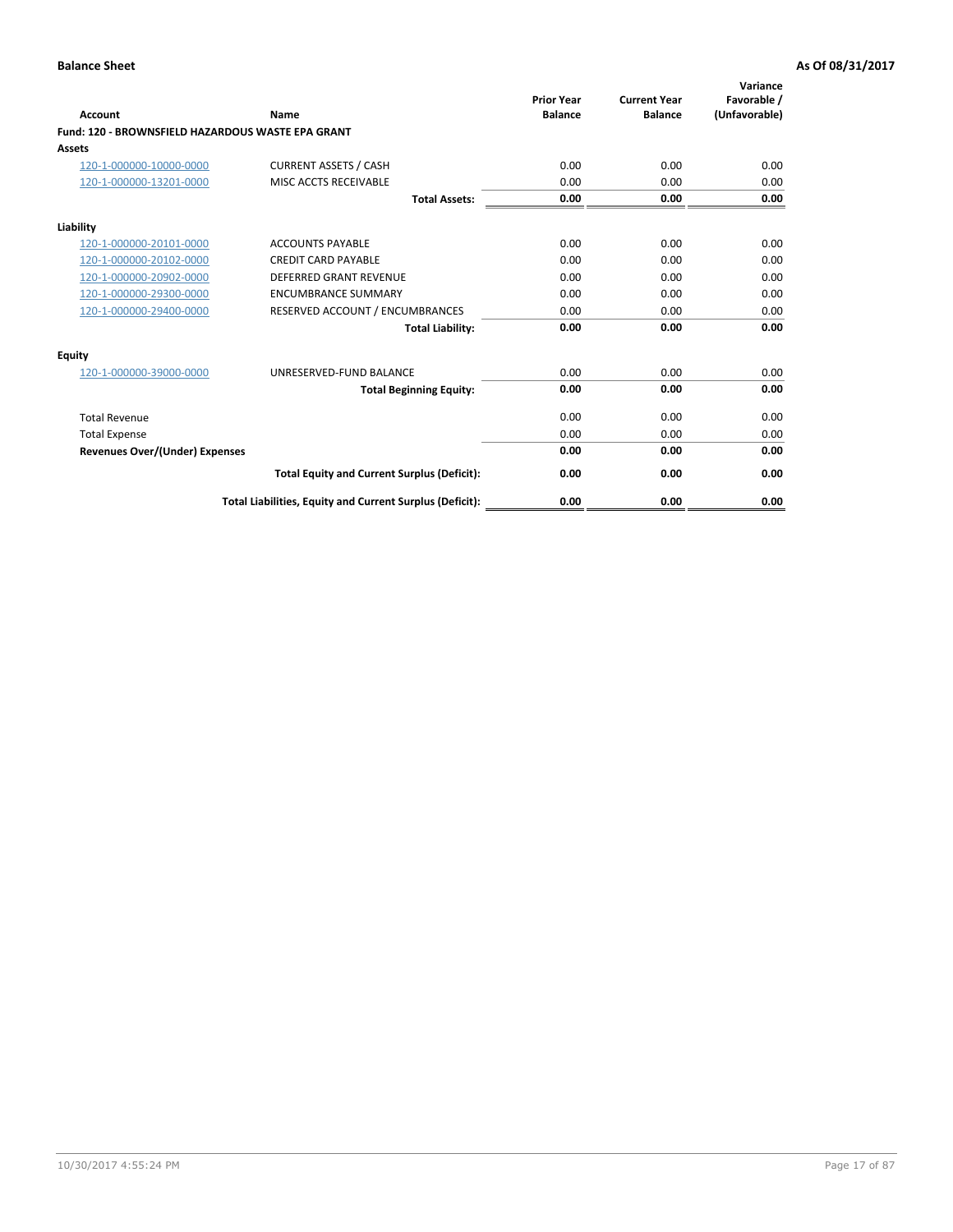| Account                                     | Name                                                     | <b>Prior Year</b><br><b>Balance</b> | <b>Current Year</b><br><b>Balance</b> | Variance<br>Favorable /<br>(Unfavorable) |
|---------------------------------------------|----------------------------------------------------------|-------------------------------------|---------------------------------------|------------------------------------------|
| Fund: 121 - BROWNSFIELD PETROLEUM EPA GRANT |                                                          |                                     |                                       |                                          |
| <b>Assets</b>                               |                                                          |                                     |                                       |                                          |
| 121-1-000000-10000-0000                     | <b>CURRENT ASSETS / CASH</b>                             | 0.00                                | 0.00                                  | 0.00                                     |
| 121-1-000000-13201-0000                     | <b>MISC ACCTS RECEIVABLE</b>                             | 0.00                                | 0.00                                  | 0.00                                     |
|                                             | <b>Total Assets:</b>                                     | 0.00                                | 0.00                                  | 0.00                                     |
| Liability                                   |                                                          |                                     |                                       |                                          |
| 121-1-000000-20101-0000                     | <b>ACCOUNTS PAYABLE</b>                                  | 0.00                                | 0.00                                  | 0.00                                     |
| 121-1-000000-20102-0000                     | <b>CREDIT CARD PAYABLE</b>                               | 0.00                                | 0.00                                  | 0.00                                     |
| 121-1-000000-20103-0000                     | <b>ACCRUED ACCOUNTS PAYABLE</b>                          | 0.00                                | 0.00                                  | 0.00                                     |
| 121-1-000000-20902-0000                     | <b>DEFERRED GRANT REVENUE</b>                            | 0.00                                | 0.00                                  | 0.00                                     |
| 121-1-000000-29300-0000                     | <b>ENCUMBRANCE SUMMARY</b>                               | 0.00                                | 0.00                                  | 0.00                                     |
| 121-1-000000-29400-0000                     | RESERVED ACCOUNT / ENCUMBRANCES                          | 0.00                                | 0.00                                  | 0.00                                     |
|                                             | <b>Total Liability:</b>                                  | 0.00                                | 0.00                                  | 0.00                                     |
| <b>Equity</b>                               |                                                          |                                     |                                       |                                          |
| 121-1-000000-39000-0000                     | UNRESERVED-FUND BALANCE                                  | 15.82                               | 0.00                                  | $-15.82$                                 |
|                                             | <b>Total Beginning Equity:</b>                           | 15.82                               | 0.00                                  | $-15.82$                                 |
| <b>Total Revenue</b>                        |                                                          | $-15.82$                            | 0.00                                  | 15.82                                    |
| <b>Total Expense</b>                        |                                                          | 0.00                                | 0.00                                  | 0.00                                     |
| <b>Revenues Over/(Under) Expenses</b>       |                                                          | $-15.82$                            | 0.00                                  | 15.82                                    |
|                                             | <b>Total Equity and Current Surplus (Deficit):</b>       | 0.00                                | 0.00                                  | 0.00                                     |
|                                             | Total Liabilities, Equity and Current Surplus (Deficit): | 0.00                                | 0.00                                  | 0.00                                     |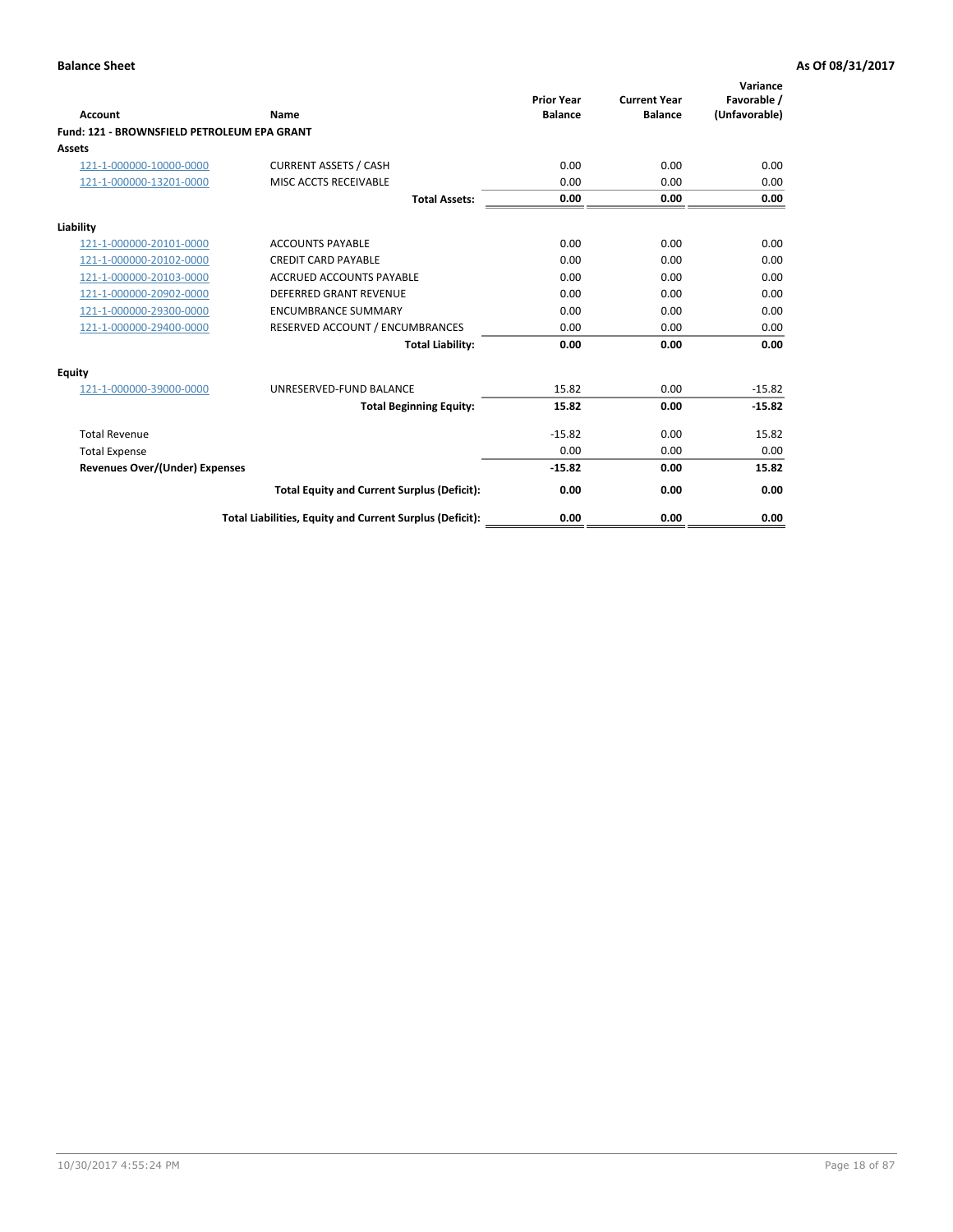| <b>Account</b>                                     | Name                                                     | <b>Prior Year</b><br><b>Balance</b> | <b>Current Year</b><br><b>Balance</b> | Variance<br>Favorable /<br>(Unfavorable) |
|----------------------------------------------------|----------------------------------------------------------|-------------------------------------|---------------------------------------|------------------------------------------|
| Fund: 122 - COPS HIRING PROGRAM GRANT 2010UMWX0308 |                                                          |                                     |                                       |                                          |
| Assets                                             |                                                          |                                     |                                       |                                          |
| 122-1-000000-10000-0000                            | <b>CURRENT ASSETS / CASH</b>                             | 0.00                                | 0.00                                  | 0.00                                     |
| 122-1-000000-13201-0000                            | MISC ACCTS RECEIVABLE                                    | 0.00                                | 0.00                                  | 0.00                                     |
|                                                    | <b>Total Assets:</b>                                     | 0.00                                | 0.00                                  | 0.00                                     |
| Liability                                          |                                                          |                                     |                                       |                                          |
| 122-1-000000-20101-0000                            | <b>ACCOUNTS PAYABLE</b>                                  | 0.00                                | 0.00                                  | 0.00                                     |
| 122-1-000000-20102-0000                            | <b>CREDIT CARD PAYABLE</b>                               | 0.00                                | 0.00                                  | 0.00                                     |
| 122-1-000000-20103-0000                            | <b>ACCRUED ACCOUNTS PAYABLE</b>                          | 0.00                                | 0.00                                  | 0.00                                     |
| 122-1-000000-20902-0000                            | <b>DEFERRED GRANT REVENUE</b>                            | 0.00                                | 0.00                                  | 0.00                                     |
|                                                    | <b>Total Liability:</b>                                  | 0.00                                | 0.00                                  | 0.00                                     |
| Equity                                             |                                                          |                                     |                                       |                                          |
| 122-1-000000-39000-0000                            | UNRESERVED-FUND BALANCE                                  | 0.00                                | 0.00                                  | 0.00                                     |
|                                                    | <b>Total Beginning Equity:</b>                           | 0.00                                | 0.00                                  | 0.00                                     |
| <b>Total Revenue</b>                               |                                                          | 0.00                                | 0.00                                  | 0.00                                     |
| <b>Total Expense</b>                               |                                                          | 0.00                                | 0.00                                  | 0.00                                     |
| <b>Revenues Over/(Under) Expenses</b>              |                                                          | 0.00                                | 0.00                                  | 0.00                                     |
|                                                    | <b>Total Equity and Current Surplus (Deficit):</b>       | 0.00                                | 0.00                                  | 0.00                                     |
|                                                    | Total Liabilities, Equity and Current Surplus (Deficit): | 0.00                                | 0.00                                  | 0.00                                     |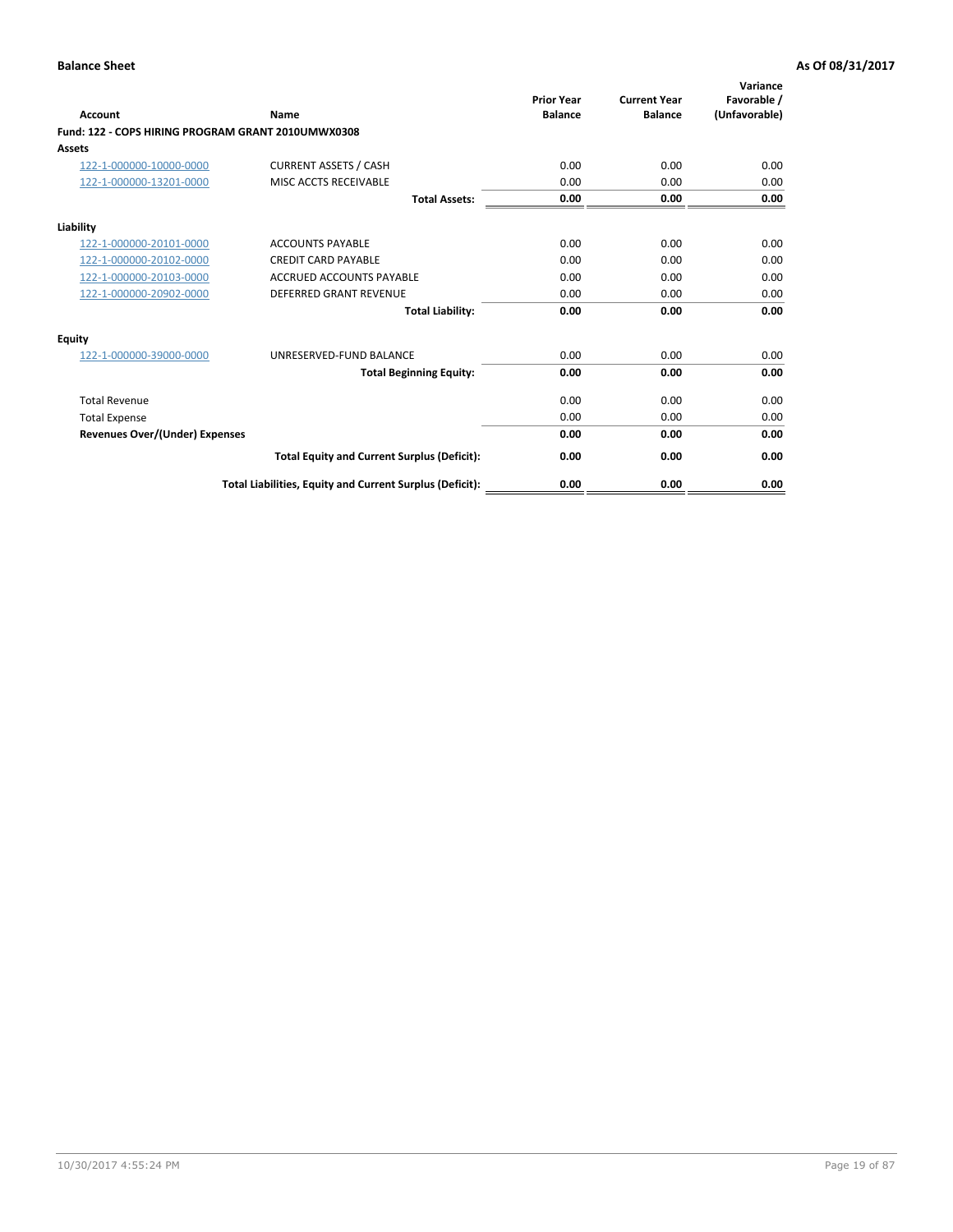|                                       |                                                                           | <b>Prior Year</b> | <b>Current Year</b> | Variance<br>Favorable / |
|---------------------------------------|---------------------------------------------------------------------------|-------------------|---------------------|-------------------------|
| Account                               | Name                                                                      | <b>Balance</b>    | <b>Balance</b>      | (Unfavorable)           |
|                                       | <b>Fund: 123 - PTRAIN - POLICE REIMBURSEMENT GRANTS &amp; CONT EDUCAT</b> |                   |                     |                         |
| <b>Assets</b>                         |                                                                           |                   |                     |                         |
| 123-1-000000-10000-0000               | <b>CURRENT ASSETS / CASH</b>                                              | 6.797.13          | 9.795.13            | 2,998.00                |
| 123-1-000000-13201-0000               | MISC ACCTS RECEIVABLE                                                     | 0.00              | 0.00                | 0.00                    |
|                                       | <b>Total Assets:</b>                                                      | 6,797.13          | 9,795.13            | 2,998.00                |
| Liability                             |                                                                           |                   |                     |                         |
| 123-1-000000-20101-0000               | <b>ACCOUNTS PAYABLE</b>                                                   | 0.00              | 0.00                | 0.00                    |
| 123-1-000000-20102-0000               | <b>CREDIT CARD PAYABLE</b>                                                | 0.00              | 0.00                | 0.00                    |
| 123-1-000000-20103-0000               | <b>ACCRUED ACCOUNTS PAYABLE</b>                                           | 0.00              | 0.00                | 0.00                    |
|                                       | <b>Total Liability:</b>                                                   | 0.00              | 0.00                | 0.00                    |
| <b>Equity</b>                         |                                                                           |                   |                     |                         |
| 123-1-000000-39000-0000               | UNRESERVED-FUND BALANCE                                                   | 8,071.25          | 6,800.59            | $-1,270.66$             |
|                                       | <b>Total Beginning Equity:</b>                                            | 8,071.25          | 6,800.59            | $-1,270.66$             |
| <b>Total Revenue</b>                  |                                                                           | 8,702.68          | 4,695.98            | $-4,006.70$             |
| <b>Total Expense</b>                  |                                                                           | 9.976.80          | 1,701.44            | 8,275.36                |
| <b>Revenues Over/(Under) Expenses</b> |                                                                           | $-1,274.12$       | 2,994.54            | 4,268.66                |
|                                       | <b>Total Equity and Current Surplus (Deficit):</b>                        | 6,797.13          | 9.795.13            | 2,998.00                |
|                                       | Total Liabilities, Equity and Current Surplus (Deficit):                  | 6,797.13          | 9,795.13            | 2,998.00                |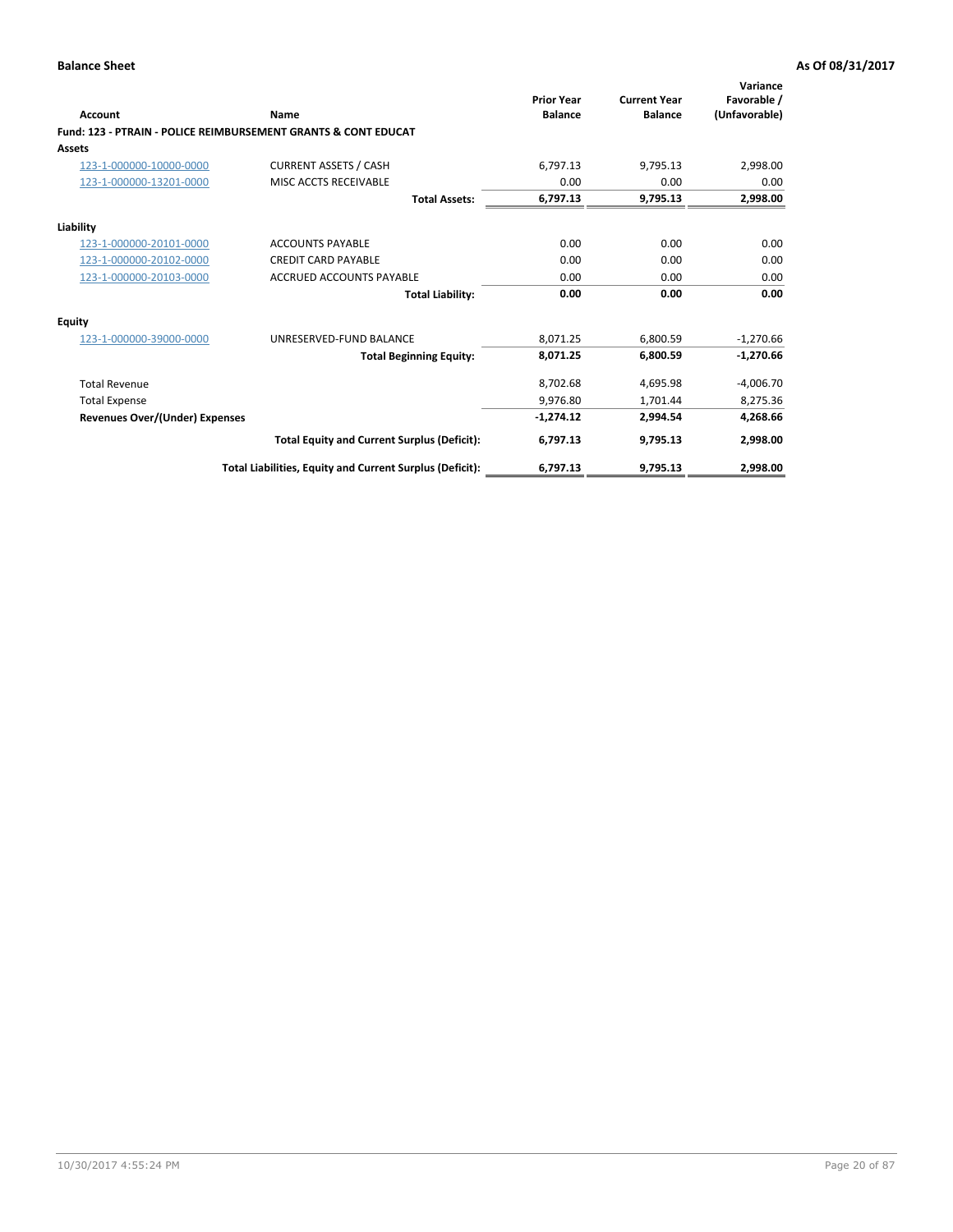| <b>Account</b>                        | Name                                                     | <b>Prior Year</b><br><b>Balance</b> | <b>Current Year</b><br><b>Balance</b> | Variance<br>Favorable /<br>(Unfavorable) |
|---------------------------------------|----------------------------------------------------------|-------------------------------------|---------------------------------------|------------------------------------------|
| Fund: 124 - FIRE HAZMAT GRANT         |                                                          |                                     |                                       |                                          |
| Assets                                |                                                          |                                     |                                       |                                          |
| 124-1-000000-10000-0000               | <b>CURRENT ASSETS / CASH</b>                             | 0.00                                | 0.00                                  | 0.00                                     |
| 124-1-000000-13201-0000               | <b>MISC ACCTS RECEIVABLE</b>                             | 0.00                                | 0.00                                  | 0.00                                     |
| 124-1-000000-13205-0000               | <b>INTEREST RECEIVABLE</b>                               | 0.00                                | 0.00                                  | 0.00                                     |
|                                       | <b>Total Assets:</b>                                     | 0.00                                | 0.00                                  | 0.00                                     |
| Liability                             |                                                          |                                     |                                       |                                          |
| 124-1-000000-20101-0000               | <b>ACCOUNTS PAYABLE</b>                                  | 0.00                                | 0.00                                  | 0.00                                     |
| 124-1-000000-20102-0000               | <b>CREDIT CARD PAYABLE</b>                               | 0.00                                | 0.00                                  | 0.00                                     |
| 124-1-000000-20902-0000               | <b>DEFERRED GRANT REVENUE</b>                            | 0.00                                | 0.00                                  | 0.00                                     |
| 124-1-000000-21001-0000               | <b>GENERAL FUND / GENERAL FUND</b>                       | 0.00                                | 0.00                                  | 0.00                                     |
| 124-1-000000-29300-0000               | <b>ENCUMBRANCE SUMMARY</b>                               | 0.00                                | 0.00                                  | 0.00                                     |
| 124-1-000000-29400-0000               | RESERVED ACCOUNT / ENCUMBRANCES                          | 0.00                                | 0.00                                  | 0.00                                     |
|                                       | <b>Total Liability:</b>                                  | 0.00                                | 0.00                                  | 0.00                                     |
| <b>Equity</b>                         |                                                          |                                     |                                       |                                          |
| 124-1-000000-39000-0000               | UNRESERVED-FUND BALANCE                                  | 0.00                                | 0.00                                  | 0.00                                     |
|                                       | <b>Total Beginning Equity:</b>                           | 0.00                                | 0.00                                  | 0.00                                     |
| <b>Total Revenue</b>                  |                                                          | 0.00                                | 0.00                                  | 0.00                                     |
| <b>Total Expense</b>                  |                                                          | 0.00                                | 0.00                                  | 0.00                                     |
| <b>Revenues Over/(Under) Expenses</b> |                                                          | 0.00                                | 0.00                                  | 0.00                                     |
|                                       | <b>Total Equity and Current Surplus (Deficit):</b>       | 0.00                                | 0.00                                  | 0.00                                     |
|                                       | Total Liabilities, Equity and Current Surplus (Deficit): | 0.00                                | 0.00                                  | 0.00                                     |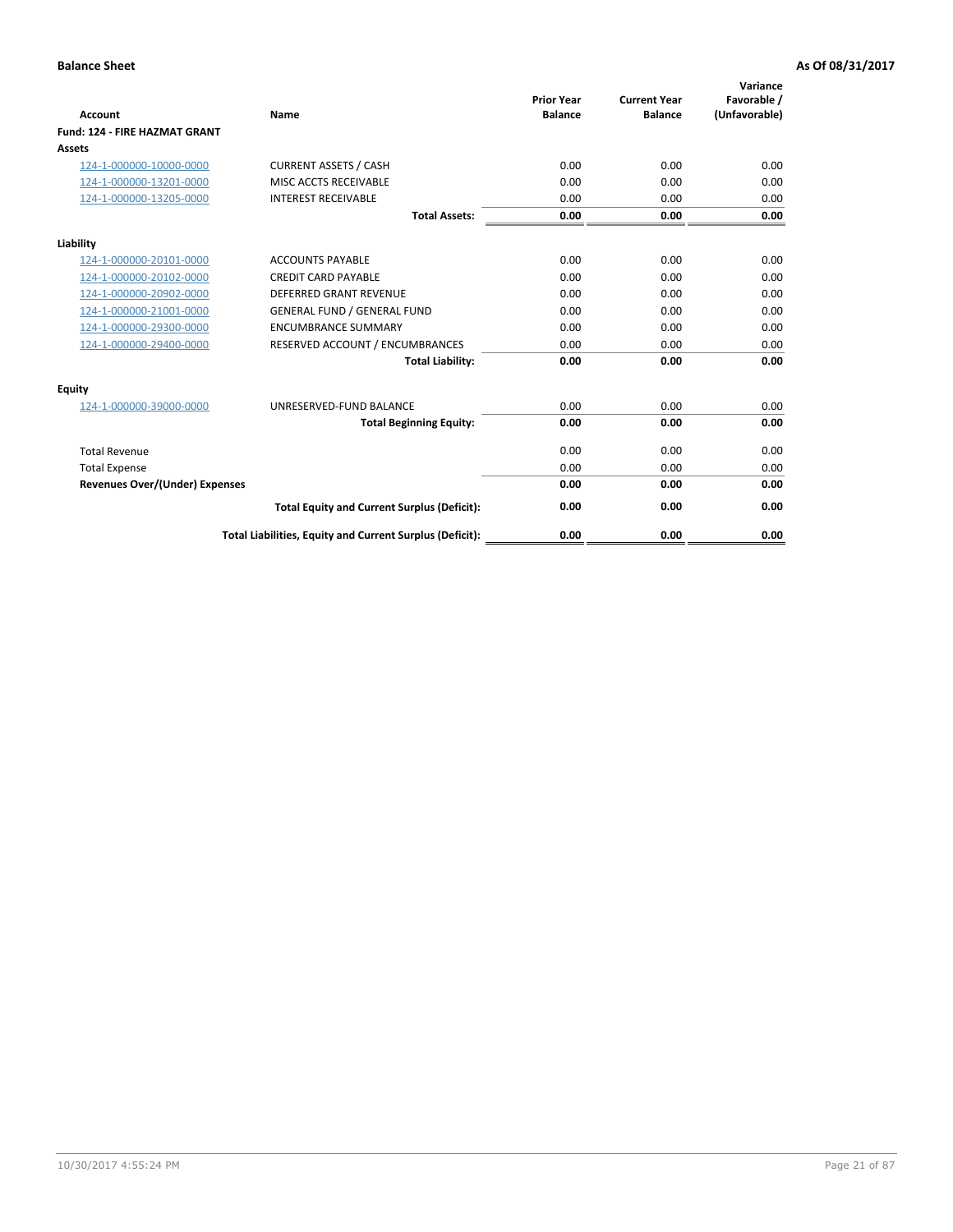| Account                                                   | Name                                                     | <b>Prior Year</b><br><b>Balance</b> | <b>Current Year</b><br><b>Balance</b> | Variance<br>Favorable /<br>(Unfavorable) |
|-----------------------------------------------------------|----------------------------------------------------------|-------------------------------------|---------------------------------------|------------------------------------------|
| <b>Fund: 125 - TRAINING &amp; HUMANITIES TEXAS GRANTS</b> |                                                          |                                     |                                       |                                          |
| <b>Assets</b>                                             |                                                          |                                     |                                       |                                          |
| 125-1-000000-10000-0000                                   | <b>CURRENT ASSETS / CASH</b>                             | 0.00                                | 0.00                                  | 0.00                                     |
| 125-1-000000-13205-0000                                   | <b>INTEREST RECEIVABLE</b>                               | 0.00                                | 0.00                                  | 0.00                                     |
|                                                           | <b>Total Assets:</b>                                     | 0.00                                | 0.00                                  | 0.00                                     |
| Liability                                                 |                                                          |                                     |                                       |                                          |
| 125-1-000000-20101-0000                                   | <b>ACCOUNTS PAYABLE</b>                                  | 0.00                                | 0.00                                  | 0.00                                     |
| 125-1-000000-20102-0000                                   | <b>CREDIT CARD PAYABLE</b>                               | 0.00                                | 0.00                                  | 0.00                                     |
| 125-1-000000-20103-0000                                   | <b>ACCRUED ACCOUNTS PAYABLE</b>                          | 0.00                                | 0.00                                  | 0.00                                     |
| 125-1-000000-20902-0000                                   | DEFERRED GRANT REVENUE                                   | 0.00                                | 0.00                                  | 0.00                                     |
| 125-1-000000-29300-0000                                   | <b>ENCUMBRANCE SUMMARY</b>                               | 0.00                                | 0.00                                  | 0.00                                     |
| 125-1-000000-29400-0000                                   | RESERVED ACCOUNT / ENCUMBRANCES                          | 0.00                                | 0.00                                  | 0.00                                     |
|                                                           | <b>Total Liability:</b>                                  | 0.00                                | 0.00                                  | 0.00                                     |
| <b>Equity</b>                                             |                                                          |                                     |                                       |                                          |
| 125-1-000000-39000-0000                                   | UNRESERVED-FUND BALANCE                                  | 0.00                                | 0.00                                  | 0.00                                     |
|                                                           | <b>Total Beginning Equity:</b>                           | 0.00                                | 0.00                                  | 0.00                                     |
| <b>Total Revenue</b>                                      |                                                          | 0.00                                | 0.00                                  | 0.00                                     |
| <b>Total Expense</b>                                      |                                                          | 0.00                                | 0.00                                  | 0.00                                     |
| <b>Revenues Over/(Under) Expenses</b>                     |                                                          | 0.00                                | 0.00                                  | 0.00                                     |
|                                                           | <b>Total Equity and Current Surplus (Deficit):</b>       | 0.00                                | 0.00                                  | 0.00                                     |
|                                                           | Total Liabilities, Equity and Current Surplus (Deficit): | 0.00                                | 0.00                                  | 0.00                                     |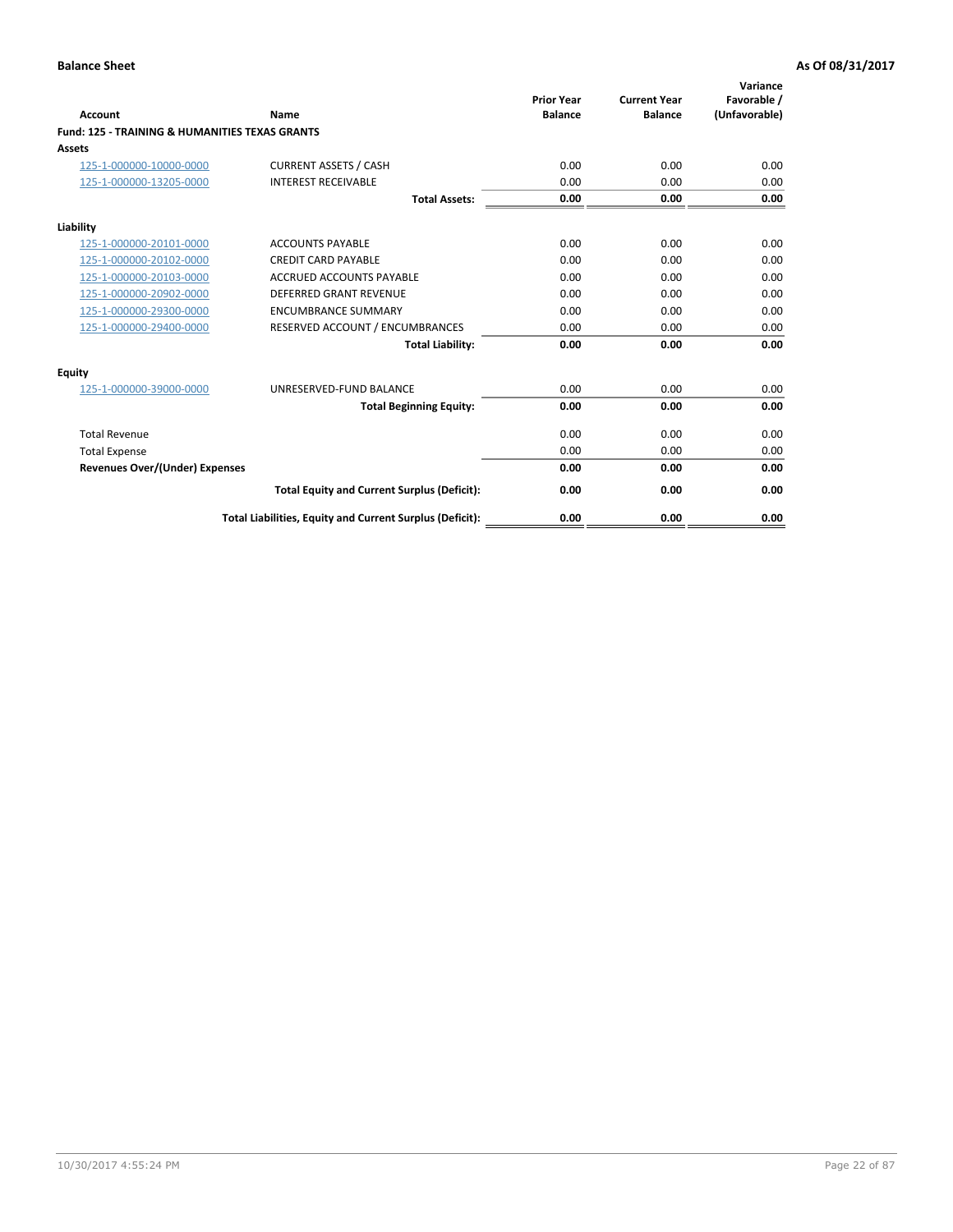| Account                                | Name                                                     | <b>Prior Year</b><br><b>Balance</b> | <b>Current Year</b><br><b>Balance</b> | Variance<br>Favorable /<br>(Unfavorable) |
|----------------------------------------|----------------------------------------------------------|-------------------------------------|---------------------------------------|------------------------------------------|
| <b>Fund: 126 - TIFMAS MOBILIZATION</b> |                                                          |                                     |                                       |                                          |
| Assets                                 |                                                          |                                     |                                       |                                          |
| 126-1-000000-10000-0000                | <b>CURRENT ASSETS / CASH</b>                             | 0.00                                | $-521.73$                             | $-521.73$                                |
| 126-1-000000-13201-0000                | MISC ACCTS RECEIVABLE                                    | 0.00                                | 0.00                                  | 0.00                                     |
|                                        | <b>Total Assets:</b>                                     | 0.00                                | $-521.73$                             | $-521.73$                                |
| Liability                              |                                                          |                                     |                                       |                                          |
| 126-1-000000-20101-0000                | <b>ACCOUNTS PAYABLE</b>                                  | 0.00                                | 0.00                                  | 0.00                                     |
| 126-1-000000-20102-0000                | <b>CREDIT CARD PAYABLE</b>                               | 0.00                                | 0.00                                  | 0.00                                     |
| 126-1-000000-39100-0000                | UNRESERVED-RET. EARNINGS                                 | 0.00                                | 0.00                                  | 0.00                                     |
|                                        | <b>Total Liability:</b>                                  | 0.00                                | 0.00                                  | 0.00                                     |
| Equity                                 |                                                          |                                     |                                       |                                          |
| 126-1-000000-39000-0000                | UNRESERVED-FUND BALANCE                                  | 0.00                                | $-421.74$                             | $-421.74$                                |
|                                        | <b>Total Beginning Equity:</b>                           | 0.00                                | $-421.74$                             | $-421.74$                                |
| <b>Total Revenue</b>                   |                                                          | 0.00                                | 0.00                                  | 0.00                                     |
| <b>Total Expense</b>                   |                                                          | 0.00                                | 99.99                                 | $-99.99$                                 |
| Revenues Over/(Under) Expenses         |                                                          | 0.00                                | $-99.99$                              | $-99.99$                                 |
|                                        | <b>Total Equity and Current Surplus (Deficit):</b>       | 0.00                                | $-521.73$                             | $-521.73$                                |
|                                        | Total Liabilities, Equity and Current Surplus (Deficit): | 0.00                                | $-521.73$                             | $-521.73$                                |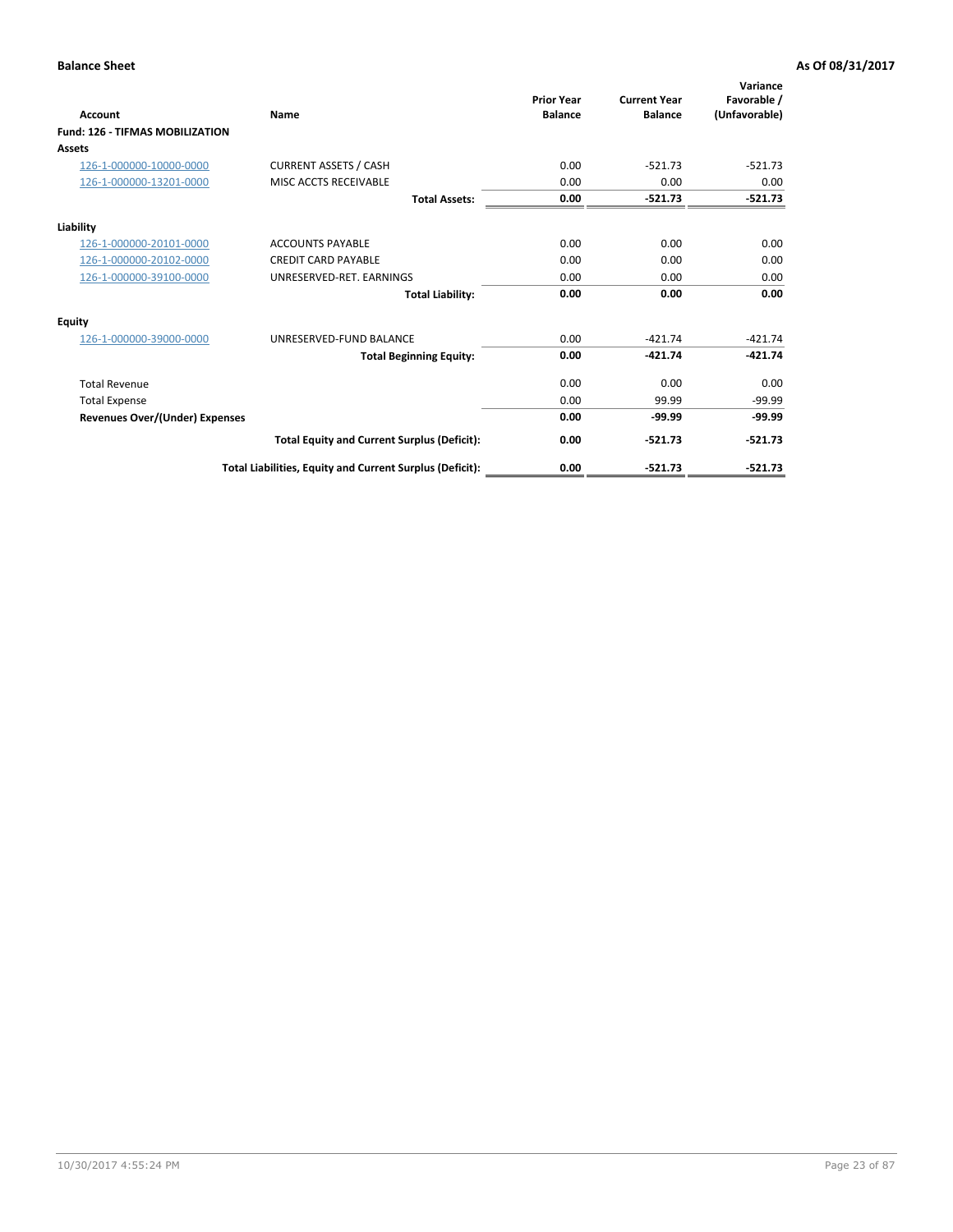| <b>Account</b>                        | Name                                                     | <b>Prior Year</b><br><b>Balance</b> | <b>Current Year</b><br><b>Balance</b> | Variance<br>Favorable /<br>(Unfavorable) |
|---------------------------------------|----------------------------------------------------------|-------------------------------------|---------------------------------------|------------------------------------------|
| Fund: 127 - FIRE GRANT                |                                                          |                                     |                                       |                                          |
| Assets                                |                                                          |                                     |                                       |                                          |
| 127-1-000000-10000-0000               | <b>CURRENT ASSETS / CASH</b>                             | 0.00                                | 0.00                                  | 0.00                                     |
| 127-1-000000-13201-0000               | MISC ACCTS RECEIVABLE                                    | 0.00                                | 0.00                                  | 0.00                                     |
|                                       | <b>Total Assets:</b>                                     | 0.00                                | 0.00                                  | 0.00                                     |
| Liability                             |                                                          |                                     |                                       |                                          |
| 127-1-000000-20101-0000               | <b>ACCOUNTS PAYABLE</b>                                  | 0.00                                | 0.00                                  | 0.00                                     |
|                                       | <b>Total Liability:</b>                                  | 0.00                                | 0.00                                  | 0.00                                     |
| <b>Equity</b>                         |                                                          |                                     |                                       |                                          |
| 127-1-000000-39000-0000               | UNRESERVED-FUND BALANCE                                  | 0.00                                | 0.00                                  | 0.00                                     |
|                                       | <b>Total Beginning Equity:</b>                           | 0.00                                | 0.00                                  | 0.00                                     |
| <b>Total Revenue</b>                  |                                                          | 0.00                                | 0.00                                  | 0.00                                     |
| <b>Total Expense</b>                  |                                                          | 0.00                                | 0.00                                  | 0.00                                     |
| <b>Revenues Over/(Under) Expenses</b> |                                                          | 0.00                                | 0.00                                  | 0.00                                     |
|                                       | <b>Total Equity and Current Surplus (Deficit):</b>       | 0.00                                | 0.00                                  | 0.00                                     |
|                                       | Total Liabilities, Equity and Current Surplus (Deficit): | 0.00                                | 0.00                                  | 0.00                                     |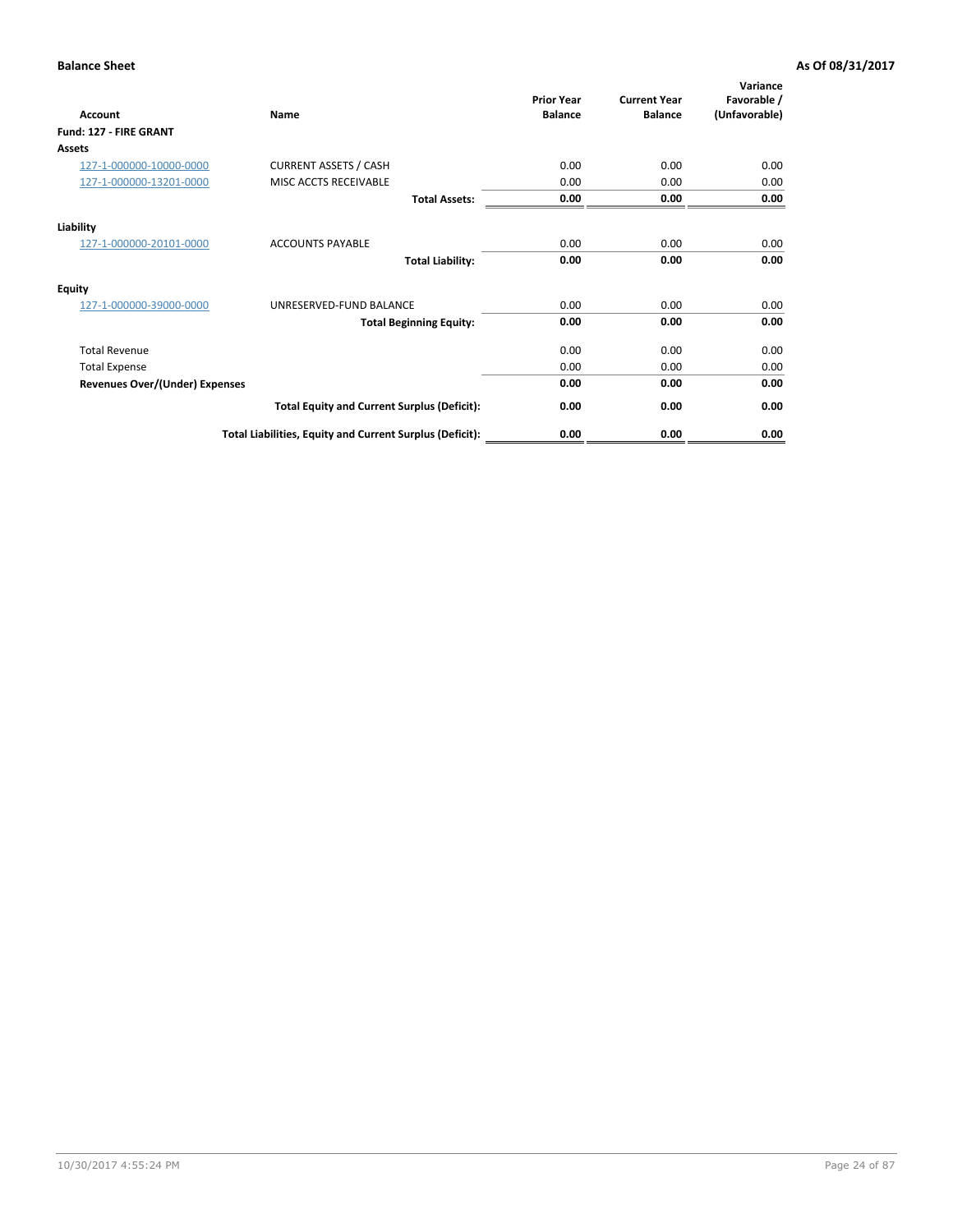| <b>Account</b>                        | Name                                                     | <b>Prior Year</b><br><b>Balance</b> | <b>Current Year</b><br><b>Balance</b> | Variance<br>Favorable /<br>(Unfavorable) |
|---------------------------------------|----------------------------------------------------------|-------------------------------------|---------------------------------------|------------------------------------------|
| Fund: 140 - DEBT SERVICE FUND         |                                                          |                                     |                                       |                                          |
| Assets                                |                                                          |                                     |                                       |                                          |
| 140-1-000000-10000-0000               | <b>CURRENT ASSETS / CASH</b>                             | 404,203.21                          | 498,400.69                            | 94,197.48                                |
| 140-1-000000-12101-0000               | <b>BOND ISSUANCE COSTS</b>                               | 0.00                                | 0.00                                  | 0.00                                     |
| 140-1-000000-13101-0000               | TAX RECEIVABLE-CURRENT                                   | 29,395.09                           | 34,094.92                             | 4,699.83                                 |
| 140-1-000000-13102-0000               | <b>TAXES REC-DELINQUENT</b>                              | 169,584.69                          | 171,096.98                            | 1,512.29                                 |
| 140-1-000000-13103-0000               | ALLOW FOR UNCOLLECT TAXES                                | $-126,663.48$                       | $-45,509.29$                          | 81,154.19                                |
| 140-1-000000-13203-0000               | NON-CURRENT ASSETS / PREPAYMENTS                         | 0.00                                | 0.00                                  | 0.00                                     |
| 140-1-000000-13205-0000               | <b>INTEREST RECEIVABLE</b>                               | 0.00                                | 0.00                                  | 0.00                                     |
| 140-1-000000-13221-0000               | MISC A/R - PROPERTY TAXES                                | 4,151.18                            | 1,715.93                              | $-2,435.25$                              |
|                                       | <b>Total Assets:</b>                                     | 480,670.69                          | 659,799.23                            | 179,128.54                               |
| Liability                             |                                                          |                                     |                                       |                                          |
| 140-1-000000-20101-0000               | <b>ACCOUNTS PAYABLE</b>                                  | 0.00                                | 0.00                                  | 0.00                                     |
| 140-1-000000-20102-0000               | <b>CREDIT CARD PAYABLE</b>                               | 0.00                                | 0.00                                  | 0.00                                     |
| 140-1-000000-20103-0000               | ACCRUED ACCOUNTS PAYABLE                                 | 0.00                                | 0.00                                  | 0.00                                     |
| 140-1-000000-20108-0000               | <b>MATURED BONDS PAYABLE</b>                             | 0.00                                | 0.00                                  | 0.00                                     |
| 140-1-000000-20111-0000               | MATURED INTEREST PAYABLE                                 | 0.00                                | 0.00                                  | 0.00                                     |
| 140-1-000000-20112-0000               | <b>ACCRUED INTEREST PAYABLE</b>                          | 0.00                                | 0.00                                  | 0.00                                     |
| 140-1-000000-20203-0000               | <b>DEFERRED TAX REVENUE</b>                              | 67,772.76                           | 155,139.07                            | $-87,366.31$                             |
| 140-1-000000-21001-0000               | <b>GENERAL FUND / GENERAL FUND</b>                       | 0.00                                | 0.00                                  | 0.00                                     |
| 140-1-000000-21040-0000               | DUE TO / GENERAL CIP FUND                                | 0.00                                | 0.00                                  | 0.00                                     |
| 140-1-000000-29300-0000               | <b>ENCUMBRANCE SUMMARY</b>                               | 0.00                                | 0.00                                  | 0.00                                     |
| 140-1-000000-29400-0000               | RESERVED ACCOUNT / ENCUMBRANCES                          | 0.00                                | 0.00                                  | 0.00                                     |
|                                       | <b>Total Liability:</b>                                  | 67,772.76                           | 155,139.07                            | $-87,366.31$                             |
| Equity                                |                                                          |                                     |                                       |                                          |
| 140-1-000000-39000-0000               | UNRESERVED-FUND BALANCE                                  | 452,712.07                          | 602,995.37                            | 150,283.30                               |
|                                       | <b>Total Beginning Equity:</b>                           | 452,712.07                          | 602,995.37                            | 150,283.30                               |
| <b>Total Revenue</b>                  |                                                          | 5,964,853.26                        | 5,985,115.57                          | 20,262.31                                |
| <b>Total Expense</b>                  |                                                          | 6,004,667.40                        | 6,083,450.78                          | $-78,783.38$                             |
| <b>Revenues Over/(Under) Expenses</b> |                                                          | -39,814.14                          | -98,335.21                            | $-58,521.07$                             |
|                                       | <b>Total Equity and Current Surplus (Deficit):</b>       | 412.897.93                          | 504.660.16                            | 91.762.23                                |
|                                       | Total Liabilities, Equity and Current Surplus (Deficit): | 480,670.69                          | 659,799.23                            | 179,128.54                               |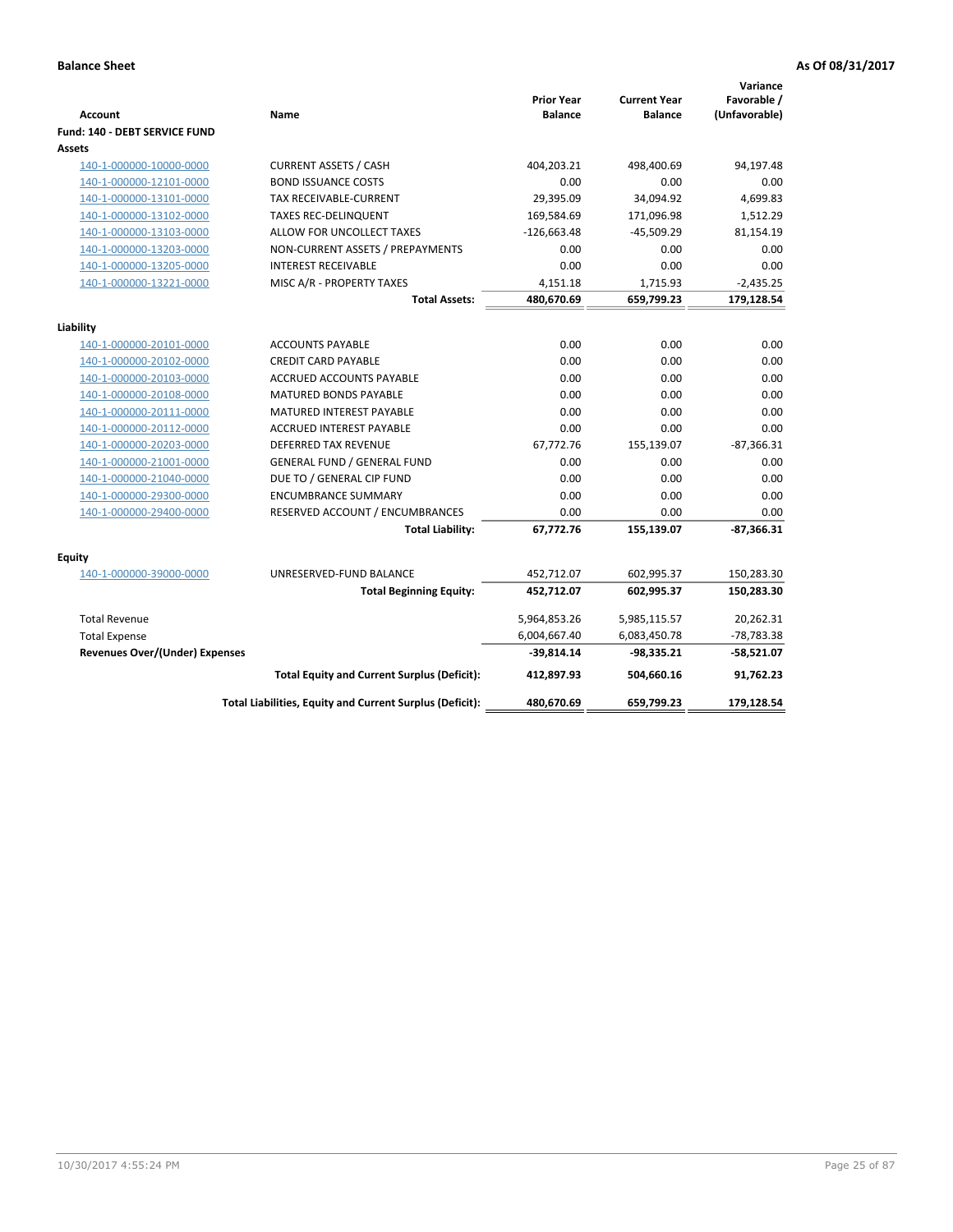| Favorable /<br><b>Prior Year</b><br><b>Current Year</b><br>(Unfavorable)<br><b>Account</b><br><b>Balance</b><br><b>Balance</b><br>Name<br><b>Fund: 160 - GENERAL CAPITAL IMPROVEMENT FUND</b><br>Assets<br><b>CURRENT ASSETS / CASH</b><br>160-1-000000-10000-0000<br>3,330,646.05<br>-1,508,283.43<br>-4,838,929.48<br>2002 CO'S<br>283,468.41<br>244,461.67<br>$-39,006.74$<br>160-1-000000-11402-0000<br>1,909,550.09<br>$-349,524.61$<br>160-1-000000-11514-0000<br>EXCHANGE BLDG - TX DAILY ACCOUNT 1157<br>2,259,074.70<br>0.00<br>160-1-000000-11517-0000<br><b>EXCHANGE BLDG - TX TERM</b><br>0.00<br>0.00<br>160-1-000000-11520-0000<br><b>CERTIFICATES OF DEPOSIT</b><br>300,000.00<br>300,000.00<br>0.00<br>$-86,886.35$<br>160-1-000000-11602-0000<br>2001 CO<br>87,934.30<br>1,047.95<br>160-1-000000-11603-0000<br>2001-A CO'S<br>73,404.95<br>73,876.45<br>471.50<br>0.00<br>0.00<br>0.00<br>160-1-000000-13201-0000<br>MISC ACCTS RECEIVABLE<br>160-1-000000-13205-0000<br><b>INTEREST RECEIVABLE</b><br>0.00<br>0.00<br>0.00<br>DEBT SERVICE / DEBT SERVICE FUND<br>0.00<br>0.00<br>0.00<br>160-1-000000-14035-0000<br>6,334,528.41<br>1,020,652.73<br>$-5,313,875.68$<br><b>Total Assets:</b><br>Liability<br><b>ACCOUNTS PAYABLE</b><br>0.00<br>0.00<br>0.00<br>160-1-000000-20101-0000<br><b>CREDIT CARD PAYABLE</b><br>0.00<br>0.00<br>0.00<br>160-1-000000-20102-0000<br>160-1-000000-20103-0000<br><b>ACCRUED ACCOUNTS PAYABLE</b><br>0.00<br>0.00<br>0.00<br><b>DEVELOPERS ESCROW</b><br>0.00<br>0.00<br>0.00<br>160-1-000000-20113-0000<br>$-169,559.91$<br>160-1-000000-20139-0000<br><b>RETAINAGES PAYABLE</b><br>0.00<br>169,559.91<br>0.00<br>0.00<br>0.00<br>160-1-000000-20902-0000<br><b>DEFERRED GRANT REVENUE</b><br>160-1-000000-21001-0000<br><b>GENERAL FUND / GENERAL FUND</b><br>0.00<br>0.00<br>0.00<br>160-1-000000-21035-0000<br>DEBT SERVICE / DUE TO DEBT SERVICE<br>0.00<br>0.00<br>0.00<br>ENTERPRISE / WTR/WWTR UTILITY FUND<br>0.00<br>0.00<br>160-1-000000-21101-0000<br>0.00<br><b>ENCUMBRANCE SUMMARY</b><br>0.00<br>0.00<br>0.00<br>160-1-000000-29300-0000<br>0.00<br>0.00<br>0.00<br>160-1-000000-29400-0100<br>RESERVED ACCOUNT / ENCUMBRANCES<br>169,559.91<br>$-169,559.91$<br><b>Total Liability:</b><br>0.00<br>Equity<br>160-1-000000-39000-0000<br>UNRESERVED-FUND BALANCE<br>2,596,830.34<br>2,786,709.99<br>5,383,540.33<br>2,786,709.99<br>5,383,540.33<br>2,596,830.34<br><b>Total Beginning Equity:</b><br><b>Total Revenue</b><br>4,882,611.67<br>-300,790.51<br>$-5,183,402.18$<br><b>Total Expense</b><br>1,334,793.25<br>4,231,657.00<br>$-2,896,863.75$<br>Revenues Over/(Under) Expenses<br>3,547,818.42<br>-4,532,447.51<br>-8,080,265.93<br><b>Total Equity and Current Surplus (Deficit):</b><br>6,334,528.41<br>851,092.82<br>-5,483,435.59<br>Total Liabilities, Equity and Current Surplus (Deficit):<br>6,334,528.41<br>1,020,652.73<br>-5,313,875.68 |  |  | Variance |
|--------------------------------------------------------------------------------------------------------------------------------------------------------------------------------------------------------------------------------------------------------------------------------------------------------------------------------------------------------------------------------------------------------------------------------------------------------------------------------------------------------------------------------------------------------------------------------------------------------------------------------------------------------------------------------------------------------------------------------------------------------------------------------------------------------------------------------------------------------------------------------------------------------------------------------------------------------------------------------------------------------------------------------------------------------------------------------------------------------------------------------------------------------------------------------------------------------------------------------------------------------------------------------------------------------------------------------------------------------------------------------------------------------------------------------------------------------------------------------------------------------------------------------------------------------------------------------------------------------------------------------------------------------------------------------------------------------------------------------------------------------------------------------------------------------------------------------------------------------------------------------------------------------------------------------------------------------------------------------------------------------------------------------------------------------------------------------------------------------------------------------------------------------------------------------------------------------------------------------------------------------------------------------------------------------------------------------------------------------------------------------------------------------------------------------------------------------------------------------------------------------------------------------------------------------------------------------------------------------------------------------------------------------------------------------------------------------------------------------------------------------------------------------------------------------------------------------------------------------------------------------------------------------------------------------------|--|--|----------|
|                                                                                                                                                                                                                                                                                                                                                                                                                                                                                                                                                                                                                                                                                                                                                                                                                                                                                                                                                                                                                                                                                                                                                                                                                                                                                                                                                                                                                                                                                                                                                                                                                                                                                                                                                                                                                                                                                                                                                                                                                                                                                                                                                                                                                                                                                                                                                                                                                                                                                                                                                                                                                                                                                                                                                                                                                                                                                                                                      |  |  |          |
|                                                                                                                                                                                                                                                                                                                                                                                                                                                                                                                                                                                                                                                                                                                                                                                                                                                                                                                                                                                                                                                                                                                                                                                                                                                                                                                                                                                                                                                                                                                                                                                                                                                                                                                                                                                                                                                                                                                                                                                                                                                                                                                                                                                                                                                                                                                                                                                                                                                                                                                                                                                                                                                                                                                                                                                                                                                                                                                                      |  |  |          |
|                                                                                                                                                                                                                                                                                                                                                                                                                                                                                                                                                                                                                                                                                                                                                                                                                                                                                                                                                                                                                                                                                                                                                                                                                                                                                                                                                                                                                                                                                                                                                                                                                                                                                                                                                                                                                                                                                                                                                                                                                                                                                                                                                                                                                                                                                                                                                                                                                                                                                                                                                                                                                                                                                                                                                                                                                                                                                                                                      |  |  |          |
|                                                                                                                                                                                                                                                                                                                                                                                                                                                                                                                                                                                                                                                                                                                                                                                                                                                                                                                                                                                                                                                                                                                                                                                                                                                                                                                                                                                                                                                                                                                                                                                                                                                                                                                                                                                                                                                                                                                                                                                                                                                                                                                                                                                                                                                                                                                                                                                                                                                                                                                                                                                                                                                                                                                                                                                                                                                                                                                                      |  |  |          |
|                                                                                                                                                                                                                                                                                                                                                                                                                                                                                                                                                                                                                                                                                                                                                                                                                                                                                                                                                                                                                                                                                                                                                                                                                                                                                                                                                                                                                                                                                                                                                                                                                                                                                                                                                                                                                                                                                                                                                                                                                                                                                                                                                                                                                                                                                                                                                                                                                                                                                                                                                                                                                                                                                                                                                                                                                                                                                                                                      |  |  |          |
|                                                                                                                                                                                                                                                                                                                                                                                                                                                                                                                                                                                                                                                                                                                                                                                                                                                                                                                                                                                                                                                                                                                                                                                                                                                                                                                                                                                                                                                                                                                                                                                                                                                                                                                                                                                                                                                                                                                                                                                                                                                                                                                                                                                                                                                                                                                                                                                                                                                                                                                                                                                                                                                                                                                                                                                                                                                                                                                                      |  |  |          |
|                                                                                                                                                                                                                                                                                                                                                                                                                                                                                                                                                                                                                                                                                                                                                                                                                                                                                                                                                                                                                                                                                                                                                                                                                                                                                                                                                                                                                                                                                                                                                                                                                                                                                                                                                                                                                                                                                                                                                                                                                                                                                                                                                                                                                                                                                                                                                                                                                                                                                                                                                                                                                                                                                                                                                                                                                                                                                                                                      |  |  |          |
|                                                                                                                                                                                                                                                                                                                                                                                                                                                                                                                                                                                                                                                                                                                                                                                                                                                                                                                                                                                                                                                                                                                                                                                                                                                                                                                                                                                                                                                                                                                                                                                                                                                                                                                                                                                                                                                                                                                                                                                                                                                                                                                                                                                                                                                                                                                                                                                                                                                                                                                                                                                                                                                                                                                                                                                                                                                                                                                                      |  |  |          |
|                                                                                                                                                                                                                                                                                                                                                                                                                                                                                                                                                                                                                                                                                                                                                                                                                                                                                                                                                                                                                                                                                                                                                                                                                                                                                                                                                                                                                                                                                                                                                                                                                                                                                                                                                                                                                                                                                                                                                                                                                                                                                                                                                                                                                                                                                                                                                                                                                                                                                                                                                                                                                                                                                                                                                                                                                                                                                                                                      |  |  |          |
|                                                                                                                                                                                                                                                                                                                                                                                                                                                                                                                                                                                                                                                                                                                                                                                                                                                                                                                                                                                                                                                                                                                                                                                                                                                                                                                                                                                                                                                                                                                                                                                                                                                                                                                                                                                                                                                                                                                                                                                                                                                                                                                                                                                                                                                                                                                                                                                                                                                                                                                                                                                                                                                                                                                                                                                                                                                                                                                                      |  |  |          |
|                                                                                                                                                                                                                                                                                                                                                                                                                                                                                                                                                                                                                                                                                                                                                                                                                                                                                                                                                                                                                                                                                                                                                                                                                                                                                                                                                                                                                                                                                                                                                                                                                                                                                                                                                                                                                                                                                                                                                                                                                                                                                                                                                                                                                                                                                                                                                                                                                                                                                                                                                                                                                                                                                                                                                                                                                                                                                                                                      |  |  |          |
|                                                                                                                                                                                                                                                                                                                                                                                                                                                                                                                                                                                                                                                                                                                                                                                                                                                                                                                                                                                                                                                                                                                                                                                                                                                                                                                                                                                                                                                                                                                                                                                                                                                                                                                                                                                                                                                                                                                                                                                                                                                                                                                                                                                                                                                                                                                                                                                                                                                                                                                                                                                                                                                                                                                                                                                                                                                                                                                                      |  |  |          |
|                                                                                                                                                                                                                                                                                                                                                                                                                                                                                                                                                                                                                                                                                                                                                                                                                                                                                                                                                                                                                                                                                                                                                                                                                                                                                                                                                                                                                                                                                                                                                                                                                                                                                                                                                                                                                                                                                                                                                                                                                                                                                                                                                                                                                                                                                                                                                                                                                                                                                                                                                                                                                                                                                                                                                                                                                                                                                                                                      |  |  |          |
|                                                                                                                                                                                                                                                                                                                                                                                                                                                                                                                                                                                                                                                                                                                                                                                                                                                                                                                                                                                                                                                                                                                                                                                                                                                                                                                                                                                                                                                                                                                                                                                                                                                                                                                                                                                                                                                                                                                                                                                                                                                                                                                                                                                                                                                                                                                                                                                                                                                                                                                                                                                                                                                                                                                                                                                                                                                                                                                                      |  |  |          |
|                                                                                                                                                                                                                                                                                                                                                                                                                                                                                                                                                                                                                                                                                                                                                                                                                                                                                                                                                                                                                                                                                                                                                                                                                                                                                                                                                                                                                                                                                                                                                                                                                                                                                                                                                                                                                                                                                                                                                                                                                                                                                                                                                                                                                                                                                                                                                                                                                                                                                                                                                                                                                                                                                                                                                                                                                                                                                                                                      |  |  |          |
|                                                                                                                                                                                                                                                                                                                                                                                                                                                                                                                                                                                                                                                                                                                                                                                                                                                                                                                                                                                                                                                                                                                                                                                                                                                                                                                                                                                                                                                                                                                                                                                                                                                                                                                                                                                                                                                                                                                                                                                                                                                                                                                                                                                                                                                                                                                                                                                                                                                                                                                                                                                                                                                                                                                                                                                                                                                                                                                                      |  |  |          |
|                                                                                                                                                                                                                                                                                                                                                                                                                                                                                                                                                                                                                                                                                                                                                                                                                                                                                                                                                                                                                                                                                                                                                                                                                                                                                                                                                                                                                                                                                                                                                                                                                                                                                                                                                                                                                                                                                                                                                                                                                                                                                                                                                                                                                                                                                                                                                                                                                                                                                                                                                                                                                                                                                                                                                                                                                                                                                                                                      |  |  |          |
|                                                                                                                                                                                                                                                                                                                                                                                                                                                                                                                                                                                                                                                                                                                                                                                                                                                                                                                                                                                                                                                                                                                                                                                                                                                                                                                                                                                                                                                                                                                                                                                                                                                                                                                                                                                                                                                                                                                                                                                                                                                                                                                                                                                                                                                                                                                                                                                                                                                                                                                                                                                                                                                                                                                                                                                                                                                                                                                                      |  |  |          |
|                                                                                                                                                                                                                                                                                                                                                                                                                                                                                                                                                                                                                                                                                                                                                                                                                                                                                                                                                                                                                                                                                                                                                                                                                                                                                                                                                                                                                                                                                                                                                                                                                                                                                                                                                                                                                                                                                                                                                                                                                                                                                                                                                                                                                                                                                                                                                                                                                                                                                                                                                                                                                                                                                                                                                                                                                                                                                                                                      |  |  |          |
|                                                                                                                                                                                                                                                                                                                                                                                                                                                                                                                                                                                                                                                                                                                                                                                                                                                                                                                                                                                                                                                                                                                                                                                                                                                                                                                                                                                                                                                                                                                                                                                                                                                                                                                                                                                                                                                                                                                                                                                                                                                                                                                                                                                                                                                                                                                                                                                                                                                                                                                                                                                                                                                                                                                                                                                                                                                                                                                                      |  |  |          |
|                                                                                                                                                                                                                                                                                                                                                                                                                                                                                                                                                                                                                                                                                                                                                                                                                                                                                                                                                                                                                                                                                                                                                                                                                                                                                                                                                                                                                                                                                                                                                                                                                                                                                                                                                                                                                                                                                                                                                                                                                                                                                                                                                                                                                                                                                                                                                                                                                                                                                                                                                                                                                                                                                                                                                                                                                                                                                                                                      |  |  |          |
|                                                                                                                                                                                                                                                                                                                                                                                                                                                                                                                                                                                                                                                                                                                                                                                                                                                                                                                                                                                                                                                                                                                                                                                                                                                                                                                                                                                                                                                                                                                                                                                                                                                                                                                                                                                                                                                                                                                                                                                                                                                                                                                                                                                                                                                                                                                                                                                                                                                                                                                                                                                                                                                                                                                                                                                                                                                                                                                                      |  |  |          |
|                                                                                                                                                                                                                                                                                                                                                                                                                                                                                                                                                                                                                                                                                                                                                                                                                                                                                                                                                                                                                                                                                                                                                                                                                                                                                                                                                                                                                                                                                                                                                                                                                                                                                                                                                                                                                                                                                                                                                                                                                                                                                                                                                                                                                                                                                                                                                                                                                                                                                                                                                                                                                                                                                                                                                                                                                                                                                                                                      |  |  |          |
|                                                                                                                                                                                                                                                                                                                                                                                                                                                                                                                                                                                                                                                                                                                                                                                                                                                                                                                                                                                                                                                                                                                                                                                                                                                                                                                                                                                                                                                                                                                                                                                                                                                                                                                                                                                                                                                                                                                                                                                                                                                                                                                                                                                                                                                                                                                                                                                                                                                                                                                                                                                                                                                                                                                                                                                                                                                                                                                                      |  |  |          |
|                                                                                                                                                                                                                                                                                                                                                                                                                                                                                                                                                                                                                                                                                                                                                                                                                                                                                                                                                                                                                                                                                                                                                                                                                                                                                                                                                                                                                                                                                                                                                                                                                                                                                                                                                                                                                                                                                                                                                                                                                                                                                                                                                                                                                                                                                                                                                                                                                                                                                                                                                                                                                                                                                                                                                                                                                                                                                                                                      |  |  |          |
|                                                                                                                                                                                                                                                                                                                                                                                                                                                                                                                                                                                                                                                                                                                                                                                                                                                                                                                                                                                                                                                                                                                                                                                                                                                                                                                                                                                                                                                                                                                                                                                                                                                                                                                                                                                                                                                                                                                                                                                                                                                                                                                                                                                                                                                                                                                                                                                                                                                                                                                                                                                                                                                                                                                                                                                                                                                                                                                                      |  |  |          |
|                                                                                                                                                                                                                                                                                                                                                                                                                                                                                                                                                                                                                                                                                                                                                                                                                                                                                                                                                                                                                                                                                                                                                                                                                                                                                                                                                                                                                                                                                                                                                                                                                                                                                                                                                                                                                                                                                                                                                                                                                                                                                                                                                                                                                                                                                                                                                                                                                                                                                                                                                                                                                                                                                                                                                                                                                                                                                                                                      |  |  |          |
|                                                                                                                                                                                                                                                                                                                                                                                                                                                                                                                                                                                                                                                                                                                                                                                                                                                                                                                                                                                                                                                                                                                                                                                                                                                                                                                                                                                                                                                                                                                                                                                                                                                                                                                                                                                                                                                                                                                                                                                                                                                                                                                                                                                                                                                                                                                                                                                                                                                                                                                                                                                                                                                                                                                                                                                                                                                                                                                                      |  |  |          |
|                                                                                                                                                                                                                                                                                                                                                                                                                                                                                                                                                                                                                                                                                                                                                                                                                                                                                                                                                                                                                                                                                                                                                                                                                                                                                                                                                                                                                                                                                                                                                                                                                                                                                                                                                                                                                                                                                                                                                                                                                                                                                                                                                                                                                                                                                                                                                                                                                                                                                                                                                                                                                                                                                                                                                                                                                                                                                                                                      |  |  |          |
|                                                                                                                                                                                                                                                                                                                                                                                                                                                                                                                                                                                                                                                                                                                                                                                                                                                                                                                                                                                                                                                                                                                                                                                                                                                                                                                                                                                                                                                                                                                                                                                                                                                                                                                                                                                                                                                                                                                                                                                                                                                                                                                                                                                                                                                                                                                                                                                                                                                                                                                                                                                                                                                                                                                                                                                                                                                                                                                                      |  |  |          |
|                                                                                                                                                                                                                                                                                                                                                                                                                                                                                                                                                                                                                                                                                                                                                                                                                                                                                                                                                                                                                                                                                                                                                                                                                                                                                                                                                                                                                                                                                                                                                                                                                                                                                                                                                                                                                                                                                                                                                                                                                                                                                                                                                                                                                                                                                                                                                                                                                                                                                                                                                                                                                                                                                                                                                                                                                                                                                                                                      |  |  |          |
|                                                                                                                                                                                                                                                                                                                                                                                                                                                                                                                                                                                                                                                                                                                                                                                                                                                                                                                                                                                                                                                                                                                                                                                                                                                                                                                                                                                                                                                                                                                                                                                                                                                                                                                                                                                                                                                                                                                                                                                                                                                                                                                                                                                                                                                                                                                                                                                                                                                                                                                                                                                                                                                                                                                                                                                                                                                                                                                                      |  |  |          |
|                                                                                                                                                                                                                                                                                                                                                                                                                                                                                                                                                                                                                                                                                                                                                                                                                                                                                                                                                                                                                                                                                                                                                                                                                                                                                                                                                                                                                                                                                                                                                                                                                                                                                                                                                                                                                                                                                                                                                                                                                                                                                                                                                                                                                                                                                                                                                                                                                                                                                                                                                                                                                                                                                                                                                                                                                                                                                                                                      |  |  |          |
|                                                                                                                                                                                                                                                                                                                                                                                                                                                                                                                                                                                                                                                                                                                                                                                                                                                                                                                                                                                                                                                                                                                                                                                                                                                                                                                                                                                                                                                                                                                                                                                                                                                                                                                                                                                                                                                                                                                                                                                                                                                                                                                                                                                                                                                                                                                                                                                                                                                                                                                                                                                                                                                                                                                                                                                                                                                                                                                                      |  |  |          |
|                                                                                                                                                                                                                                                                                                                                                                                                                                                                                                                                                                                                                                                                                                                                                                                                                                                                                                                                                                                                                                                                                                                                                                                                                                                                                                                                                                                                                                                                                                                                                                                                                                                                                                                                                                                                                                                                                                                                                                                                                                                                                                                                                                                                                                                                                                                                                                                                                                                                                                                                                                                                                                                                                                                                                                                                                                                                                                                                      |  |  |          |
|                                                                                                                                                                                                                                                                                                                                                                                                                                                                                                                                                                                                                                                                                                                                                                                                                                                                                                                                                                                                                                                                                                                                                                                                                                                                                                                                                                                                                                                                                                                                                                                                                                                                                                                                                                                                                                                                                                                                                                                                                                                                                                                                                                                                                                                                                                                                                                                                                                                                                                                                                                                                                                                                                                                                                                                                                                                                                                                                      |  |  |          |
|                                                                                                                                                                                                                                                                                                                                                                                                                                                                                                                                                                                                                                                                                                                                                                                                                                                                                                                                                                                                                                                                                                                                                                                                                                                                                                                                                                                                                                                                                                                                                                                                                                                                                                                                                                                                                                                                                                                                                                                                                                                                                                                                                                                                                                                                                                                                                                                                                                                                                                                                                                                                                                                                                                                                                                                                                                                                                                                                      |  |  |          |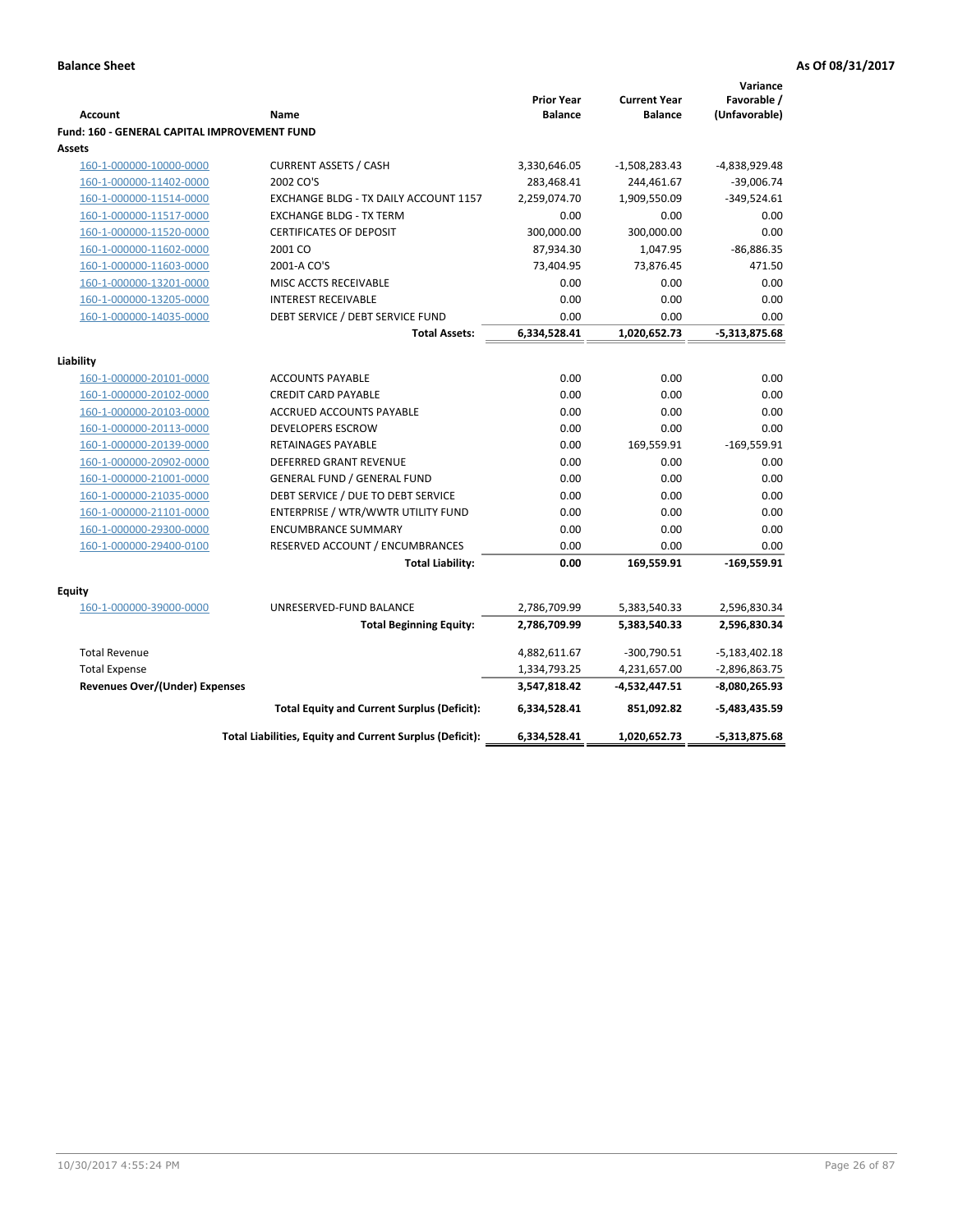| <b>Account</b>                              | Name                                                     | <b>Prior Year</b><br><b>Balance</b> | <b>Current Year</b><br><b>Balance</b> | Variance<br>Favorable /<br>(Unfavorable) |
|---------------------------------------------|----------------------------------------------------------|-------------------------------------|---------------------------------------|------------------------------------------|
| <b>Fund: 161 - STREET CONSTRUCTION FUND</b> |                                                          |                                     |                                       |                                          |
| <b>Assets</b>                               |                                                          |                                     |                                       |                                          |
| 161-1-000000-10000-0000                     | <b>CURRENT ASSETS / CASH</b>                             | 0.00                                | 846,483.85                            | 846,483.85                               |
| 161-1-000000-11003-0000                     | 2010 CO'S                                                | 844,438.86                          | 0.00                                  | $-844,438.86$                            |
| 161-1-000000-13205-0000                     | <b>INTEREST RECEIVABLE</b>                               | 0.00                                | 0.00                                  | 0.00                                     |
| 161-1-000000-14035-0000                     | DEBT SERVICE / DEBT SERVICE FUND                         | 0.00                                | 0.00                                  | 0.00                                     |
|                                             | <b>Total Assets:</b>                                     | 844,438.86                          | 846,483.85                            | 2,044.99                                 |
| Liability                                   |                                                          |                                     |                                       |                                          |
| 161-1-000000-20101-0000                     | <b>ACCOUNTS PAYABLE</b>                                  | 0.00                                | 0.00                                  | 0.00                                     |
| 161-1-000000-20102-0000                     | <b>CREDIT CARD PAYABLE</b>                               | 0.00                                | 0.00                                  | 0.00                                     |
| 161-1-000000-20103-0000                     | <b>ACCRUED ACCOUNTS PAYABLE</b>                          | 0.00                                | 0.00                                  | 0.00                                     |
| 161-1-000000-20139-0000                     | <b>RETAINAGES PAYABLE</b>                                | 0.00                                | 0.00                                  | 0.00                                     |
| 161-1-000000-21001-0000                     | <b>GENERAL FUND / GENERAL FUND</b>                       | 0.00                                | 0.00                                  | 0.00                                     |
| 161-1-000000-21035-0000                     | DEBT SERVICE / DUE TO DEBT SERVICE                       | 0.00                                | 0.00                                  | 0.00                                     |
| 161-1-000000-29300-0000                     | <b>ENCUMBRANCE SUMMARY</b>                               | 0.00                                | 0.00                                  | 0.00                                     |
| 161-1-000000-29400-0100                     | RESERVED ACCOUNT / ENCUMBRANCES                          | 0.00                                | 0.00                                  | 0.00                                     |
|                                             | <b>Total Liability:</b>                                  | 0.00                                | 0.00                                  | 0.00                                     |
| <b>Equity</b>                               |                                                          |                                     |                                       |                                          |
| 161-1-000000-39000-0000                     | UNRESERVED-FUND BALANCE                                  | 840,690.20                          | 844,983.85                            | 4,293.65                                 |
|                                             | <b>Total Beginning Equity:</b>                           | 840,690.20                          | 844,983.85                            | 4,293.65                                 |
| <b>Total Revenue</b>                        |                                                          | 3,748.66                            | 1,836.34                              | $-1,912.32$                              |
| <b>Total Expense</b>                        |                                                          | 0.00                                | 336.34                                | $-336.34$                                |
| Revenues Over/(Under) Expenses              |                                                          | 3,748.66                            | 1,500.00                              | $-2,248.66$                              |
|                                             | <b>Total Equity and Current Surplus (Deficit):</b>       | 844,438.86                          | 846,483.85                            | 2,044.99                                 |
|                                             | Total Liabilities, Equity and Current Surplus (Deficit): | 844,438.86                          | 846,483.85                            | 2,044.99                                 |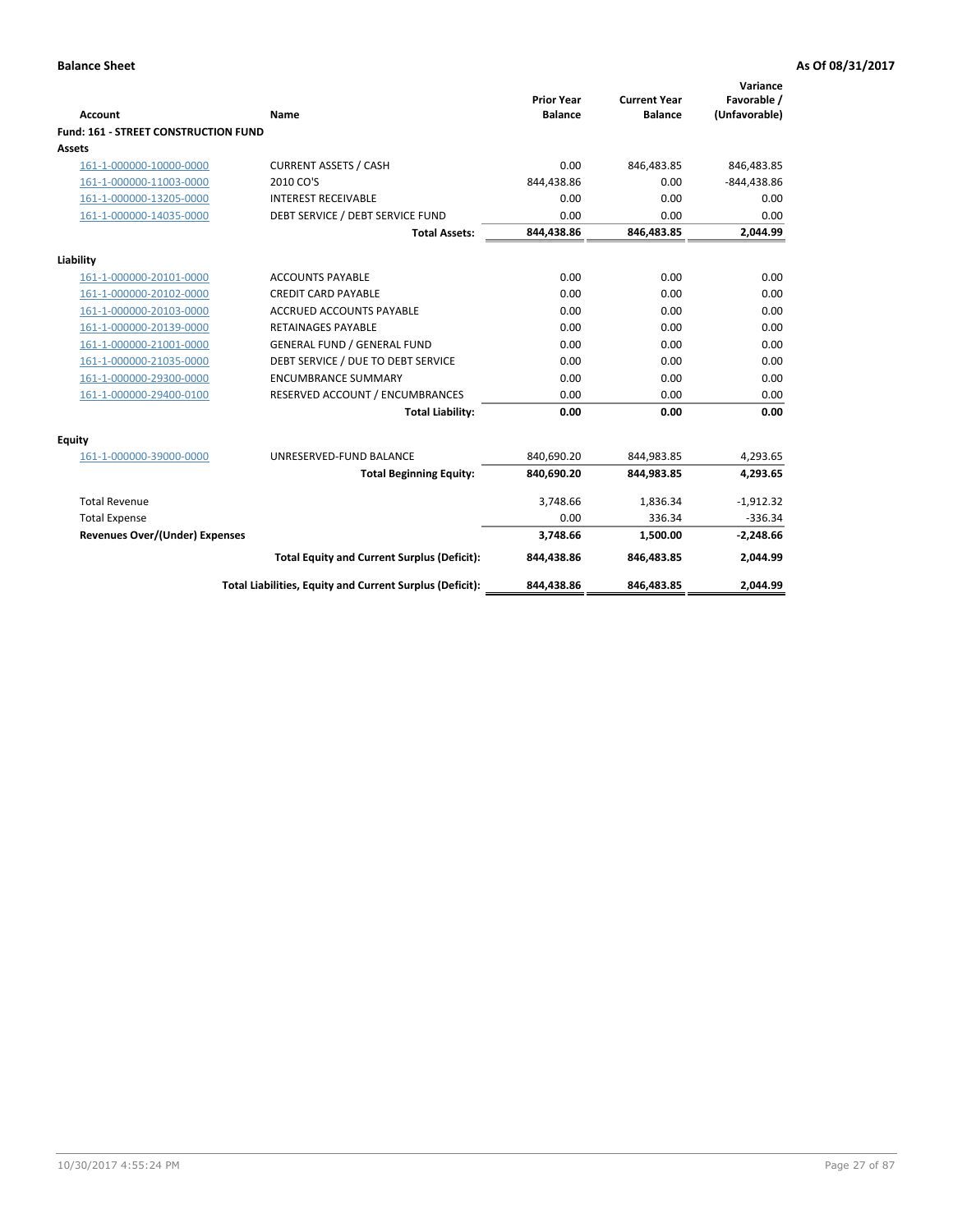| Account                                         | Name                                                     | <b>Prior Year</b><br><b>Balance</b> | <b>Current Year</b><br><b>Balance</b> | Variance<br>Favorable /<br>(Unfavorable) |
|-------------------------------------------------|----------------------------------------------------------|-------------------------------------|---------------------------------------|------------------------------------------|
| <b>Fund: 162 - GRAHAM PARK RENOVATIONS FUND</b> |                                                          |                                     |                                       |                                          |
| <b>Assets</b>                                   |                                                          |                                     |                                       |                                          |
| 162-1-000000-10000-0000                         | <b>CURRENT ASSETS / CASH</b>                             | 0.00                                | 0.00                                  | 0.00                                     |
| 162-1-000000-13201-0000                         | MISC ACCTS RECEIVABLE                                    | 0.00                                | 0.00                                  | 0.00                                     |
|                                                 | <b>Total Assets:</b>                                     | 0.00                                | 0.00                                  | 0.00                                     |
| Liability                                       |                                                          |                                     |                                       |                                          |
| 162-1-000000-20101-0000                         | <b>ACCOUNTS PAYABLE</b>                                  | 0.00                                | 0.00                                  | 0.00                                     |
| 162-1-000000-20139-0000                         | <b>RETAINAGES PAYABLE</b>                                | 0.00                                | 0.00                                  | 0.00                                     |
| 162-1-000000-20202-0000                         | <b>DEFERRED REVENUE</b>                                  | 0.00                                | 0.00                                  | 0.00                                     |
| 162-1-000000-29300-0000                         | <b>ENCUMBRANCE SUMMARY</b>                               | 0.00                                | 0.00                                  | 0.00                                     |
| 162-1-000000-29400-0000                         | RESERVED ACCOUNT / ENCUMBRANCES                          | 0.00                                | 0.00                                  | 0.00                                     |
|                                                 | <b>Total Liability:</b>                                  | 0.00                                | 0.00                                  | 0.00                                     |
| Equity                                          |                                                          |                                     |                                       |                                          |
| 162-1-000000-39000-0000                         | UNRESERVED-FUND BALANCE                                  | 0.00                                | 0.00                                  | 0.00                                     |
|                                                 | <b>Total Beginning Equity:</b>                           | 0.00                                | 0.00                                  | 0.00                                     |
| <b>Total Revenue</b>                            |                                                          | 0.00                                | 0.00                                  | 0.00                                     |
| <b>Total Expense</b>                            |                                                          | 0.00                                | 0.00                                  | 0.00                                     |
| <b>Revenues Over/(Under) Expenses</b>           |                                                          | 0.00                                | 0.00                                  | 0.00                                     |
|                                                 | <b>Total Equity and Current Surplus (Deficit):</b>       | 0.00                                | 0.00                                  | 0.00                                     |
|                                                 | Total Liabilities, Equity and Current Surplus (Deficit): | 0.00                                | 0.00                                  | 0.00                                     |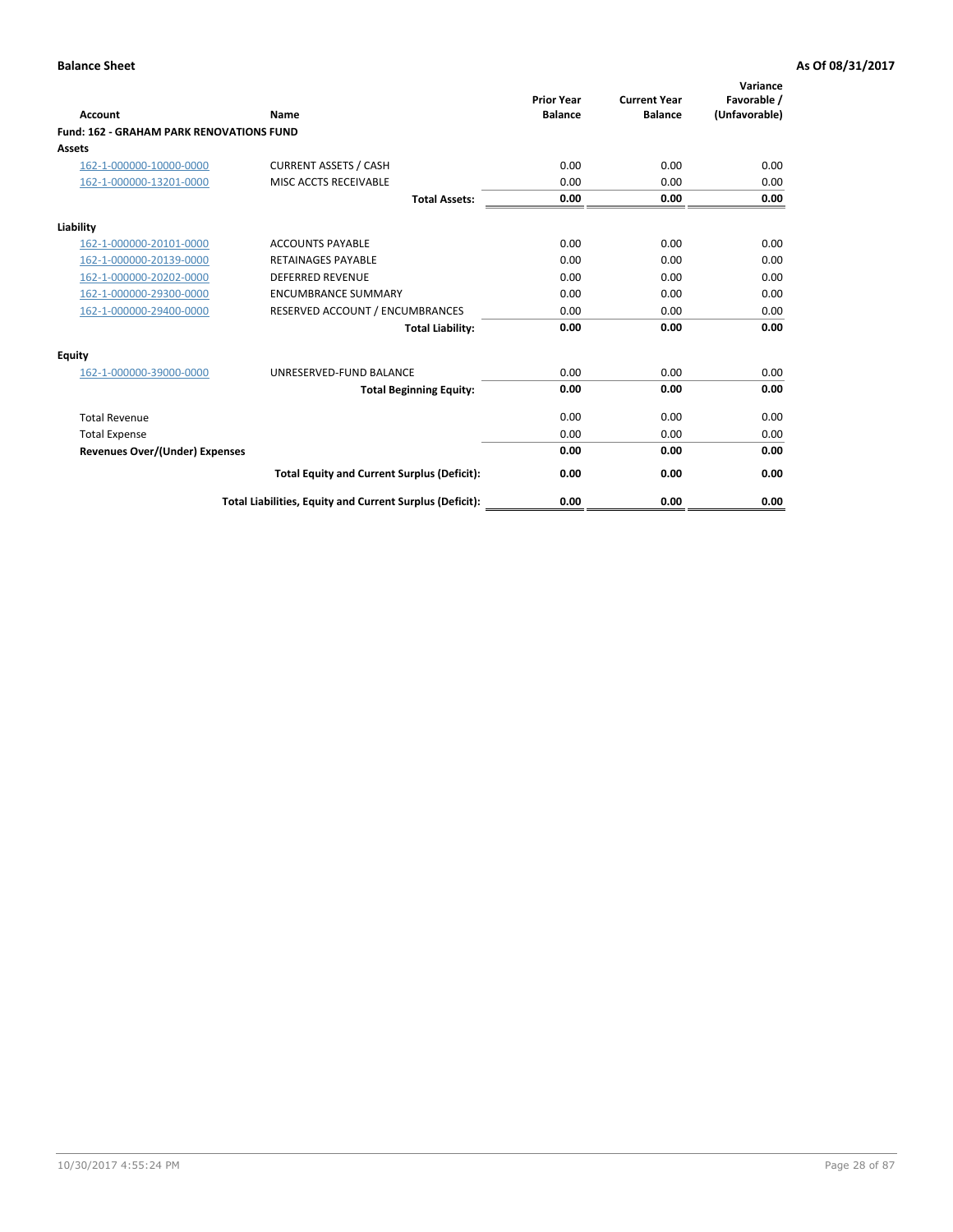|                                              |                                                          | <b>Prior Year</b> | <b>Current Year</b> | Variance<br>Favorable / |
|----------------------------------------------|----------------------------------------------------------|-------------------|---------------------|-------------------------|
| <b>Account</b>                               | Name                                                     | <b>Balance</b>    | <b>Balance</b>      | (Unfavorable)           |
| <b>Fund: 163 - SECO STIMULAS BLOCK GRANT</b> |                                                          |                   |                     |                         |
| Assets                                       |                                                          |                   |                     |                         |
| 163-1-000000-10000-0000                      | <b>CURRENT ASSETS / CASH</b>                             | 0.00              | 0.00                | 0.00                    |
| 163-1-000000-13201-0000                      | MISC ACCTS RECEIVABLE                                    | 0.00              | 0.00                | 0.00                    |
| 163-1-000000-13205-0000                      | <b>INTEREST RECEIVABLE</b>                               | 0.00              | 0.00                | 0.00                    |
|                                              | <b>Total Assets:</b>                                     | 0.00              | 0.00                | 0.00                    |
| Liability                                    |                                                          |                   |                     |                         |
| 163-1-000000-20101-0000                      | <b>ACCOUNTS PAYABLE</b>                                  | 0.00              | 0.00                | 0.00                    |
| 163-1-000000-20102-0000                      | <b>CREDIT CARD PAYABLE</b>                               | 0.00              | 0.00                | 0.00                    |
| 163-1-000000-20103-0000                      | <b>ACCRUED ACCOUNTS PAYABLE</b>                          | 0.00              | 0.00                | 0.00                    |
| 163-1-000000-20139-0000                      | <b>RETAINAGES PAYABLE</b>                                | 0.00              | 0.00                | 0.00                    |
| 163-1-000000-20902-0000                      | <b>DEFERRED GRANT REVENUE</b>                            | 0.00              | 0.00                | 0.00                    |
| 163-1-000000-29300-0000                      | <b>ENCUMBRANCE SUMMARY</b>                               | 0.00              | 0.00                | 0.00                    |
| 163-1-000000-29400-0100                      | RESERVED ACCOUNT / ENCUMBRANCES                          | 0.00              | 0.00                | 0.00                    |
|                                              | <b>Total Liability:</b>                                  | 0.00              | 0.00                | 0.00                    |
| <b>Equity</b>                                |                                                          |                   |                     |                         |
| 163-1-000000-39000-0000                      | UNRESERVED-FUND BALANCE                                  | 0.00              | 0.00                | 0.00                    |
|                                              | <b>Total Beginning Equity:</b>                           | 0.00              | 0.00                | 0.00                    |
| <b>Total Revenue</b>                         |                                                          | 0.00              | 0.00                | 0.00                    |
| <b>Total Expense</b>                         |                                                          | 0.00              | 0.00                | 0.00                    |
| Revenues Over/(Under) Expenses               |                                                          | 0.00              | 0.00                | 0.00                    |
|                                              | <b>Total Equity and Current Surplus (Deficit):</b>       | 0.00              | 0.00                | 0.00                    |
|                                              | Total Liabilities, Equity and Current Surplus (Deficit): | 0.00              | 0.00                | 0.00                    |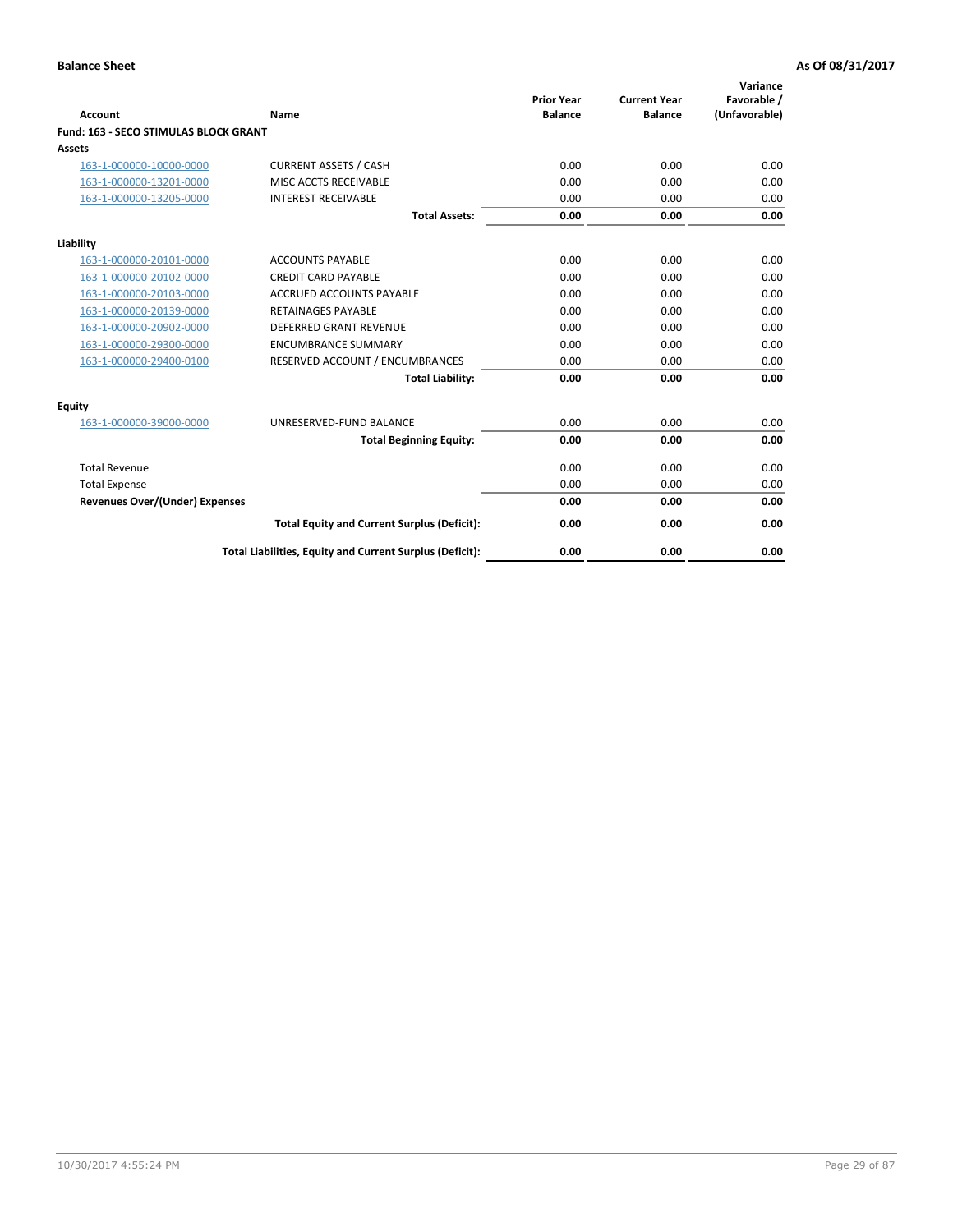| <b>Account</b>                        | <b>Name</b>                                              | <b>Prior Year</b><br><b>Balance</b> | <b>Current Year</b><br><b>Balance</b> | Variance<br>Favorable /<br>(Unfavorable) |
|---------------------------------------|----------------------------------------------------------|-------------------------------------|---------------------------------------|------------------------------------------|
| Fund: 164 - 2013 CO CAPITAL FUND      |                                                          |                                     |                                       |                                          |
| Assets                                |                                                          |                                     |                                       |                                          |
| 164-1-000000-10000-0000               | <b>CURRENT ASSETS / CASH</b>                             | 0.00                                | 31,671.50                             | 31,671.50                                |
| 164-1-000000-11508-0000               | 2013 CO'S PROJ CONST                                     | 28,764.81                           | 1,983.99                              | $-26,780.82$                             |
| 164-1-000000-11509-0000               | 2013 CO'S DEBT SERVICE                                   | 4,722.88                            | 0.00                                  | $-4,722.88$                              |
| 164-1-000000-13205-0000               | <b>INTEREST RECEIVABLE</b>                               | 0.00                                | 0.00                                  | 0.00                                     |
| 164-1-000000-14035-0000               | DEBT SERVICE / DEBT SERVICE FUND                         | 0.00                                | 0.00                                  | 0.00                                     |
|                                       | <b>Total Assets:</b>                                     | 33,487.69                           | 33,655.49                             | 167.80                                   |
| Liability                             |                                                          |                                     |                                       |                                          |
| 164-1-000000-20101-0000               | <b>ACCOUNTS PAYABLE</b>                                  | 0.00                                | 0.00                                  | 0.00                                     |
| 164-1-000000-20102-0000               | <b>CREDIT CARD PAYABLE</b>                               | 0.00                                | 0.00                                  | 0.00                                     |
| 164-1-000000-20103-0000               | <b>ACCRUED ACCOUNTS PAYABLE</b>                          | 0.00                                | 0.00                                  | 0.00                                     |
| 164-1-000000-20139-0000               | <b>RETAINAGES PAYABLE</b>                                | 0.00                                | 0.00                                  | 0.00                                     |
| 164-1-000000-21001-0000               | <b>GENERAL FUND / GENERAL FUND</b>                       | 0.00                                | 0.00                                  | 0.00                                     |
| 164-1-000000-21035-0000               | DEBT SERVICE / DUE TO DEBT SERVICE                       | 0.00                                | 0.00                                  | 0.00                                     |
| 164-1-000000-29300-0000               | <b>ENCUMBRANCE SUMMARY</b>                               | 0.00                                | 0.00                                  | 0.00                                     |
| 164-1-000000-29400-0100               | RESERVED ACCOUNT / ENCUMBRANCES                          | 0.00                                | 0.00                                  | 0.00                                     |
|                                       | <b>Total Liability:</b>                                  | 0.00                                | 0.00                                  | 0.00                                     |
| Equity                                |                                                          |                                     |                                       |                                          |
| 164-1-000000-39000-0000               | UNRESERVED-FUND BALANCE                                  | 33,379.24                           | 33,501.36                             | 122.12                                   |
|                                       | <b>Total Beginning Equity:</b>                           | 33,379.24                           | 33,501.36                             | 122.12                                   |
| <b>Total Revenue</b>                  |                                                          | 108.45                              | 159.76                                | 51.31                                    |
| <b>Total Expense</b>                  |                                                          | 0.00                                | 5.63                                  | $-5.63$                                  |
| <b>Revenues Over/(Under) Expenses</b> |                                                          | 108.45                              | 154.13                                | 45.68                                    |
|                                       | <b>Total Equity and Current Surplus (Deficit):</b>       | 33,487.69                           | 33,655.49                             | 167.80                                   |
|                                       | Total Liabilities, Equity and Current Surplus (Deficit): | 33,487.69                           | 33.655.49                             | 167.80                                   |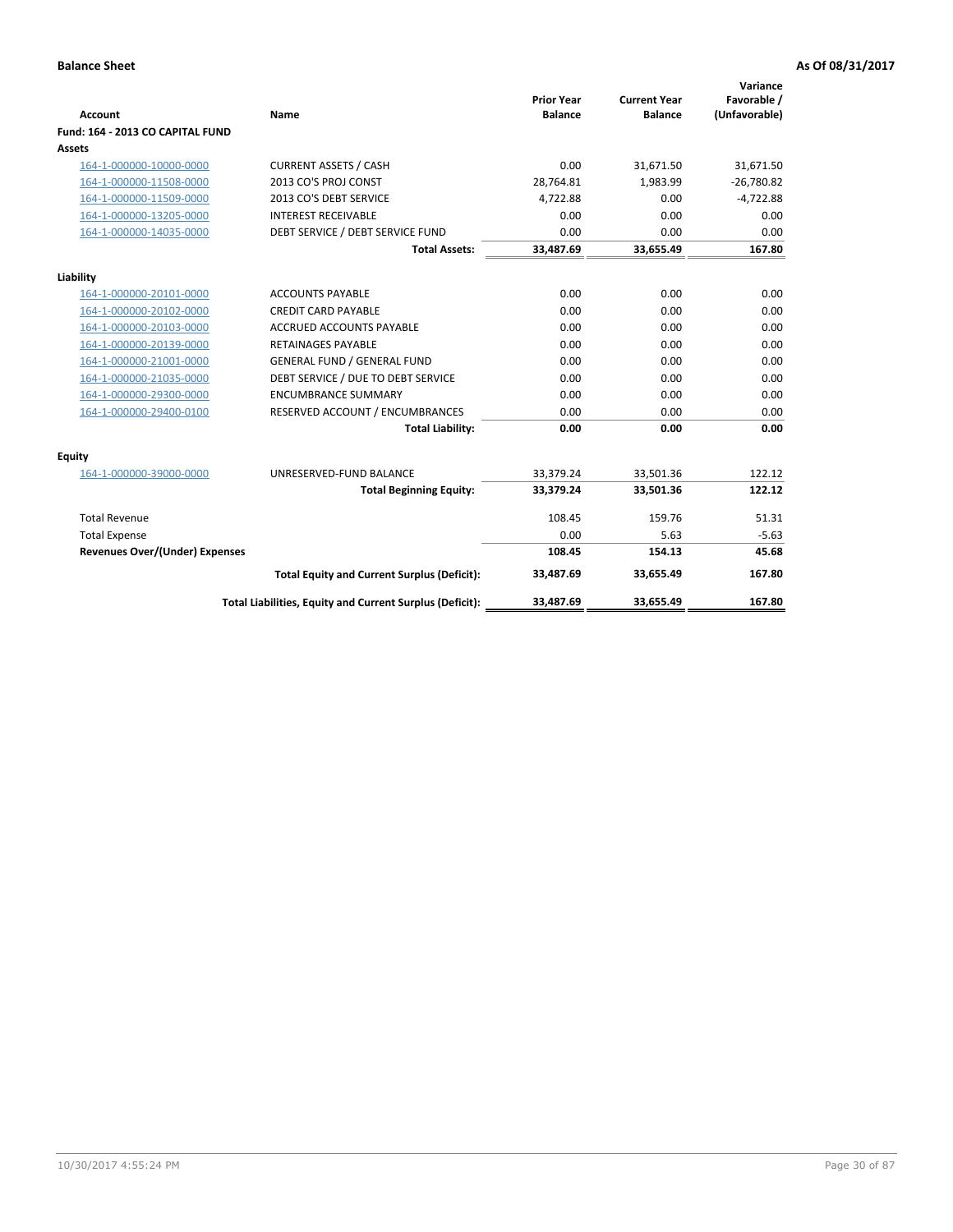| <b>Account</b>                        | Name                                                     | <b>Prior Year</b><br><b>Balance</b> | <b>Current Year</b><br><b>Balance</b> | Variance<br>Favorable /<br>(Unfavorable) |
|---------------------------------------|----------------------------------------------------------|-------------------------------------|---------------------------------------|------------------------------------------|
| Fund: 165 - 2014 GO FUND              |                                                          |                                     |                                       |                                          |
| Assets                                |                                                          |                                     |                                       |                                          |
| 165-1-000000-10000-0000               | <b>CURRENT ASSETS / CASH</b>                             | $-3,625,106.01$                     | $-1,942,904.64$                       | 1,682,201.37                             |
| 165-1-000000-11003-0000               | 2010 CO'S                                                | 0.00                                | 0.00                                  | 0.00                                     |
| 165-1-000000-11202-0000               | 2014 GO STREET BONDS                                     | 1,922,380.56                        | 0.00                                  | $-1,922,380.56$                          |
| 165-1-000000-11511-0000               | <b>2015 GO PROJECT CONSTRUCTION</b>                      | 1,503,178.82                        | 2,749,435.95                          | 1,246,257.13                             |
| 165-1-000000-11520-0000               | <b>CERTIFICATES OF DEPOSIT</b>                           | 0.00                                | 0.00                                  | 0.00                                     |
| 165-1-000000-11530-0000               | <b>TexasTERM CP</b>                                      | 6,000,000.00                        | 0.00                                  | $-6,000,000.00$                          |
| 165-1-000000-13201-0000               | MISC ACCTS RECEIVABLE                                    | 0.00                                | 0.00                                  | 0.00                                     |
| 165-1-000000-13205-0000               | <b>INTEREST RECEIVABLE</b>                               | 0.00                                | 0.00                                  | 0.00                                     |
| 165-1-000000-14035-0000               | DEBT SERVICE / DEBT SERVICE FUND                         | 0.00                                | 0.00                                  | 0.00                                     |
|                                       | <b>Total Assets:</b>                                     | 5,800,453.37                        | 806,531.31                            | -4,993,922.06                            |
| Liability                             |                                                          |                                     |                                       |                                          |
| 165-1-000000-20101-0000               | <b>ACCOUNTS PAYABLE</b>                                  | 0.00                                | 0.00                                  | 0.00                                     |
| 165-1-000000-20102-0000               | <b>CREDIT CARD PAYABLE</b>                               | 0.00                                | 0.00                                  | 0.00                                     |
| 165-1-000000-20103-0000               | <b>ACCRUED ACCOUNTS PAYABLE</b>                          | 0.00                                | 0.00                                  | 0.00                                     |
| 165-1-000000-20139-0000               | <b>RETAINAGES PAYABLE</b>                                | 104,030.58                          | 44,741.77                             | 59,288.81                                |
| 165-1-000000-21001-0000               | <b>GENERAL FUND / GENERAL FUND</b>                       | 0.00                                | 0.00                                  | 0.00                                     |
| 165-1-000000-21035-0000               | DEBT SERVICE / DUE TO DEBT SERVICE                       | 0.00                                | 0.00                                  | 0.00                                     |
| 165-1-000000-29300-0000               | <b>ENCUMBRANCE SUMMARY</b>                               | 0.00                                | 0.00                                  | 0.00                                     |
| 165-1-000000-29400-0100               | RESERVED ACCOUNT / ENCUMBRANCES                          | 0.00                                | 0.00                                  | 0.00                                     |
|                                       | <b>Total Liability:</b>                                  | 104,030.58                          | 44,741.77                             | 59,288.81                                |
|                                       |                                                          |                                     |                                       |                                          |
| <b>Equity</b>                         |                                                          |                                     |                                       |                                          |
| 165-1-000000-39000-0000               | UNRESERVED-FUND BALANCE                                  | 8,706,752.14                        | 3,846,902.24                          | -4,859,849.90                            |
|                                       | <b>Total Beginning Equity:</b>                           | 8,706,752.14                        | 3,846,902.24                          | -4,859,849.90                            |
| <b>Total Revenue</b>                  |                                                          | 47,723.46                           | 36,678.69                             | $-11,044.77$                             |
| <b>Total Expense</b>                  |                                                          | 3,058,052.81                        | 3,121,791.39                          | $-63,738.58$                             |
| <b>Revenues Over/(Under) Expenses</b> |                                                          | $-3,010,329.35$                     | -3,085,112.70                         | $-74,783.35$                             |
|                                       | <b>Total Equity and Current Surplus (Deficit):</b>       | 5,696,422.79                        | 761,789.54                            | $-4,934,633.25$                          |
|                                       | Total Liabilities, Equity and Current Surplus (Deficit): | 5,800,453.37                        | 806,531.31                            | -4,993,922.06                            |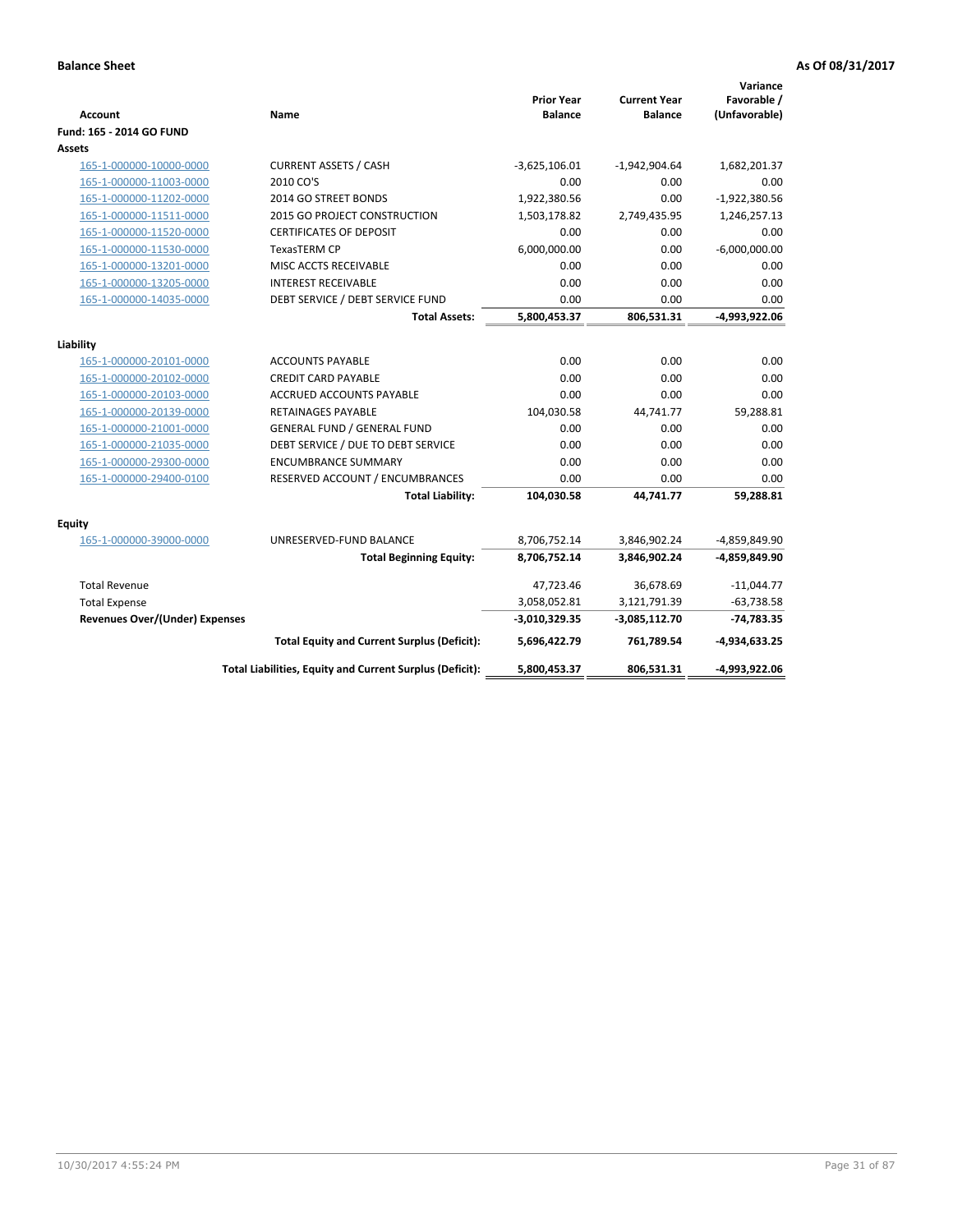|                                                       |                                                          |                                     |                                       | Variance                     |
|-------------------------------------------------------|----------------------------------------------------------|-------------------------------------|---------------------------------------|------------------------------|
| <b>Account</b>                                        | Name                                                     | <b>Prior Year</b><br><b>Balance</b> | <b>Current Year</b><br><b>Balance</b> | Favorable /<br>(Unfavorable) |
| Fund: 170 - LAW ENFORCEMENT GRANT - CAPITAL PURCHASES |                                                          |                                     |                                       |                              |
| Assets                                                |                                                          |                                     |                                       |                              |
| 170-1-000000-10000-0000                               | <b>CURRENT ASSETS / CASH</b>                             | 194.66                              | 194.66                                | 0.00                         |
| 170-1-000000-13201-0000                               | MISC ACCTS RECEIVABLE                                    | 0.00                                | 0.00                                  | 0.00                         |
|                                                       | <b>Total Assets:</b>                                     | 194.66                              | 194.66                                | 0.00                         |
| Liability                                             |                                                          |                                     |                                       |                              |
| 170-1-000000-20101-0000                               | <b>ACCOUNTS PAYABLE</b>                                  | 0.00                                | 0.00                                  | 0.00                         |
| 170-1-000000-20102-0000                               | <b>CREDIT CARD PAYABLE</b>                               | 0.00                                | 0.00                                  | 0.00                         |
| 170-1-000000-20103-0000                               | <b>ACCRUED ACCOUNTS PAYABLE</b>                          | 0.00                                | 0.00                                  | 0.00                         |
| 170-1-000000-20902-0000                               | DEFERRED GRANT REVENUE                                   | 0.00                                | 0.00                                  | 0.00                         |
| 170-1-000000-21001-0000                               | <b>GENERAL FUND / GENERAL FUND</b>                       | 0.00                                | 0.00                                  | 0.00                         |
| 170-1-000000-24004-0000                               | <b>INTEREST PAYABLE ON DEP</b>                           | 0.00                                | 0.00                                  | 0.00                         |
| 170-1-000000-29300-0000                               | <b>ENCUMBRANCE SUMMARY</b>                               | 0.00                                | 0.00                                  | 0.00                         |
| 170-1-000000-29400-0000                               | RESERVED ACCOUNT / ENCUMBRANCES                          | 0.00                                | 0.00                                  | 0.00                         |
|                                                       | <b>Total Liability:</b>                                  | 0.00                                | 0.00                                  | 0.00                         |
| <b>Equity</b>                                         |                                                          |                                     |                                       |                              |
| 170-1-000000-39000-0000                               | UNRESERVED-FUND BALANCE                                  | 194.66                              | 194.66                                | 0.00                         |
|                                                       | <b>Total Beginning Equity:</b>                           | 194.66                              | 194.66                                | 0.00                         |
| <b>Total Revenue</b>                                  |                                                          | 0.00                                | 30,000.00                             | 30,000.00                    |
| <b>Total Expense</b>                                  |                                                          | 0.00                                | 30,000.00                             | $-30,000.00$                 |
| Revenues Over/(Under) Expenses                        |                                                          | 0.00                                | 0.00                                  | 0.00                         |
|                                                       | <b>Total Equity and Current Surplus (Deficit):</b>       | 194.66                              | 194.66                                | 0.00                         |
|                                                       | Total Liabilities, Equity and Current Surplus (Deficit): | 194.66                              | 194.66                                | 0.00                         |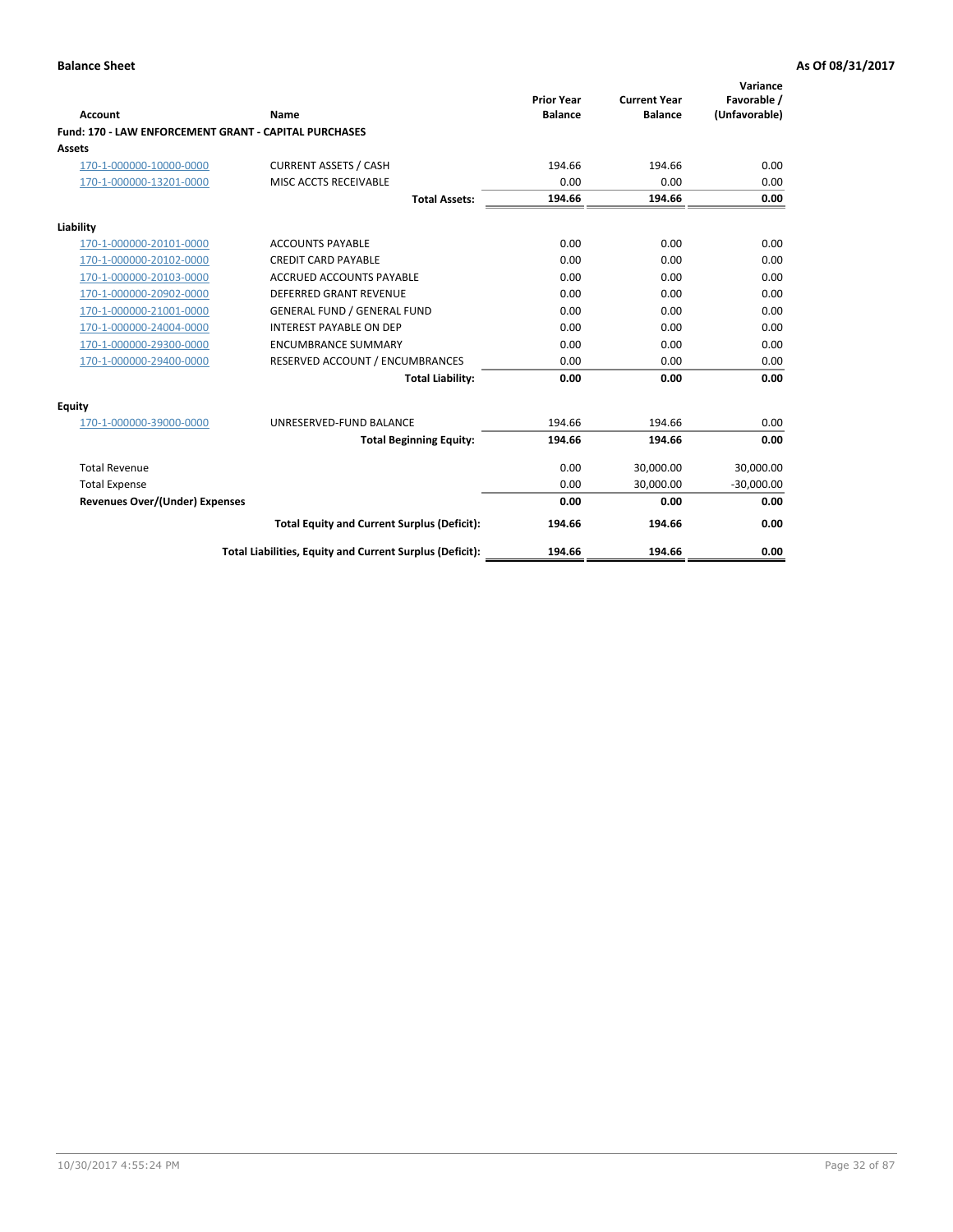|                                                |                                                          | <b>Prior Year</b> | <b>Current Year</b> | Variance<br>Favorable / |
|------------------------------------------------|----------------------------------------------------------|-------------------|---------------------|-------------------------|
| <b>Account</b>                                 | Name                                                     | <b>Balance</b>    | <b>Balance</b>      | (Unfavorable)           |
| <b>Fund: 171 - MAIN STREET SPECIAL REVENUE</b> |                                                          |                   |                     |                         |
| <b>Assets</b>                                  |                                                          |                   |                     |                         |
| 171-1-000000-10000-0000                        | <b>CURRENT ASSETS / CASH</b>                             | 37,308.28         | 48,433.28           | 11,125.00               |
| 171-1-000000-13201-0000                        | MISC ACCTS RECEIVABLE                                    | 0.00              | 0.00                | 0.00                    |
| 171-1-000000-13205-0000                        | <b>INTEREST RECEIVABLE</b>                               | 0.00              | 0.00                | 0.00                    |
|                                                | <b>Total Assets:</b>                                     | 37.308.28         | 48.433.28           | 11,125.00               |
| Liability                                      |                                                          |                   |                     |                         |
| 171-1-000000-20101-0000                        | <b>ACCOUNTS PAYABLE</b>                                  | 0.00              | 0.00                | 0.00                    |
| 171-1-000000-20102-0000                        | <b>CREDIT CARD PAYABLE</b>                               | 0.00              | 0.00                | 0.00                    |
| 171-1-000000-20103-0000                        | <b>ACCRUED ACCOUNTS PAYABLE</b>                          | 0.00              | 0.00                | 0.00                    |
| 171-1-000000-20139-0000                        | <b>RETAINAGES PAYABLE</b>                                | 0.00              | 0.00                | 0.00                    |
| 171-1-000000-20902-0000                        | DEFERRED GRANT REVENUE                                   | 0.00              | 0.00                | 0.00                    |
| 171-1-000000-29300-0000                        | <b>ENCUMBRANCE SUMMARY</b>                               | 0.00              | 0.00                | 0.00                    |
| 171-1-000000-29400-0100                        | RESERVED ACCOUNT / ENCUMBRANCES                          | 0.00              | 0.00                | 0.00                    |
|                                                | <b>Total Liability:</b>                                  | 0.00              | 0.00                | 0.00                    |
| <b>Equity</b>                                  |                                                          |                   |                     |                         |
| 171-1-000000-39000-0000                        | UNRESERVED-FUND BALANCE                                  | 29,641.28         | 37,308.28           | 7,667.00                |
|                                                | <b>Total Beginning Equity:</b>                           | 29.641.28         | 37.308.28           | 7,667.00                |
| <b>Total Revenue</b>                           |                                                          | 25,000.00         | 25,000.00           | 0.00                    |
| <b>Total Expense</b>                           |                                                          | 17,333.00         | 13,875.00           | 3,458.00                |
| <b>Revenues Over/(Under) Expenses</b>          |                                                          | 7,667.00          | 11,125.00           | 3,458.00                |
|                                                | <b>Total Equity and Current Surplus (Deficit):</b>       | 37,308.28         | 48,433.28           | 11,125.00               |
|                                                | Total Liabilities, Equity and Current Surplus (Deficit): | 37,308.28         | 48,433.28           | 11,125.00               |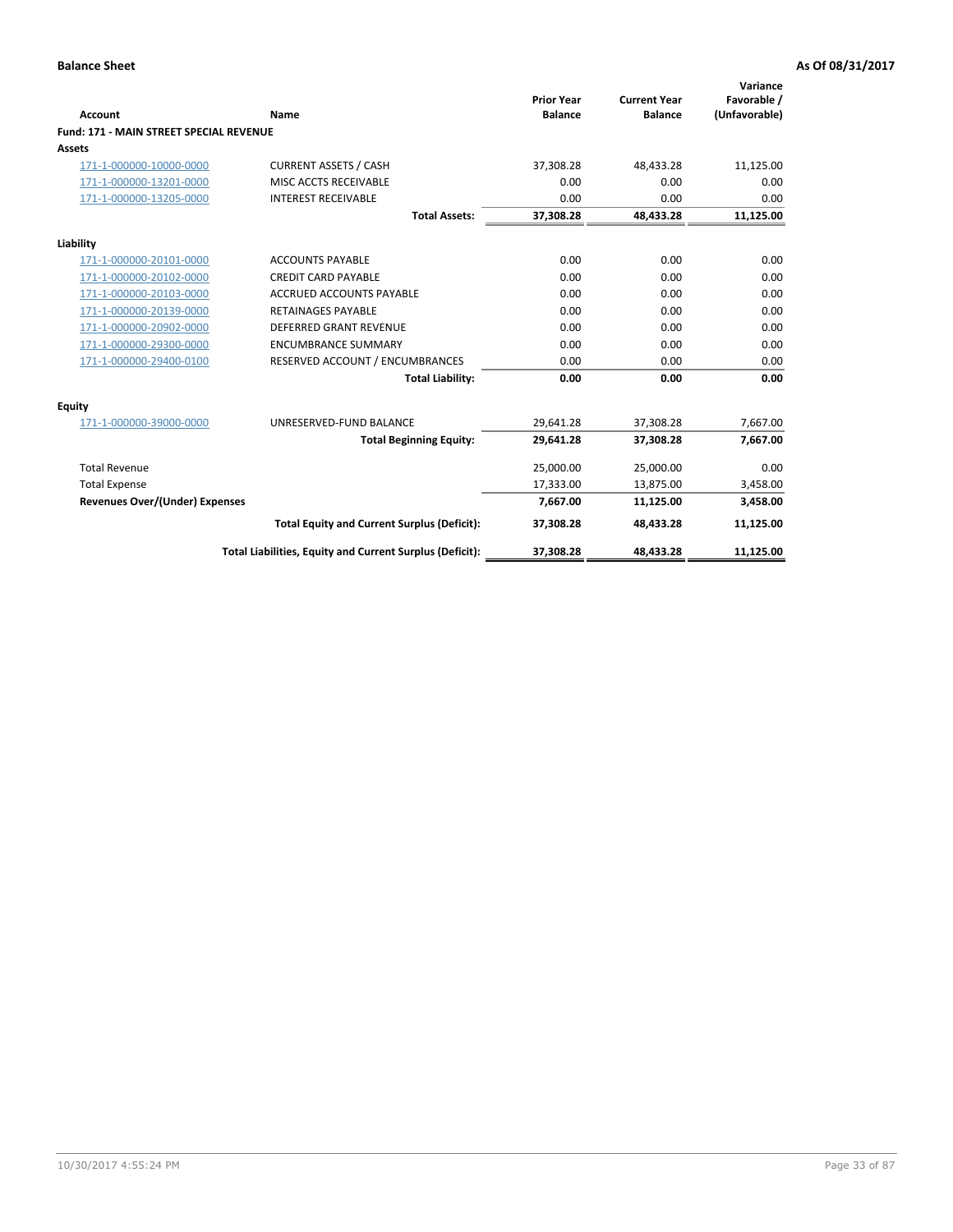|                                       |                                                          | <b>Prior Year</b> | <b>Current Year</b> | Variance<br>Favorable / |
|---------------------------------------|----------------------------------------------------------|-------------------|---------------------|-------------------------|
| <b>Account</b>                        | Name                                                     | <b>Balance</b>    | <b>Balance</b>      | (Unfavorable)           |
| <b>Fund: 172 - MINOR GRANTS FUND</b>  |                                                          |                   |                     |                         |
| <b>Assets</b>                         |                                                          |                   |                     |                         |
| 172-1-000000-10000-0000               | <b>CURRENT ASSETS / CASH</b>                             | 3,745.73          | 1,476.40            | $-2,269.33$             |
| 172-1-000000-13201-0000               | MISC ACCTS RECEIVABLE                                    | 0.00              | 0.00                | 0.00                    |
| 172-1-000000-13205-0000               | <b>INTEREST RECEIVABLE</b>                               | 0.00              | 0.00                | 0.00                    |
|                                       | <b>Total Assets:</b>                                     | 3,745.73          | 1,476.40            | $-2,269.33$             |
| Liability                             |                                                          |                   |                     |                         |
| 172-1-000000-20101-0000               | <b>ACCOUNTS PAYABLE</b>                                  | 0.00              | 0.00                | 0.00                    |
| 172-1-000000-20102-0000               | <b>CREDIT CARD PAYABLE</b>                               | 0.00              | 0.00                | 0.00                    |
| 172-1-000000-20103-0000               | <b>ACCRUED ACCOUNTS PAYABLE</b>                          | 0.00              | 0.00                | 0.00                    |
| 172-1-000000-20902-0000               | DEFERRED GRANT REVENUE                                   | 0.00              | 0.00                | 0.00                    |
| 172-1-000000-29300-0000               | <b>ENCUMBRANCE SUMMARY</b>                               | 0.00              | 0.00                | 0.00                    |
| 172-1-000000-29400-0000               | RESERVED ACCOUNT / ENCUMBRANCES                          | 0.00              | 0.00                | 0.00                    |
|                                       | <b>Total Liability:</b>                                  | 0.00              | 0.00                | 0.00                    |
| <b>Equity</b>                         |                                                          |                   |                     |                         |
| 172-1-000000-39000-0000               | UNRESERVED-FUND BALANCE                                  | 2,129.85          | 2,962.31            | 832.46                  |
|                                       | <b>Total Beginning Equity:</b>                           | 2,129.85          | 2,962.31            | 832.46                  |
| <b>Total Revenue</b>                  |                                                          | 18,666.83         | 51,219.92           | 32,553.09               |
| <b>Total Expense</b>                  |                                                          | 17,050.95         | 52,705.83           | $-35,654.88$            |
| <b>Revenues Over/(Under) Expenses</b> |                                                          | 1,615.88          | $-1,485.91$         | $-3,101.79$             |
|                                       | <b>Total Equity and Current Surplus (Deficit):</b>       | 3,745.73          | 1,476.40            | $-2,269.33$             |
|                                       | Total Liabilities, Equity and Current Surplus (Deficit): | 3,745.73          | 1,476.40            | $-2,269.33$             |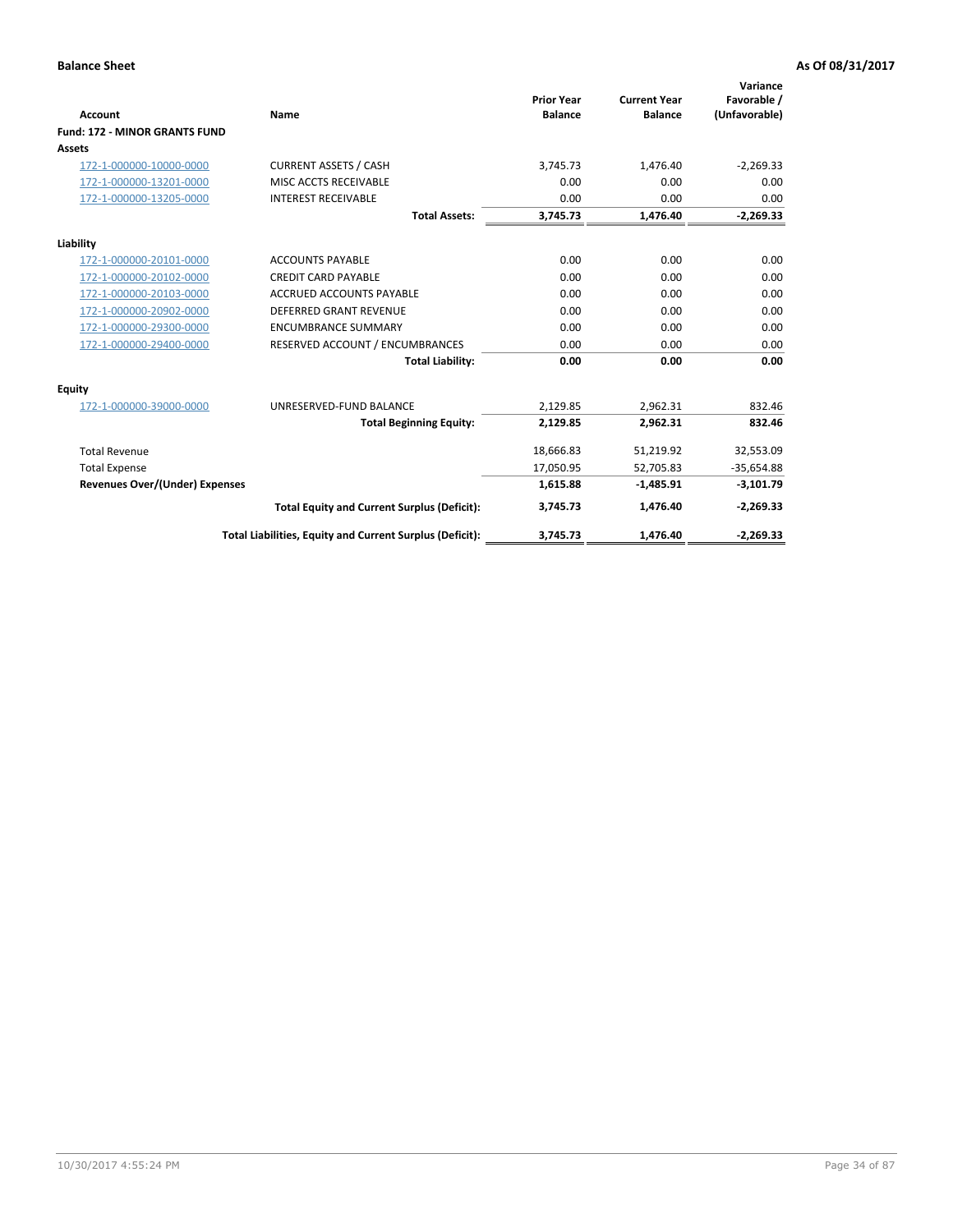| <b>Account</b>                         | <b>Name</b>                                              | <b>Prior Year</b><br><b>Balance</b> | <b>Current Year</b><br><b>Balance</b> | Variance<br>Favorable /<br>(Unfavorable) |
|----------------------------------------|----------------------------------------------------------|-------------------------------------|---------------------------------------|------------------------------------------|
| <b>Fund: 173 - FL YOUNG FOUNDATION</b> |                                                          |                                     |                                       |                                          |
| Assets                                 |                                                          |                                     |                                       |                                          |
| 173-1-000000-10000-0000                | <b>CURRENT ASSETS / CASH</b>                             | 0.00                                | 0.00                                  | 0.00                                     |
| 173-1-000000-13201-0000                | MISC ACCTS RECEIVABLE                                    | 0.00                                | 0.00                                  | 0.00                                     |
|                                        | <b>Total Assets:</b>                                     | 0.00                                | 0.00                                  | 0.00                                     |
| Liability                              |                                                          |                                     |                                       |                                          |
| 173-1-000000-20101-0000                | <b>ACCOUNTS PAYABLE</b>                                  | 0.00                                | 0.00                                  | 0.00                                     |
| 173-1-000000-20102-0000                | <b>CREDIT CARD PAYABLE</b>                               | 0.00                                | 0.00                                  | 0.00                                     |
| 173-1-000000-20902-0000                | <b>DEFERRED GRANT REVENUE</b>                            | 0.00                                | 0.00                                  | 0.00                                     |
| 173-1-000000-29300-0000                | <b>ENCUMBRANCE SUMMARY</b>                               | 0.00                                | 0.00                                  | 0.00                                     |
| 173-1-000000-29400-0000                | RESERVED ACCOUNT / ENCUMBRANCES                          | 0.00                                | 0.00                                  | 0.00                                     |
|                                        | <b>Total Liability:</b>                                  | 0.00                                | 0.00                                  | 0.00                                     |
| Equity                                 |                                                          |                                     |                                       |                                          |
| 173-1-000000-39000-0000                | UNRESERVED-FUND BALANCE                                  | 0.00                                | 0.00                                  | 0.00                                     |
|                                        | <b>Total Beginning Equity:</b>                           | 0.00                                | 0.00                                  | 0.00                                     |
| <b>Total Revenue</b>                   |                                                          | 0.00                                | 0.00                                  | 0.00                                     |
| <b>Total Expense</b>                   |                                                          | 0.00                                | 0.00                                  | 0.00                                     |
| <b>Revenues Over/(Under) Expenses</b>  |                                                          | 0.00                                | 0.00                                  | 0.00                                     |
|                                        | <b>Total Equity and Current Surplus (Deficit):</b>       | 0.00                                | 0.00                                  | 0.00                                     |
|                                        | Total Liabilities, Equity and Current Surplus (Deficit): | 0.00                                | 0.00                                  | 0.00                                     |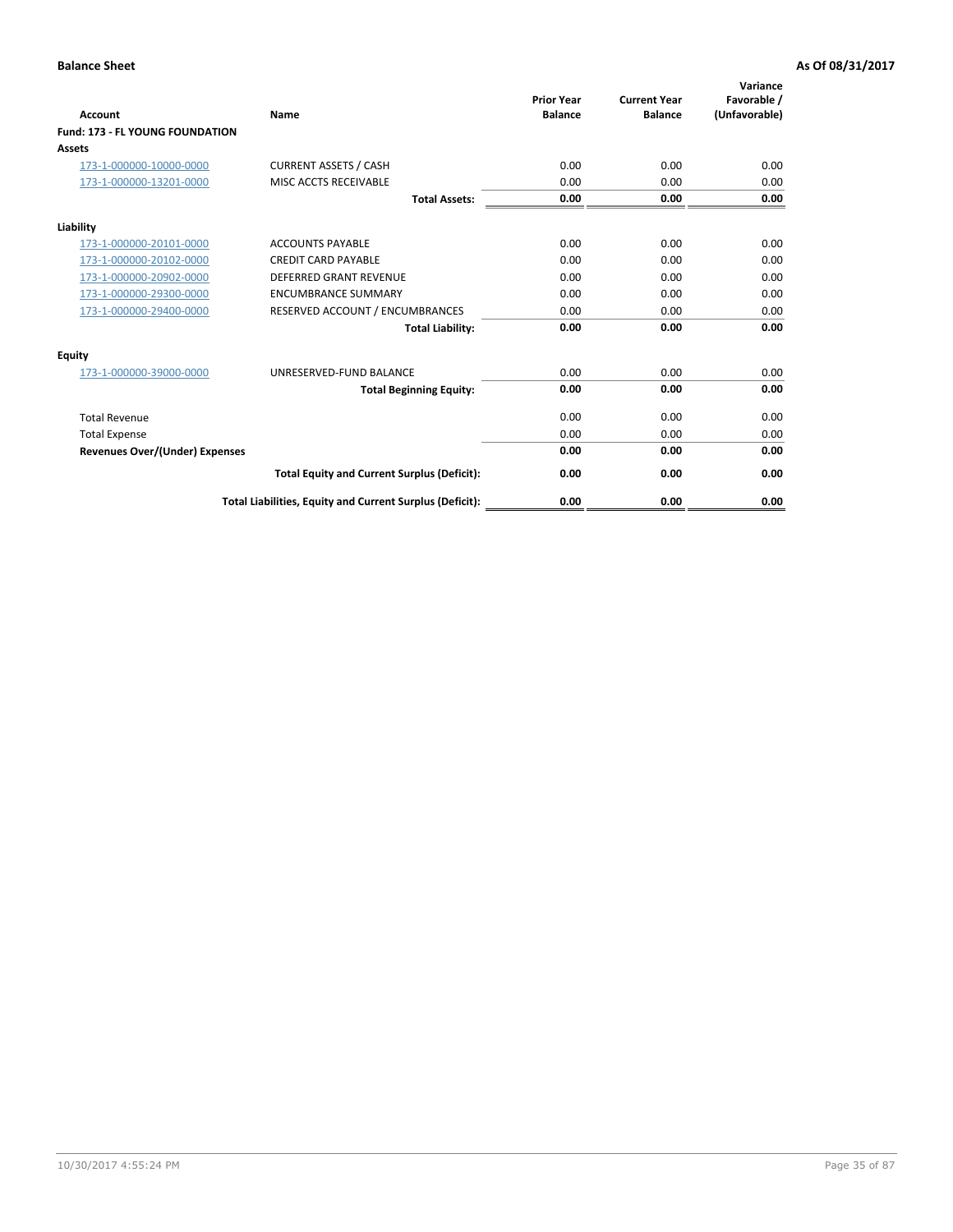| <b>Account</b>                        | Name                                                     | <b>Prior Year</b><br><b>Balance</b> | <b>Current Year</b><br><b>Balance</b> | Variance<br>Favorable /<br>(Unfavorable) |
|---------------------------------------|----------------------------------------------------------|-------------------------------------|---------------------------------------|------------------------------------------|
| Fund: 174 - FEMA GRANT                |                                                          |                                     |                                       |                                          |
| Assets                                |                                                          |                                     |                                       |                                          |
| 174-1-000000-10000-0000               | <b>CURRENT ASSETS / CASH</b>                             | 1.08                                | 71.08                                 | 70.00                                    |
| 174-1-000000-13201-0000               | <b>MISC ACCTS RECEIVABLE</b>                             | 0.00                                | 0.00                                  | 0.00                                     |
| 174-1-000000-13205-0000               | <b>INTEREST RECEIVABLE</b>                               | 0.00                                | 0.00                                  | 0.00                                     |
|                                       | <b>Total Assets:</b>                                     | 1.08                                | 71.08                                 | 70.00                                    |
| Liability                             |                                                          |                                     |                                       |                                          |
| 174-1-000000-20101-0000               | <b>ACCOUNTS PAYABLE</b>                                  | 0.00                                | 0.00                                  | 0.00                                     |
| 174-1-000000-20102-0000               | <b>CREDIT CARD PAYABLE</b>                               | 0.00                                | 0.00                                  | 0.00                                     |
| 174-1-000000-20103-0000               | <b>ACCRUED ACCOUNTS PAYABLE</b>                          | 0.00                                | 0.00                                  | 0.00                                     |
| 174-1-000000-20902-0000               | <b>DEFERRED GRANT REVENUE</b>                            | 0.00                                | 0.00                                  | 0.00                                     |
| 174-1-000000-29300-0000               | <b>ENCUMBRANCE SUMMARY</b>                               | 0.00                                | 0.00                                  | 0.00                                     |
| 174-1-000000-29400-0000               | RESERVED ACCOUNT / ENCUMBRANCES                          | 0.00                                | 0.00                                  | 0.00                                     |
|                                       | <b>Total Liability:</b>                                  | 0.00                                | 0.00                                  | 0.00                                     |
| <b>Equity</b>                         |                                                          |                                     |                                       |                                          |
| 174-1-000000-39000-0000               | UNRESERVED-FUND BALANCE                                  | 1.08                                | 1.08                                  | 0.00                                     |
|                                       | <b>Total Beginning Equity:</b>                           | 1.08                                | 1.08                                  | 0.00                                     |
| <b>Total Revenue</b>                  |                                                          | 0.00                                | 182,810.00                            | 182,810.00                               |
| <b>Total Expense</b>                  |                                                          | 0.00                                | 182,740.00                            | $-182,740.00$                            |
| <b>Revenues Over/(Under) Expenses</b> |                                                          | 0.00                                | 70.00                                 | 70.00                                    |
|                                       | <b>Total Equity and Current Surplus (Deficit):</b>       | 1.08                                | 71.08                                 | 70.00                                    |
|                                       | Total Liabilities, Equity and Current Surplus (Deficit): | 1.08                                | 71.08                                 | 70.00                                    |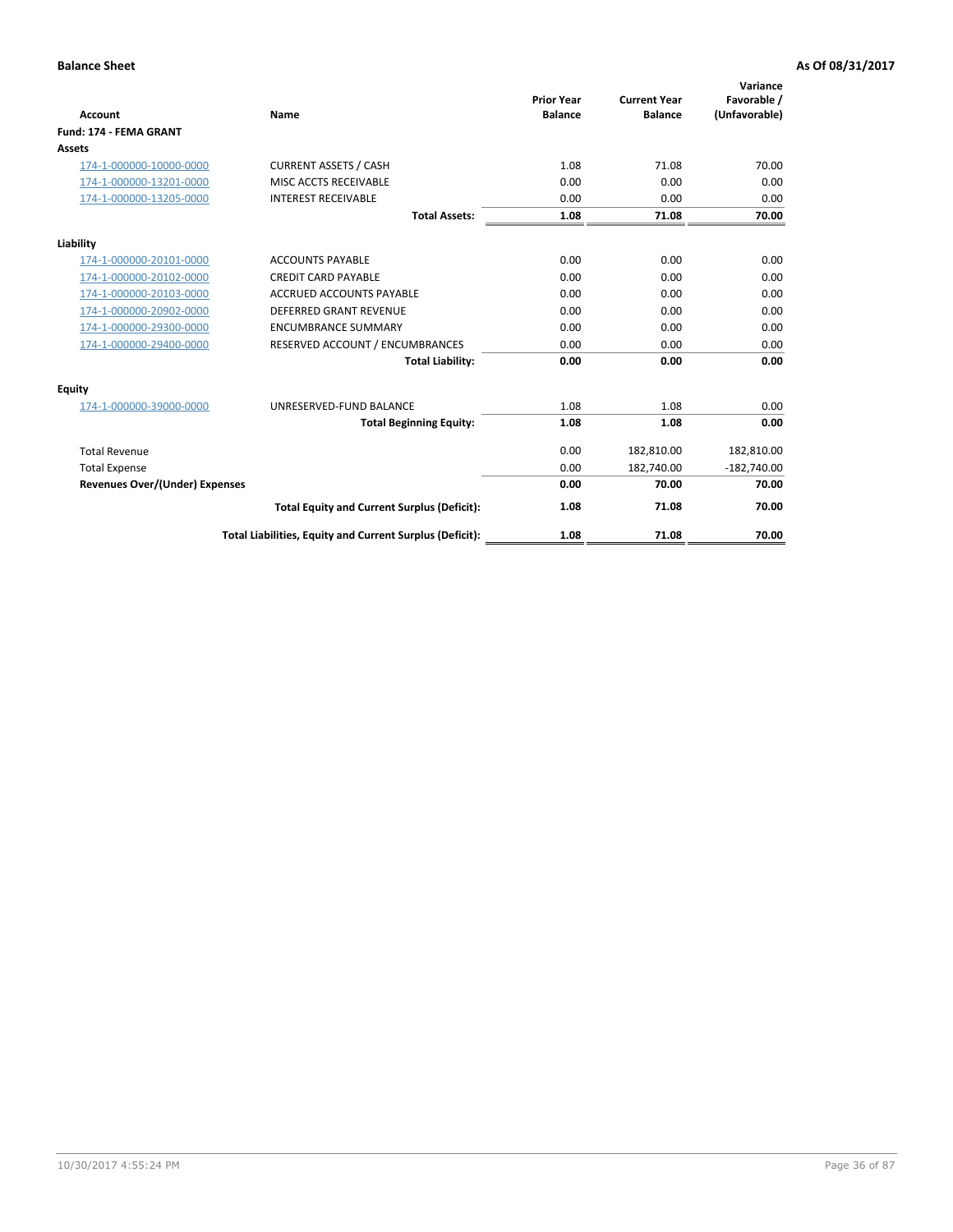|                                            |                                                          | <b>Prior Year</b> | <b>Current Year</b> | Variance<br>Favorable / |
|--------------------------------------------|----------------------------------------------------------|-------------------|---------------------|-------------------------|
| <b>Account</b>                             | Name                                                     | <b>Balance</b>    | <b>Balance</b>      | (Unfavorable)           |
| Fund: 175 - JUSTICE ASSISTANCE GRANT - JAG |                                                          |                   |                     |                         |
| <b>Assets</b>                              |                                                          |                   |                     |                         |
| 175-1-000000-10000-0000                    | <b>CURRENT ASSETS / CASH</b>                             | 30.65             | 30.65               | 0.00                    |
| 175-1-000000-13201-0000                    | MISC ACCTS RECEIVABLE                                    | 0.00              | 0.00                | 0.00                    |
|                                            | <b>Total Assets:</b>                                     | 30.65             | 30.65               | 0.00                    |
| Liability                                  |                                                          |                   |                     |                         |
| 175-1-000000-20101-0000                    | <b>ACCOUNTS PAYABLE</b>                                  | 0.00              | 0.00                | 0.00                    |
| 175-1-000000-20102-0000                    | <b>CREDIT CARD PAYABLE</b>                               | 0.00              | 0.00                | 0.00                    |
| 175-1-000000-20902-0000                    | <b>DEFERRED GRANT REVENUE</b>                            | 0.00              | 0.00                | 0.00                    |
| 175-1-000000-29300-0000                    | <b>ENCUMBRANCE SUMMARY</b>                               | 0.00              | 0.00                | 0.00                    |
| 175-1-000000-29400-0000                    | RESERVED ACCOUNT / ENCUMBRANCES                          | 0.00              | 0.00                | 0.00                    |
|                                            | <b>Total Liability:</b>                                  | 0.00              | 0.00                | 0.00                    |
| Equity                                     |                                                          |                   |                     |                         |
| 175-1-000000-39000-0000                    | UNRESERVED-FUND BALANCE                                  | 30.65             | 30.65               | 0.00                    |
|                                            | <b>Total Beginning Equity:</b>                           | 30.65             | 30.65               | 0.00                    |
| <b>Total Revenue</b>                       |                                                          | 7,432.80          | 6,165.00            | $-1,267.80$             |
| <b>Total Expense</b>                       |                                                          | 7,432.80          | 6,165.00            | 1,267.80                |
| <b>Revenues Over/(Under) Expenses</b>      |                                                          | 0.00              | 0.00                | 0.00                    |
|                                            | <b>Total Equity and Current Surplus (Deficit):</b>       | 30.65             | 30.65               | 0.00                    |
|                                            | Total Liabilities, Equity and Current Surplus (Deficit): | 30.65             | 30.65               | 0.00                    |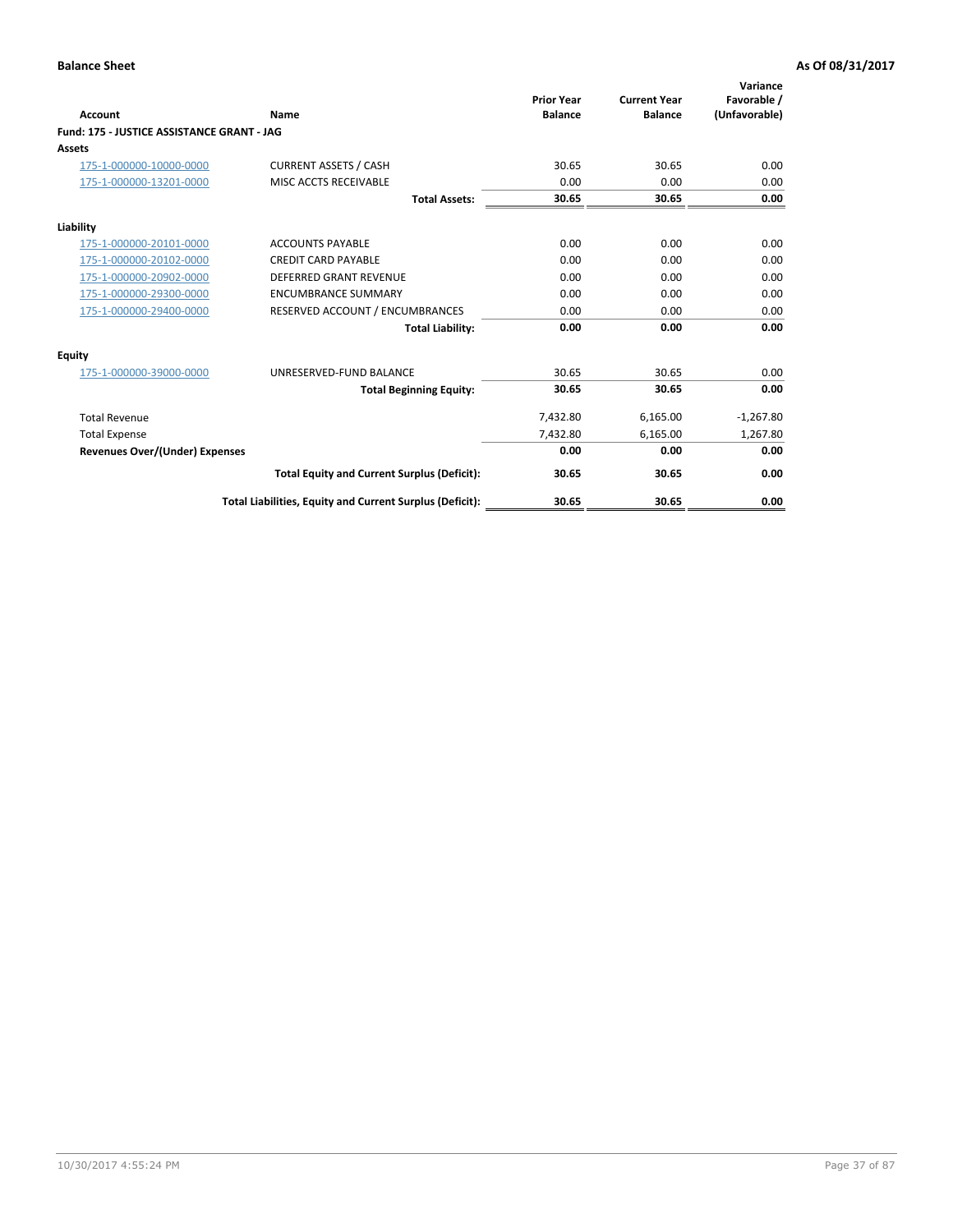| <b>Account</b>                        | Name                                                     | <b>Prior Year</b><br><b>Balance</b> | <b>Current Year</b><br><b>Balance</b> | Variance<br>Favorable /<br>(Unfavorable) |
|---------------------------------------|----------------------------------------------------------|-------------------------------------|---------------------------------------|------------------------------------------|
| Fund: 176 - HOME GRANT FUND           |                                                          |                                     |                                       |                                          |
| Assets                                |                                                          |                                     |                                       |                                          |
| 176-1-000000-10000-0000               | <b>CURRENT ASSETS / CASH</b>                             | 0.00                                | 0.00                                  | 0.00                                     |
| 176-1-000000-13201-0000               | MISC ACCTS RECEIVABLE                                    | 0.00                                | 0.00                                  | 0.00                                     |
| 176-1-000000-13205-0000               | <b>INTEREST RECEIVABLE</b>                               | 0.00                                | 0.00                                  | 0.00                                     |
|                                       | <b>Total Assets:</b>                                     | 0.00                                | 0.00                                  | 0.00                                     |
| Liability                             |                                                          |                                     |                                       |                                          |
| 176-1-000000-20101-0000               | <b>ACCOUNTS PAYABLE</b>                                  | 0.00                                | 0.00                                  | 0.00                                     |
| 176-1-000000-20102-0000               | <b>CREDIT CARD PAYABLE</b>                               | 0.00                                | 0.00                                  | 0.00                                     |
| 176-1-000000-20103-0000               | <b>ACCRUED ACCOUNTS PAYABLE</b>                          | 0.00                                | 0.00                                  | 0.00                                     |
| 176-1-000000-20902-0000               | <b>DEFERRED GRANT REVENUE</b>                            | 0.00                                | 0.00                                  | 0.00                                     |
| 176-1-000000-29300-0000               | <b>ENCUMBRANCE SUMMARY</b>                               | 0.00                                | 0.00                                  | 0.00                                     |
| 176-1-000000-29400-0000               | RESERVED ACCOUNT / ENCUMBRANCES                          | 0.00                                | 0.00                                  | 0.00                                     |
|                                       | <b>Total Liability:</b>                                  | 0.00                                | 0.00                                  | 0.00                                     |
| <b>Equity</b>                         |                                                          |                                     |                                       |                                          |
| 176-1-000000-39000-0000               | UNRESERVED-FUND BALANCE                                  | 0.00                                | 0.00                                  | 0.00                                     |
|                                       | <b>Total Beginning Equity:</b>                           | 0.00                                | 0.00                                  | 0.00                                     |
| <b>Total Revenue</b>                  |                                                          | 0.00                                | 0.00                                  | 0.00                                     |
| <b>Total Expense</b>                  |                                                          | 0.00                                | 0.00                                  | 0.00                                     |
| <b>Revenues Over/(Under) Expenses</b> |                                                          | 0.00                                | 0.00                                  | 0.00                                     |
|                                       | <b>Total Equity and Current Surplus (Deficit):</b>       | 0.00                                | 0.00                                  | 0.00                                     |
|                                       | Total Liabilities, Equity and Current Surplus (Deficit): | 0.00                                | 0.00                                  | 0.00                                     |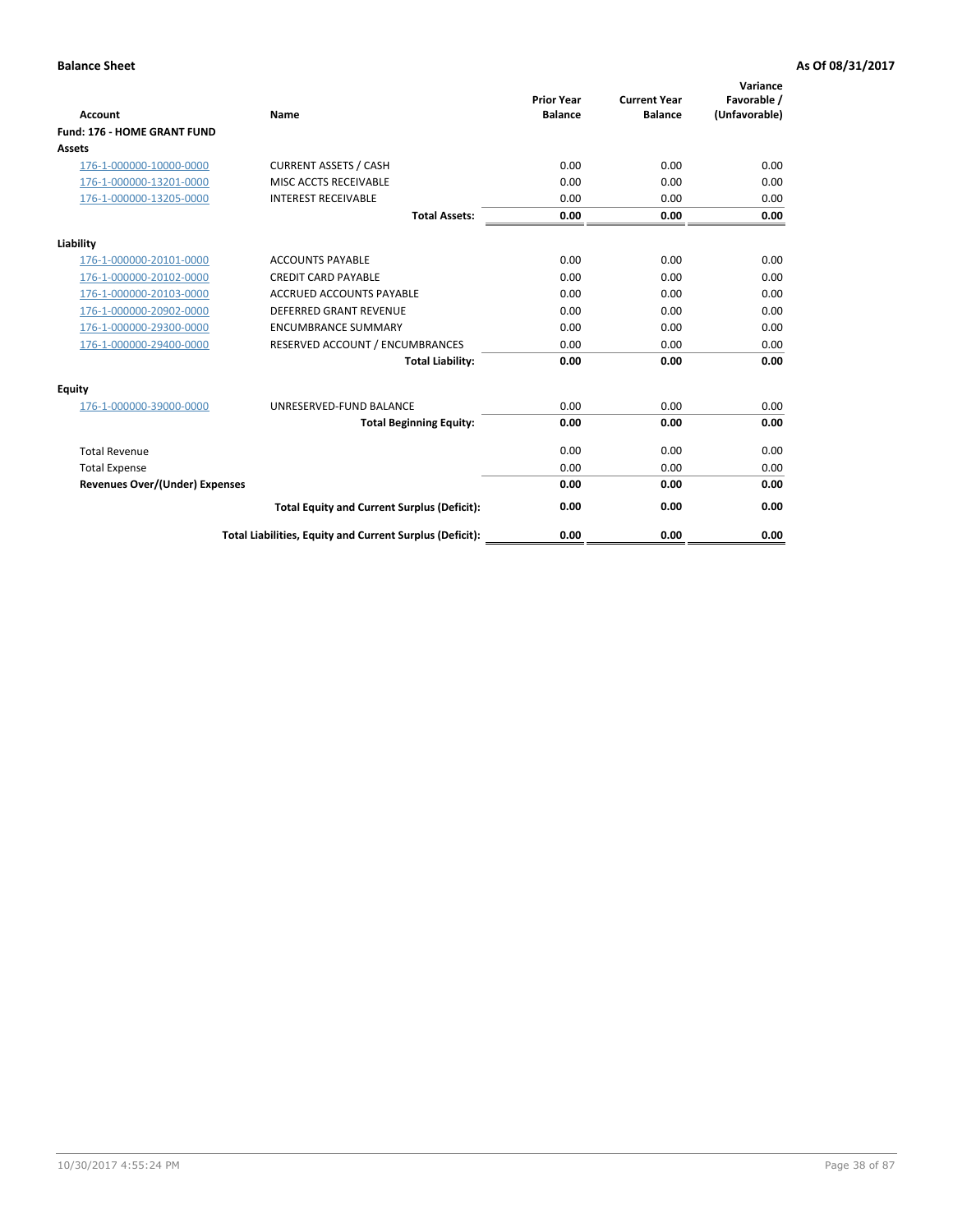| Account                                        | Name                                                     | <b>Prior Year</b><br><b>Balance</b> | <b>Current Year</b><br><b>Balance</b> | Variance<br>Favorable /<br>(Unfavorable) |
|------------------------------------------------|----------------------------------------------------------|-------------------------------------|---------------------------------------|------------------------------------------|
| <b>Fund: 177 - SAFE ROUTES TO SCHOOL GRANT</b> |                                                          |                                     |                                       |                                          |
| <b>Assets</b>                                  |                                                          |                                     |                                       |                                          |
| 177-1-000000-10000-0000                        | <b>CURRENT ASSETS / CASH</b>                             | 0.02                                | 0.02                                  | 0.00                                     |
| 177-1-000000-13201-0000                        | MISC ACCTS RECEIVABLE                                    | 0.00                                | 0.00                                  | 0.00                                     |
| 177-1-000000-13205-0000                        | <b>INTEREST RECEIVABLE</b>                               | 0.00                                | 0.00                                  | 0.00                                     |
|                                                | <b>Total Assets:</b>                                     | 0.02                                | 0.02                                  | 0.00                                     |
| Liability                                      |                                                          |                                     |                                       |                                          |
| 177-1-000000-20101-0000                        | <b>ACCOUNTS PAYABLE</b>                                  | 0.00                                | 0.00                                  | 0.00                                     |
| 177-1-000000-20102-0000                        | <b>CREDIT CARD PAYABLE</b>                               | 0.00                                | 0.00                                  | 0.00                                     |
| 177-1-000000-20139-0000                        | <b>RETAINAGES PAYABLE</b>                                | 0.00                                | 0.00                                  | 0.00                                     |
| 177-1-000000-20902-0000                        | <b>DEFERRED GRANT REVENUE</b>                            | 0.00                                | 0.00                                  | 0.00                                     |
|                                                | <b>Total Liability:</b>                                  | 0.00                                | 0.00                                  | 0.00                                     |
| Equity                                         |                                                          |                                     |                                       |                                          |
| 177-1-000000-39000-0000                        | UNRESERVED-FUND BALANCE                                  | 0.02                                | 0.02                                  | 0.00                                     |
|                                                | <b>Total Beginning Equity:</b>                           | 0.02                                | 0.02                                  | 0.00                                     |
| <b>Total Revenue</b>                           |                                                          | 0.00                                | 0.00                                  | 0.00                                     |
| <b>Total Expense</b>                           |                                                          | 0.00                                | 0.00                                  | 0.00                                     |
| <b>Revenues Over/(Under) Expenses</b>          |                                                          | 0.00                                | 0.00                                  | 0.00                                     |
|                                                | <b>Total Equity and Current Surplus (Deficit):</b>       | 0.02                                | 0.02                                  | 0.00                                     |
|                                                | Total Liabilities, Equity and Current Surplus (Deficit): | 0.02                                | 0.02                                  | 0.00                                     |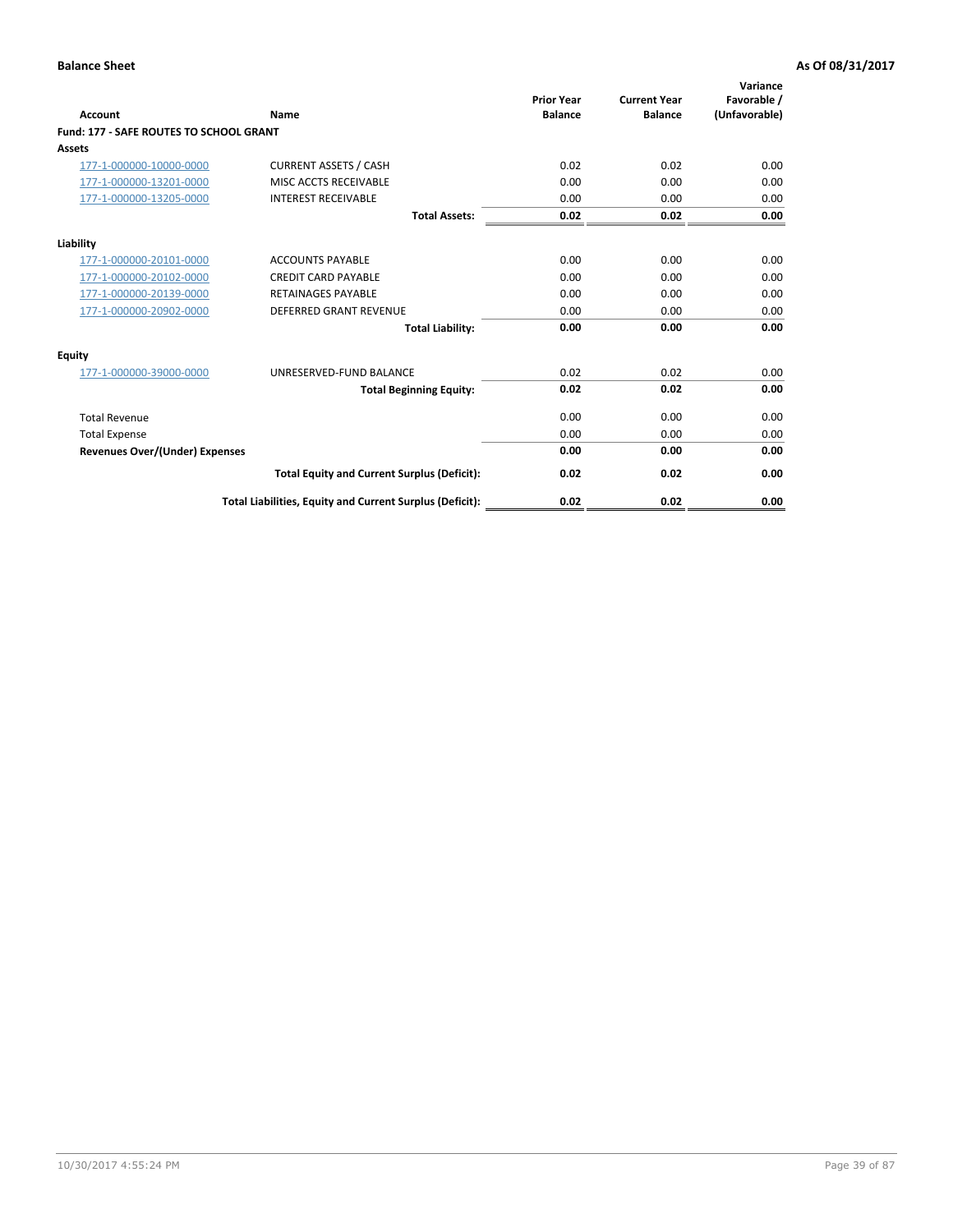| <b>Account</b>                                         | Name                                                     | <b>Prior Year</b><br><b>Balance</b> | <b>Current Year</b><br><b>Balance</b> | Variance<br>Favorable /<br>(Unfavorable) |
|--------------------------------------------------------|----------------------------------------------------------|-------------------------------------|---------------------------------------|------------------------------------------|
| Fund: 190 - FIXED ASSETS                               |                                                          |                                     |                                       |                                          |
| Assets                                                 |                                                          |                                     |                                       |                                          |
| 190-1-000000-10000-0000                                | <b>CURRENT ASSETS / CASH</b>                             | 0.00                                | 4,395,783.73                          | 4,395,783.73                             |
| 190-1-000000-16001-0000                                | FIXED ASSETS / LAND                                      | 1,432,334.75                        | 4,301,719.07                          | 2,869,384.32                             |
| 190-1-000000-16002-0000                                | FIXED ASSETS / IMPROVMENTS-NON BUILDI                    | 8,469,732.94                        | 8,469,732.94                          | 0.00                                     |
| 190-1-000000-16003-0000                                | ACCUM DEPR / IMPROVEMENTS- NON BUIL                      | $-3,471,050.55$                     | $-3,726,578.80$                       | $-255,528.25$                            |
| 190-1-000000-16004-0000                                | FIXED ASSETS / BUILDINGS                                 | 23,501,256.14                       | 17,475,262.21                         | -6,025,993.93                            |
| 190-1-000000-16005-0000                                | <b>ACCUM DEPR / BUILDINGS</b>                            | -7,547,999.04                       | $-6,272,081.85$                       | 1,275,917.19                             |
| 190-1-000000-16109-0000                                | FIXED ASSETS / INFRASTRUCTURE                            | 36,030,072.95                       | 36,030,072.95                         | 0.00                                     |
| 190-1-000000-16110-0000                                | ACCUM DEPR / INFRASTRUCTURE                              | $-16,216,860.87$                    | $-16,666,333.14$                      | $-449,472.27$                            |
| 190-1-000000-16201-0000                                | FIXED ASSETS / MACHINERY AND EQUIPMEN                    | 6,012,215.41                        | 5,984,517.36                          | $-27,698.05$                             |
| 190-1-000000-16202-0000                                | ACCUM DEPR / MACHINERY AND EQUIPMEI                      | -3,959,622.39                       | -4,234,198.01                         | $-274,575.62$                            |
| 190-1-000000-16205-0000                                | FIXED ASSETS / SEIZURE FUNDED VEHICLES                   | 109,736.85                          | 109,736.85                            | 0.00                                     |
| 190-1-000000-16206-0000                                | ACCUM DEPR / SEIZURE FUNDED VEHICLES                     | $-67,386.30$                        | -76,797.54                            | $-9,411.24$                              |
| 190-1-000000-16301-0000                                | FIXED ASSETS / C W I P                                   | 2,161,466.35                        | 5,434,233.92                          | 3,272,767.57                             |
|                                                        | <b>Total Assets:</b>                                     | 46,453,896.24                       | 51,225,069.69                         | 4,771,173.45                             |
|                                                        |                                                          |                                     |                                       |                                          |
| Liability                                              |                                                          |                                     |                                       |                                          |
| 190-1-000000-20101-0000                                | <b>ACCOUNTS PAYABLE</b>                                  | 0.00                                | 0.00                                  | 0.00                                     |
| 190-1-000000-20102-0000                                | <b>CREDIT CARD PAYABLE</b>                               | 0.00                                | 0.00                                  | 0.00                                     |
| 190-1-000000-27001-0000                                | <b>CONTRIBUTED CAPITAL / DEVELOPERS</b>                  | 7,196,125.29                        | 7,196,125.29                          | 0.00                                     |
| 190-1-000000-27101-0000                                | INVESTMENT IN GFA / GENERAL FUND                         | 2,194,657.07                        | 2,194,657.07                          | 0.00                                     |
| 190-1-000000-27102-0000                                | SPECIAL REVENUE FUNDS                                    | 4,861,998.29                        | 4,861,998.29                          | 0.00                                     |
| 190-1-000000-27103-0000                                | <b>GENERAL CIP FUND</b>                                  | 48,860,879.81                       | 55,066,479.06                         | $-6,205,599.25$                          |
| 190-1-000000-27104-0000                                | PROPRIETARY FUNDS                                        | 13,885,324.34                       | 13,885,324.34                         | 0.00                                     |
| 190-1-000000-27105-0000                                | <b>INTERNAL SERVICE FUNDS</b>                            | 0.00                                | 0.00                                  | 0.00                                     |
| 190-1-000000-27106-0000                                | <b>EXPENDABLE TRUST FUNDS</b>                            | 0.00                                | 0.00                                  | 0.00                                     |
| 190-1-000000-27107-0000                                | INVESTMENT IN GFA / SEIZURE FUNDS                        | 127,680.68                          | 127,680.68                            | 0.00                                     |
| 190-1-000000-27108-0000                                | INVESTMENT IN GFA / FIRE DEPARTMEN                       | 0.00                                | 0.00                                  | 0.00                                     |
| 190-1-000000-27109-0000                                | PARKS & RECREATION DEPT                                  | 0.00                                | 0.00                                  | 0.00                                     |
| 190-1-000000-27110-0000                                | INVESTMENT IN GFA / 4A EDC                               | 524,560.49                          | 524,560.49                            | 0.00                                     |
| 190-1-000000-27201-0000                                | CAFR USE / MUNICIPAL BUILDINGS                           | 1,862,037.81                        | 1,862,037.81                          | 0.00                                     |
| 190-1-000000-27202-0000                                | CAFR USE / OTHER GENERAL GOVERNMEN                       | 363,987.04                          | 363,987.04                            | 0.00                                     |
| 190-1-000000-27203-0000                                | CAFR USE / POLICE PROTECTION                             | 1,742,383.46                        | 1,742,383.46                          | 0.00                                     |
| 190-1-000000-27204-0000                                | CAFR USE / FIRE PROTECTION                               | 2,609,936.84                        | 2,609,936.84                          | 0.00                                     |
| 190-1-000000-27205-0000                                | CAFR USE / PUBLIC WORKS                                  | 2,509,263.59                        | 2,509,263.59                          | 0.00                                     |
| 190-1-000000-27206-0000                                | CAFR USE / LIBRARIES                                     | 2,147,054.00                        | 2,147,054.00                          | 0.00                                     |
| 190-1-000000-27207-0000                                | CAFR USE / RECREATION                                    | 4,153,623.63                        | 4,153,623.63                          | 0.00                                     |
| 190-1-000000-27208-0000                                | CAFR USE / CEMETERY                                      | 246,894.00                          | 246,894.00                            | 0.00                                     |
| 190-1-000000-27209-0000                                | CAFR USE / EXCHANGE BUILDING                             | 6,053,703.29                        | 6,053,703.29                          | 0.00                                     |
| 190-1-000000-27210-0000                                | CAFR USE / INVESTMENT IN GFA                             | $-21,688,883.66$                    | $-21,688,883.66$                      | 0.00                                     |
| 190-1-000000-27301-0000                                | DONATIONS/GRANTS                                         | 2,092,706.06                        | 2,092,706.06                          | 0.00                                     |
|                                                        | <b>Total Liability:</b>                                  | 79,743,932.03                       | 85,949,531.28                         | -6,205,599.25                            |
| <b>Equity</b>                                          |                                                          |                                     |                                       |                                          |
| 190-1-000000-39000-0000                                | UNRESERVED-FUND BALANCE                                  | -33,290,035.79                      | -34,858,988.31                        | -1,568,952.52                            |
|                                                        | <b>Total Beginning Equity:</b>                           | -33,290,035.79                      | -34,858,988.31                        | -1,568,952.52                            |
|                                                        |                                                          |                                     |                                       |                                          |
| <b>Total Expense</b><br>Revenues Over/(Under) Expenses |                                                          | 0.00<br>0.00                        | $-134,526.72$<br>134,526.72           | 134,526.72<br>134,526.72                 |
|                                                        | <b>Total Equity and Current Surplus (Deficit):</b>       | -33,290,035.79                      | -34,724,461.59                        | -1,434,425.80                            |
|                                                        | Total Liabilities, Equity and Current Surplus (Deficit): | 46,453,896.24                       | 51,225,069.69                         | 4,771,173.45                             |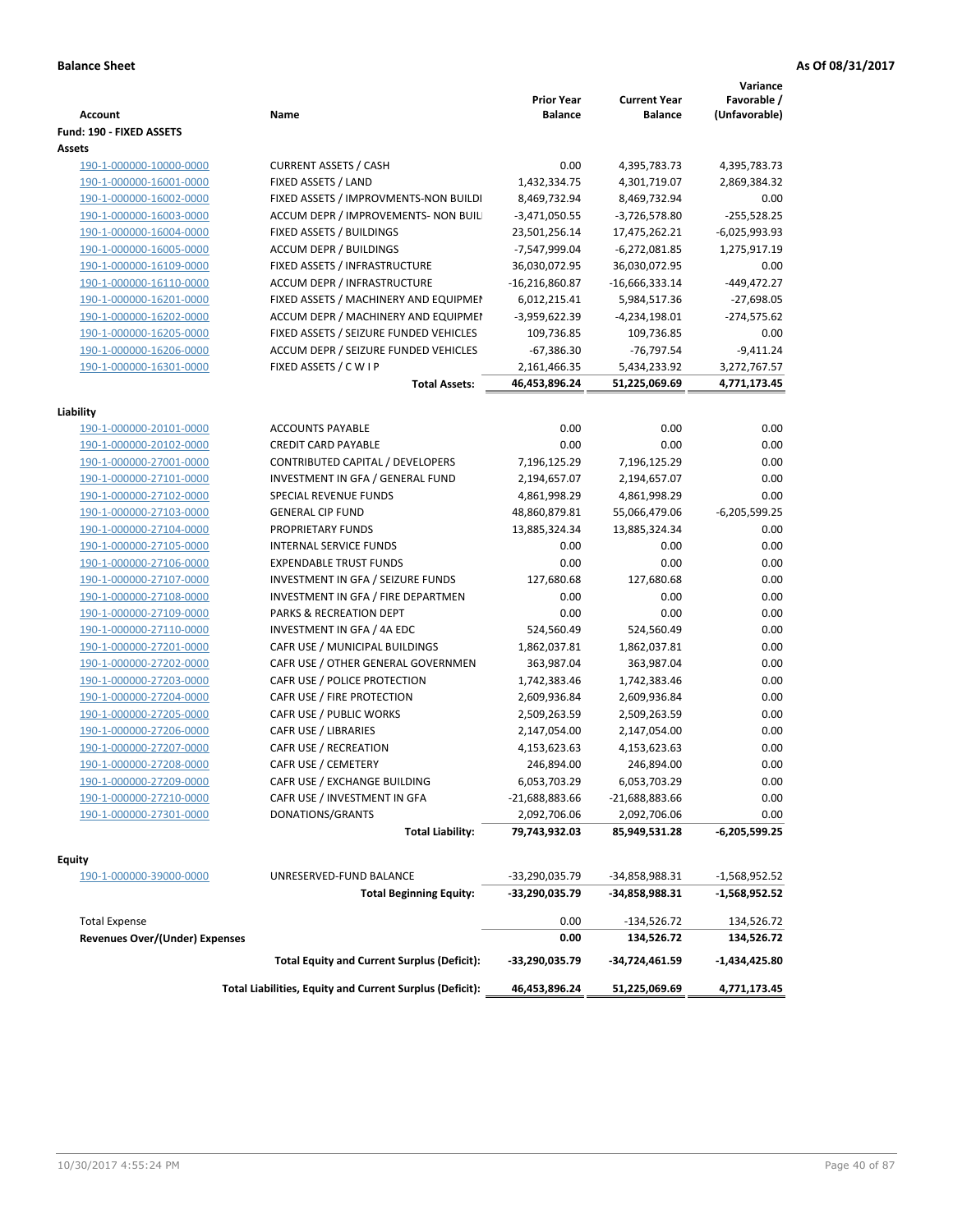| <b>Account</b>                        | <b>Name</b>                                              | <b>Prior Year</b><br><b>Balance</b> | <b>Current Year</b><br><b>Balance</b> | Variance<br>Favorable /<br>(Unfavorable) |
|---------------------------------------|----------------------------------------------------------|-------------------------------------|---------------------------------------|------------------------------------------|
| <b>Fund: 191 - DEBT</b>               |                                                          |                                     |                                       |                                          |
| <b>Assets</b>                         |                                                          |                                     |                                       |                                          |
| 191-1-000000-12101-0000               | <b>BOND ISSUANCE COSTS</b>                               | 0.00                                | 0.00                                  | 0.00                                     |
| 191-1-000000-12201-0000               | DEFERRED CHARGES / BOND DISCOUNT                         | $-1,172,824.22$                     | $-1,044,044.26$                       | 128,779.96                               |
| 191-1-000000-14101-0000               | WTR/WWTR UTILITY FUND                                    | 0.00                                | 0.00                                  | 0.00                                     |
| 191-1-000000-17101-0000               | LONG-TERM DEBT / AMT TO BE PROVIDE                       | 7,551,515.46                        | 4,610,016.37                          | $-2,941,499.09$                          |
|                                       | <b>Total Assets:</b>                                     | 6,378,691.24                        | 3,565,972.11                          | $-2,812,719.13$                          |
| Liability                             |                                                          |                                     |                                       |                                          |
| 191-1-000000-20102-0000               | <b>CREDIT CARD PAYABLE</b>                               | 0.00                                | 0.00                                  | 0.00                                     |
| 191-1-000000-22002-0000               | VACATION/SICK PAYABLE                                    | 1,656,587.16                        | 1,631,580.90                          | 25,006.26                                |
| 191-1-000000-26001-0000               | <b>COMPENSATED ABSENCES PAY</b>                          | 1,600,423.44                        | 1,574,930.61                          | 25,492.83                                |
| 191-1-000000-26003-0000               | EXCESS SALES TAX DUE TO STATE OF TEXAS                   | 3,311,269.60                        | 3,223,783.60                          | 87,486.00                                |
| 191-1-000000-26101-0000               | <b>GENERAL OBLIG BONDS PAY</b>                           | 40,710,000.00                       | 37,819,000.00                         | 2,891,000.00                             |
| 191-1-000000-26103-0000               | DEFERRED LOSS/DEFEASEMENT                                | -976,585.99                         | $-843,796.95$                         | $-132,789.04$                            |
| 191-1-000000-26104-0000               | <b>ACCRETED INTEREST</b>                                 | 190,256.14                          | 165,929.14                            | 24,327.00                                |
| 191-1-000000-26105-0000               | INV NET OF RELATED DEBT                                  | -34,384,329.59                      | -34,384,329.59                        | 0.00                                     |
| 191-1-000000-26106-0000               | <b>RESTRICTED DEBT SERVICE</b>                           | 621,308.00                          | 621,308.00                            | 0.00                                     |
|                                       | <b>Total Liability:</b>                                  | 12,728,928.76                       | 9,808,405.71                          | 2,920,523.05                             |
| Equity                                |                                                          |                                     |                                       |                                          |
| 191-1-000000-39000-0000               | UNRESERVED-FUND BALANCE                                  | $-6,350,237.52$                     | $-6,242,433.60$                       | 107,803.92                               |
|                                       | <b>Total Beginning Equity:</b>                           | $-6,350,237.52$                     | $-6,242,433.60$                       | 107,803.92                               |
| <b>Total Expense</b>                  |                                                          | 0.00                                | 0.00                                  | 0.00                                     |
| <b>Revenues Over/(Under) Expenses</b> |                                                          | 0.00                                | 0.00                                  | 0.00                                     |
|                                       |                                                          |                                     |                                       |                                          |
|                                       | <b>Total Equity and Current Surplus (Deficit):</b>       | $-6,350,237.52$                     | $-6,242,433.60$                       | 107,803.92                               |
|                                       | Total Liabilities, Equity and Current Surplus (Deficit): | 6,378,691.24                        | 3,565,972.11                          | $-2,812,719.13$                          |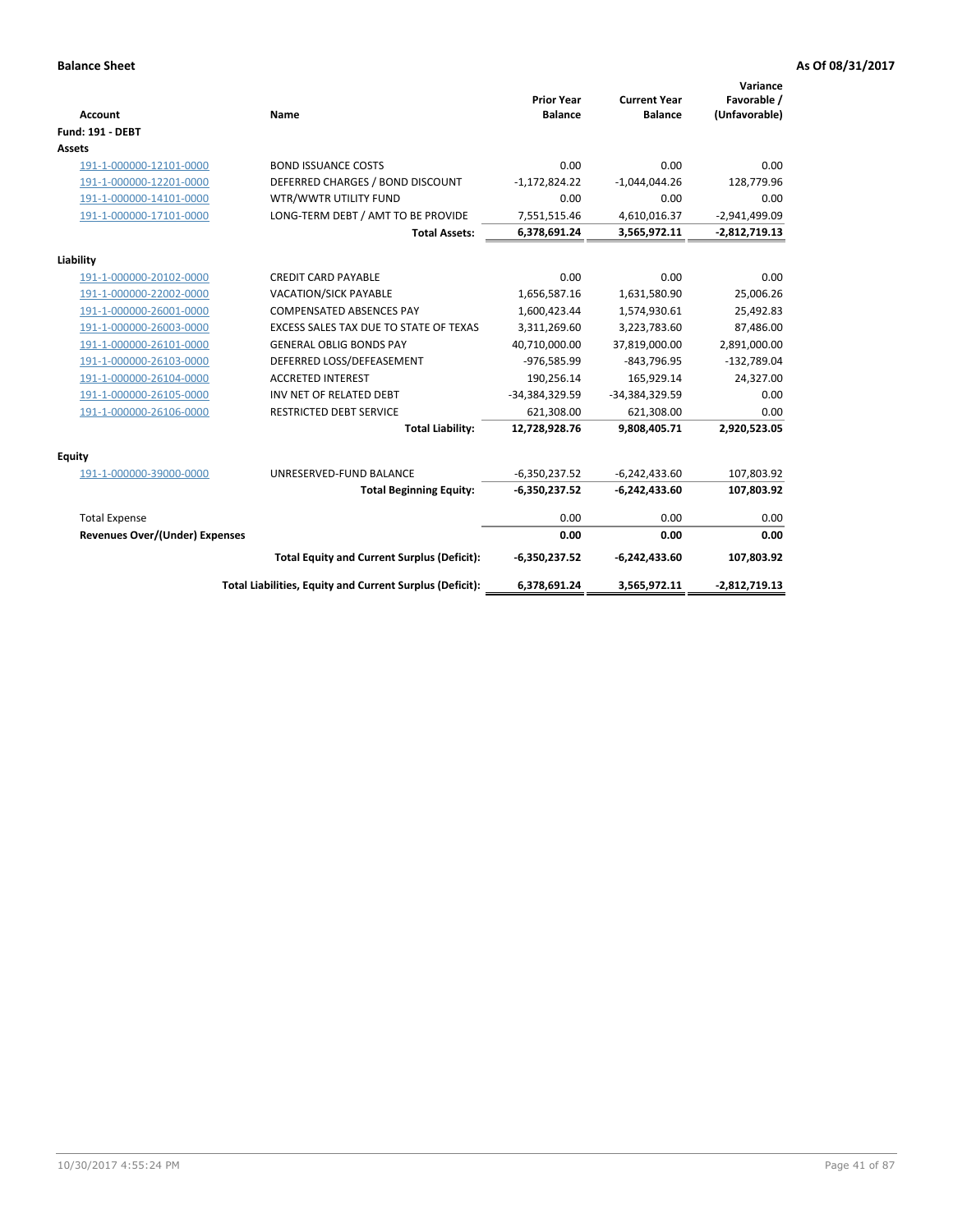|                                                    |                                                     | <b>Prior Year</b> | <b>Current Year</b> | Variance<br>Favorable / |
|----------------------------------------------------|-----------------------------------------------------|-------------------|---------------------|-------------------------|
| <b>Account</b>                                     | Name                                                | <b>Balance</b>    | <b>Balance</b>      | (Unfavorable)           |
| Fund: 192 - PAYROLL CLEARING                       |                                                     |                   |                     |                         |
| Assets                                             |                                                     |                   |                     |                         |
| 192-1-000000-10000-0000                            | <b>CURRENT ASSETS / CASH</b>                        | 168,364.94        | 232,603.94          | 64,239.00               |
| 192-1-000000-13201-0000                            | MISC ACCTS RECEIVABLE                               | 1,482.18          | 1,482.18            | 0.00                    |
| 192-1-000000-13203-0000                            | NON-CURRENT ASSETS / PREPAYMENTS                    | 0.00              | 0.00                | 0.00                    |
| 192-1-000000-13205-0000                            | <b>INTEREST RECEIVABLE</b>                          | 0.00              | 0.00                | 0.00                    |
|                                                    | <b>Total Assets:</b>                                | 169,847.12        | 234,086.12          | 64,239.00               |
| Liability                                          |                                                     |                   |                     |                         |
| 192-1-000000-20101-0000                            | <b>ACCOUNTS PAYABLE</b>                             | 0.00              | 0.00                | 0.00                    |
| 192-1-000000-20102-0000                            | <b>CREDIT CARD PAYABLE</b>                          | 0.00              | 0.00                | 0.00                    |
| 192-1-000000-20103-0000                            | ACCRUED ACCOUNTS PAYABLE                            | 0.00              | 0.00                | 0.00                    |
| 192-1-000000-22001-0000                            | SALARIES PAYABLE                                    | 0.00              | 123.06              | $-123.06$               |
| 192-1-000000-22002-0000                            | VACATION/SICK PAYABLE                               | 0.00              | 0.00                | 0.00                    |
| 192-1-000000-22101-0000                            | TAXES - FEDERAL WITHHOLDING                         | 0.00              | 0.00                | 0.00                    |
| 192-1-000000-22102-0000                            | <b>TAXES - FICA</b>                                 | $-0.01$           | 0.00                | $-0.01$                 |
| 192-1-000000-22103-0000                            | <b>TAXES - MEDICARE</b>                             | 0.00              | 0.00                | 0.00                    |
| 192-1-000000-22201-0000                            | <b>INS - AFLAC</b>                                  | 526.43            | $-49.90$            | 576.33                  |
| 192-1-000000-22202-0000                            | <b>INS - LIFE INSURANCE</b>                         | 0.00              | 0.00                | 0.00                    |
| 192-1-000000-22203-0000                            | INS - CITY EMPLOYEE PORTION                         | 0.00              | 0.00                | 0.00                    |
| 192-1-000000-22204-0000                            | INS - GEUS EMPLOYEE PORTION                         | 0.00              | 0.00                | 0.00                    |
| 192-1-000000-22205-0000                            | INS - CITY EMPL-FLEXCARD                            | 5,057.72          | 6,439.65            | $-1,381.93$             |
| 192-1-000000-22206-0000                            | INS - CITY EMPL-DEPENDENT CARE                      | 0.00              | 0.00                | 0.00                    |
| 192-1-000000-22207-0000                            | INS - GEUS EMPL-HEALTH CARE                         | 0.00              | 0.00                | 0.00                    |
| 192-1-000000-22208-0000                            | INS - AMERICAN FIDELITY                             | 0.00              | 0.00                | 0.00                    |
| 192-1-000000-22209-0000                            | INS - GEUS EMPL-DEPENDENT CARE                      | 0.00              | 0.00                | 0.00                    |
| 192-1-000000-22210-0000                            | INS - CITY EMPLOYEE - OPT OU                        | 0.00              | 0.00                | 0.00                    |
| 192-1-000000-22211-0000                            | INS - GEUS EMP - OPT OU                             | 0.00              | 0.00                | 0.00                    |
| 192-1-000000-22212-0000                            | <b>INS - VISION PLAN</b><br>INS - AIG CRITICAL CARE | -4,511.06         | $-5,227.60$<br>0.00 | 716.54                  |
| 192-1-000000-22213-0000<br>192-1-000000-22214-0000 | INS - AIG ACCIDENT                                  | 0.00<br>0.00      | 0.00                | 0.00<br>0.00            |
| 192-1-000000-22215-0000                            | INS - ALLSTATE CANCER                               | 0.00              | 0.00                | 0.00                    |
| 192-1-000000-22216-0000                            | INS - CRITICAL ILLNESS/CHARTIS                      | 0.00              | 0.00                | 0.00                    |
| 192-1-000000-22217-0000                            | INS - MUTUAL OF OMAHA                               | $-7,529.81$       | $-10,558.02$        | 3,028.21                |
| 192-1-000000-22218-0000                            | INS - TX LIFE                                       | $-1,546.34$       | $-97.42$            | $-1,448.92$             |
| 192-1-000000-22219-0000                            | <b>INS - NEW YORK LIFE</b>                          | $-70.00$          | 0.00                | $-70.00$                |
| 192-1-000000-22220-0000                            | INS - AFLAC CRITICAL INSURANCE                      | 865.22            | $-121.87$           | 987.09                  |
| 192-1-000000-22223-0000                            | <b>INS - DENTAL PLAN</b>                            | $-54,773.50$      | $-4,252.82$         | $-50,520.68$            |
| 192-1-000000-22301-0000                            | <b>RETIREMENT - TMRS</b>                            | 231,914.09        | 249,741.21          | $-17,827.12$            |
| 192-1-000000-22302-0000                            | RETIREMENT - F R & R                                | -1,423.92         | $-2,145.70$         | 721.78                  |
| 192-1-000000-22303-0000                            | RETIREMENT - NATIONWIDE / PEBSCO                    | 1,432.90          | 0.00                | 1,432.90                |
| 192-1-000000-22304-0000                            | RETIREMENT - 401 ICMA RETIREMENT                    | 0.00              | 0.00                | 0.00                    |
| 192-1-000000-22305-0000                            | RETIREMENT - VANTAGE CARE PRE-TAX RSP               | 0.00              | 0.00                | 0.00                    |
| 192-1-000000-22401-0000                            | <b>GARNISHMENT - TAX LEVY</b>                       | 0.00              | 0.00                | 0.00                    |
| 192-1-000000-22402-0000                            | <b>GARNISHMENT - CHILD SUPPORT</b>                  | 0.00              | 0.00                | 0.00                    |
| 192-1-000000-22403-0000                            | <b>GARNISHMENT - CHAPTER 13</b>                     | 0.00              | 0.00                | 0.00                    |
| 192-1-000000-22404-0000                            | <b>GARNISHMENT - STUDENT LOAN</b>                   | 0.00              | 0.00                | 0.00                    |
| 192-1-000000-22501-0000                            | <b>CHARITY PAYABLE</b>                              | 0.00              | 0.00                | 0.00                    |
| 192-1-000000-22502-0000                            | UNITED WAY                                          | 0.00              | 0.00                | 0.00                    |
| 192-1-000000-22503-0000                            | AMERICAN CANCER SOCIETY                             | 0.00              | 0.00                | 0.00                    |
| 192-1-000000-22601-0000                            | PR DEDUCT - SAVINGS BOND                            | 0.00              | 0.00                | 0.00                    |
| 192-1-000000-22602-0000                            | PR DEDUCT - CREDIT UNION                            | 0.00              | 0.00                | 0.00                    |
| 192-1-000000-22603-0000                            | PR DEDUCT - PRE PAID LEGAL FEE                      | $-94.60$          | $-68.70$            | $-25.90$                |
| 192-1-000000-22604-0000                            | PR DEDUCT - AUTO LEASE AGREEMENT                    | 0.00              | 0.00                | 0.00                    |
| 192-1-000000-22605-0000                            | PR DEDUCT - YMCA                                    | 0.00              | 0.00                | 0.00                    |
| 192-1-000000-22606-0000                            | PR DEDUCT - GAC                                     | 0.00              | 0.00                | 0.00                    |
| 192-1-000000-22607-0000                            | PR DEDUCT - WEIGHT WATCHERS                         | 0.00              | 0.00                | 0.00                    |
| 192-1-000000-22608-0000                            | PR DEDUCT - HUNT REG-FITNESS CTR                    | 0.00              | 0.00                | 0.00                    |
| 192-1-000000-22609-0000                            | PR DEDUCT - MISCELLANEOUS                           | 0.00              | 0.00                | 0.00                    |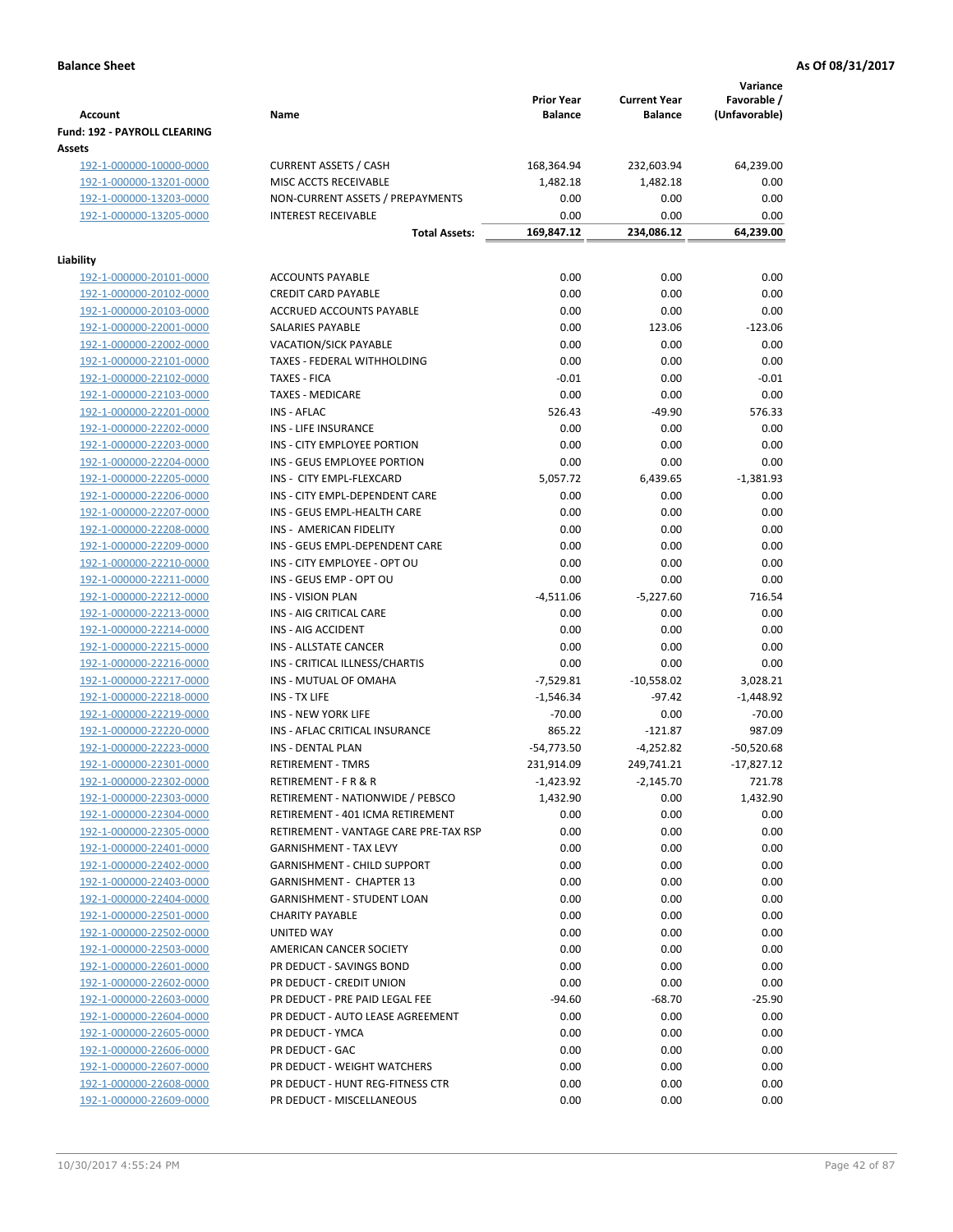| Account                 | Name                                                     | <b>Prior Year</b><br><b>Balance</b> | <b>Current Year</b><br><b>Balance</b> | Variance<br>Favorable /<br>(Unfavorable) |
|-------------------------|----------------------------------------------------------|-------------------------------------|---------------------------------------|------------------------------------------|
| 192-1-000000-22610-0000 | PR DEDUCT - MISC REIMB                                   | 0.00                                | 304.23                                | $-304.23$                                |
| 192-1-000000-22611-0000 | PR DEDUCT - GOLF COURSE FEES                             | 0.00                                | 0.00                                  | 0.00                                     |
| 192-1-000000-22612-0000 | PR DEDUCT - WEARING APPAREL                              | 0.00                                | 0.00                                  | 0.00                                     |
| 192-1-000000-22613-0000 | PR DEDUCT - SNAP FITNESS                                 | 0.00                                | 0.00                                  | 0.00                                     |
|                         | <b>Total Liability:</b>                                  | 169,847.12                          | 234.086.12                            | $-64,239.00$                             |
| Equity                  |                                                          |                                     |                                       |                                          |
| 192-1-000000-39000-0000 | UNRESERVED-FUND BALANCE                                  | 0.00                                | 0.00                                  | 0.00                                     |
|                         | <b>Total Beginning Equity:</b>                           | 0.00                                | 0.00                                  | 0.00                                     |
|                         | <b>Total Equity and Current Surplus (Deficit):</b>       | 0.00                                | 0.00                                  | 0.00                                     |
|                         | Total Liabilities, Equity and Current Surplus (Deficit): | 169,847.12                          | 234,086.12                            | 64,239.00                                |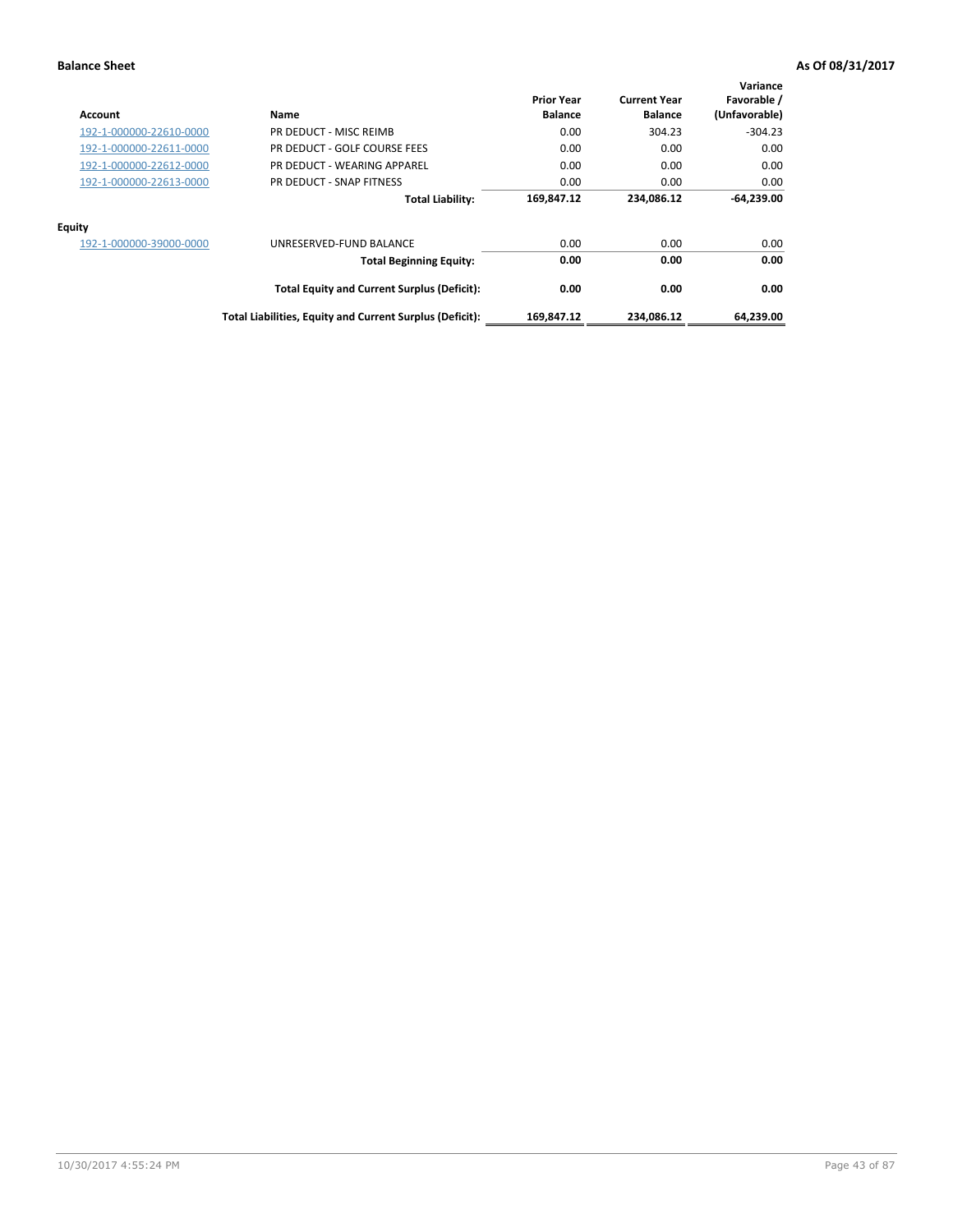**Variance**

|                                                    |                                                                       | <b>Prior Year</b>                | <b>Current Year</b>              | Favorable /         |
|----------------------------------------------------|-----------------------------------------------------------------------|----------------------------------|----------------------------------|---------------------|
| Account                                            | Name                                                                  | <b>Balance</b>                   | <b>Balance</b>                   | (Unfavorable)       |
| Fund: 200 - WATER / WASTEWATER FUND                |                                                                       |                                  |                                  |                     |
| Assets                                             |                                                                       |                                  |                                  |                     |
| 200-2-000000-10000-0000                            | <b>CURRENT ASSETS / CASH</b>                                          | 5,673,643.89                     | 4,200,785.47                     | $-1,472,858.42$     |
| 200-2-000000-12101-0000                            | <b>BOND ISSUANCE COSTS</b>                                            | 0.00                             | 0.00                             | 0.00                |
| 200-2-000000-12201-0000                            | DEFERRED CHARGES / BOND DISCOUNT                                      | $-45,740.73$                     | $-40,463.35$                     | 5,277.38            |
| 200-2-000000-13000-0000                            | <b>CUSTOMER ACCTS RECEIVABLE</b>                                      | 366,655.55                       | 336,200.76                       | $-30,454.79$        |
| 200-2-000000-13001-0000                            | NON CURRENT CUSTOMER ACCTS RECEIVAE                                   | 156,240.04                       | 175,584.22                       | 19,344.18           |
| 200-2-000000-13002-0000                            | ALLOW FOR UNCOLLECT REC                                               | $-146,301.30$                    | $-180,628.30$                    | $-34,327.00$        |
| 200-2-000000-13003-0000                            | UNBILLED YEAR-END ACCRUAL                                             | 1,289,398.91                     | 993,472.42                       | $-295,926.49$       |
| 200-2-000000-13004-0000                            | <b>WASTE HAULER RECEIVABLE</b>                                        | 37,773.60                        | 47,490.60                        | 9,717.00            |
| 200-2-000000-13007-0000                            | <b>RETURNED CHECKS</b>                                                | 0.00                             | 0.00                             | 0.00                |
| 200-2-000000-13010-0000                            | <b>CADDO MILLS</b>                                                    | 0.00                             | 0.00                             | 0.00                |
| 200-2-000000-13201-0000                            | MISC ACCTS RECEIVABLE                                                 | 0.00                             | 0.00                             | 0.00                |
| 200-2-000000-13202-0000                            | <b>EMPLOYEE ADVANCES</b>                                              | 0.00                             | 0.00                             | 0.00                |
| 200-2-000000-13203-0000                            | NON-CURRENT ASSETS / PREPAYMENTS                                      | 0.00                             | 0.00                             | 0.00                |
| 200-2-000000-13205-0000                            | <b>INTEREST RECEIVABLE</b>                                            | 0.00                             | 0.00                             | 0.00                |
| 200-2-000000-14001-0000                            | DUE FROM / GENERAL FUND                                               | 0.00                             | 0.00                             | 0.00                |
| 200-2-000000-14040-0000                            | <b>GENERAL CIP / GENERAL CIP</b>                                      | 0.00                             | 0.00                             | 0.00                |
| 200-2-000000-14120-0000                            | DUE FROM UTILITY CIP                                                  | 38,336,026.85                    | 38,336,026.85                    | 0.00                |
| 200-2-000000-15401-0000                            | <b>INVENTORIES / WATER STOCK</b>                                      | 230,090.93                       | 255,981.59                       | 25,890.66           |
| 200-2-000000-15501-0000                            | <b>INVENTORIES / WASTEWATER STOCK</b>                                 | 34,435.87                        | 37,338.12                        | 2,902.25            |
| 200-2-000000-16001-0000                            | FIXED ASSETS / LAND                                                   | 685,983.11                       | 685,983.11                       | 0.00                |
| 200-2-000000-16002-0000                            | FIXED ASSETS / IMPROVMENTS-NON BUILDI                                 | 5,396,182.49                     | 5,396,182.49                     | 0.00                |
| 200-2-000000-16003-0000                            | ACCUM DEPR / IMPROVEMENTS-NON BUILL                                   | $-1,609,654.50$                  | $-1,804,747.08$                  | $-195,092.58$       |
| 200-2-000000-16004-0000                            | FIXED ASSETS / BUILDINGS                                              | 23,420,667.00                    | 23,420,073.36                    | $-593.64$           |
| 200-2-000000-16005-0000                            | <b>ACCUM DEPR / BUILDINGS</b>                                         | $-1,379,925.46$                  | $-1,845,303.04$                  | $-465,377.58$       |
| 200-2-000000-16006-0000                            | FIXED ASSETS / FILTRATION PLANT                                       | 10,529,295.00                    | 10,529,295.00                    | 0.00                |
| 200-2-000000-16007-0000                            | ACCUM DEPR / FILTRATION PLANT                                         | $-6,628,314.94$                  | $-6,841,360.24$                  | $-213,045.30$       |
| 200-2-000000-16008-0000                            | FIXED ASSETS / WATER RECLAMATION PLAN                                 | 6,424,693.00                     | 7,272,907.47                     | 848,214.47          |
| 200-2-000000-16009-0000                            | ACCUM DEPR / WATER RECLAMATION PLAN                                   | -5,797,976.53                    | -5,958,539.29                    | $-160,562.76$       |
| 200-2-000000-16101-0000                            | FIXED ASSETS / WATER MAINS                                            | 19,560,838.81                    | 19,560,838.81                    | 0.00                |
| 200-2-000000-16102-0000                            | <b>ACCUM DEPR / WATER MAINS</b>                                       | -8,898,988.27                    | -9,312,839.49                    | $-413,851.22$       |
| 200-2-000000-16103-0000<br>200-2-000000-16104-0000 | FIXED ASSETS / SANITARY SEWERS<br><b>ACCUM DEPR / SANITARY SEWERS</b> | 25,544,578.76<br>$-9,628,469.08$ | 25,544,578.76                    | 0.00<br>-580,333.62 |
| 200-2-000000-16105-0000                            | FIXED ASSETS / RESERVOIRS & TANKS                                     | 1,023,525.00                     | $-10,208,802.70$<br>1,023,525.00 | 0.00                |
|                                                    | ACCUM DEPR / RESERVOIRS & TANKS                                       | -796,294.04                      | $-805,299.50$                    | $-9,005.46$         |
| 200-2-000000-16106-0000<br>200-2-000000-16107-0000 | FIXED ASSETS / PUMP STATIONS                                          | 366,796.61                       | 366,796.61                       | 0.00                |
| 200-2-000000-16108-0000                            | <b>ACCUM DEPR / PUMP STATIONS</b>                                     | $-265,667.46$                    | -279,980.46                      | $-14,313.00$        |
| 200-2-000000-16201-0000                            | FIXED ASSETS / MACHINERY AND EQUIPMEN                                 | 2,680,080.80                     | 2,988,889.05                     | 308,808.25          |
| 200-2-000000-16202-0000                            | ACCUM DEPR / MACHINERY AND EQUIPMEI                                   | $-1,267,769.25$                  | $-1,389,601.03$                  | $-121,831.78$       |
| 200-2-000000-16301-0000                            | FIXED ASSETS / C W I P                                                | 0.00                             | 0.00                             | 0.00                |
| 200-2-000000-17501-0000                            | <b>EMPLOYEE CONTRIBUTIONS</b>                                         | 146,294.00                       | 143,748.00                       | $-2,546.00$         |
| 200-2-000000-17504-0000                            | <b>INVESTMENT RETURN</b>                                              | 106,189.00                       | 670,725.00                       | 564,536.00          |
| 200-2-000000-17508-0000                            | <b>EXPERIENCE DIFFERENCE</b>                                          | 1,275.00                         | 13,590.00                        | 12,315.00           |
| 200-2-000000-17520-0000                            | <b>ASSUMPTION CHANGES</b>                                             | 0.00                             | 178,221.00                       | 178,221.00          |
|                                                    | <b>Total Assets:</b>                                                  | 105,545,562.66                   | 103,510,669.21                   | -2,034,893.45       |
|                                                    |                                                                       |                                  |                                  |                     |
| Liability                                          |                                                                       |                                  |                                  |                     |
| 200-2-000000-20101-0000                            | <b>ACCOUNTS PAYABLE</b>                                               | $-339.52$                        | $-379.90$                        | 40.38               |
| 200-2-000000-20102-0000                            | <b>CREDIT CARD PAYABLE</b>                                            | 0.00                             | 0.00                             | 0.00                |
| 200-2-000000-20103-0000                            | ACCRUED ACCOUNTS PAYABLE                                              | 0.00                             | 10,000.00                        | $-10,000.00$        |
| 200-2-000000-20104-0000                            | <b>ESCHEATED LIABILITY</b>                                            | 0.00                             | 0.00                             | 0.00                |
| 200-2-000000-20109-0000                            | <b>GENERAL OBLIG BONDS PAY</b>                                        | 1,334,000.00                     | 1,361,000.00                     | $-27,000.00$        |
| 200-2-000000-20110-0000                            | REVENUE BONDS PAYABLE                                                 | 910,000.00                       | 925,000.00                       | $-15,000.00$        |
| 200-2-000000-20112-0000                            | ACCRUED INTEREST PAYABLE                                              | 77,667.06                        | 77,667.06                        | 0.00                |
| 200-2-000000-20125-0000                            | SALES TAX PAYABLE / IN THE CITY                                       | 0.00                             | $-39.96$                         | 39.96               |
| 200-2-000000-20139-0000                            | RETAINAGES PAYABLE                                                    | 0.00                             | 0.00                             | 0.00                |
| 200-2-000000-20141-0000                            | <b>TELEPHONE CLEARING</b>                                             | 0.01                             | 0.01                             | 0.00                |
| 200-2-000000-20160-0000                            | UNAPPLIED CREDIT                                                      | 0.00                             | 0.00                             | 0.00                |
|                                                    |                                                                       |                                  |                                  |                     |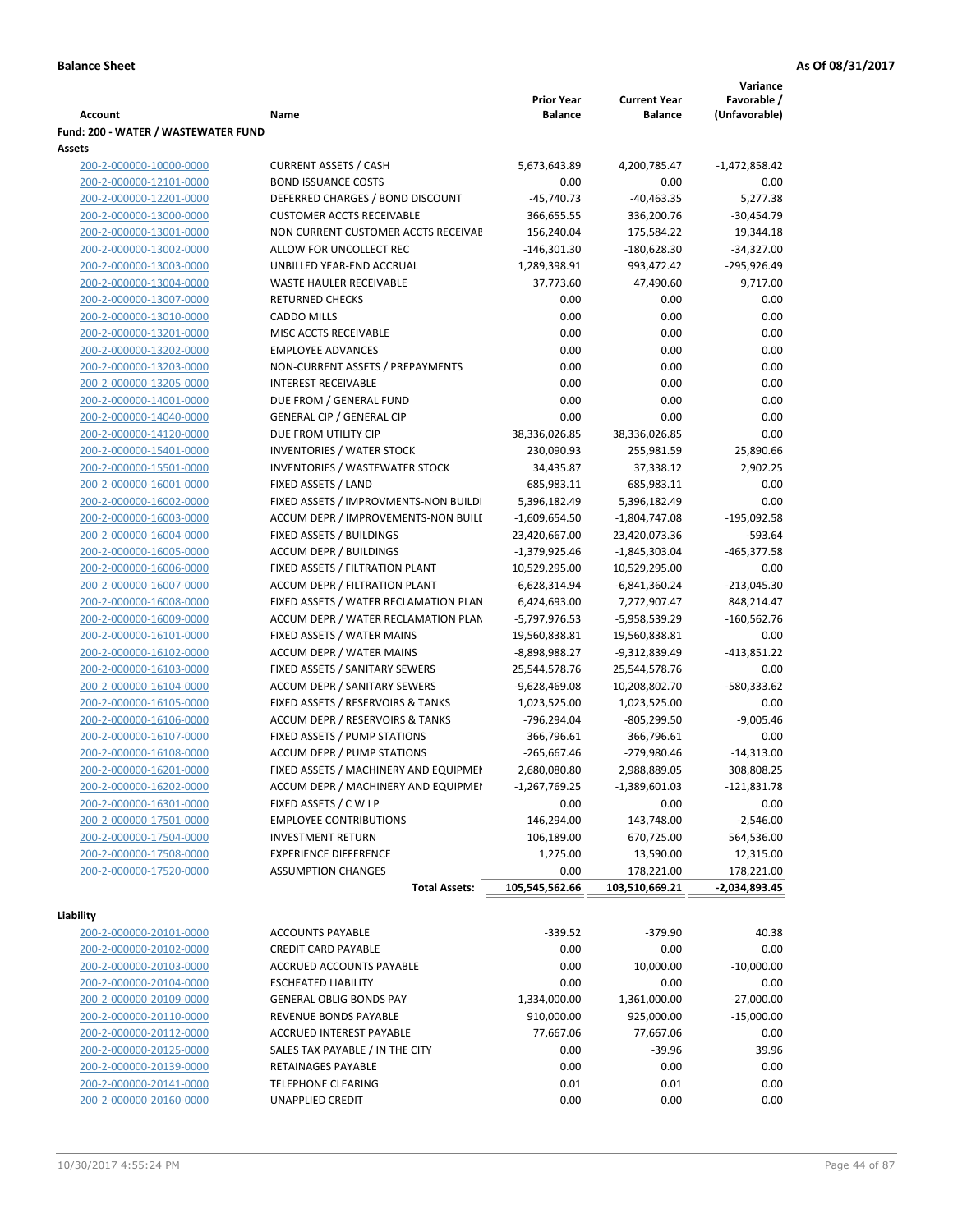|                                       |                                                          |                                     |                                       | Variance                     |
|---------------------------------------|----------------------------------------------------------|-------------------------------------|---------------------------------------|------------------------------|
| <b>Account</b>                        | Name                                                     | <b>Prior Year</b><br><b>Balance</b> | <b>Current Year</b><br><b>Balance</b> | Favorable /<br>(Unfavorable) |
| 200-2-000000-21001-0000               | <b>GENERAL FUND / GENERAL FUND</b>                       | 0.00                                | 0.00                                  | 0.00                         |
| 200-2-000000-21101-0000               | ENTERPRISE / WTR/WWTR UTILITY FUND                       | 0.00                                | 0.00                                  | 0.00                         |
| 200-2-000000-22001-0000               | <b>SALARIES PAYABLE</b>                                  | 66,832.69                           | 72,876.25                             | $-6,043.56$                  |
| 200-2-000000-22002-0000               | <b>VACATION/SICK PAYABLE</b>                             | 184,901.55                          | 184,856.65                            | 44.90                        |
| 200-2-000000-23001-0000               | CAPITAL LEASE PAYABLE                                    | 0.00                                | 0.00                                  | 0.00                         |
| 200-2-000000-24001-0000               | O/S CHECKS PAYABLE                                       | 0.00                                | 0.00                                  | 0.00                         |
| 200-2-000000-24002-0000               | <b>CUSTOMER DEPOSITS</b>                                 | 615,313.56                          | 714,328.05                            | $-99,014.49$                 |
| 200-2-000000-24003-0000               | <b>CUSTOMER OVERPMT SUSPENSE</b>                         | 76,170.16                           | 117,825.62                            | $-41,655.46$                 |
| 200-2-000000-24004-0000               | <b>INTEREST PAYABLE ON DEP</b>                           | 0.00                                | 0.00                                  | 0.00                         |
| 200-2-000000-24005-0000               | <b>ACCRUED INT PAY ON DEP</b>                            | 0.00                                | 0.00                                  | 0.00                         |
| 200-2-000000-24006-0000               | <b>AWAITING CUSTOMER SETUP</b>                           | 1,955.61                            | 1,955.61                              | 0.00                         |
| 200-2-000000-24007-0000               | <b>BILLED DEPOSITS SUSPENSE</b>                          | 0.00                                | 0.00                                  | 0.00                         |
| 200-2-000000-26001-0000               | <b>COMPENSATED ABSENCES PAY</b>                          | 251,537.37                          | 238,102.66                            | 13,434.71                    |
| 200-2-000000-26101-0000               | <b>GENERAL OBLIG BONDS PAY</b>                           | 10,207,000.00                       | 8,846,000.00                          | 1,361,000.00                 |
| 200-2-000000-26102-0000               | <b>REVENUE BONDS PAYABLE</b>                             | 15,070,000.00                       | 14,145,000.00                         | 925,000.00                   |
| 200-2-000000-26103-0000               | DEFERRED LOSS/DEFEASEMENT                                | $-363,302.13$                       | $-317,889.28$                         | $-45,412.85$                 |
| 200-2-000000-27001-0000               | <b>CONTRIBUTED CAPITAL</b>                               | 0.00                                | 0.00                                  | 0.00                         |
| 200-2-000000-27002-0000               | CONTRIBUTED CAPITAL / DEVELOPERS                         | 0.00                                | 0.00                                  | 0.00                         |
| 200-2-000000-29300-0000               | <b>ENCUMBRANCE SUMMARY</b>                               | 0.00                                | 0.00                                  | 0.00                         |
| 200-2-000000-29400-0100               | RESERVED ACCOUNT / ENCUMBRANCES                          | 0.00                                | 0.00                                  | 0.00                         |
| 200-2-000000-29999-0000               | <b>NET PENSION LIABILITY</b>                             | 191,698.00                          | 1,133,409.00                          | $-941,711.00$                |
| 200-2-000000-92080-0000               | <b>GLTDAG</b>                                            | 0.00                                | 0.00                                  | 0.00                         |
|                                       | <b>Total Liability:</b>                                  | 28,623,434.36                       | 27,509,711.77                         | 1,113,722.59                 |
| Equity                                |                                                          |                                     |                                       |                              |
| 200-2-000000-39000-0000               | UNRESERVED-FUND BALANCE                                  | 0.00                                | 0.00                                  | 0.00                         |
| 200-2-000000-39100-0000               | UNRESERVED-RET. EARNINGS                                 | 77,295,959.47                       | 77,527,044.89                         | 231,085.42                   |
| 200-2-000000-39150-0000               | RESERVED-RET. EARNINGS                                   | 0.00                                | 0.00                                  | 0.00                         |
| 200-2-000000-39500-0000               | <b>NET POSITION - PENSION</b>                            | $-965.00$                           | $-965.00$                             | 0.00                         |
|                                       | <b>Total Beginning Equity:</b>                           | 77,294,994.47                       | 77,526,079.89                         | 231,085.42                   |
| <b>Total Revenue</b>                  |                                                          | 11,658,147.52                       | 11,416,193.91                         | $-241,953.61$                |
| <b>Total Expense</b>                  |                                                          | 12,031,013.69                       | 12,941,316.36                         | $-910,302.67$                |
| <b>Revenues Over/(Under) Expenses</b> |                                                          | $-372,866.17$                       | $-1,525,122.45$                       | $-1,152,256.28$              |
|                                       | <b>Total Equity and Current Surplus (Deficit):</b>       | 76,922,128.30                       | 76,000,957.44                         | -921,170.86                  |
|                                       | Total Liabilities, Equity and Current Surplus (Deficit): | 105,545,562.66                      | 103,510,669.21                        | $-2,034,893.45$              |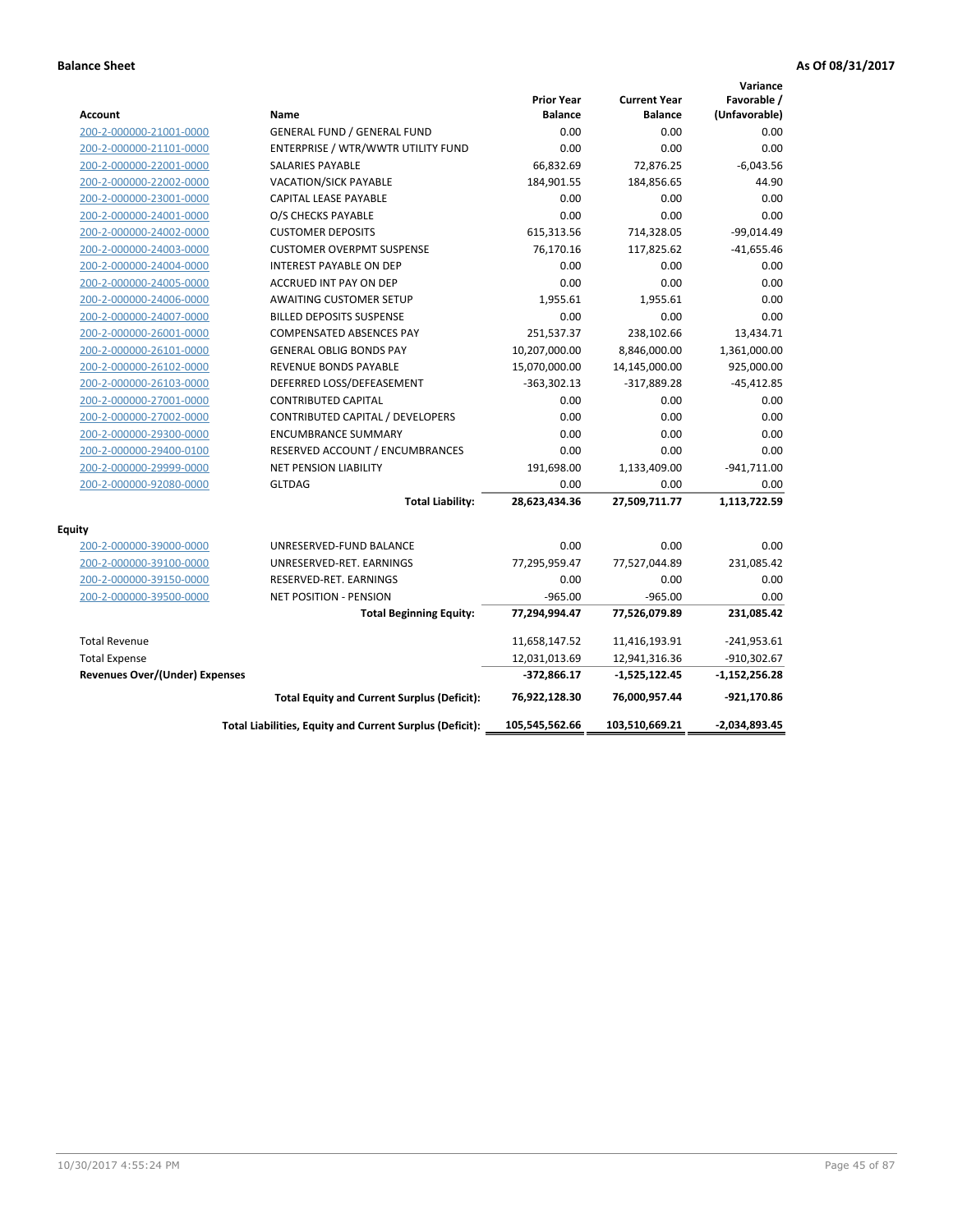| <b>Account</b>                        | Name                                                     | <b>Prior Year</b><br><b>Balance</b> | <b>Current Year</b><br><b>Balance</b> | Variance<br>Favorable /<br>(Unfavorable) |
|---------------------------------------|----------------------------------------------------------|-------------------------------------|---------------------------------------|------------------------------------------|
| <b>Fund: 210 - WATER IMPACT FEES</b>  |                                                          |                                     |                                       |                                          |
| <b>Assets</b>                         |                                                          |                                     |                                       |                                          |
| 210-2-000000-10000-0000               | <b>CURRENT ASSETS / CASH</b>                             | 36.76                               | 36.87                                 | 0.11                                     |
| 210-2-000000-13201-0000               | MISC ACCTS RECEIVABLE                                    | 0.00                                | 0.00                                  | 0.00                                     |
| 210-2-000000-13205-0000               | <b>INTEREST RECEIVABLE</b>                               | 0.00                                | 0.00                                  | 0.00                                     |
|                                       | <b>Total Assets:</b>                                     | 36.76                               | 36.87                                 | 0.11                                     |
|                                       |                                                          |                                     |                                       |                                          |
| Liability                             |                                                          |                                     |                                       |                                          |
| 210-2-000000-20101-0000               | <b>ACCOUNTS PAYABLE</b>                                  | 0.00                                | 0.00                                  | 0.00                                     |
| 210-2-000000-20103-0000               | <b>ACCRUED ACCOUNTS PAYABLE</b>                          | 0.00                                | 0.00                                  | 0.00                                     |
| 210-2-000000-29300-0000               | <b>ENCUMBRANCE SUMMARY</b>                               | 0.00                                | 0.00                                  | 0.00                                     |
| 210-2-000000-29400-0000               | RESERVED ACCOUNT / ENCUMBRANCES                          | 0.00                                | 0.00                                  | 0.00                                     |
|                                       | <b>Total Liability:</b>                                  | 0.00                                | 0.00                                  | 0.00                                     |
| <b>Equity</b>                         |                                                          |                                     |                                       |                                          |
| 210-2-000000-39000-0000               | UNRESERVED-FUND BALANCE                                  | 0.00                                | 0.00                                  | 0.00                                     |
| 210-2-000000-39100-0000               | UNRESERVED-RET. EARNINGS                                 | 36.65                               | 36.78                                 | 0.13                                     |
|                                       | <b>Total Beginning Equity:</b>                           | 36.65                               | 36.78                                 | 0.13                                     |
| <b>Total Revenue</b>                  |                                                          | 0.12                                | 0.09                                  | $-0.03$                                  |
| <b>Total Expense</b>                  |                                                          | 0.01                                | 0.00                                  | 0.01                                     |
| <b>Revenues Over/(Under) Expenses</b> |                                                          | 0.11                                | 0.09                                  | $-0.02$                                  |
|                                       | <b>Total Equity and Current Surplus (Deficit):</b>       | 36.76                               | 36.87                                 | 0.11                                     |
|                                       | Total Liabilities, Equity and Current Surplus (Deficit): | 36.76                               | 36.87                                 | 0.11                                     |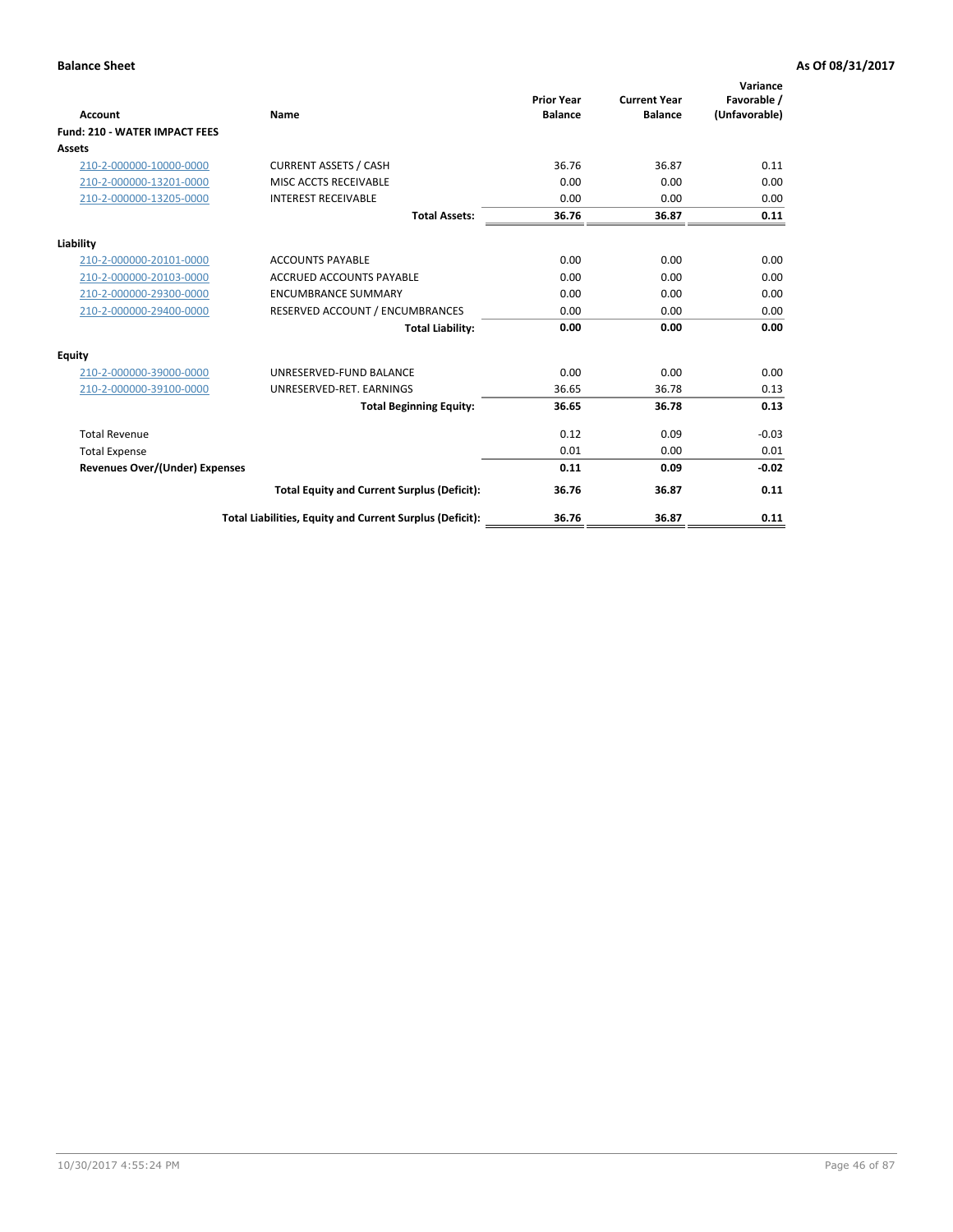| <b>Account</b>                            | Name                                                     | <b>Prior Year</b><br><b>Balance</b> | <b>Current Year</b><br><b>Balance</b> | Variance<br>Favorable /<br>(Unfavorable) |
|-------------------------------------------|----------------------------------------------------------|-------------------------------------|---------------------------------------|------------------------------------------|
| <b>Fund: 211 - WASTEWATER IMPACT FEES</b> |                                                          |                                     |                                       |                                          |
| Assets                                    |                                                          |                                     |                                       |                                          |
| 211-2-000000-10000-0000                   | <b>CURRENT ASSETS / CASH</b>                             | 1,995.74                            | 1,864.31                              | $-131.43$                                |
| 211-2-000000-13201-0000                   | MISC ACCTS RECEIVABLE                                    | 0.00                                | 0.00                                  | 0.00                                     |
| 211-2-000000-13205-0000                   | <b>INTEREST RECEIVABLE</b>                               | 0.00                                | 0.00                                  | 0.00                                     |
|                                           | <b>Total Assets:</b>                                     | 1,995.74                            | 1,864.31                              | $-131.43$                                |
| Liability                                 |                                                          |                                     |                                       |                                          |
| 211-2-000000-20101-0000                   | <b>ACCOUNTS PAYABLE</b>                                  | 0.00                                | 0.00                                  | 0.00                                     |
| 211-2-000000-20103-0000                   | <b>ACCRUED ACCOUNTS PAYABLE</b>                          | 0.00                                | 0.00                                  | 0.00                                     |
|                                           | <b>Total Liability:</b>                                  | 0.00                                | 0.00                                  | 0.00                                     |
| <b>Equity</b>                             |                                                          |                                     |                                       |                                          |
| 211-2-000000-39000-0000                   | UNRESERVED-FUND BALANCE                                  | 0.00                                | 0.00                                  | 0.00                                     |
| 211-2-000000-39100-0000                   | UNRESERVED-RET. EARNINGS                                 | 1,991.86                            | 1,996.75                              | 4.89                                     |
|                                           | <b>Total Beginning Equity:</b>                           | 1,991.86                            | 1,996.75                              | 4.89                                     |
| <b>Total Revenue</b>                      |                                                          | 6.54                                | 4.26                                  | $-2.28$                                  |
| <b>Total Expense</b>                      |                                                          | 2.66                                | 136.70                                | $-134.04$                                |
| <b>Revenues Over/(Under) Expenses</b>     |                                                          | 3.88                                | $-132.44$                             | $-136.32$                                |
|                                           | <b>Total Equity and Current Surplus (Deficit):</b>       | 1,995.74                            | 1,864.31                              | $-131.43$                                |
|                                           | Total Liabilities, Equity and Current Surplus (Deficit): | 1,995.74                            | 1,864.31                              | $-131.43$                                |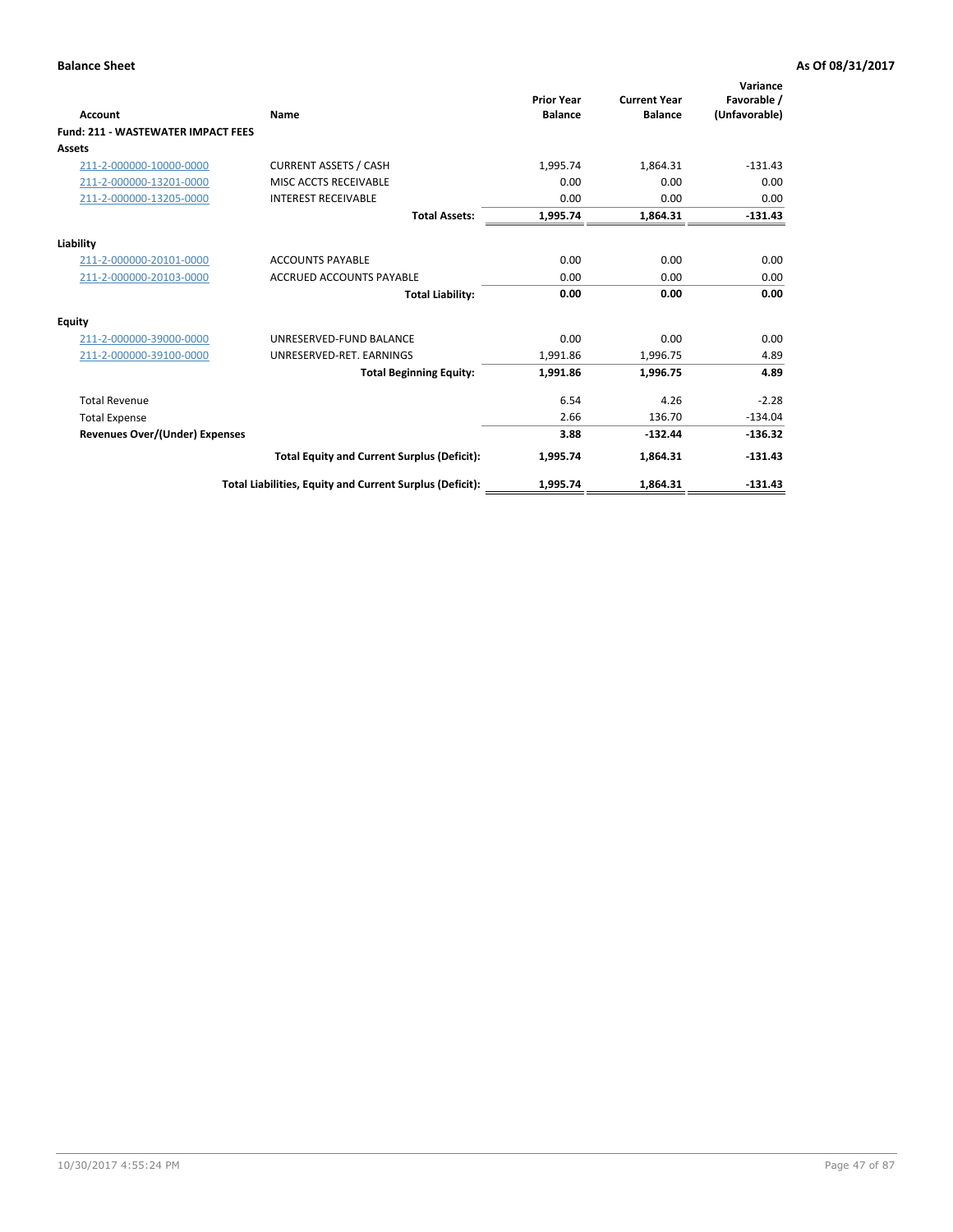| <b>Account</b>                        | <b>Name</b>                                               | <b>Prior Year</b><br><b>Balance</b> | <b>Current Year</b><br><b>Balance</b> | Variance<br>Favorable /<br>(Unfavorable) |
|---------------------------------------|-----------------------------------------------------------|-------------------------------------|---------------------------------------|------------------------------------------|
|                                       | Fund: 212 - TX COMMUNITY DEV SWR SYSTEM IMPROV PROG GRANT |                                     |                                       |                                          |
| <b>Assets</b>                         |                                                           |                                     |                                       |                                          |
| 212-2-000000-10000-0000               | <b>CURRENT ASSETS / CASH</b>                              | 0.00                                | 0.00                                  | 0.00                                     |
| 212-2-000000-13201-0000               | MISC ACCTS RECEIVABLE                                     | 0.00                                | 0.00                                  | 0.00                                     |
| 212-2-000000-13205-0000               | <b>INTEREST RECEIVABLE</b>                                | 0.00                                | 0.00                                  | 0.00                                     |
| 212-2-000000-16301-0000               | FIXED ASSETS / C W I P                                    | 0.00                                | 0.00                                  | 0.00                                     |
|                                       | <b>Total Assets:</b>                                      | 0.00                                | 0.00                                  | 0.00                                     |
| Liability                             |                                                           |                                     |                                       |                                          |
| 212-2-000000-20101-0000               | <b>ACCOUNTS PAYABLE</b>                                   | 0.00                                | 0.00                                  | 0.00                                     |
| 212-2-000000-20102-0000               | <b>CREDIT CARD PAYABLE</b>                                | 0.00                                | 0.00                                  | 0.00                                     |
| 212-2-000000-20103-0000               | <b>ACCRUED ACCOUNTS PAYABLE</b>                           | 0.00                                | 0.00                                  | 0.00                                     |
| 212-2-000000-20139-0000               | <b>RETAINAGES PAYABLE</b>                                 | 0.00                                | 0.00                                  | 0.00                                     |
| 212-2-000000-20902-0000               | DEFERRED GRANT REVENUE                                    | 0.00                                | 0.00                                  | 0.00                                     |
| 212-2-000000-21001-0000               | <b>GENERAL FUND / GENERAL FUND</b>                        | 0.00                                | 0.00                                  | 0.00                                     |
| 212-2-000000-29300-0000               | <b>ENCUMBRANCE SUMMARY</b>                                | 0.00                                | 0.00                                  | 0.00                                     |
| 212-2-000000-29400-0100               | RESERVED ACCOUNT / ENCUMBRANCES                           | 0.00                                | 0.00                                  | 0.00                                     |
|                                       | <b>Total Liability:</b>                                   | 0.00                                | 0.00                                  | 0.00                                     |
| <b>Equity</b>                         |                                                           |                                     |                                       |                                          |
| 212-2-000000-39100-0000               | UNRESERVED-RET. EARNINGS                                  | 0.00                                | 0.00                                  | 0.00                                     |
|                                       | <b>Total Beginning Equity:</b>                            | 0.00                                | 0.00                                  | 0.00                                     |
| <b>Total Revenue</b>                  |                                                           | 0.00                                | 0.00                                  | 0.00                                     |
| <b>Total Expense</b>                  |                                                           | 0.00                                | 0.00                                  | 0.00                                     |
| <b>Revenues Over/(Under) Expenses</b> |                                                           | 0.00                                | 0.00                                  | 0.00                                     |
|                                       | <b>Total Equity and Current Surplus (Deficit):</b>        | 0.00                                | 0.00                                  | 0.00                                     |
|                                       | Total Liabilities, Equity and Current Surplus (Deficit):  | 0.00                                | 0.00                                  | 0.00                                     |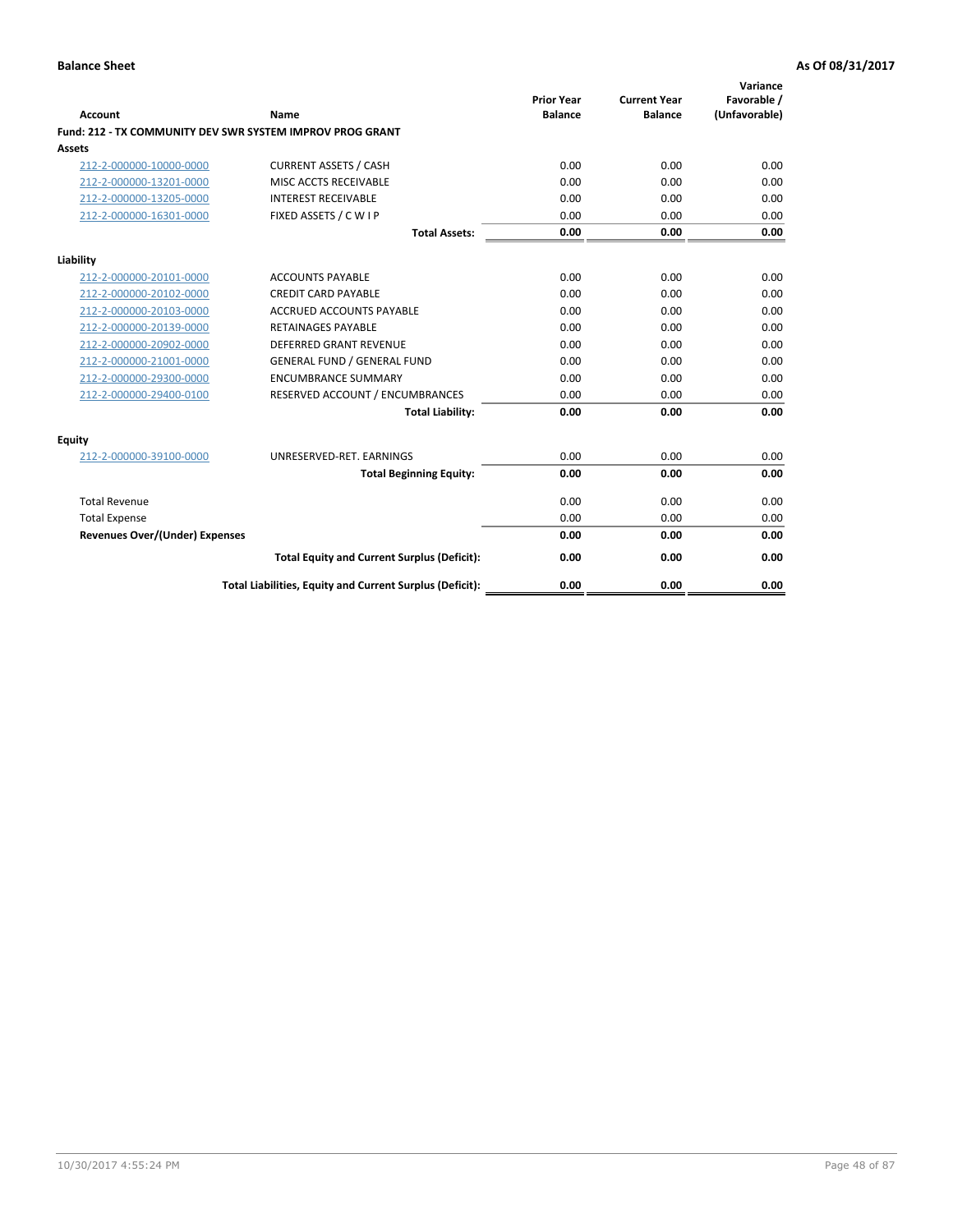| <b>Account</b>                        | Name                                                     | <b>Prior Year</b><br><b>Balance</b> | <b>Current Year</b><br><b>Balance</b> | Variance<br>Favorable /<br>(Unfavorable) |
|---------------------------------------|----------------------------------------------------------|-------------------------------------|---------------------------------------|------------------------------------------|
| Fund: 216 - UTILIITY CIP FUND         |                                                          |                                     |                                       |                                          |
| <b>Assets</b>                         |                                                          |                                     |                                       |                                          |
| 216-2-000000-10000-0000               | <b>CURRENT ASSETS / CASH</b>                             | 3,456,555.58                        | 5,742,328.31                          | 2,285,772.73                             |
| 216-2-000000-11101-0000               | MBIA ACCOUNTS / 2002 WSSR                                | 0.00                                | 0.00                                  | 0.00                                     |
| 216-2-000000-11103-0000               | <b>2005 WSSR</b>                                         | 0.00                                | 0.00                                  | 0.00                                     |
| 216-2-000000-11403-0000               | RESERVE FUND / 2003 WSSR                                 | 0.01                                | 0.00                                  | $-0.01$                                  |
| 216-2-000000-11503-0000               | 2008WSSR CONST 486000273                                 | 0.00                                | 0.00                                  | 0.00                                     |
| 216-2-000000-13000-0000               | <b>CUSTOMER ACCTS RECEIVABLE</b>                         | 0.00                                | 0.00                                  | 0.00                                     |
| 216-2-000000-13002-0000               | ALLOW FOR UNCOLLECT REC                                  | 0.00                                | 0.00                                  | 0.00                                     |
| 216-2-000000-13003-0000               | UNBILLED YEAR-END ACCRUAL                                | 0.00                                | 0.00                                  | 0.00                                     |
| 216-2-000000-13201-0000               | MISC ACCTS RECEIVABLE                                    | 0.00                                | 0.00                                  | 0.00                                     |
| 216-2-000000-13205-0000               | <b>INTEREST RECEIVABLE</b>                               | 0.00                                | 0.00                                  | 0.00                                     |
| 216-2-000000-16301-0000               | FIXED ASSETS / C W I P                                   | 958,468.54                          | 342,655.91                            | $-615,812.63$                            |
|                                       | <b>Total Assets:</b>                                     | 4,415,024.13                        | 6,084,984.22                          | 1,669,960.09                             |
| Liability                             |                                                          |                                     |                                       |                                          |
| 216-2-000000-20101-0000               | <b>ACCOUNTS PAYABLE</b>                                  | 0.00                                | 0.00                                  | 0.00                                     |
| 216-2-000000-20102-0000               | <b>CREDIT CARD PAYABLE</b>                               | 0.00                                | 0.00                                  | 0.00                                     |
| 216-2-000000-20103-0000               | ACCRUED ACCOUNTS PAYABLE                                 | 0.00                                | 0.00                                  | 0.00                                     |
| 216-2-000000-20113-0000               | <b>DEVELOPERS ESCROW</b>                                 | 0.00                                | 0.00                                  | 0.00                                     |
| 216-2-000000-20139-0000               | RETAINAGES PAYABLE                                       | 0.00                                | 0.00                                  | 0.00                                     |
| 216-2-000000-21101-0000               | ENTERPRISE / WTR/WWTR UTILITY FUND                       | 18,939,652.64                       | 18,939,652.64                         | 0.00                                     |
| 216-2-000000-29300-0000               | <b>ENCUMBRANCE SUMMARY</b>                               | 0.00                                | 0.00                                  | 0.00                                     |
| 216-2-000000-29400-0100               | RESERVED ACCOUNT / ENCUMBRANCES                          | 0.00                                | 0.00                                  | 0.00                                     |
|                                       | <b>Total Liability:</b>                                  | 18,939,652.64                       | 18,939,652.64                         | 0.00                                     |
|                                       |                                                          |                                     |                                       |                                          |
| <b>Equity</b>                         |                                                          |                                     |                                       |                                          |
| 216-2-000000-39000-0000               | UNRESERVED-FUND BALANCE                                  | 0.00                                | 0.00                                  | 0.00                                     |
| 216-2-000000-39100-0000               | UNRESERVED-RET. EARNINGS                                 | -15,886,357.89                      | $-15, 153, 579.94$                    | 732,777.95                               |
|                                       | <b>Total Beginning Equity:</b>                           | -15,886,357.89                      | $-15,153,579.94$                      | 732,777.95                               |
| <b>Total Revenue</b>                  |                                                          | 1,651,500.48                        | 2,726,679.43                          | 1,075,178.95                             |
| <b>Total Expense</b>                  |                                                          | 289,771.10                          | 427,767.91                            | $-137,996.81$                            |
| <b>Revenues Over/(Under) Expenses</b> |                                                          | 1,361,729.38                        | 2,298,911.52                          | 937,182.14                               |
|                                       | <b>Total Equity and Current Surplus (Deficit):</b>       | -14,524,628.51                      | -12,854,668.42                        | 1,669,960.09                             |
|                                       | Total Liabilities, Equity and Current Surplus (Deficit): | 4,415,024.13                        | 6,084,984.22                          | 1,669,960.09                             |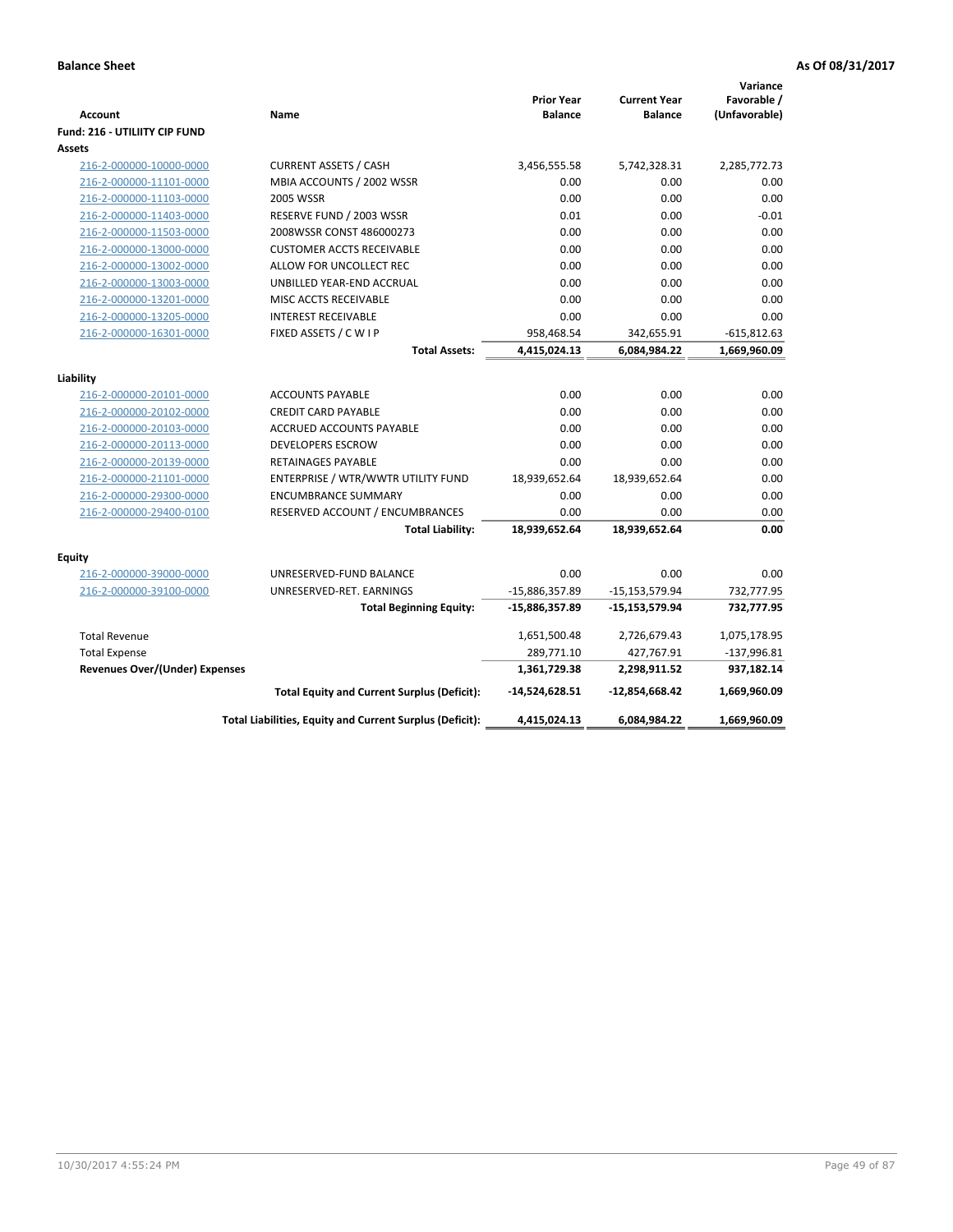| <b>Account</b>                                 | Name                                                     | <b>Prior Year</b><br><b>Balance</b> | <b>Current Year</b><br><b>Balance</b> | Variance<br>Favorable /<br>(Unfavorable) |
|------------------------------------------------|----------------------------------------------------------|-------------------------------------|---------------------------------------|------------------------------------------|
| <b>Fund: 217 - WASTEWATER RECLAMATION FUND</b> |                                                          |                                     |                                       |                                          |
| Assets                                         |                                                          |                                     |                                       |                                          |
| 217-2-000000-10000-0000                        | <b>CURRENT ASSETS / CASH</b>                             | 0.00                                | 0.00                                  | 0.00                                     |
| 217-2-000000-11301-0000                        | TEXASTERM / 2008 WSSR REVENUE BOND                       | 0.00                                | 0.00                                  | 0.00                                     |
| 217-2-000000-11302-0000                        | 2008 WSSR REVENUE BOND                                   | 0.00                                | 0.00                                  | 0.00                                     |
| 217-2-000000-11503-0000                        | 2008WSSR CONST 486000273                                 | 735,794.61                          | 740,755.06                            | 4,960.45                                 |
| 217-2-000000-13000-0000                        | <b>CUSTOMER ACCTS RECEIVABLE</b>                         | 0.00                                | 0.00                                  | 0.00                                     |
| 217-2-000000-13002-0000                        | ALLOW FOR UNCOLLECT REC                                  | 0.00                                | 0.00                                  | 0.00                                     |
| 217-2-000000-13201-0000                        | MISC ACCTS RECEIVABLE                                    | 0.00                                | 0.00                                  | 0.00                                     |
| 217-2-000000-13205-0000                        | <b>INTEREST RECEIVABLE</b>                               | 0.00                                | 0.00                                  | 0.00                                     |
| 217-2-000000-16301-0000                        | FIXED ASSETS / C W I P                                   | 0.00                                | 0.00                                  | 0.00                                     |
|                                                | <b>Total Assets:</b>                                     | 735,794.61                          | 740,755.06                            | 4,960.45                                 |
|                                                |                                                          |                                     |                                       |                                          |
| Liability                                      |                                                          |                                     |                                       |                                          |
| 217-2-000000-20101-0000                        | <b>ACCOUNTS PAYABLE</b>                                  | 0.00                                | 0.00                                  | 0.00                                     |
| 217-2-000000-20102-0000                        | <b>CREDIT CARD PAYABLE</b>                               | 0.00                                | 0.00                                  | 0.00                                     |
| 217-2-000000-20103-0000                        | <b>ACCRUED ACCOUNTS PAYABLE</b>                          | 0.00                                | 0.00                                  | 0.00                                     |
| 217-2-000000-20139-0000                        | <b>RETAINAGES PAYABLE</b>                                | 0.00                                | 0.00                                  | 0.00                                     |
| 217-2-000000-21101-0000                        | ENTERPRISE / WTR/WWTR UTILITY FUND                       | 19,396,374.21                       | 19,396,374.21                         | 0.00                                     |
| 217-2-000000-29300-0000                        | <b>ENCUMBRANCE SUMMARY</b>                               | 0.00                                | 0.00                                  | 0.00                                     |
| 217-2-000000-29400-0100                        | RESERVED ACCOUNT / ENCUMBRANCES                          | 0.00                                | 0.00                                  | 0.00                                     |
|                                                | <b>Total Liability:</b>                                  | 19,396,374.21                       | 19,396,374.21                         | 0.00                                     |
| <b>Equity</b>                                  |                                                          |                                     |                                       |                                          |
| 217-2-000000-39100-0000                        | UNRESERVED-RET. EARNINGS                                 | $-18,662,962.72$                    | -18,660,279.37                        | 2,683.35                                 |
|                                                | <b>Total Beginning Equity:</b>                           | $-18,662,962.72$                    | $-18,660,279.37$                      | 2,683.35                                 |
| <b>Total Revenue</b>                           |                                                          | 2,383.12                            | 4,660.22                              | 2,277.10                                 |
| <b>Total Expense</b>                           |                                                          | 0.00                                | 0.00                                  | 0.00                                     |
| <b>Revenues Over/(Under) Expenses</b>          |                                                          | 2,383.12                            | 4,660.22                              | 2,277.10                                 |
|                                                | <b>Total Equity and Current Surplus (Deficit):</b>       | -18,660,579.60                      | $-18,655,619.15$                      | 4,960.45                                 |
|                                                | Total Liabilities, Equity and Current Surplus (Deficit): | 735,794.61                          | 740,755.06                            | 4,960.45                                 |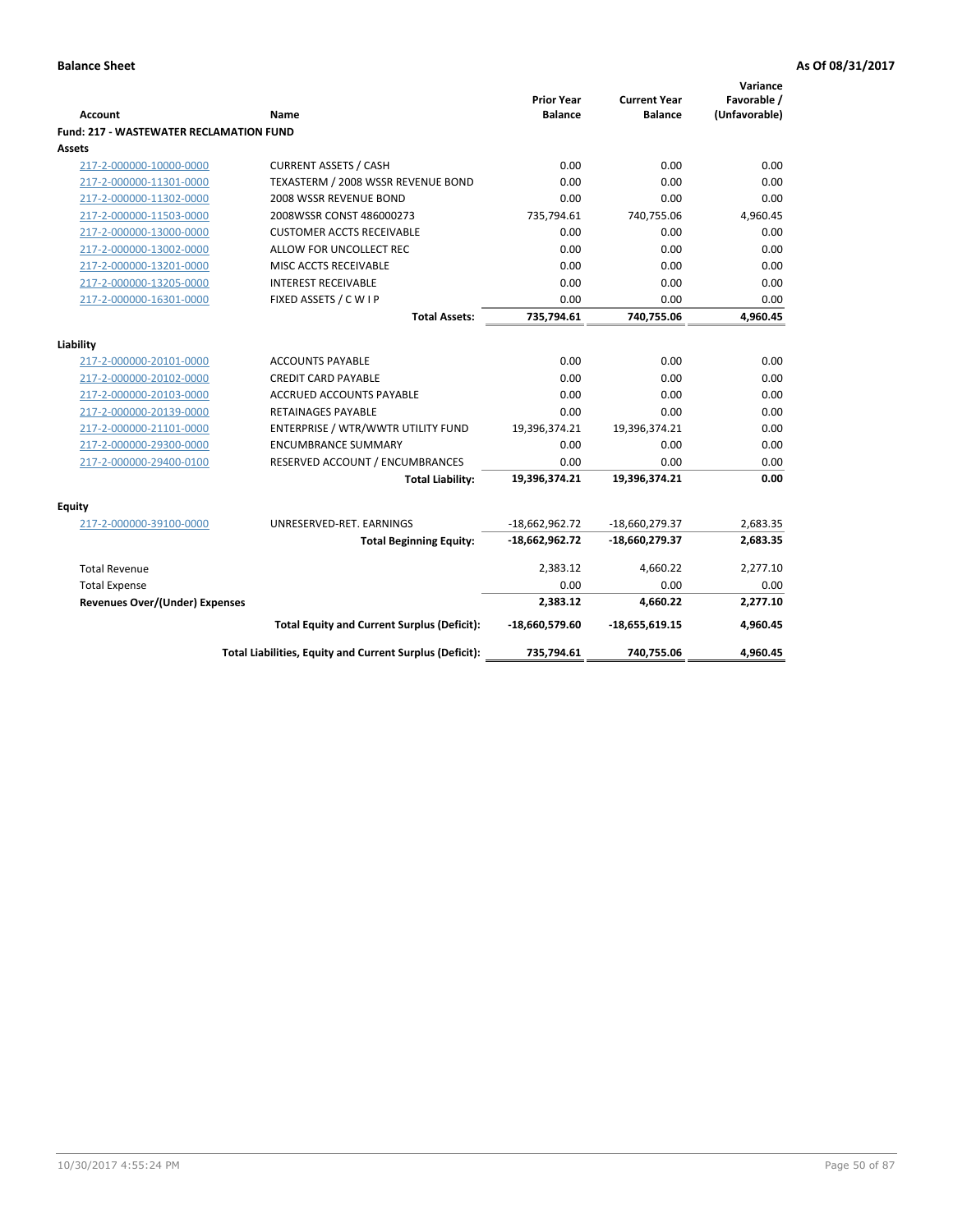|                                                    |                                                   |                   |                     | Variance        |
|----------------------------------------------------|---------------------------------------------------|-------------------|---------------------|-----------------|
|                                                    |                                                   | <b>Prior Year</b> | <b>Current Year</b> | Favorable /     |
| Account                                            | Name                                              | <b>Balance</b>    | <b>Balance</b>      | (Unfavorable)   |
| Fund: 300 - AIRPORT FUND                           |                                                   |                   |                     |                 |
| Assets                                             |                                                   |                   |                     |                 |
| 300-2-000000-10000-0000                            | <b>CURRENT ASSETS / CASH</b>                      | 11,933,672.54     | 14,675,885.24       | 2,742,212.70    |
| 300-2-000000-13201-0000                            | MISC ACCTS RECEIVABLE<br><b>EMPLOYEE ADVANCES</b> | 0.00<br>0.00      | 0.00<br>0.00        | 0.00            |
| 300-2-000000-13202-0000<br>300-2-000000-13203-0000 | NON-CURRENT ASSETS / PREPAYMENTS                  | 0.00              | 0.00                | 0.00<br>0.00    |
| 300-2-000000-13205-0000                            | <b>INTEREST RECEIVABLE</b>                        | 0.00              | 0.00                | 0.00            |
| 300-2-000000-14126-0000                            | <b>GRANT FUND / AIRPORT GRANT FUND</b>            | 0.00              | 0.00                | 0.00            |
| 300-2-000000-16001-0000                            | FIXED ASSETS / LAND                               | 813,937.00        | 813,937.00          | 0.00            |
| 300-2-000000-16002-0000                            | FIXED ASSETS / IMPROVMENTS-NON BUILDI             | 64,531,290.21     | 69,702,644.98       | 5,171,354.77    |
| 300-2-000000-16003-0000                            | ACCUM DEPR / IMPROVEMENTS-NON BUILI               | $-32,694,577.61$  | -34,642,939.56      | $-1,948,361.95$ |
| 300-2-000000-16004-0000                            | FIXED ASSETS / BUILDINGS                          | 60,824,408.10     | 60,824,408.10       | 0.00            |
| 300-2-000000-16005-0000                            | <b>ACCUM DEPR / BUILDINGS</b>                     | -22,157,381.37    | -23,390,672.25      | $-1,233,290.88$ |
| 300-2-000000-16201-0000                            | FIXED ASSETS / MACHINERY AND EQUIPMEN             | 12,340.00         | 12,340.00           | 0.00            |
| 300-2-000000-16202-0000                            | ACCUM DEPR / MACHINERY AND EQUIPMEI               | $-12,339.94$      | $-12,339.94$        | 0.00            |
| 300-2-000000-16301-0000                            | FIXED ASSETS / C W I P                            | 1,024,406.10      | 0.00                | $-1,024,406.10$ |
| 300-2-000000-17501-0000                            | <b>EMPLOYEE CONTRIBUTIONS</b>                     | 0.00              | 0.00                | 0.00            |
| 300-2-000000-17504-0000                            | <b>INVESTMENT RETURN</b>                          | 0.00              | 0.00                | 0.00            |
| 300-2-000000-17508-0000                            | <b>EXPERIENCE DIFFERENCE</b>                      | 0.00              | 0.00                | 0.00            |
| 300-2-000000-17520-0000                            | <b>ASSUMPTION CHANGES</b>                         | 0.00              | 0.00                | 0.00            |
|                                                    | <b>Total Assets:</b>                              | 84,275,755.03     | 87,983,263.57       | 3,707,508.54    |
|                                                    |                                                   |                   |                     |                 |
| Liability                                          |                                                   |                   |                     |                 |
| 300-2-000000-20101-0000                            | <b>ACCOUNTS PAYABLE</b>                           | $-1,548.40$       | 0.00                | $-1,548.40$     |
| 300-2-000000-20102-0000                            | <b>CREDIT CARD PAYABLE</b>                        | 0.00              | 0.00                | 0.00            |
| 300-2-000000-20103-0000                            | ACCRUED ACCOUNTS PAYABLE                          | 0.00              | 0.00                | 0.00            |
| 300-2-000000-20105-0000                            | <b>L-3 FUNDS PAYABLE</b>                          | 0.00              | 55,267.98           | $-55,267.98$    |
| 300-2-000000-20106-0000                            | <b>GRANT MATCH</b>                                | 0.00              | 0.00                | 0.00            |
| 300-2-000000-20108-0000                            | <b>MATURED BONDS PAYABLE</b>                      | 0.00              | 0.00                | 0.00            |
| 300-2-000000-20110-0000                            | REVENUE BONDS PAYABLE                             | 0.00              | 0.00                | 0.00            |
| 300-2-000000-20111-0000                            | MATURED INTEREST PAYABLE                          | 0.00              | 0.00                | 0.00            |
| 300-2-000000-20112-0000                            | <b>ACCRUED INTEREST PAYABLE</b>                   | 0.00              | 0.00                | 0.00            |
| 300-2-000000-20139-0000                            | RETAINAGES PAYABLE                                | 0.00              | 0.00                | 0.00            |
| 300-2-000000-20141-0000                            | <b>TELEPHONE CLEARING</b>                         | 0.00              | 0.00                | 0.00            |
| 300-2-000000-20160-0000                            | <b>UNAPPLIED CREDIT</b>                           | 0.00              | 0.00                | 0.00            |
| 300-2-000000-20201-0000                            | <b>DEFERRED REVENUE</b>                           | 16,671.00         | 0.00                | 16,671.00       |
| 300-2-000000-21001-0000                            | <b>GENERAL FUND / GENERAL FUND</b>                | 0.00              | 0.00                | 0.00            |
| 300-2-000000-22001-0000                            | <b>SALARIES PAYABLE</b>                           | 1,078.43          | 2,099.43            | $-1,021.00$     |
| 300-2-000000-22002-0000                            | VACATION/SICK PAYABLE                             | 966.57            | 3,882.01            | $-2,915.44$     |
| 300-2-000000-26001-0000                            | COMPENSATED ABSENCES PAY                          | 1,112.85          | $-161.09$           | 1,273.94        |
| 300-2-000000-26101-0000                            | <b>GENERAL OBLIG BONDS PAY</b>                    | 0.00              | 0.00                | 0.00            |
| 300-2-000000-26102-0000                            | REVENUE BONDS PAYABLE                             | 0.00              | 0.00                | 0.00            |
| 300-2-000000-27001-0000                            | <b>CONTRIBUTED CAPITAL</b>                        | 17,414,034.31     | 19,400,632.61       | $-1,986,598.30$ |
| 300-2-000000-29300-0000                            | <b>ENCUMBRANCE SUMMARY</b>                        | 0.00              | 0.00                | 0.00            |
| 300-2-000000-29400-0100                            | RESERVED ACCOUNT / ENCUMBRANCES                   | 0.00              | 0.00                | 0.00            |
| 300-2-000000-29999-0000                            | <b>NET PENSION LIABILITY</b>                      | 0.00              | 0.00                | 0.00            |
|                                                    | <b>Total Liability:</b>                           | 17,432,314.76     | 19,461,720.94       | $-2,029,406.18$ |
| <b>Equity</b>                                      |                                                   |                   |                     |                 |
| 300-2-000000-39000-0000                            | UNRESERVED-FUND BALANCE                           | 0.00              | 0.00                | 0.00            |
| 300-2-000000-39100-0000                            | UNRESERVED-RET. EARNINGS                          | 66,336,537.40     | 68,000,093.16       | 1,663,555.76    |
| 300-2-000000-39500-0000                            | NET POSITION - PENSION                            | 0.00              | 0.00                | 0.00            |
|                                                    | <b>Total Beginning Equity:</b>                    | 66,336,537.40     | 68,000,093.16       | 1,663,555.76    |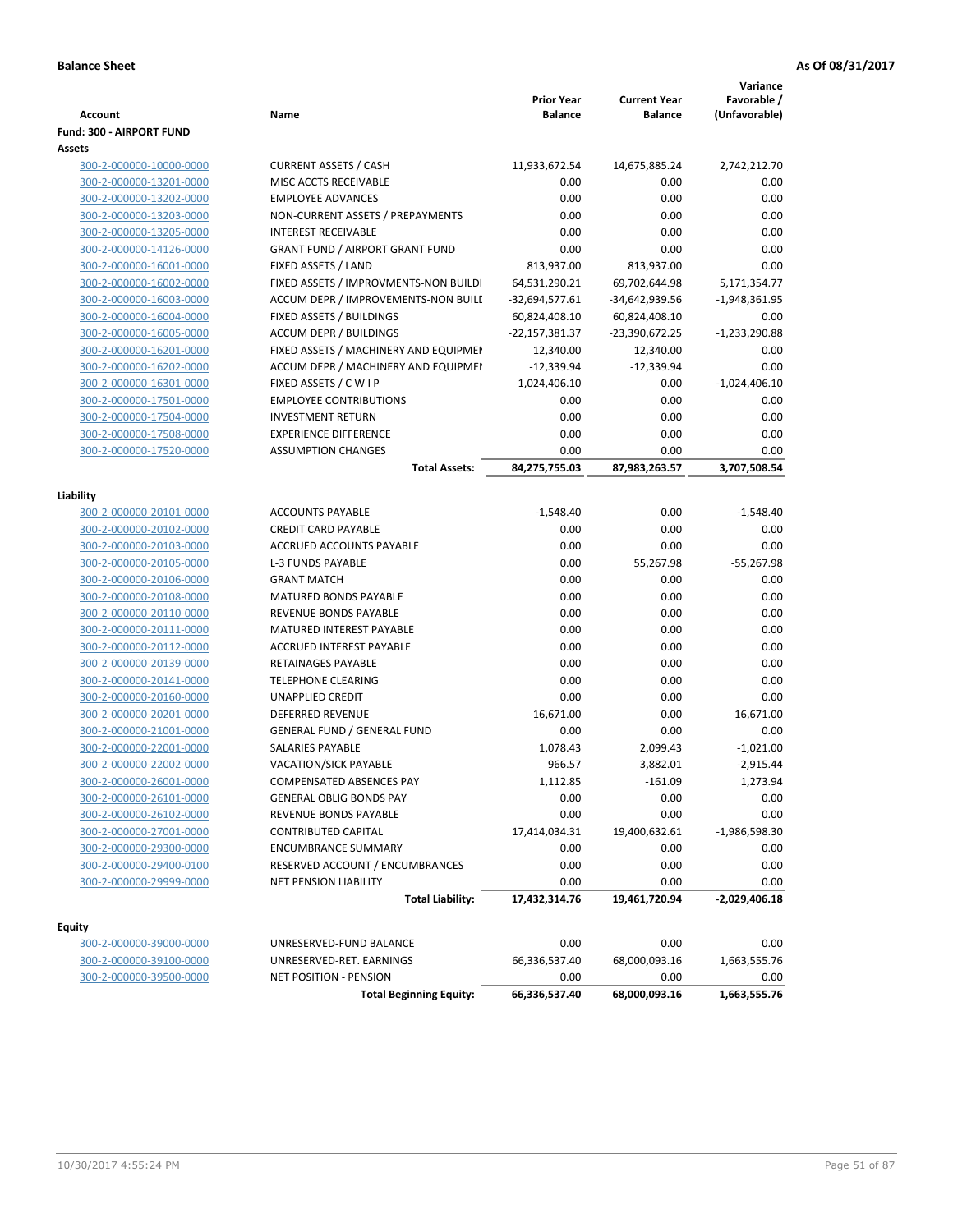| Account                               | Name                                                     | <b>Prior Year</b><br><b>Balance</b> | <b>Current Year</b><br><b>Balance</b> | Variance<br>Favorable /<br>(Unfavorable) |
|---------------------------------------|----------------------------------------------------------|-------------------------------------|---------------------------------------|------------------------------------------|
| <b>Total Revenue</b>                  |                                                          | 689,166.99                          | 669,694.73                            | $-19,472.26$                             |
| <b>Total Expense</b>                  |                                                          | 182,264.11                          | 148,245.25                            | 34,018.86                                |
| <b>Revenues Over/(Under) Expenses</b> | 506,902.88                                               | 521,449.48                          | 14,546.60                             |                                          |
|                                       | <b>Total Equity and Current Surplus (Deficit):</b>       | 66.843.440.28                       | 68,521,542.64                         | 1,678,102.36                             |
|                                       | Total Liabilities, Equity and Current Surplus (Deficit): | 84,275,755.04                       | 87,983,263.58                         | 3,707,508.54                             |
|                                       | *** FUND 300 OUT OF BALANCE ***                          | $-0.01$                             | $-0.01$                               | 0.00                                     |

**\*\*\*Warning: Account Authorization is turned on. Please run the Unauthorized Account Listing Report to see if you are out of balance due to missing accounts \*\*\***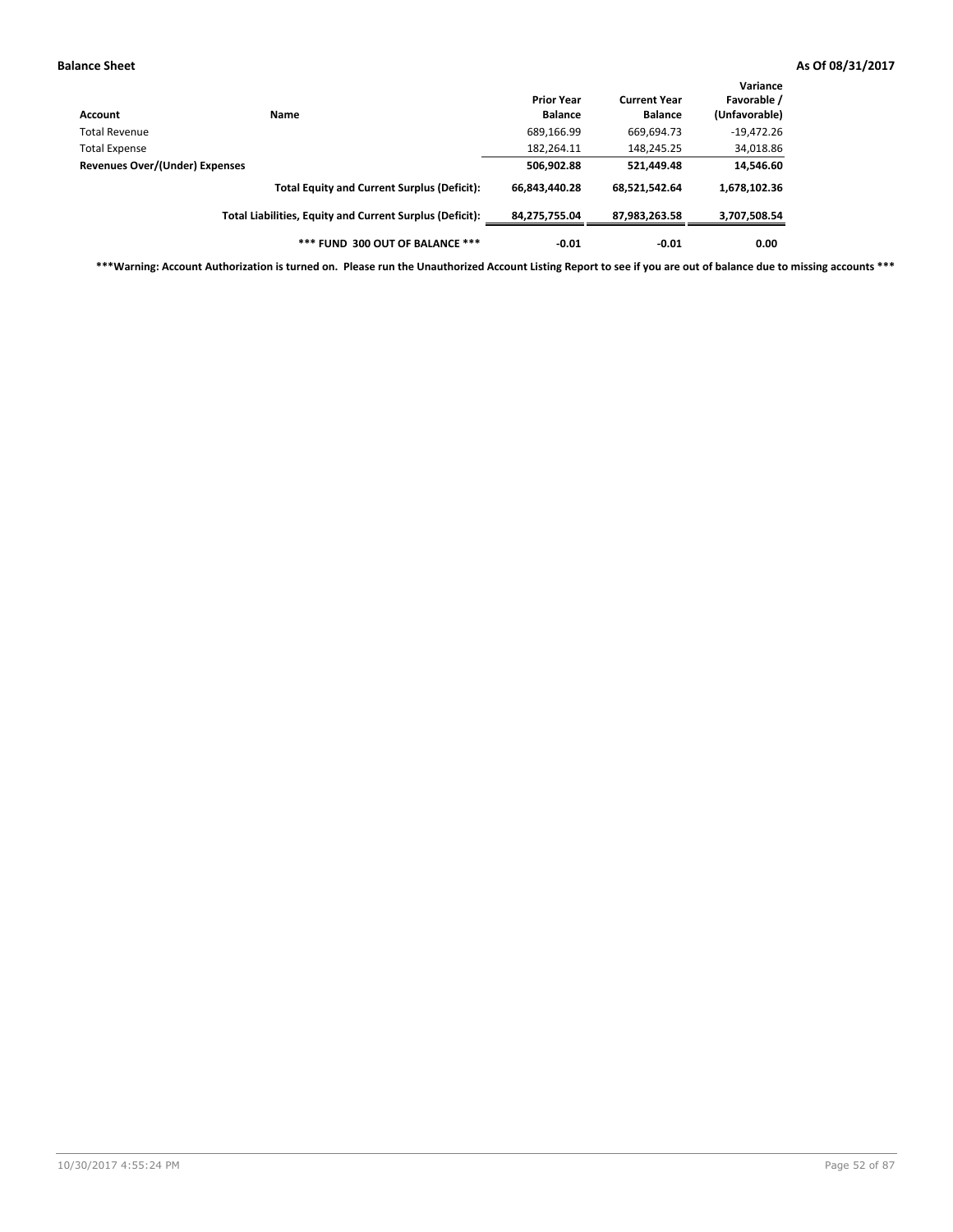|                                       |                                                          |                                     |                                       | Variance                     |
|---------------------------------------|----------------------------------------------------------|-------------------------------------|---------------------------------------|------------------------------|
| Account                               | Name                                                     | <b>Prior Year</b><br><b>Balance</b> | <b>Current Year</b><br><b>Balance</b> | Favorable /<br>(Unfavorable) |
| Fund: 320 - AIRPORT TXDOT GRANT       |                                                          |                                     |                                       |                              |
| Assets                                |                                                          |                                     |                                       |                              |
| 320-2-000000-10000-0000               | <b>CURRENT ASSETS / CASH</b>                             | 14,975.84                           | 214,975.84                            | 200,000.00                   |
| 320-2-000000-13201-0000               | MISC ACCTS RECEIVABLE                                    | 0.00                                | 0.00                                  | 0.00                         |
| 320-2-000000-13205-0000               | <b>INTEREST RECEIVABLE</b>                               | 0.00                                | 0.00                                  | 0.00                         |
|                                       | <b>Total Assets:</b>                                     | 14,975.84                           | 214,975.84                            | 200,000.00                   |
| Liability                             |                                                          |                                     |                                       |                              |
| 320-2-000000-20101-0000               | <b>ACCOUNTS PAYABLE</b>                                  | 0.00                                | 0.00                                  | 0.00                         |
| 320-2-000000-20102-0000               | <b>CREDIT CARD PAYABLE</b>                               | 0.00                                | 0.00                                  | 0.00                         |
| 320-2-000000-20103-0000               | <b>ACCRUED ACCOUNTS PAYABLE</b>                          | 0.00                                | 0.00                                  | 0.00                         |
| 320-2-000000-20902-0000               | <b>DEFERRED GRANT REVENUE</b>                            | 0.00                                | 0.00                                  | 0.00                         |
| 320-2-000000-21125-0000               | DUE TO / AIRPORT FUND                                    | 0.00                                | 0.00                                  | 0.00                         |
| 320-2-000000-29300-0000               | <b>ENCUMBRANCE SUMMARY</b>                               | 0.00                                | 0.00                                  | 0.00                         |
| 320-2-000000-29400-0100               | RESERVED ACCOUNT / ENCUMBRANCES                          | 0.00                                | 0.00                                  | 0.00                         |
|                                       | <b>Total Liability:</b>                                  | 0.00                                | 0.00                                  | 0.00                         |
| <b>Equity</b>                         |                                                          |                                     |                                       |                              |
| 320-2-000000-39000-0000               | UNRESERVED-FUND BALANCE                                  | 69,646.56                           | 14,975.84                             | $-54,670.72$                 |
|                                       | <b>Total Beginning Equity:</b>                           | 69.646.56                           | 14.975.84                             | $-54,670.72$                 |
| <b>Total Revenue</b>                  |                                                          | 436,366.44                          | 200,000.00                            | $-236,366.44$                |
| <b>Total Expense</b>                  |                                                          | 491.037.16                          | 0.00                                  | 491,037.16                   |
| <b>Revenues Over/(Under) Expenses</b> |                                                          | $-54,670.72$                        | 200,000.00                            | 254,670.72                   |
|                                       | <b>Total Equity and Current Surplus (Deficit):</b>       | 14,975.84                           | 214,975.84                            | 200,000.00                   |
|                                       | Total Liabilities, Equity and Current Surplus (Deficit): | 14,975.84                           | 214,975.84                            | 200,000.00                   |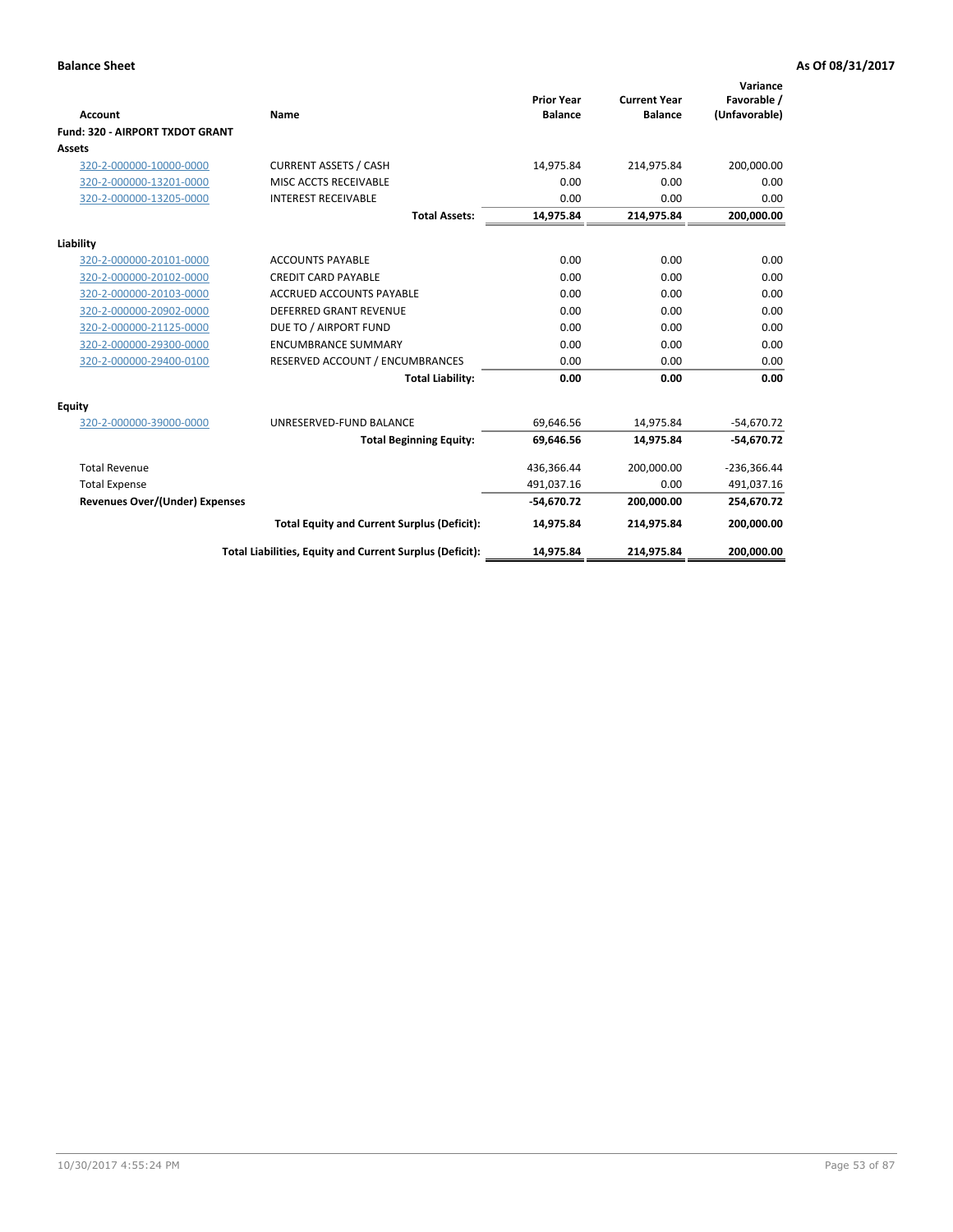| <b>Account</b>                          | Name                                                     | <b>Prior Year</b><br><b>Balance</b> | <b>Current Year</b><br><b>Balance</b> | Variance<br>Favorable /<br>(Unfavorable) |
|-----------------------------------------|----------------------------------------------------------|-------------------------------------|---------------------------------------|------------------------------------------|
| <b>Fund: 360 - AIRPORT CAPITAL FUND</b> |                                                          |                                     |                                       |                                          |
| <b>Assets</b>                           |                                                          |                                     |                                       |                                          |
| 360-2-000000-10000-0000                 | <b>CURRENT ASSETS / CASH</b>                             | 831,531.95                          | 1,922,756.08                          | 1,091,224.13                             |
| 360-2-000000-13201-0000                 | MISC ACCTS RECEIVABLE                                    | 0.00                                | 0.00                                  | 0.00                                     |
| 360-2-000000-13205-0000                 | <b>INTEREST RECEIVABLE</b>                               | 0.00                                | 0.00                                  | 0.00                                     |
| 360-2-000000-16301-0000                 | FIXED ASSETS / C W I P                                   | 146,068.31                          | 132,616.88                            | $-13,451.43$                             |
|                                         | <b>Total Assets:</b>                                     | 977,600.26                          | 2,055,372.96                          | 1,077,772.70                             |
| Liability                               |                                                          |                                     |                                       |                                          |
| 360-2-000000-20101-0000                 | <b>ACCOUNTS PAYABLE</b>                                  | 0.00                                | 0.00                                  | 0.00                                     |
| 360-2-000000-20102-0000                 | <b>CREDIT CARD PAYABLE</b>                               | 0.00                                | 0.00                                  | 0.00                                     |
| 360-2-000000-20103-0000                 | ACCRUED ACCOUNTS PAYABLE                                 | 0.00                                | 0.00                                  | 0.00                                     |
| 360-2-000000-20125-0000                 | SALES TAX PAYABLE / IN THE CITY                          | 0.00                                | 0.00                                  | 0.00                                     |
| 360-2-000000-20139-0000                 | <b>RETAINAGES PAYABLE</b>                                | 0.00                                | 13,521.00                             | $-13,521.00$                             |
| 360-2-000000-21001-0000                 | <b>GENERAL FUND / GENERAL FUND</b>                       | 0.00                                | 0.00                                  | 0.00                                     |
| 360-2-000000-27001-0000                 | <b>CONTRIBUTED CAPITAL</b>                               | 0.00                                | 0.00                                  | 0.00                                     |
| 360-2-000000-29300-0000                 | <b>ENCUMBRANCE SUMMARY</b>                               | 0.00                                | 0.00                                  | 0.00                                     |
| 360-2-000000-29400-0000                 | RESERVED ACCOUNT / ENCUMBRANCES                          | 0.00                                | 0.00                                  | 0.00                                     |
|                                         | <b>Total Liability:</b>                                  | 0.00                                | 13,521.00                             | $-13,521.00$                             |
| Equity                                  |                                                          |                                     |                                       |                                          |
| 360-2-000000-39000-0000                 | UNRESERVED-FUND BALANCE                                  | 0.00                                | 0.00                                  | 0.00                                     |
| 360-2-000000-39100-0000                 | UNRESERVED-RET. EARNINGS                                 | 847,601.72                          | 1,382,000.62                          | 534,398.90                               |
|                                         | <b>Total Beginning Equity:</b>                           | 847,601.72                          | 1,382,000.62                          | 534,398.90                               |
| <b>Total Revenue</b>                    |                                                          | 154,109.17                          | 851,366.07                            | 697,256.90                               |
| <b>Total Expense</b>                    |                                                          | 24,110.63                           | 191,514.73                            | $-167,404.10$                            |
| <b>Revenues Over/(Under) Expenses</b>   |                                                          | 129,998.54                          | 659,851.34                            | 529,852.80                               |
|                                         | <b>Total Equity and Current Surplus (Deficit):</b>       | 977,600.26                          | 2,041,851.96                          | 1,064,251.70                             |
|                                         | Total Liabilities, Equity and Current Surplus (Deficit): | 977,600.26                          | 2,055,372.96                          | 1,077,772.70                             |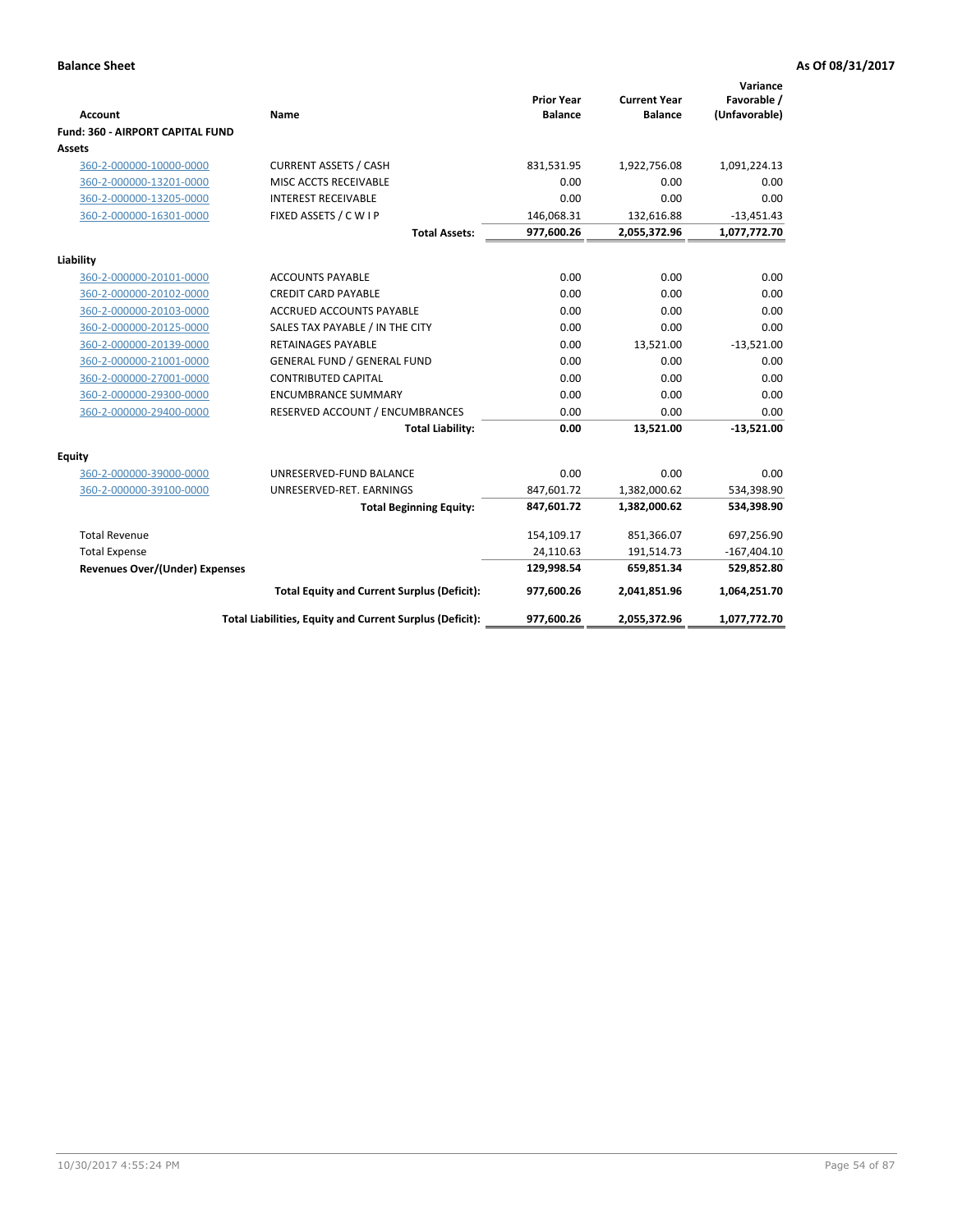| <b>Account</b>                        | <b>Name</b>                                              | <b>Prior Year</b><br><b>Balance</b> | <b>Current Year</b><br><b>Balance</b> | Variance<br>Favorable /<br>(Unfavorable) |
|---------------------------------------|----------------------------------------------------------|-------------------------------------|---------------------------------------|------------------------------------------|
| <b>Fund: 361 - L3-IDC FUND</b>        |                                                          |                                     |                                       |                                          |
| Assets                                |                                                          |                                     |                                       |                                          |
| 361-2-000000-10000-0000               | <b>CURRENT ASSETS / CASH</b>                             | 0.00                                | 0.00                                  | 0.00                                     |
| 361-2-000000-13201-0000               | MISC ACCTS RECEIVABLE                                    | 0.00                                | 0.00                                  | 0.00                                     |
| 361-2-000000-13205-0000               | <b>INTEREST RECEIVABLE</b>                               | 0.00                                | 0.00                                  | 0.00                                     |
|                                       | <b>Total Assets:</b>                                     | 0.00                                | 0.00                                  | 0.00                                     |
| Liability                             |                                                          |                                     |                                       |                                          |
| 361-2-000000-20101-0000               | <b>ACCOUNTS PAYABLE</b>                                  | 0.00                                | 0.00                                  | 0.00                                     |
| 361-2-000000-20102-0000               | <b>CREDIT CARD PAYABLE</b>                               | 0.00                                | 0.00                                  | 0.00                                     |
| 361-2-000000-20103-0000               | <b>MISCELLANEOUS LIABILITIES</b>                         | 0.00                                | 0.00                                  | 0.00                                     |
| 361-2-000000-20108-0000               | <b>MATURED BONDS PAYABLE</b>                             | 0.00                                | 0.00                                  | 0.00                                     |
| 361-2-000000-20111-0000               | <b>MATURED INTEREST PAYABLE</b>                          | 0.00                                | 0.00                                  | 0.00                                     |
| 361-2-000000-20112-0000               | <b>ACCRUED INTEREST PAYABLE</b>                          | 0.00                                | 0.00                                  | 0.00                                     |
| 361-2-000000-20139-0000               | <b>RETAINAGES PAYABLE</b>                                | 0.00                                | 0.00                                  | 0.00                                     |
| 361-2-000000-21001-0000               | <b>GENERAL FUND / GENERAL FUND</b>                       | 0.00                                | 0.00                                  | 0.00                                     |
|                                       | <b>Total Liability:</b>                                  | 0.00                                | 0.00                                  | 0.00                                     |
| Equity                                |                                                          |                                     |                                       |                                          |
| 361-2-000000-39000-0000               | UNRESERVED-FUND BALANCE                                  | 0.00                                | 0.00                                  | 0.00                                     |
| 361-2-000000-39100-0000               | UNRESERVED-RET. EARNINGS                                 | $-2,881,924.85$                     | $-2,881,924.85$                       | 0.00                                     |
| 361-2-000000-39150-0000               | RESERVED-RET. EARNINGS                                   | 2,881,924.85                        | 2,881,924.85                          | 0.00                                     |
|                                       | <b>Total Beginning Equity:</b>                           | 0.00                                | 0.00                                  | 0.00                                     |
| <b>Total Revenue</b>                  |                                                          | 0.00                                | 0.00                                  | 0.00                                     |
| <b>Total Expense</b>                  |                                                          | 0.00                                | 0.00                                  | 0.00                                     |
| <b>Revenues Over/(Under) Expenses</b> |                                                          | 0.00                                | 0.00                                  | 0.00                                     |
|                                       | <b>Total Equity and Current Surplus (Deficit):</b>       | 0.00                                | 0.00                                  | 0.00                                     |
|                                       | Total Liabilities, Equity and Current Surplus (Deficit): | 0.00                                | 0.00                                  | 0.00                                     |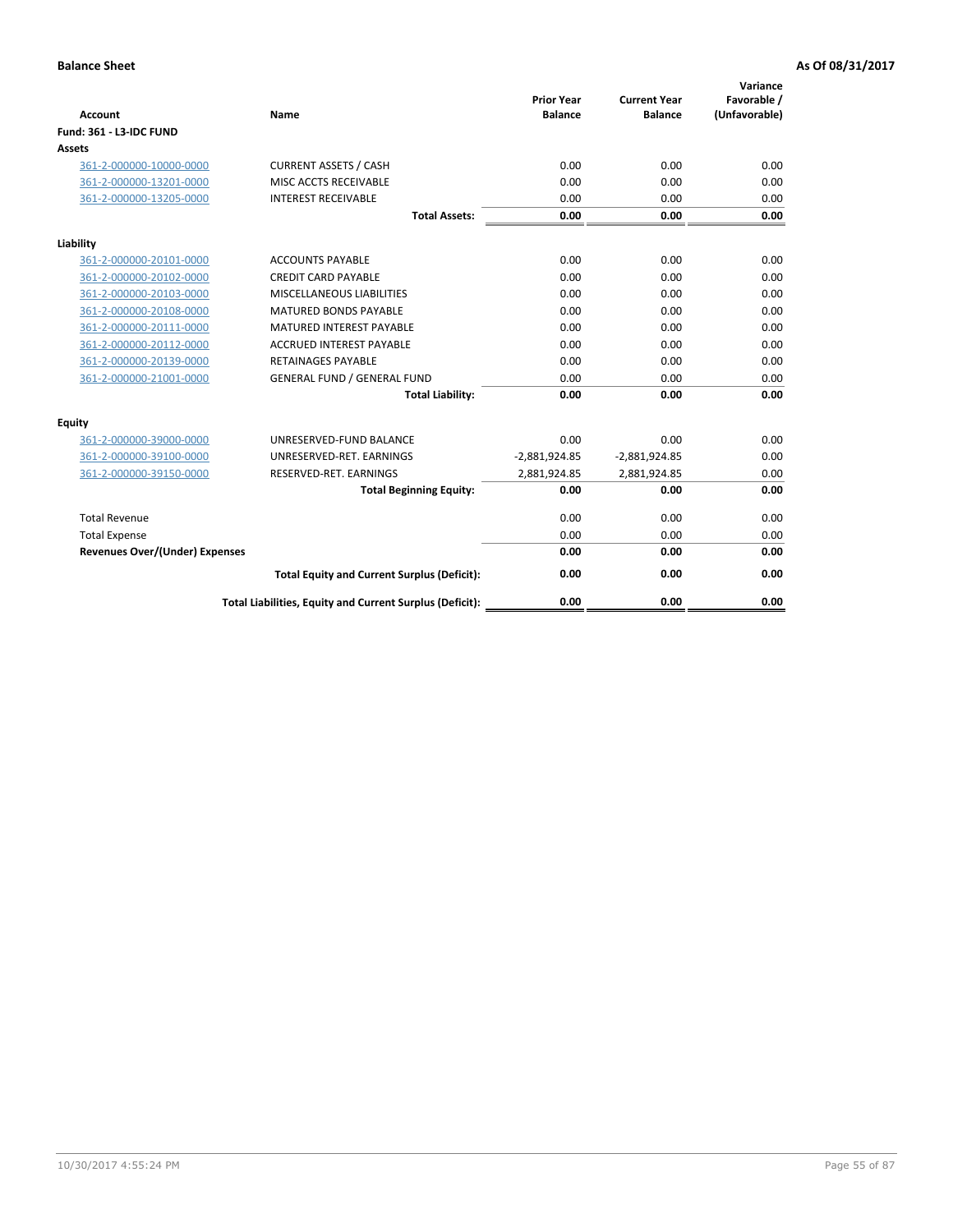|                                       |                                                          |                                     |                                       | Variance                     |
|---------------------------------------|----------------------------------------------------------|-------------------------------------|---------------------------------------|------------------------------|
| Account                               | Name                                                     | <b>Prior Year</b><br><b>Balance</b> | <b>Current Year</b><br><b>Balance</b> | Favorable /<br>(Unfavorable) |
| Fund: 362 - AIRPORT FBO FUEL          |                                                          |                                     |                                       |                              |
| Assets                                |                                                          |                                     |                                       |                              |
| 362-2-000000-10000-0000               | <b>CURRENT ASSETS / CASH</b>                             | 70.775.79                           | 79,727.54                             | 8,951.75                     |
| 362-2-000000-13201-0000               | MISC ACCTS RECEIVABLE                                    | 0.00                                | 0.00                                  | 0.00                         |
| 362-2-000000-13205-0000               | <b>INTEREST RECEIVABLE</b>                               | 0.00                                | 0.00                                  | 0.00                         |
|                                       | <b>Total Assets:</b>                                     | 70,775.79                           | 79,727.54                             | 8,951.75                     |
| Liability                             |                                                          |                                     |                                       |                              |
| 362-2-000000-20101-0000               | <b>ACCOUNTS PAYABLE</b>                                  | 0.00                                | 0.00                                  | 0.00                         |
| 362-2-000000-20102-0000               | <b>CREDIT CARD PAYABLE</b>                               | 0.00                                | 0.00                                  | 0.00                         |
| 362-2-000000-20103-0000               | <b>ACCRUED ACCOUNTS PAYABLE</b>                          | 0.00                                | 0.00                                  | 0.00                         |
| 362-2-000000-20125-0000               | SALES TAX PAYABLE / IN THE CITY                          | 65.50                               | 53.54                                 | 11.96                        |
| 362-2-000000-29300-0000               | <b>ENCUMBRANCE SUMMARY</b>                               | 0.00                                | 0.00                                  | 0.00                         |
| 362-2-000000-29400-0000               | RESERVED ACCOUNT / ENCUMBRANCES                          | 0.00                                | 0.00                                  | 0.00                         |
|                                       | <b>Total Liability:</b>                                  | 65.50                               | 53.54                                 | 11.96                        |
| Equity                                |                                                          |                                     |                                       |                              |
| 362-2-000000-39000-0000               | UNRESERVED-FUND BALANCE                                  | 0.00                                | 0.00                                  | 0.00                         |
| 362-2-000000-39100-0000               | UNRESERVED-RET. EARNINGS                                 | 0.00                                | $-2.87$                               | $-2.87$                      |
|                                       | <b>Total Beginning Equity:</b>                           | 0.00                                | $-2.87$                               | $-2.87$                      |
| <b>Total Revenue</b>                  |                                                          | 134,476.43                          | 458,396.89                            | 323,920.46                   |
| <b>Total Expense</b>                  |                                                          | 63,766.14                           | 378,720.02                            | $-314,953.88$                |
| <b>Revenues Over/(Under) Expenses</b> |                                                          | 70,710.29                           | 79,676.87                             | 8,966.58                     |
|                                       | <b>Total Equity and Current Surplus (Deficit):</b>       | 70,710.29                           | 79,674.00                             | 8,963.71                     |
|                                       | Total Liabilities, Equity and Current Surplus (Deficit): | 70,775.79                           | 79,727.54                             | 8,951.75                     |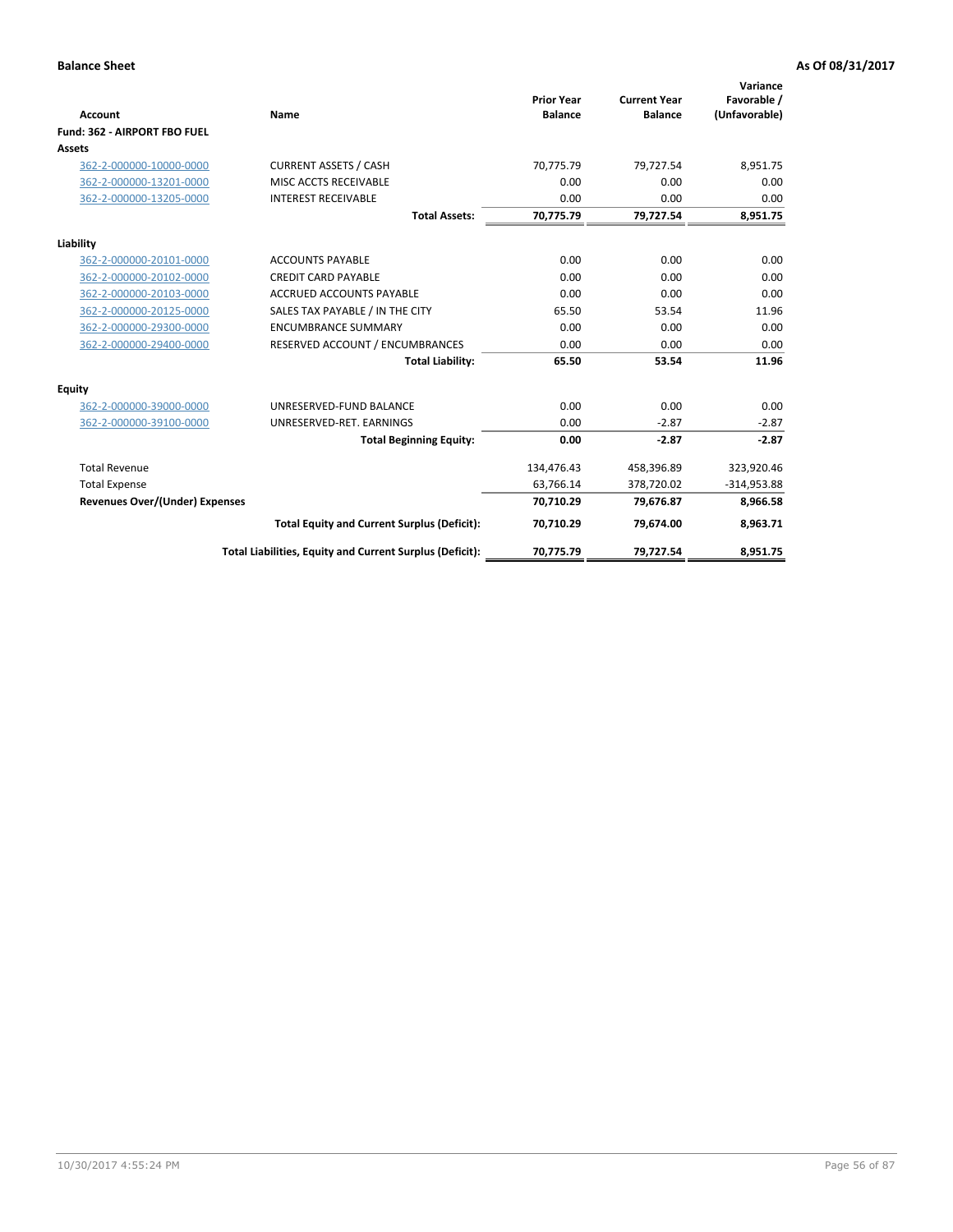|                         |                                       | <b>Prior Year</b> | <b>Current Year</b> | Variance<br>Favorable / |
|-------------------------|---------------------------------------|-------------------|---------------------|-------------------------|
| <b>Account</b>          | Name                                  | <b>Balance</b>    | <b>Balance</b>      | (Unfavorable)           |
| Fund: 400 - GOLF FUND   |                                       |                   |                     |                         |
| Assets                  |                                       |                   |                     |                         |
| 400-2-000000-10000-0000 | <b>CURRENT ASSETS / CASH</b>          | $-321,420.03$     | -332,020.30         | $-10,600.27$            |
| 400-2-000000-10304-0000 | CASH / PETTY CASH/CHANGE DRAWERS      | 200.00            | 200.00              | 0.00                    |
| 400-2-000000-13007-0000 | <b>RETURNED CHECKS</b>                | 0.00              | 0.00                | 0.00                    |
| 400-2-000000-13201-0000 | MISC ACCTS RECEIVABLE                 | 3,894.13          | 3,604.98            | $-289.15$               |
| 400-2-000000-13202-0000 | <b>EMPLOYEE ADVANCES</b>              | 0.00              | 0.00                | 0.00                    |
| 400-2-000000-13203-0000 | NON-CURRENT ASSETS / PREPAYMENTS      | 0.00              | 0.00                | 0.00                    |
| 400-2-000000-13205-0000 | <b>INTEREST RECEIVABLE</b>            | 0.00              | 0.00                | 0.00                    |
| 400-2-000000-13206-0000 | <b>CHARGES RECEIVABLE</b>             | 2,685.89          | 32,150.15           | 29,464.26               |
| 400-2-000000-15301-0000 | INVENTORIES / GOLF COURSE             | 7,253.50          | 7,272.38            | 18.88                   |
| 400-2-000000-16001-0000 | FIXED ASSETS / LAND                   | 93,000.00         | 93,000.00           | 0.00                    |
| 400-2-000000-16002-0000 | FIXED ASSETS / IMPROVMENTS-NON BUILDI | 521,160.58        | 521,160.58          | 0.00                    |
| 400-2-000000-16003-0000 | ACCUM DEPR / IMPROVEMENTS-NON BUILI   | $-244,919.68$     | $-262,245.70$       | $-17,326.02$            |
| 400-2-000000-16004-0000 | FIXED ASSETS / BUILDINGS              | 109,640.00        | 109,640.00          | 0.00                    |
| 400-2-000000-16005-0000 | <b>ACCUM DEPR / BUILDINGS</b>         | $-104,606.74$     | $-107,771.86$       | $-3,165.12$             |
| 400-2-000000-16201-0000 | FIXED ASSETS / MACHINERY AND EQUIPMEN | 67,625.00         | 51,957.00           | $-15,668.00$            |
| 400-2-000000-16202-0000 | ACCUM DEPR / MACHINERY AND EQUIPMEI   | $-67,625.00$      | $-51,957.00$        | 15,668.00               |
| 400-2-000000-16301-0000 | FIXED ASSETS / C W I P                | 0.00              | 0.00                | 0.00                    |
| 400-2-000000-17501-0000 | <b>EMPLOYEE CONTRIBUTIONS</b>         | 6,650.00          | 6,534.00            | $-116.00$               |
| 400-2-000000-17504-0000 | <b>INVESTMENT RETURN</b>              | 4,827.00          | 30,487.00           | 25,660.00               |
| 400-2-000000-17508-0000 | <b>EXPERIENCE DIFFERENCE</b>          | 58.00             | 618.00              | 560.00                  |
| 400-2-000000-17520-0000 | <b>ASSUMPTION CHANGES</b>             | 0.00              | 8,101.00            | 8,101.00                |
|                         | <b>Total Assets:</b>                  | 78,422.65         | 110,730.23          | 32,307.58               |
|                         |                                       |                   |                     |                         |
| Liability               |                                       |                   |                     |                         |
| 400-2-000000-20101-0000 | <b>ACCOUNTS PAYABLE</b>               | 0.00              | 0.00                | 0.00                    |
| 400-2-000000-20102-0000 | <b>CREDIT CARD PAYABLE</b>            | 0.00              | 0.00                | 0.00                    |
| 400-2-000000-20103-0000 | ACCRUED ACCOUNTS PAYABLE              | 0.00              | 0.00                | 0.00                    |
| 400-2-000000-20112-0000 | <b>ACCRUED INTEREST PAYABLE</b>       | 0.00              | 0.00                | 0.00                    |
| 400-2-000000-20124-0000 | <b>GOLF COURSE RESALE</b>             | 0.00              | 0.00                | 0.00                    |
| 400-2-000000-20125-0000 | SALES TAX PAYABLE / IN THE CITY       | 646.62            | 530.70              | 115.92                  |
| 400-2-000000-20139-0000 | RETAINAGES PAYABLE                    | 0.00              | 0.00                | 0.00                    |
| 400-2-000000-20141-0000 | <b>TELEPHONE CLEARING</b>             | 0.00              | 0.00                | 0.00                    |
| 400-2-000000-21001-0000 | <b>GENERAL FUND / GENERAL FUND</b>    | 0.00              | 0.00                | 0.00                    |
| 400-2-000000-21101-0000 | ENTERPRISE / WTR/WWTR UTILITY FUND    | 0.00              | 0.00                | 0.00                    |
| 400-2-000000-22001-0000 | SALARIES PAYABLE                      | 4,343.20          | 4,793.59            | $-450.39$               |
| 400-2-000000-22002-0000 | <b>VACATION/SICK PAYABLE</b>          | 12,984.33         | 9,962.69            | 3,021.64                |
| 400-2-000000-23001-0000 | <b>CAPITAL LEASE PAYABLE</b>          | 0.00              | 0.00                | 0.00                    |
| 400-2-000000-24001-0000 | O/S CHECKS PAYABLE                    | 0.00              | 0.00                | 0.00                    |
| 400-2-000000-26001-0000 | COMPENSATED ABSENCES PAY              | 30,700.32         | 36,211.40           | -5,511.08               |
| 400-2-000000-27001-0000 | <b>CONTRIBUTED CAPITAL</b>            | 0.00              | 0.00                | 0.00                    |
| 400-2-000000-27002-0000 | CONTRIBUTED CAPITAL / DEVELOPERS      | 0.00              | 0.00                | 0.00                    |
| 400-2-000000-29300-0000 | <b>ENCUMBRANCE SUMMARY</b>            | 0.00              | 0.00                | 0.00                    |
| 400-2-000000-29400-0100 | RESERVED ACCOUNT / ENCUMBRANCES       | 0.00              | 0.00                | 0.00                    |
| 400-2-000000-29999-0000 | <b>NET PENSION LIABILITY</b>          | 8,714.00          | 51,519.00           | $-42,805.00$            |
|                         | <b>Total Liability:</b>               | 57,388.47         | 103,017.38          | -45,628.91              |
|                         |                                       |                   |                     |                         |
| <b>Equity</b>           |                                       |                   |                     |                         |
| 400-2-000000-39000-0000 | UNRESERVED-FUND BALANCE               | 0.00              | 0.00                | 0.00                    |
| 400-2-000000-39100-0000 | UNRESERVED-RET. EARNINGS              | 26,241.25         | $-13,008.54$        | -39,249.79              |
| 400-2-000000-39500-0000 | <b>NET POSITION - PENSION</b>         | $-44.00$          | $-44.00$            | 0.00                    |

**Total Beginning Equity: 26,197.25 -13,052.54 -39,249.79**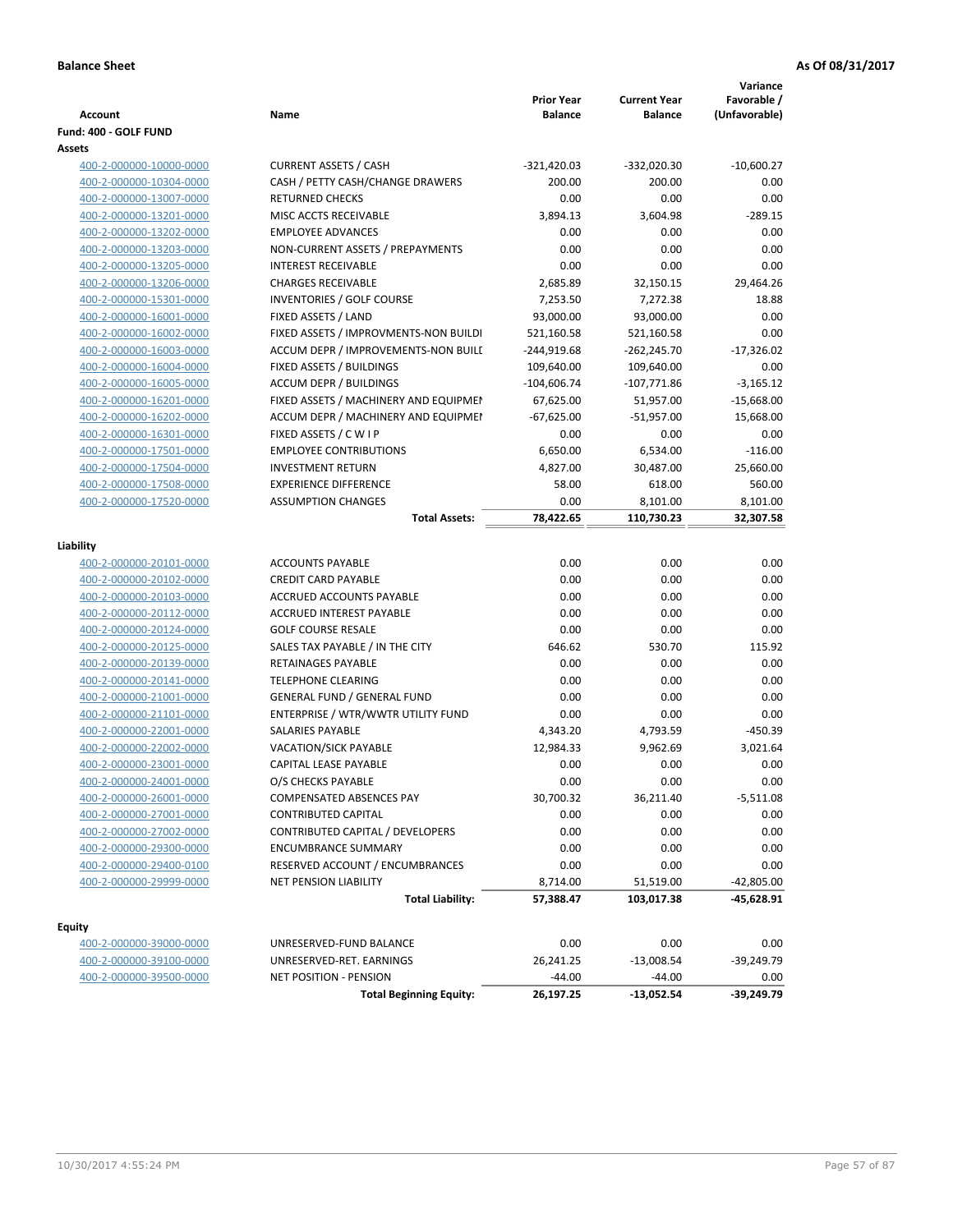| Account                        | Name                                                     | <b>Prior Year</b><br><b>Balance</b> | <b>Current Year</b><br><b>Balance</b> | Variance<br>Favorable /<br>(Unfavorable) |
|--------------------------------|----------------------------------------------------------|-------------------------------------|---------------------------------------|------------------------------------------|
| Total Revenue                  |                                                          | 199,380.75                          | 222,640.30                            | 23,259.55                                |
| <b>Total Expense</b>           |                                                          | 204,543.81                          | 201,874.90                            | 2,668.91                                 |
| Revenues Over/(Under) Expenses | $-5,163.06$                                              | 20,765.40                           | 25,928.46                             |                                          |
|                                | <b>Total Equity and Current Surplus (Deficit):</b>       | 21,034.19                           | 7,712.86                              | $-13,321.33$                             |
|                                | Total Liabilities, Equity and Current Surplus (Deficit): | 78,422.66                           | 110.730.24                            | 32,307.58                                |
|                                | *** FUND 400 OUT OF BALANCE ***                          | $-0.01$                             | $-0.01$                               | 0.00                                     |

**\*\*\*Warning: Account Authorization is turned on. Please run the Unauthorized Account Listing Report to see if you are out of balance due to missing accounts \*\*\***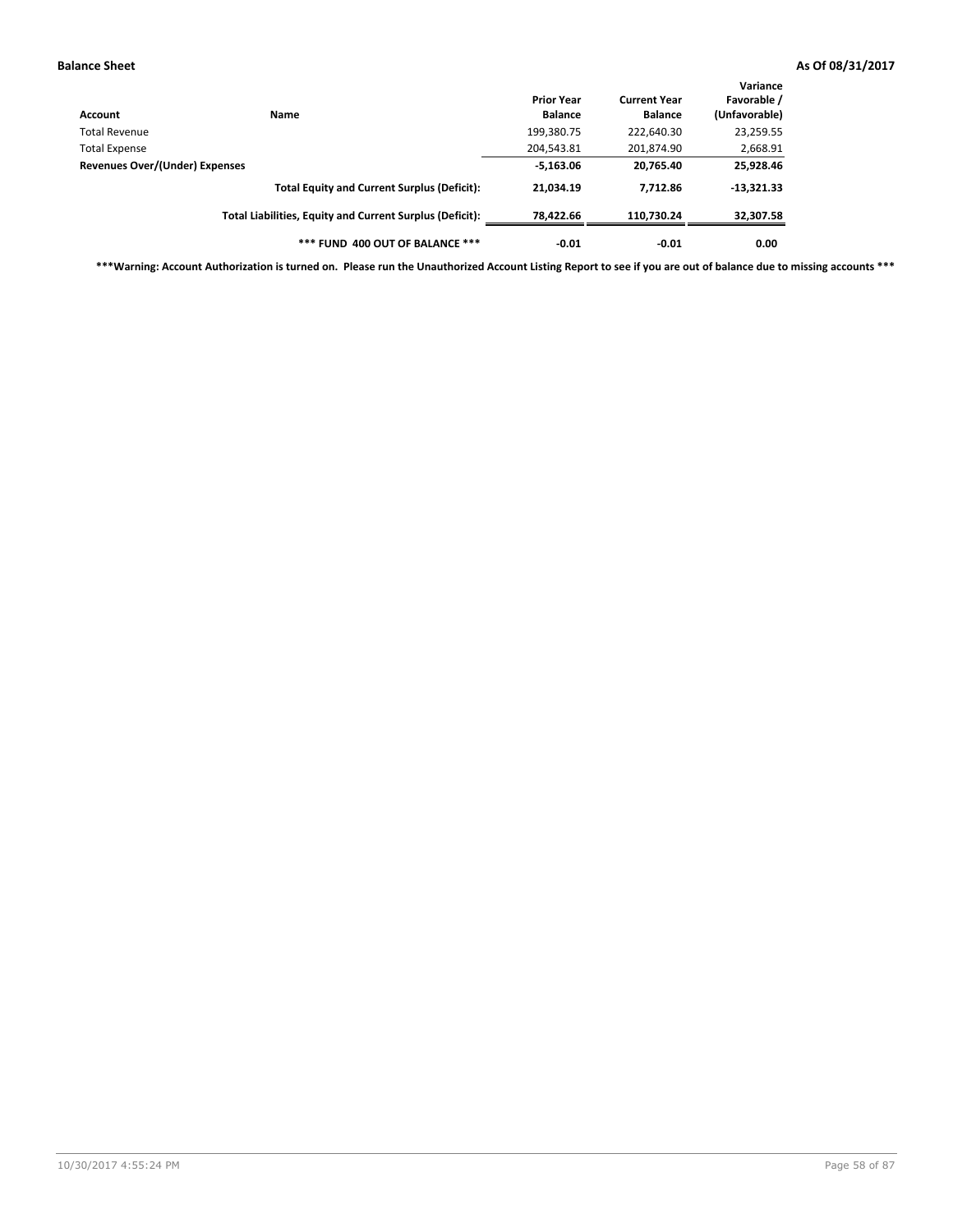|                                    |                                                          |                                     |                                       | Variance                     |
|------------------------------------|----------------------------------------------------------|-------------------------------------|---------------------------------------|------------------------------|
| <b>Account</b>                     | Name                                                     | <b>Prior Year</b><br><b>Balance</b> | <b>Current Year</b><br><b>Balance</b> | Favorable /<br>(Unfavorable) |
| <b>Fund: 500 - SANITATION FUND</b> |                                                          |                                     |                                       |                              |
| Assets                             |                                                          |                                     |                                       |                              |
| 500-2-000000-10000-0000            | <b>CURRENT ASSETS / CASH</b>                             | 1,553,008.35                        | 2,024,562.60                          | 471,554.25                   |
| 500-2-000000-13000-0000            | <b>CUSTOMER ACCTS RECEIVABLE</b>                         | 95,243.88                           | 110,781.99                            | 15,538.11                    |
| 500-2-000000-13001-0000            | NON CURRENT CUSTOMER ACCTS RECEIVAE                      | 50,451.01                           | 55,536.61                             | 5,085.60                     |
| 500-2-000000-13002-0000            | ALLOW FOR UNCOLLECT REC                                  | $-36,479.94$                        | $-51,300.94$                          | $-14,821.00$                 |
| 500-2-000000-13003-0000            | UNBILLED YEAR-END ACCRUAL                                | 379,459.63                          | 316,710.26                            | $-62,749.37$                 |
| 500-2-000000-13201-0000            | MISC ACCTS RECEIVABLE                                    | 185.00                              | 185.00                                |                              |
|                                    |                                                          |                                     |                                       | 0.00                         |
| 500-2-000000-17501-0000            | <b>EMPLOYEE CONTRIBUTIONS</b>                            | 6,650.00                            | 6,534.00                              | $-116.00$                    |
| 500-2-000000-17504-0000            | <b>INVESTMENT RETURN</b>                                 | 4,827.00                            | 30,487.00                             | 25,660.00                    |
| 500-2-000000-17508-0000            | <b>EXPERIENCE DIFFERENCE</b>                             | 58.00                               | 618.00                                | 560.00                       |
| 500-2-000000-17520-0000            | <b>ASSUMPTION CHANGES</b>                                | 0.00                                | 8,101.00                              | 8,101.00                     |
|                                    | <b>Total Assets:</b>                                     | 2,053,402.93                        | 2,502,215.52                          | 448,812.59                   |
| Liability                          |                                                          |                                     |                                       |                              |
| 500-2-000000-20101-0000            | <b>ACCOUNTS PAYABLE</b>                                  | 0.00                                | 0.00                                  | 0.00                         |
| 500-2-000000-20102-0000            | <b>CREDIT CARD PAYABLE</b>                               | 0.00                                | 0.00                                  | 0.00                         |
| 500-2-000000-20103-0000            | ACCRUED ACCOUNTS PAYABLE                                 | 0.00                                | 0.00                                  | 0.00                         |
| 500-2-000000-20125-0000            | SALES TAX PAYABLE / IN THE CITY                          | 23,129.80                           | 20,670.33                             | 2,459.47                     |
| 500-2-000000-20126-0000            | SALES TAX PAYABLE / OUT OF CITY                          | 0.00                                | 0.00                                  | 0.00                         |
| 500-2-000000-20133-0000            | <b>GARBAGE CLEARING</b>                                  | 0.00                                | 0.00                                  | 0.00                         |
| 500-2-000000-20135-0000            | GARBAGE CLEARING / BAD DEBT EXPENS                       | 38,052.80                           | 38,967.36                             | $-914.56$                    |
| 500-2-000000-20160-0000            | <b>UNAPPLIED CREDIT</b>                                  | 0.00                                | 0.00                                  | 0.00                         |
| 500-2-000000-20201-0000            | <b>DEFERRED REVENUE</b>                                  | 0.00                                | 0.00                                  | 0.00                         |
| 500-2-000000-21001-0000            | <b>GENERAL FUND / GENERAL FUND</b>                       | 0.00                                | 0.00                                  | 0.00                         |
| 500-2-000000-22001-0000            | <b>SALARIES PAYABLE</b>                                  | 3,481.43                            | 2,316.20                              | 1,165.23                     |
| 500-2-000000-22002-0000            | VACATION/SICK PAYABLE                                    | 4,512.22                            | 5,358.50                              | $-846.28$                    |
| 500-2-000000-24002-0000            | <b>CUSTOMER DEPOSITS</b>                                 | 171,024.93                          | 208,128.61                            | $-37,103.68$                 |
| 500-2-000000-24007-0000            | <b>BILLED DEPOSITS SUSPENSE</b>                          | 0.00                                | 0.00                                  | 0.00                         |
| 500-2-000000-26001-0000            | COMPENSATED ABSENCES PAY                                 | $-176.76$                           | 2,594.17                              | $-2,770.93$                  |
| 500-2-000000-29300-0000            | <b>ENCUMBRANCE SUMMARY</b>                               | 0.00                                | 0.00                                  | 0.00                         |
| 500-2-000000-29400-0100            | RESERVED ACCOUNT / ENCUMBRANCES                          | 0.00                                | 0.00                                  | 0.00                         |
| 500-2-000000-29999-0000            | <b>NET PENSION LIABILITY</b>                             | 8,714.00                            | 51,519.00                             | $-42,805.00$                 |
|                                    | <b>Total Liability:</b>                                  | 248,738.42                          | 329,554.17                            | $-80,815.75$                 |
|                                    |                                                          |                                     |                                       |                              |
| <b>Equity</b>                      |                                                          |                                     |                                       |                              |
| 500-2-000000-39000-0000            | UNRESERVED-FUND BALANCE                                  | 0.00                                | 0.00                                  | 0.00                         |
| 500-2-000000-39100-0000            | UNRESERVED-RET, EARNINGS                                 | 1,311,908.45                        | 1,430,891.22                          | 118,982.77                   |
| 500-2-000000-39500-0000            | <b>NET POSITION - PENSION</b>                            | $-44.00$                            | $-44.00$                              | 0.00                         |
|                                    | <b>Total Beginning Equity:</b>                           | 1,311,864.45                        | 1,430,847.22                          | 118,982.77                   |
|                                    |                                                          |                                     |                                       |                              |
| <b>Total Revenue</b>               |                                                          | 3,578,822.16                        | 3,650,942.55                          | 72,120.39                    |
| <b>Total Expense</b>               |                                                          | 3,086,022.10                        | 2,909,128.42                          | 176,893.68                   |
| Revenues Over/(Under) Expenses     |                                                          | 492,800.06                          | 741,814.13                            | 249,014.07                   |
|                                    | <b>Total Equity and Current Surplus (Deficit):</b>       | 1,804,664.51                        | 2,172,661.35                          | 367,996.84                   |
|                                    | Total Liabilities, Equity and Current Surplus (Deficit): | 2,053,402.93                        | 2,502,215.52                          | 448,812.59                   |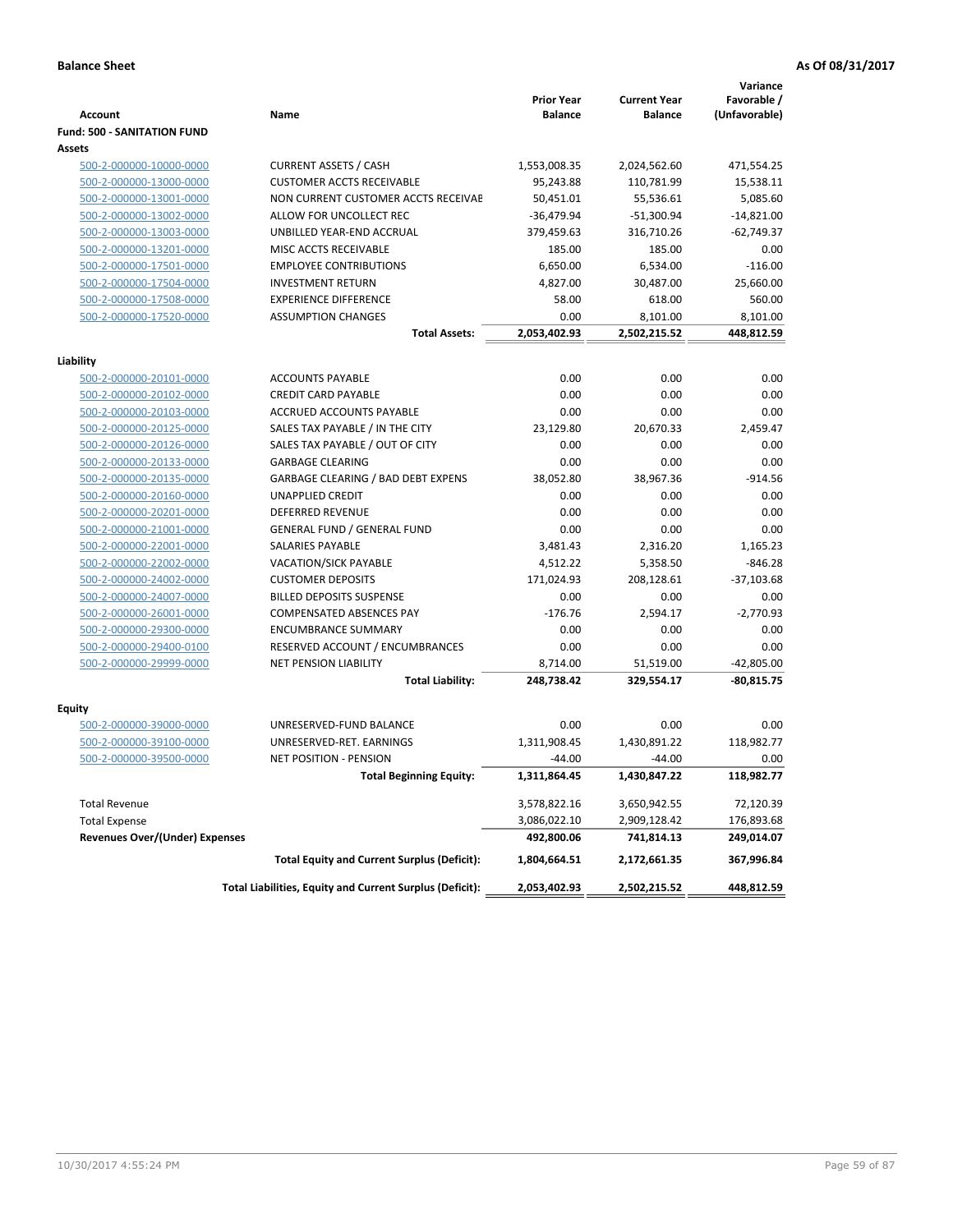| <b>Account</b>                        | Name                                                       | <b>Prior Year</b><br><b>Balance</b> | <b>Current Year</b><br><b>Balance</b> | Variance<br>Favorable /<br>(Unfavorable) |
|---------------------------------------|------------------------------------------------------------|-------------------------------------|---------------------------------------|------------------------------------------|
|                                       | <b>Fund: 561 - REGINAL HOUSEHOLD HAZARDOUS WASTE GRANT</b> |                                     |                                       |                                          |
| Assets                                |                                                            |                                     |                                       |                                          |
| 561-2-000000-10000-0000               | <b>CURRENT ASSETS / CASH</b>                               | 0.00                                | 0.00                                  | 0.00                                     |
| 561-2-000000-13201-0000               | MISC ACCTS RECEIVABLE                                      | 0.00                                | 0.00                                  | 0.00                                     |
| 561-2-000000-13205-0000               | <b>INTEREST RECEIVABLE</b>                                 | 0.00                                | 0.00                                  | 0.00                                     |
|                                       | <b>Total Assets:</b>                                       | 0.00                                | 0.00                                  | 0.00                                     |
| Liability                             |                                                            |                                     |                                       |                                          |
| 561-2-000000-20101-0000               | <b>ACCOUNTS PAYABLE</b>                                    | 0.00                                | 0.00                                  | 0.00                                     |
| 561-2-000000-20102-0000               | <b>CREDIT CARD PAYABLE</b>                                 | 0.00                                | 0.00                                  | 0.00                                     |
| 561-2-000000-20103-0000               | <b>ACCRUED ACCOUNTS PAYABLE</b>                            | 0.00                                | 0.00                                  | 0.00                                     |
| 561-2-000000-21140-0000               | DUE TO / SANITATION FUND                                   | 0.00                                | 0.00                                  | 0.00                                     |
| 561-2-000000-29300-0000               | <b>ENCUMBRANCE SUMMARY</b>                                 | 0.00                                | 0.00                                  | 0.00                                     |
| 561-2-000000-29400-0100               | RESERVED ACCOUNT / ENCUMBRANCES                            | 0.00                                | 0.00                                  | 0.00                                     |
|                                       | <b>Total Liability:</b>                                    | 0.00                                | 0.00                                  | 0.00                                     |
| <b>Equity</b>                         |                                                            |                                     |                                       |                                          |
| 561-2-000000-39100-0000               | UNRESERVED-RET. EARNINGS                                   | 0.00                                | 0.00                                  | 0.00                                     |
|                                       | <b>Total Beginning Equity:</b>                             | 0.00                                | 0.00                                  | 0.00                                     |
| <b>Total Revenue</b>                  |                                                            | 0.00                                | 0.00                                  | 0.00                                     |
| <b>Total Expense</b>                  |                                                            | 0.00                                | 0.00                                  | 0.00                                     |
| <b>Revenues Over/(Under) Expenses</b> |                                                            | 0.00                                | 0.00                                  | 0.00                                     |
|                                       | <b>Total Equity and Current Surplus (Deficit):</b>         | 0.00                                | 0.00                                  | 0.00                                     |
|                                       | Total Liabilities, Equity and Current Surplus (Deficit):   | 0.00                                | 0.00                                  | 0.00                                     |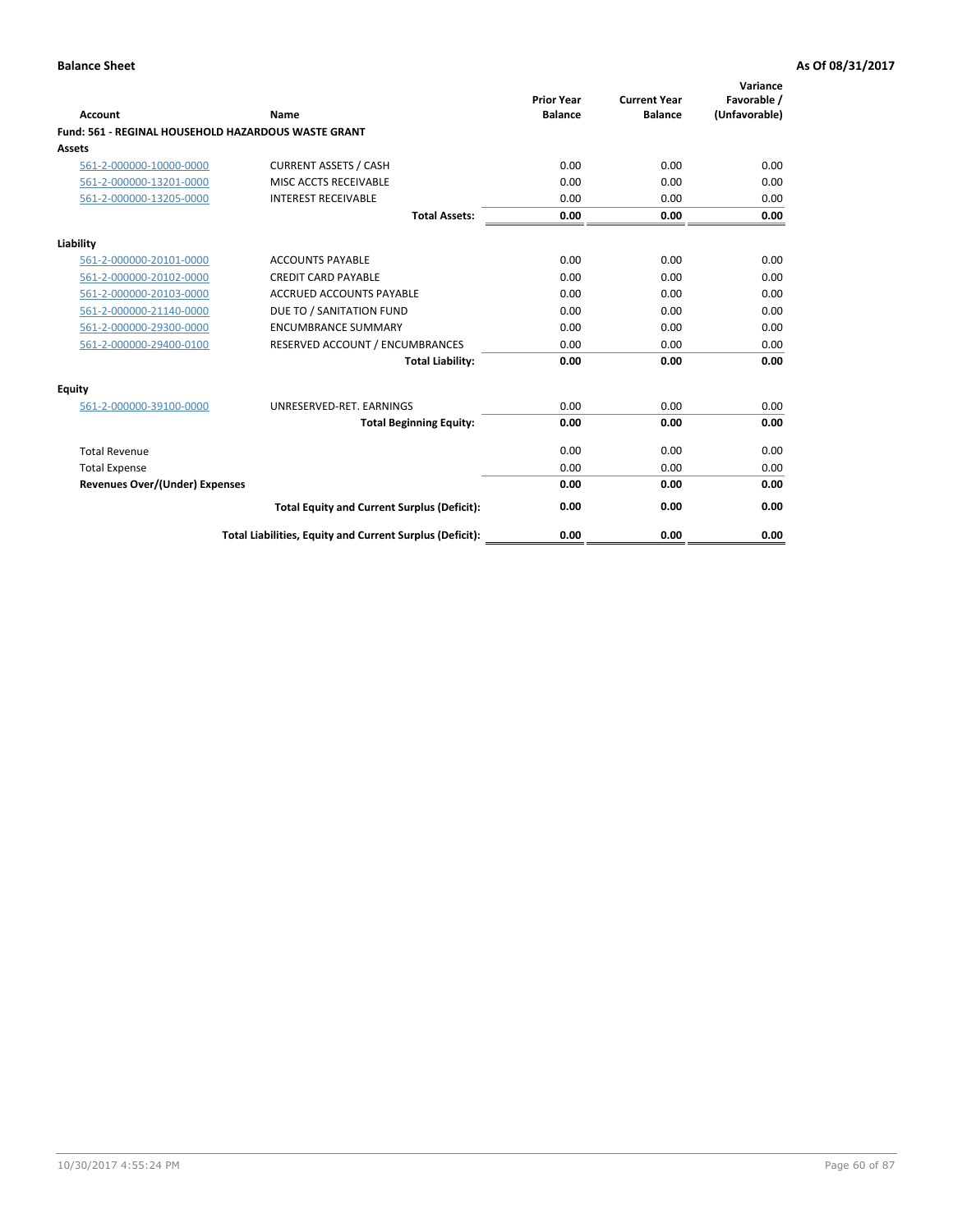| <b>Account</b>                        | Name                                                     | <b>Prior Year</b><br><b>Balance</b> | <b>Current Year</b><br><b>Balance</b> | Variance<br>Favorable /<br>(Unfavorable) |
|---------------------------------------|----------------------------------------------------------|-------------------------------------|---------------------------------------|------------------------------------------|
| Fund: 601 - CENTRAL SERVICE FUND      |                                                          |                                     |                                       |                                          |
| Assets                                |                                                          |                                     |                                       |                                          |
| 601-2-000000-10000-0000               | <b>CURRENT ASSETS / CASH</b>                             | 133,276.24                          | 5,034.43                              | $-128,241.81$                            |
| 601-2-000000-13201-0000               | MISC ACCTS RECEIVABLE                                    | 0.00                                | 0.00                                  | 0.00                                     |
| 601-2-000000-13203-0000               | NON-CURRENT ASSETS / PREPAYMENTS                         | 0.00                                | 0.00                                  | 0.00                                     |
| 601-2-000000-13204-0000               | PREPAYMENTS / INSURANCE PREPAYMENT                       | 0.00                                | 0.00                                  | 0.00                                     |
| 601-2-000000-13205-0000               | <b>INTEREST RECEIVABLE</b>                               | 0.00                                | 0.00                                  | 0.00                                     |
| 601-2-000000-15001-0000               | <b>INVENTORIES / POSTAGE</b>                             | 0.00                                | 0.00                                  | 0.00                                     |
| 601-2-000000-15101-0000               | <b>FACILITIES MAINT STOCK</b>                            | 14,924.66                           | 14,740.78                             | $-183.88$                                |
| 601-2-000000-15201-0000               | <b>INVENTORIES / GARAGE</b>                              | 141,528.62                          | 206,367.43                            | 64,838.81                                |
| 601-2-000000-16001-0000               | FIXED ASSETS / LAND                                      | 0.00                                | 0.00                                  | 0.00                                     |
| 601-2-000000-16002-0000               | FIXED ASSETS / IMPROVMENTS-NON BUILDI                    | 0.00                                | 0.00                                  | 0.00                                     |
| 601-2-000000-16003-0000               | ACCUM DEPR / IMPROVEMENTS-NON BUILI                      | 0.00                                | 0.00                                  | 0.00                                     |
| 601-2-000000-16004-0000               | FIXED ASSETS / BUILDINGS                                 | 100,832.00                          | 100,832.00                            | 0.00                                     |
| 601-2-000000-16005-0000               | <b>ACCUM DEPR / BUILDINGS</b>                            | $-100,832.00$                       | $-100,832.00$                         | 0.00                                     |
| 601-2-000000-16201-0000               | FIXED ASSETS / MACHINERY AND EQUIPMEN                    | 166,476.00                          | 166,476.00                            | 0.00                                     |
| 601-2-000000-16202-0000               | ACCUM DEPR / MACHINERY AND EQUIPMEI                      | -163,814.71                         | -166,476.00                           | $-2,661.29$                              |
| 601-2-000000-17501-0000               | <b>EMPLOYEE CONTRIBUTIONS</b>                            | 26,599.00                           | 26,136.00                             | $-463.00$                                |
| 601-2-000000-17504-0000               | <b>INVESTMENT RETURN</b>                                 | 19,307.00                           | 121,950.00                            | 102,643.00                               |
| 601-2-000000-17508-0000               | <b>EXPERIENCE DIFFERENCE</b>                             | 232.00                              | 2,471.00                              | 2,239.00                                 |
| 601-2-000000-17520-0000               | <b>ASSUMPTION CHANGES</b>                                | 0.00                                | 32,404.00                             | 32,404.00                                |
|                                       | <b>Total Assets:</b>                                     | 338,528.81                          | 409,103.64                            | 70,574.83                                |
| Liability                             |                                                          |                                     |                                       |                                          |
| 601-2-000000-20101-0000               | <b>ACCOUNTS PAYABLE</b>                                  | 0.00                                | 0.00                                  | 0.00                                     |
| 601-2-000000-20102-0000               | <b>CREDIT CARD PAYABLE</b>                               | 0.00                                | 0.00                                  | 0.00                                     |
| 601-2-000000-20103-0000               | ACCRUED ACCOUNTS PAYABLE                                 | 0.00                                | 0.00                                  | 0.00                                     |
| 601-2-000000-20115-0000               | <b>DRINK SUPPLY</b>                                      | 0.00                                | 0.00                                  | 0.00                                     |
| 601-2-000000-20141-0000               | <b>TELEPHONE CLEARING</b>                                | 0.00                                | 0.00                                  | 0.00                                     |
| 601-2-000000-20148-0000               | <b>FLEET FUEL CLEARING</b>                               | 0.00                                | 0.00                                  | 0.00                                     |
| 601-2-000000-20149-0000               | FLEET MAINTENANCE CLEARING                               | $-16.48$                            | $-16.48$                              | 0.00                                     |
| 601-2-000000-20201-0000               | <b>DEFERRED REVENUE</b>                                  | 0.00                                | 0.00                                  | 0.00                                     |
| 601-2-000000-21001-0000               | <b>GENERAL FUND / GENERAL FUND</b>                       | 0.00                                | 0.00                                  | 0.00                                     |
| 601-2-000000-21101-0000               | ENTERPRISE / WTR/WWTR UTILITY FUND                       | 0.00                                | 0.00                                  | 0.00                                     |
| 601-2-000000-22001-0000               | SALARIES PAYABLE                                         | 12,654.55                           | 16,959.79                             | $-4,305.24$                              |
| 601-2-000000-22002-0000               | VACATION/SICK PAYABLE                                    | 38,440.79                           | 31,596.43                             | 6,844.36                                 |
| 601-2-000000-24011-0000               | <b>CIVIC CENTER DEPOSITS</b>                             | 0.00                                | 0.00                                  | 0.00                                     |
| 601-2-000000-24012-0000               | <b>AUDITORIUM DEPOSITS</b>                               | 0.00                                | 0.00                                  | 0.00                                     |
| 601-2-000000-26001-0000               | <b>COMPENSATED ABSENCES PAY</b>                          | 22,239.02                           | 47,153.34                             | $-24,914.32$                             |
| 601-2-000000-27001-0000               | CONTRIBUTED CAPITAL                                      | 0.00                                | 0.00                                  | 0.00                                     |
| 601-2-000000-29300-0000               | <b>ENCUMBRANCE SUMMARY</b>                               | 0.00                                | 0.00                                  | 0.00                                     |
| 601-2-000000-29400-0100               | RESERVED ACCOUNT / ENCUMBRANCES                          | 0.00                                | 0.00                                  | 0.00                                     |
| 601-2-000000-29999-0000               | <b>NET PENSION LIABILITY</b>                             | 34,854.00                           | 206,074.00                            | $-171,220.00$                            |
|                                       | <b>Total Liability:</b>                                  | 108,171.88                          | 301,767.08                            | -193,595.20                              |
|                                       |                                                          |                                     |                                       |                                          |
| Equity                                |                                                          |                                     |                                       |                                          |
| 601-2-000000-39000-0000               | UNRESERVED-FUND BALANCE                                  | 0.00                                | 0.00                                  | 0.00                                     |
| 601-2-000000-39100-0000               | UNRESERVED-RET. EARNINGS                                 | 218,033.60                          | 146,820.97                            | $-71,212.63$                             |
| 601-2-000000-39500-0000               | <b>NET POSITION - PENSION</b>                            | $-175.00$                           | $-175.00$                             | 0.00                                     |
|                                       | <b>Total Beginning Equity:</b>                           | 217,858.60                          | 146,645.97                            | -71,212.63                               |
| <b>Total Revenue</b>                  |                                                          | 793,227.63                          | 745,438.87                            | -47,788.76                               |
| <b>Total Expense</b>                  |                                                          | 780,729.37                          | 784,748.41                            | $-4,019.04$                              |
| <b>Revenues Over/(Under) Expenses</b> |                                                          | 12,498.26                           | -39,309.54                            | -51,807.80                               |
|                                       | <b>Total Equity and Current Surplus (Deficit):</b>       | 230,356.86                          | 107,336.43                            | $-123,020.43$                            |
|                                       |                                                          |                                     |                                       |                                          |
|                                       | Total Liabilities, Equity and Current Surplus (Deficit): | 338,528.74                          | 409,103.51                            | 70,574.77                                |
|                                       | *** FUND 601 OUT OF BALANCE ***                          | 0.07                                | 0.13                                  | 0.06                                     |

**\*\*\*Warning: Account Authorization is turned on. Please run the Unauthorized Account Listing Report to see if you are out of balance due to missing accounts \*\*\***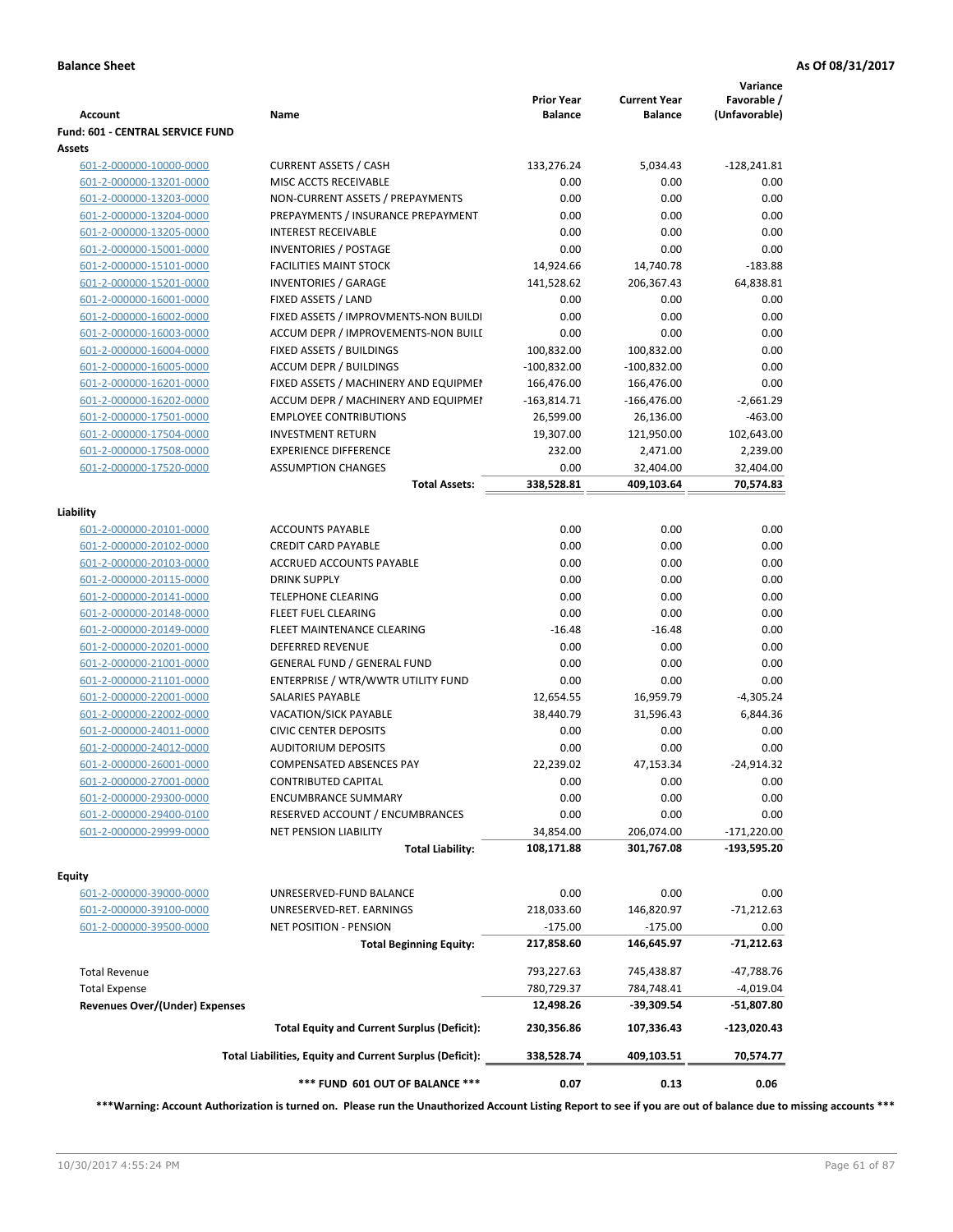|                                       |                                                          |                                     |                                       | Variance                     |
|---------------------------------------|----------------------------------------------------------|-------------------------------------|---------------------------------------|------------------------------|
| <b>Account</b>                        | <b>Name</b>                                              | <b>Prior Year</b><br><b>Balance</b> | <b>Current Year</b><br><b>Balance</b> | Favorable /<br>(Unfavorable) |
| <b>Fund: 602 - INSURANCE FUND</b>     |                                                          |                                     |                                       |                              |
| <b>Assets</b>                         |                                                          |                                     |                                       |                              |
| 602-2-000000-10000-0000               | <b>CURRENT ASSETS / CASH</b>                             | 329,884.63                          | $-552,474.95$                         | $-882,359.58$                |
| 602-2-000000-13201-0000               | MISC ACCTS RECEIVABLE                                    | 0.00                                | 0.00                                  | 0.00                         |
| 602-2-000000-13204-0000               | PREPAYMENTS / INSURANCE PREPAYMENT                       | 0.00                                | 0.00                                  | 0.00                         |
| 602-2-000000-13205-0000               | <b>INTEREST RECEIVABLE</b>                               | 0.00                                | 0.00                                  | 0.00                         |
|                                       | <b>Total Assets:</b>                                     | 329,884.63                          | $-552,474.95$                         | $-882,359.58$                |
| Liability                             |                                                          |                                     |                                       |                              |
| 602-2-000000-20101-0000               | <b>ACCOUNTS PAYABLE</b>                                  | $-0.09$                             | $-0.09$                               | 0.00                         |
| 602-2-000000-20102-0000               | <b>CREDIT CARD PAYABLE</b>                               | 0.00                                | 0.00                                  | 0.00                         |
| 602-2-000000-20103-0000               | <b>ACCRUED ACCOUNTS PAYABLE</b>                          | 0.00                                | 0.00                                  | 0.00                         |
| 602-2-000000-20201-0000               | <b>DEFERRED REVENUE</b>                                  | 0.00                                | 0.00                                  | 0.00                         |
| 602-2-000000-29300-0000               | <b>ENCUMBRANCE SUMMARY</b>                               | 0.00                                | 0.00                                  | 0.00                         |
| 602-2-000000-29400-0100               | RESERVED ACCOUNT / ENCUMBRANCES                          | 0.00                                | 0.00                                  | 0.00                         |
|                                       | <b>Total Liability:</b>                                  | $-0.09$                             | $-0.09$                               | 0.00                         |
| Equity                                |                                                          |                                     |                                       |                              |
| 602-2-000000-39000-0000               | UNRESERVED-FUND BALANCE                                  | 0.00                                | 0.00                                  | 0.00                         |
| 602-2-000000-39100-0000               | UNRESERVED-RET. EARNINGS                                 | 1,390,194.04                        | 632,449.20                            | $-757,744.84$                |
|                                       | <b>Total Beginning Equity:</b>                           | 1,390,194.04                        | 632,449.20                            | $-757,744.84$                |
| <b>Total Revenue</b>                  |                                                          | 4,475,470.32                        | 4,561,613.37                          | 86,143.05                    |
| <b>Total Expense</b>                  |                                                          | 5,535,779.64                        | 5,746,537.43                          | $-210,757.79$                |
| <b>Revenues Over/(Under) Expenses</b> |                                                          | $-1,060,309.32$                     | $-1,184,924.06$                       | $-124,614.74$                |
|                                       | <b>Total Equity and Current Surplus (Deficit):</b>       | 329,884.72                          | -552,474.86                           | $-882,359.58$                |
|                                       | Total Liabilities, Equity and Current Surplus (Deficit): | 329,884.63                          | -552.474.95                           | $-882.359.58$                |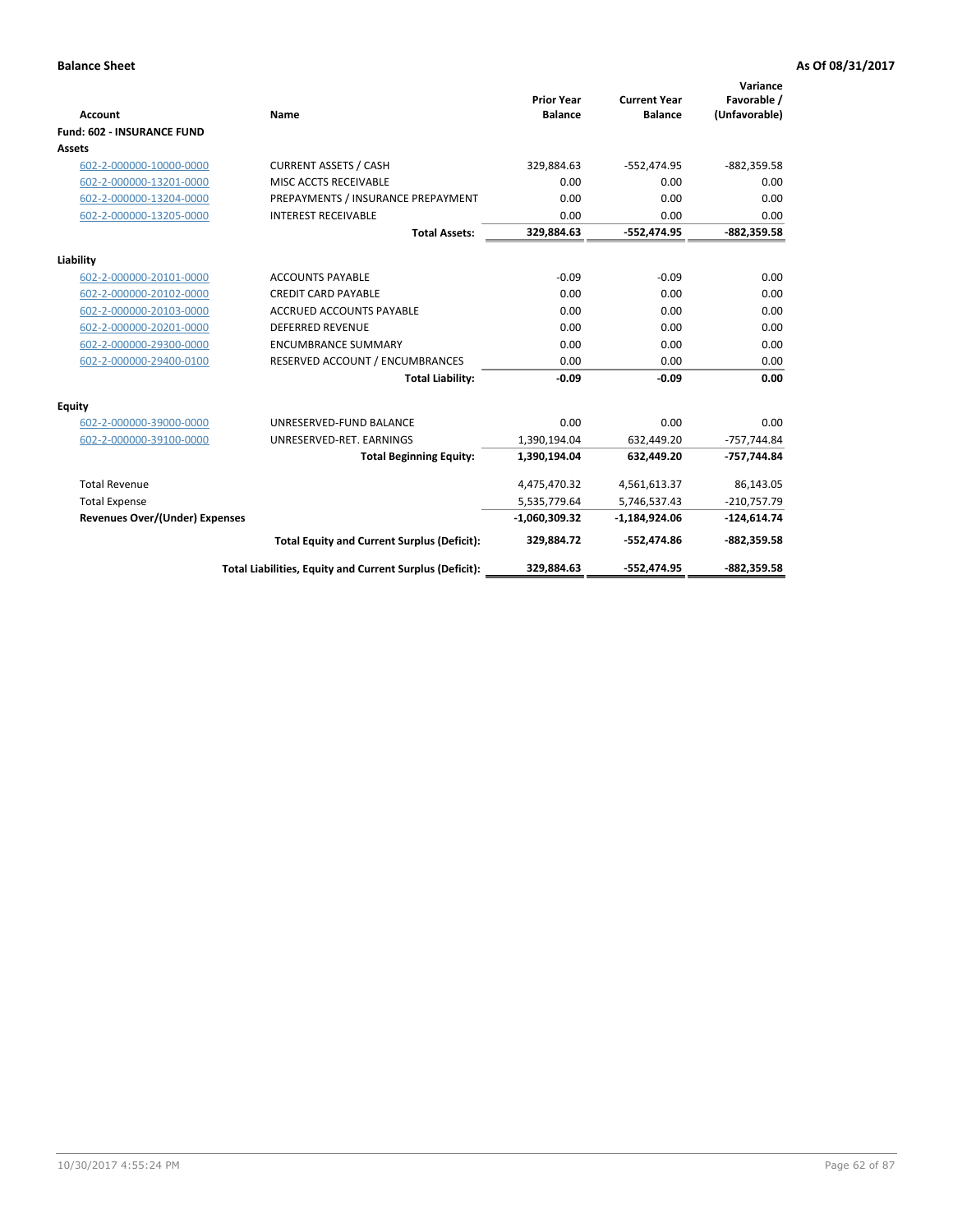| <b>Account</b>                 | Name                                                     | <b>Prior Year</b><br><b>Balance</b> | <b>Current Year</b><br><b>Balance</b> | Variance<br>Favorable /<br>(Unfavorable) |
|--------------------------------|----------------------------------------------------------|-------------------------------------|---------------------------------------|------------------------------------------|
| Fund: 604 - MIS FUND           |                                                          |                                     |                                       |                                          |
| <b>Assets</b>                  |                                                          |                                     |                                       |                                          |
| 604-2-000000-10000-0000        | <b>CURRENT ASSETS / CASH</b>                             | 170,379.01                          | 182,906.35                            | 12,527.34                                |
| 604-2-000000-13201-0000        | MISC ACCTS RECEIVABLE                                    | 0.00                                | 0.00                                  | 0.00                                     |
| 604-2-000000-13202-1400        | <b>EMPLOYEE ADVANCES</b>                                 | 0.00                                | 0.00                                  | 0.00                                     |
| 604-2-000000-13203-0000        | NON-CURRENT ASSETS / PREPAYMENTS                         | 0.00                                | 0.00                                  | 0.00                                     |
| 604-2-000000-13205-0000        | INTEREST RECEIVABLE                                      | 0.00                                | 0.00                                  | 0.00                                     |
| 604-2-000000-15601-0000        | IT NETWORK PRINTER SUPPLY INVENTORY                      | 0.00                                | 0.00                                  | 0.00                                     |
| 604-2-000000-16004-0000        | FIXED ASSETS / BUILDINGS                                 | 0.00                                | 0.00                                  | 0.00                                     |
| 604-2-000000-16005-0000        | <b>ACCUM DEPR / BUILDINGS</b>                            | 0.00                                | 0.00                                  | 0.00                                     |
| 604-2-000000-16201-0000        | FIXED ASSETS / MACHINERY AND EQUIPMEN                    | 1,544,318.35                        | 1,587,000.47                          | 42,682.12                                |
| 604-2-000000-16202-0000        | ACCUM DEPR / MACHINERY AND EQUIPMEI                      | $-1,160,566.21$                     | $-1,324,554.90$                       | $-163,988.69$                            |
| 604-2-000000-16301-0000        | FIXED ASSETS / C W I P                                   | $-0.20$                             | $-0.20$                               | 0.00                                     |
| 604-2-000000-17501-0000        | <b>EMPLOYEE CONTRIBUTIONS</b>                            | 13,299.00                           | 13,068.00                             | $-231.00$                                |
| 604-2-000000-17504-0000        | <b>INVESTMENT RETURN</b>                                 | 9,654.00                            | 60,975.00                             | 51,321.00                                |
| 604-2-000000-17508-0000        | <b>EXPERIENCE DIFFERENCE</b>                             | 116.00                              | 1,235.00                              | 1,119.00                                 |
| 604-2-000000-17520-0000        | <b>ASSUMPTION CHANGES</b>                                | 0.00                                | 16,202.00                             | 16,202.00                                |
|                                | <b>Total Assets:</b>                                     | 577,199.95                          | 536,831.72                            | -40,368.23                               |
|                                |                                                          |                                     |                                       |                                          |
| Liability                      |                                                          |                                     |                                       |                                          |
| 604-2-000000-20101-0000        | <b>ACCOUNTS PAYABLE</b>                                  | 0.00                                | 0.00                                  | 0.00                                     |
| 604-2-000000-20102-0000        | <b>CREDIT CARD PAYABLE</b>                               | 0.00                                | 0.00                                  | 0.00                                     |
| 604-2-000000-20103-0000        | <b>ACCRUED ACCOUNTS PAYABLE</b>                          | 0.00                                | 0.00                                  | 0.00                                     |
| 604-2-000000-20141-0000        | <b>TELEPHONE CLEARING</b>                                | 0.00                                | 0.00                                  | 0.00                                     |
| 604-2-000000-21035-0000        | DEBT SERVICE / DUE TO DEBT SERVICE                       | 0.00                                | 0.00                                  | 0.00                                     |
| 604-2-000000-22001-0000        | <b>SALARIES PAYABLE</b>                                  | 8,257.21                            | 9,550.49                              | $-1,293.28$                              |
| 604-2-000000-22002-0000        | <b>VACATION/SICK PAYABLE</b>                             | 14,533.72                           | 17,135.39                             | $-2,601.67$                              |
| 604-2-000000-22208-0000        | INSURANCE / AMERICAN FIDELITY                            | 0.00                                | 0.00                                  | 0.00                                     |
| 604-2-000000-23001-0000        | CAPITAL LEASE PAYABLE                                    | 56,149.62                           | 15,132.00                             | 41,017.62                                |
| 604-2-000000-23101-0000        | CAPITAL LEASE PAYABLE                                    | 15,133.95                           | $-0.40$                               | 15,134.35                                |
| 604-2-000000-26001-0000        | <b>COMPENSATED ABSENCES PAY</b>                          | 10,452.61                           | 13,875.77                             | $-3,423.16$                              |
| 604-2-000000-27001-0000        | <b>CONTRIBUTED CAPITAL</b>                               | 0.00                                | 0.00                                  | 0.00                                     |
| 604-2-000000-29300-0000        | <b>ENCUMBRANCE SUMMARY</b>                               | 0.00                                | 0.00                                  | 0.00                                     |
| 604-2-000000-29400-0100        | RESERVED ACCOUNT / ENCUMBRANCES                          | 0.27                                | 0.27                                  | 0.00                                     |
| 604-2-000000-29999-0000        | <b>NET PENSION LIABILITY</b>                             | 17,427.00                           | 103,037.00                            | $-85,610.00$                             |
| 604-2-000000-92194-0101        | <b>BANK ONE / DIGITEC</b>                                | 0.00                                | 0.00                                  | 0.00                                     |
|                                | <b>Total Liability:</b>                                  | 121,954.38                          | 158,730.52                            | $-36.776.14$                             |
|                                |                                                          |                                     |                                       |                                          |
| Equity                         |                                                          |                                     |                                       |                                          |
| <u>604-2-000000-39000-0000</u> | UNRESERVED-FUND BALANCE                                  | 0.00                                | 0.00                                  | 0.00                                     |
| 604-2-000000-39100-0000        | UNRESERVED-RET. EARNINGS                                 | 324,409.00                          | 335,832.26                            | 11,423.26                                |
| 604-2-000000-39500-0000        | <b>NET POSITION - PENSION</b>                            | $-88.00$                            | $-88.00$                              | 0.00                                     |
|                                | <b>Total Beginning Equity:</b>                           | 324,321.00                          | 335,744.26                            | 11,423.26                                |
| <b>Total Revenue</b>           |                                                          | 835,621.27                          | 740,805.12                            | $-94,816.15$                             |
| <b>Total Expense</b>           |                                                          | 704,696.70                          | 698,448.18                            | 6,248.52                                 |
| Revenues Over/(Under) Expenses |                                                          | 130,924.57                          | 42,356.94                             | -88,567.63                               |
|                                | <b>Total Equity and Current Surplus (Deficit):</b>       | 455,245.57                          | 378,101.20                            | -77,144.37                               |
|                                | Total Liabilities, Equity and Current Surplus (Deficit): | 577,199.95                          | 536,831.72                            | -40,368.23                               |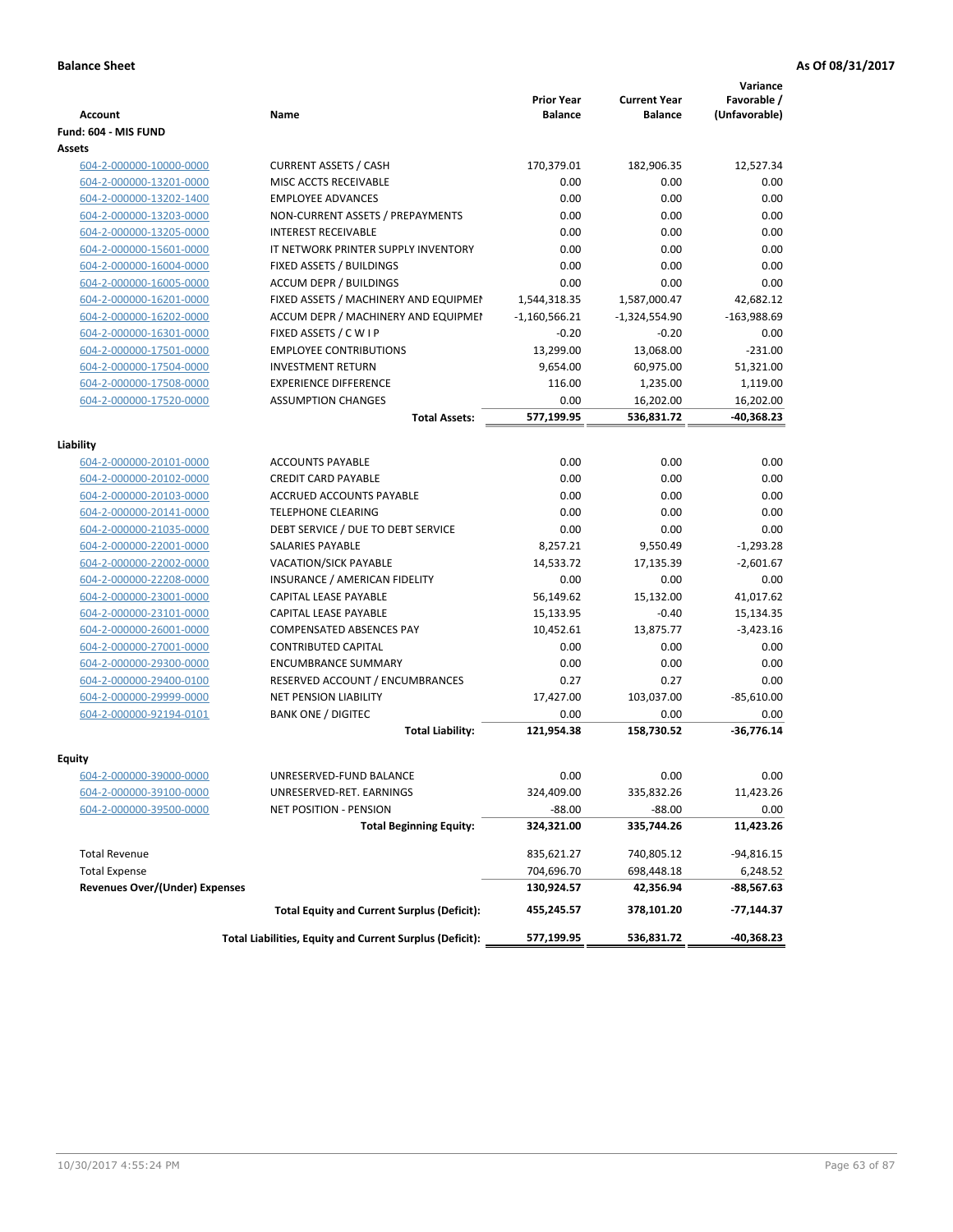| <b>Account</b>                        | Name                                                     | <b>Prior Year</b><br><b>Balance</b> | <b>Current Year</b><br><b>Balance</b> | Variance<br>Favorable /<br>(Unfavorable) |
|---------------------------------------|----------------------------------------------------------|-------------------------------------|---------------------------------------|------------------------------------------|
| Fund: 660 - VEHICLE REPLACEMENT FUND  |                                                          |                                     |                                       |                                          |
| <b>Assets</b>                         |                                                          |                                     |                                       |                                          |
| 660-2-000000-10000-0000               | <b>CURRENT ASSETS / CASH</b>                             | 91,327.85                           | 144,578.14                            | 53,250.29                                |
| 660-2-000000-11309-0000               | <b>TAX ANTICIPATION NOTES</b>                            | 0.00                                | 0.00                                  | 0.00                                     |
| 660-2-000000-11510-0000               | PUBLIC SAFETY VEHICLE REPLACEMENT                        | 907.48                              | 58,289.18                             | 57,381.70                                |
| 660-2-000000-11520-0000               | <b>CERTIFICATES OF DEPOSIT</b>                           | 300,000.00                          | 0.00                                  | $-300,000.00$                            |
| 660-2-000000-11530-0000               | <b>TexasTERM CP</b>                                      | 0.00                                | 500,000.00                            | 500,000.00                               |
| 660-2-000000-13201-0000               | MISC ACCTS RECEIVABLE                                    | 0.00                                | 0.00                                  | 0.00                                     |
| 660-2-000000-13205-0000               | <b>INTEREST RECEIVABLE</b>                               | 0.00                                | 0.00                                  | 0.00                                     |
| 660-2-000000-16201-0000               | FIXED ASSETS / MACHINERY AND EQUIPMEN                    | 8,459,168.27                        | 7,777,143.11                          | $-682,025.16$                            |
| 660-2-000000-16202-0000               | ACCUM DEPR / MACHINERY AND EQUIPMEI                      | $-6,395,288.99$                     | $-5,838,057.20$                       | 557,231.79                               |
| 660-2-000000-16301-0000               | FIXED ASSETS / C W I P                                   | 0.00                                | 0.00                                  | 0.00                                     |
| 660-2-000000-39300-0000               | RESERVED ACCOUNT / ESCROW BALANCE                        | 0.00                                | 0.00                                  | 0.00                                     |
|                                       | <b>Total Assets:</b>                                     | 2,456,114.61                        | 2,641,953.23                          | 185,838.62                               |
| Liability                             |                                                          |                                     |                                       |                                          |
| 660-2-000000-20101-0000               | <b>ACCOUNTS PAYABLE</b>                                  | 0.00                                | 0.00                                  | 0.00                                     |
| 660-2-000000-20102-0000               | <b>CREDIT CARD PAYABLE</b>                               | 0.00                                | 0.00                                  | 0.00                                     |
| 660-2-000000-20103-0000               | ACCRUED ACCOUNTS PAYABLE                                 | 0.00                                | 0.00                                  | 0.00                                     |
| 660-2-000000-21001-0000               | <b>GENERAL FUND / GENERAL FUND</b>                       | 0.00                                | 0.00                                  | 0.00                                     |
| 660-2-000000-23001-0000               | <b>CAPITAL LEASE PAYABLE</b>                             | 55,705.00                           | 58,323.01                             | $-2,618.01$                              |
| 660-2-000000-23101-0000               | <b>CAPITAL LEASE PAYABLE</b>                             | 172,458.92                          | 114,135.17                            | 58,323.75                                |
| 660-2-000000-27001-0000               | <b>CONTRIBUTED CAPITAL</b>                               | 0.00                                | 0.00                                  | 0.00                                     |
| 660-2-000000-29300-0000               | <b>ENCUMBRANCE SUMMARY</b>                               | 0.00                                | 0.00                                  | 0.00                                     |
| 660-2-000000-29400-0100               | RESERVED ACCOUNT / ENCUMBRANCES                          | 0.00                                | 0.00                                  | 0.00                                     |
|                                       | <b>Total Liability:</b>                                  | 228,163.92                          | 172,458.18                            | 55,705.74                                |
|                                       |                                                          |                                     |                                       |                                          |
| <b>Equity</b>                         |                                                          |                                     |                                       |                                          |
| 660-2-000000-39000-0000               | UNRESERVED-FUND BALANCE                                  | 0.00                                | 0.00                                  | 0.00                                     |
| 660-2-000000-39100-0000               | UNRESERVED-RET. EARNINGS                                 | 2,066,622.07                        | 2,318,662.96                          | 252,040.89                               |
|                                       | <b>Total Beginning Equity:</b>                           | 2,066,622.07                        | 2,318,662.96                          | 252,040.89                               |
| <b>Total Revenue</b>                  |                                                          | 1,138,265.14                        | 408,626.49                            | $-729,638.65$                            |
| <b>Total Expense</b>                  |                                                          | 976,936.52                          | 257,794.40                            | 719,142.12                               |
| <b>Revenues Over/(Under) Expenses</b> |                                                          | 161,328.62                          | 150,832.09                            | $-10,496.53$                             |
|                                       | <b>Total Equity and Current Surplus (Deficit):</b>       | 2,227,950.69                        | 2,469,495.05                          | 241,544.36                               |
|                                       | Total Liabilities, Equity and Current Surplus (Deficit): | 2,456,114.61                        | 2,641,953.23                          | 185,838.62                               |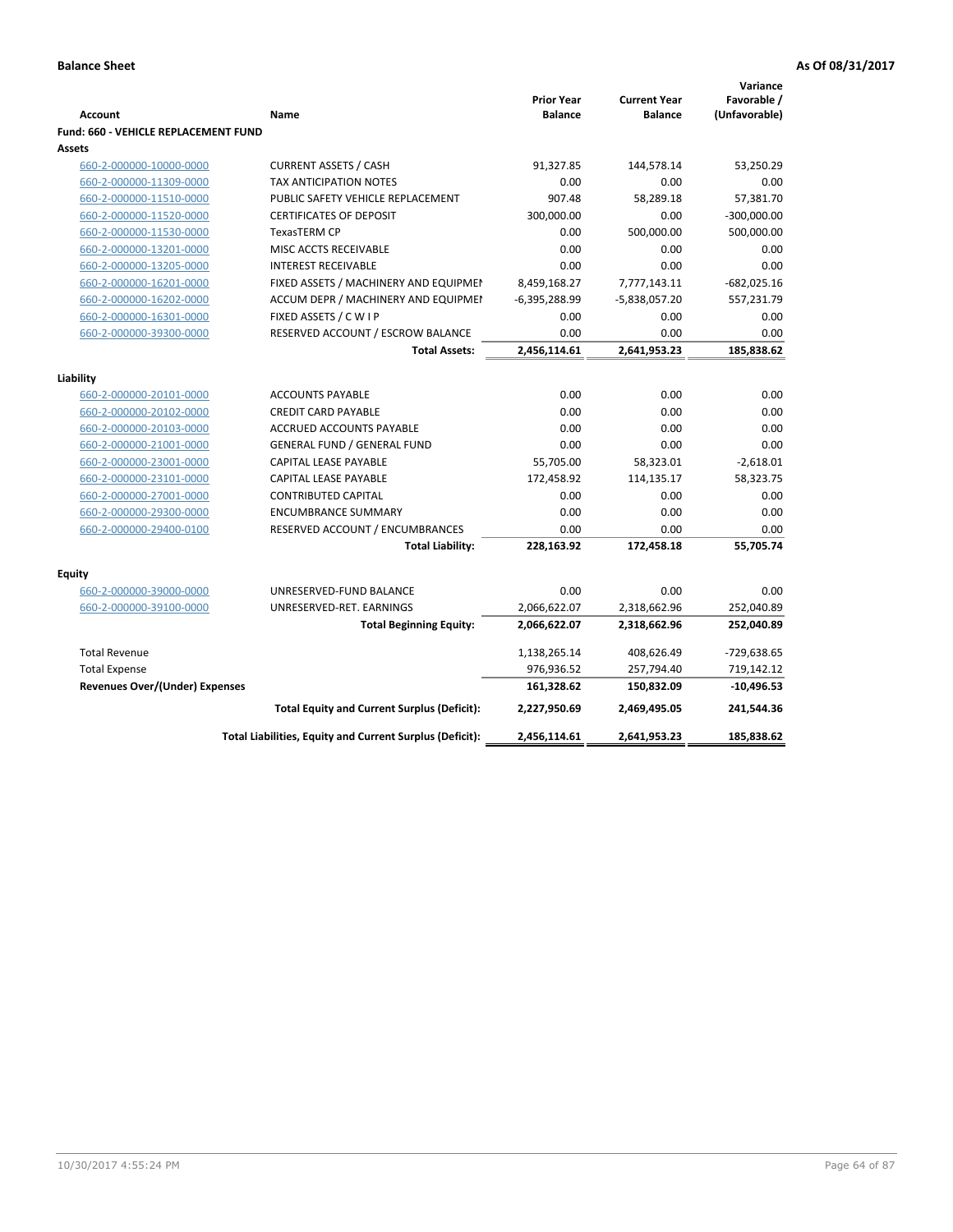| <b>Account</b>                 | Name                                                     | <b>Prior Year</b><br><b>Balance</b> | <b>Current Year</b><br><b>Balance</b> | Variance<br>Favorable /<br>(Unfavorable) |
|--------------------------------|----------------------------------------------------------|-------------------------------------|---------------------------------------|------------------------------------------|
| Fund: 701 - FIREMEN'S PENSION  |                                                          |                                     |                                       |                                          |
| <b>Assets</b>                  |                                                          |                                     |                                       |                                          |
| 701-1-000000-10000-0000        | <b>CURRENT ASSETS / CASH</b>                             | 0.00                                | 0.00                                  | 0.00                                     |
|                                | <b>Total Assets:</b>                                     | 0.00                                | 0.00                                  | 0.00                                     |
| Liability                      |                                                          |                                     |                                       |                                          |
| 701-1-000000-20103-0000        | <b>ACCOUNTS PAYABLE</b>                                  | 0.00                                | 0.00                                  | 0.00                                     |
| 701-1-000000-22306-1000        | UNREALIZED GAIN/LOSS                                     | 543,546.00                          | 543,546.00                            | 0.00                                     |
|                                | <b>Total Liability:</b>                                  | 543,546.00                          | 543,546.00                            | 0.00                                     |
| <b>Equity</b>                  |                                                          |                                     |                                       |                                          |
| 701-1-000000-39000-0000        | UNRESERVED-FUND BALANCE                                  | $-543,546.00$                       | $-543,546.00$                         | 0.00                                     |
|                                | <b>Total Beginning Equity:</b>                           | $-543,546.00$                       | -543,546.00                           | 0.00                                     |
| <b>Total Expense</b>           |                                                          | 0.00                                | 0.00                                  | 0.00                                     |
| Revenues Over/(Under) Expenses |                                                          | 0.00                                | 0.00                                  | 0.00                                     |
|                                | <b>Total Equity and Current Surplus (Deficit):</b>       | $-543,546.00$                       | -543,546.00                           | 0.00                                     |
|                                | Total Liabilities, Equity and Current Surplus (Deficit): | 0.00                                | 0.00                                  | 0.00                                     |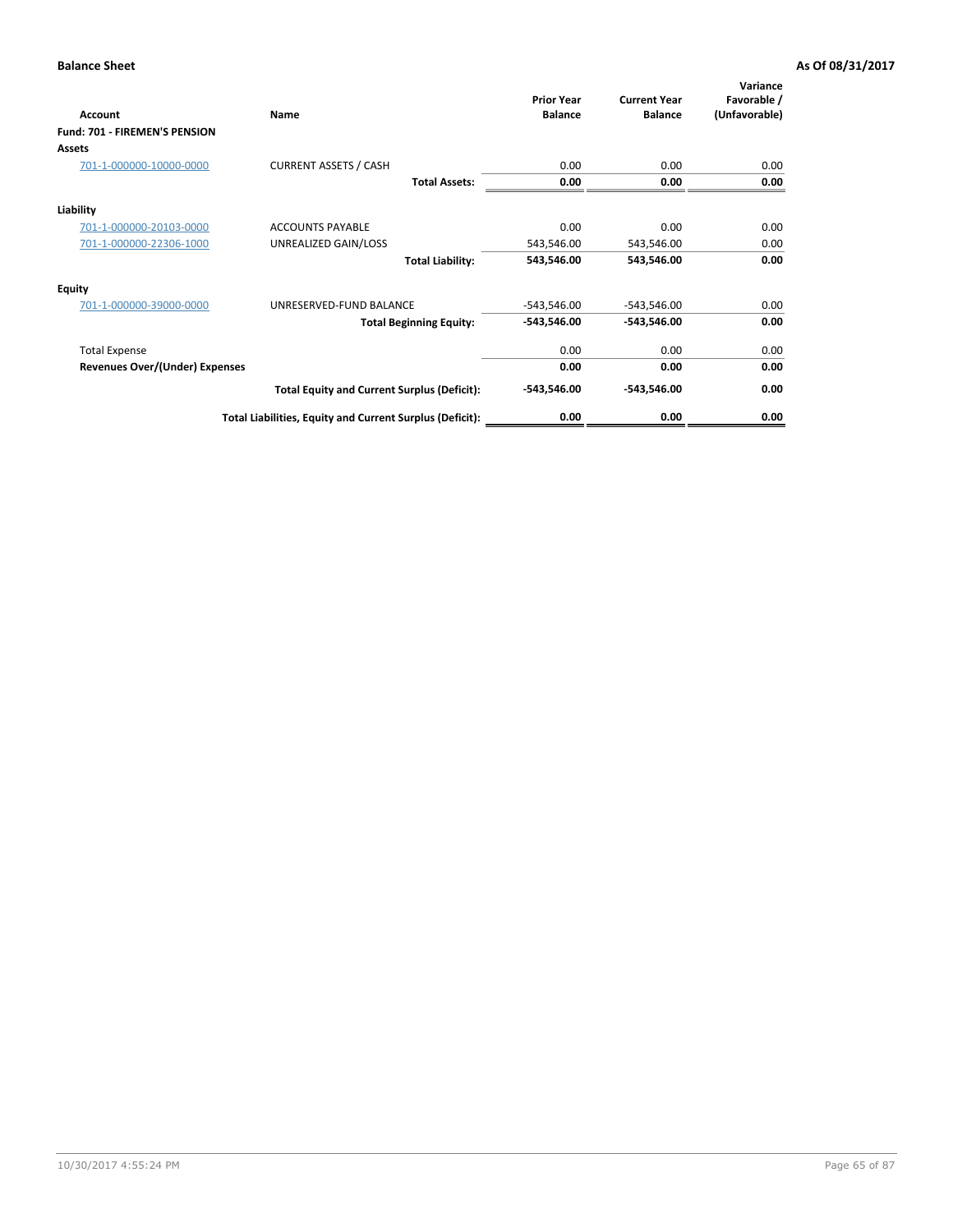|                                       |                                                          |                                     |                                       | Variance                     |
|---------------------------------------|----------------------------------------------------------|-------------------------------------|---------------------------------------|------------------------------|
| <b>Account</b>                        | <b>Name</b>                                              | <b>Prior Year</b><br><b>Balance</b> | <b>Current Year</b><br><b>Balance</b> | Favorable /<br>(Unfavorable) |
| Fund: 800 - SPENCE FUND               |                                                          |                                     |                                       |                              |
| Assets                                |                                                          |                                     |                                       |                              |
| 800-3-000000-10000-0000               | <b>CURRENT ASSETS / CASH</b>                             | 51.61                               | $-1,566.38$                           | $-1,617.99$                  |
| 800-3-000000-11507-0000               | <b>SPENCE ENDOWMENT</b>                                  | 71.259.64                           | 573.373.84                            | 502,114.20                   |
| 800-3-000000-11520-0000               | <b>CERTIFICATES OF DEPOSIT</b>                           | 494,000.00                          | 0.00                                  | $-494,000.00$                |
| 800-3-000000-11605-0000               | SPENCE ENDOWMENT                                         | 0.00                                | 0.00                                  | 0.00                         |
| 800-3-000000-13205-0000               | <b>INTEREST RECEIVABLE</b>                               | 1,337.43                            | 1,337.43                              | 0.00                         |
|                                       | <b>Total Assets:</b>                                     | 566,648.68                          | 573,144.89                            | 6,496.21                     |
|                                       |                                                          |                                     |                                       |                              |
| Liability                             |                                                          |                                     |                                       |                              |
| 800-3-000000-20101-0000               | <b>ACCOUNTS PAYABLE</b>                                  | 0.00                                | 0.00                                  | 0.00                         |
| 800-3-000000-20102-0000               | <b>CREDIT CARD PAYABLE</b>                               | 0.00                                | 0.00                                  | 0.00                         |
| 800-3-000000-20103-0000               | <b>ACCRUED ACCOUNTS PAYABLE</b>                          | 0.00                                | 0.00                                  | 0.00                         |
| 800-3-000000-20139-0000               | <b>RETAINAGES PAYABLE</b>                                | 0.00                                | 0.00                                  | 0.00                         |
| 800-3-000000-21001-0000               | <b>GENERAL FUND / GENERAL FUND</b>                       | 0.00                                | 0.00                                  | 0.00                         |
| 800-3-000000-29300-0000               | <b>ENCUMBRANCE SUMMARY</b>                               | 0.00                                | 0.00                                  | 0.00                         |
| 800-3-000000-29400-0000               | RESERVED ACCOUNT / ENCUMBRANCES                          | 0.00                                | 0.00                                  | 0.00                         |
|                                       | <b>Total Liability:</b>                                  | 0.00                                | 0.00                                  | 0.00                         |
| Equity                                |                                                          |                                     |                                       |                              |
| 800-3-000000-39000-0000               | UNRESERVED-FUND BALANCE                                  | 563,757.78                          | 566,627.77                            | 2,869.99                     |
|                                       | <b>Total Beginning Equity:</b>                           | 563,757.78                          | 566,627.77                            | 2,869.99                     |
| <b>Total Revenue</b>                  |                                                          | 3,441.24                            | 7,067.12                              | 3,625.88                     |
| <b>Total Expense</b>                  |                                                          | 550.34                              | 550.00                                | 0.34                         |
| <b>Revenues Over/(Under) Expenses</b> |                                                          | 2,890.90                            | 6,517.12                              | 3,626.22                     |
|                                       | <b>Total Equity and Current Surplus (Deficit):</b>       | 566,648.68                          | 573,144.89                            | 6,496.21                     |
|                                       | Total Liabilities, Equity and Current Surplus (Deficit): | 566,648.68                          | 573,144.89                            | 6,496.21                     |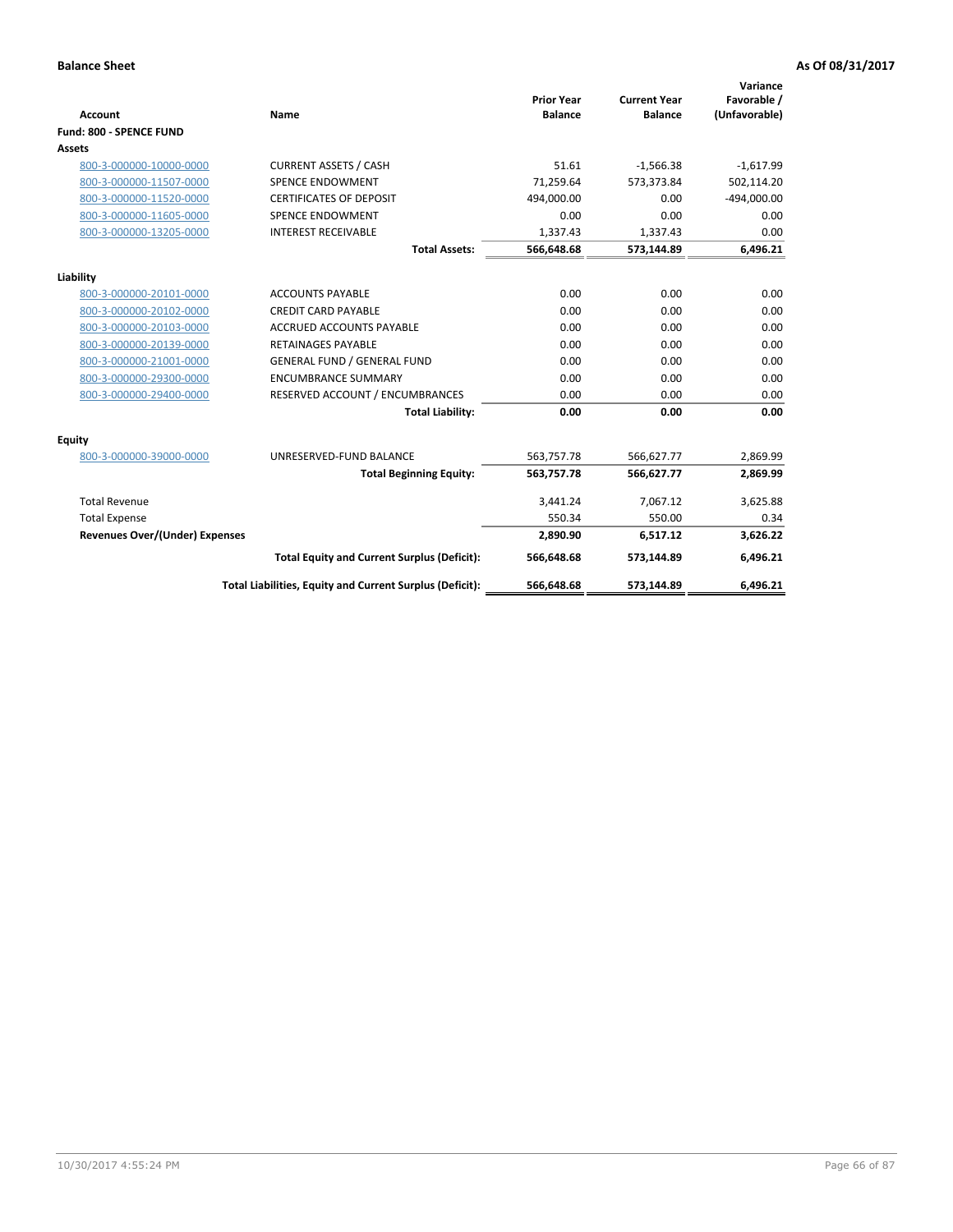|                                        |                                                          | <b>Prior Year</b> | <b>Current Year</b> | Variance<br>Favorable / |
|----------------------------------------|----------------------------------------------------------|-------------------|---------------------|-------------------------|
| Account                                | Name                                                     | <b>Balance</b>    | <b>Balance</b>      | (Unfavorable)           |
| <b>Fund: 801 - JONES LIBRARY TRUST</b> |                                                          |                   |                     |                         |
| Assets                                 |                                                          |                   |                     |                         |
| 801-3-000000-10000-0000                | <b>CURRENT ASSETS / CASH</b>                             | 15,399.54         | 15,431.20           | 31.66                   |
| 801-3-000000-13201-0000                | MISC ACCTS RECEIVABLE                                    | 0.00              | 0.00                | 0.00                    |
| 801-3-000000-13205-0000                | <b>INTEREST RECEIVABLE</b>                               | 0.00              | 0.00                | 0.00                    |
|                                        | <b>Total Assets:</b>                                     | 15,399.54         | 15,431.20           | 31.66                   |
| Liability                              |                                                          |                   |                     |                         |
| 801-3-000000-20101-0000                | <b>ACCOUNTS PAYABLE</b>                                  | 0.00              | 0.00                | 0.00                    |
| 801-3-000000-20102-0000                | <b>CREDIT CARD PAYABLE</b>                               | 0.00              | 0.00                | 0.00                    |
| 801-3-000000-20103-0000                | <b>ACCRUED ACCOUNTS PAYABLE</b>                          | 0.00              | 0.00                | 0.00                    |
|                                        | <b>Total Liability:</b>                                  | 0.00              | 0.00                | 0.00                    |
| Equity                                 |                                                          |                   |                     |                         |
| 801-3-000000-39000-0000                | UNRESERVED-FUND BALANCE                                  | 15,370.31         | 15,407.38           | 37.07                   |
|                                        | <b>Total Beginning Equity:</b>                           | 15,370.31         | 15,407.38           | 37.07                   |
| <b>Total Revenue</b>                   |                                                          | 50.38             | 33.50               | $-16.88$                |
| <b>Total Expense</b>                   |                                                          | 21.15             | 9.68                | 11.47                   |
| Revenues Over/(Under) Expenses         |                                                          | 29.23             | 23.82               | $-5.41$                 |
|                                        | <b>Total Equity and Current Surplus (Deficit):</b>       | 15,399.54         | 15,431.20           | 31.66                   |
|                                        | Total Liabilities, Equity and Current Surplus (Deficit): | 15,399.54         | 15,431.20           | 31.66                   |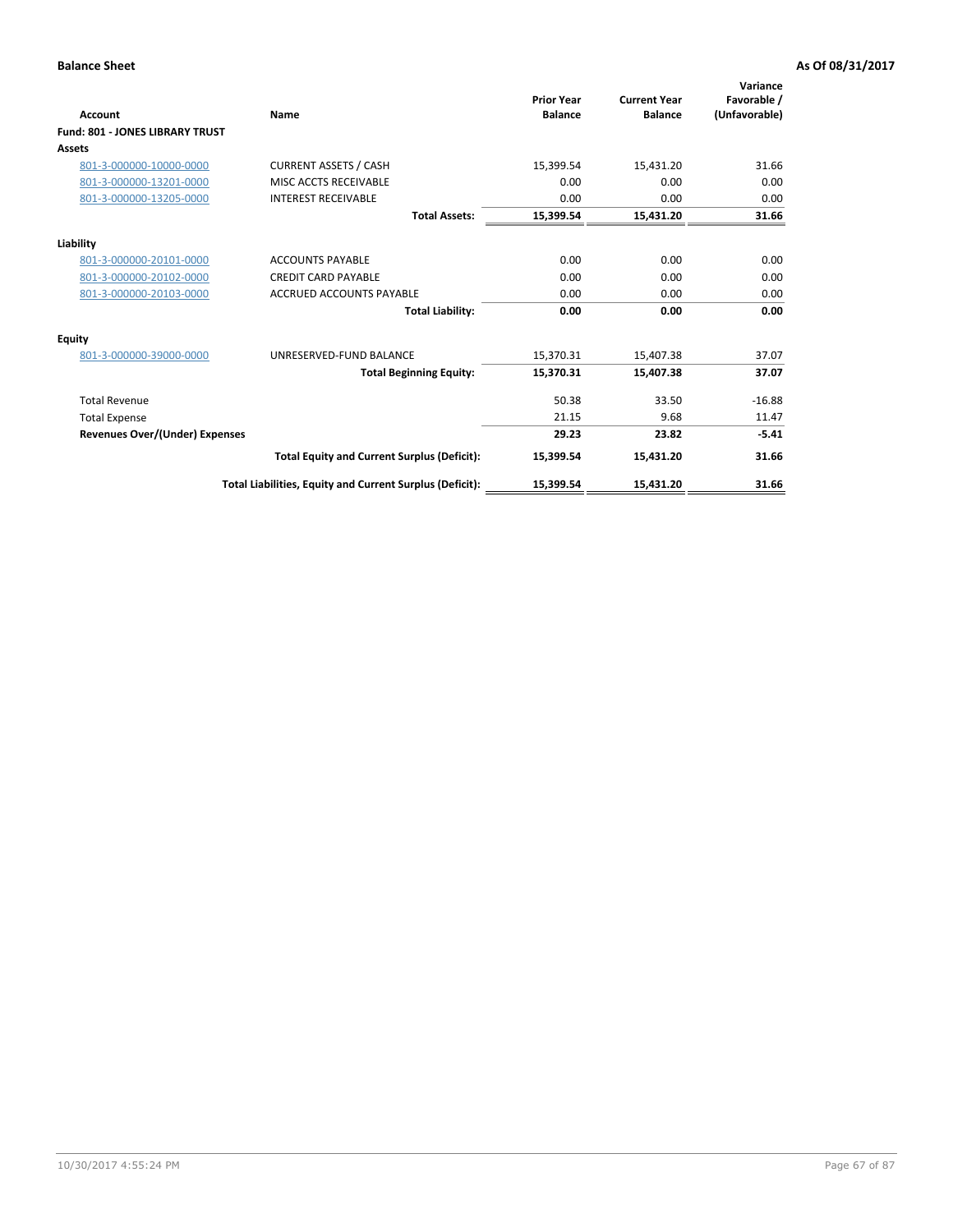| <b>Account</b>                              | Name                                                     | <b>Prior Year</b><br><b>Balance</b> | <b>Current Year</b><br><b>Balance</b> | Variance<br>Favorable /<br>(Unfavorable) |
|---------------------------------------------|----------------------------------------------------------|-------------------------------------|---------------------------------------|------------------------------------------|
| Fund: 803 - GREENVILLE BOARD OF DEVELOPMENT |                                                          |                                     |                                       |                                          |
| Assets                                      |                                                          |                                     |                                       |                                          |
| 803-3-000000-10000-0000                     | <b>CURRENT ASSETS / CASH</b>                             | 0.00                                | 0.00                                  | 0.00                                     |
| 803-3-000000-13201-0000                     | MISC ACCTS RECEIVABLE                                    | 0.00                                | 0.00                                  | 0.00                                     |
| 803-3-000000-13203-0000                     | NON-CURRENT ASSETS / PREPAYMENTS                         | 0.00                                | 0.00                                  | 0.00                                     |
|                                             | <b>Total Assets:</b>                                     | 0.00                                | 0.00                                  | 0.00                                     |
| Liability                                   |                                                          |                                     |                                       |                                          |
| 803-3-000000-20101-0000                     | <b>ACCOUNTS PAYABLE</b>                                  | 0.00                                | 0.00                                  | 0.00                                     |
| 803-3-000000-20102-0000                     | <b>ACCOUNTS PAYABLE</b>                                  | 0.00                                | 0.00                                  | 0.00                                     |
| 803-3-000000-20103-0000                     | <b>ACCRUED ACCOUNTS PAYABLE</b>                          | 0.00                                | 0.00                                  | 0.00                                     |
| 803-3-000000-20139-0000                     | RETAINAGES PAYABLE                                       | 0.00                                | 0.00                                  | 0.00                                     |
| 803-3-000000-20141-0000                     | <b>TELEPHONE CLEARING</b>                                | 0.00                                | 0.00                                  | 0.00                                     |
| 803-3-000000-21400-0000                     | <b>ELECTRIC OPERATING FUND</b>                           | 0.00                                | 0.00                                  | 0.00                                     |
| 803-3-000000-22001-0000                     | ACCRUED SALARIES/WAGES                                   | 0.00                                | 0.00                                  | 0.00                                     |
| 803-3-000000-22002-0000                     | ACCRUED SALARIES/WAGES                                   | 0.00                                | 0.00                                  | 0.00                                     |
| 803-3-000000-26001-0000                     | <b>COMPENSATED ABSENCES PAY</b>                          | 0.00                                | 0.00                                  | 0.00                                     |
| 803-3-000000-29300-0000                     | <b>ENCUMBRANCE SUMMARY</b>                               | 0.00                                | 0.00                                  | 0.00                                     |
| 803-3-000000-29400-0100                     | RESERVED ACCOUNT / ENCUMBRANCES                          | 103,228.62                          | 103,228.62                            | 0.00                                     |
|                                             | <b>Total Liability:</b>                                  | 103,228.62                          | 103,228.62                            | 0.00                                     |
| Equity                                      |                                                          |                                     |                                       |                                          |
| 803-3-000000-39000-0000                     | UNRESERVED-FUND BALANCE                                  | $-103,228.62$                       | $-103,228.62$                         | 0.00                                     |
|                                             | <b>Total Beginning Equity:</b>                           | $-103,228.62$                       | $-103,228.62$                         | 0.00                                     |
| <b>Total Revenue</b>                        |                                                          | 0.00                                | 0.00                                  | 0.00                                     |
| <b>Total Expense</b>                        |                                                          | 0.00                                | 0.00                                  | 0.00                                     |
| <b>Revenues Over/(Under) Expenses</b>       |                                                          | 0.00                                | 0.00                                  | 0.00                                     |
|                                             | <b>Total Equity and Current Surplus (Deficit):</b>       | $-103,228.62$                       | $-103,228.62$                         | 0.00                                     |
|                                             | Total Liabilities, Equity and Current Surplus (Deficit): | 0.00                                | 0.00                                  | 0.00                                     |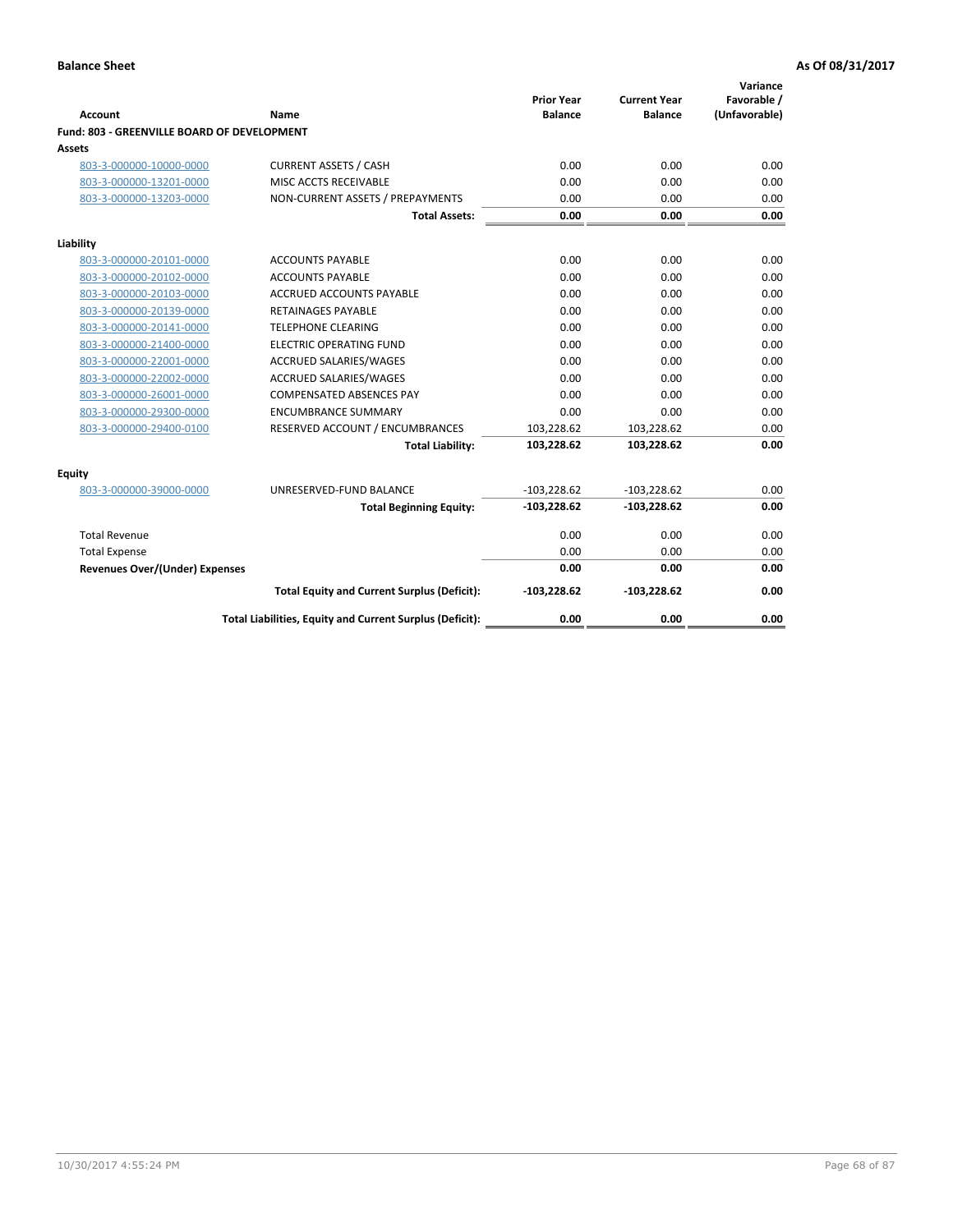| <b>Account</b>                        | Name                                                     | <b>Prior Year</b><br><b>Balance</b> | <b>Current Year</b><br><b>Balance</b> | Variance<br>Favorable /<br>(Unfavorable) |
|---------------------------------------|----------------------------------------------------------|-------------------------------------|---------------------------------------|------------------------------------------|
| <b>Fund: 807 - 4A-EDC</b>             |                                                          |                                     |                                       |                                          |
| <b>Assets</b>                         |                                                          |                                     |                                       |                                          |
| 807-3-000000-10000-0000               | <b>CURRENT ASSETS / CASH</b>                             | 0.00                                | 0.00                                  | 0.00                                     |
| 807-3-000000-13201-0000               | MISC ACCTS RECEIVABLE                                    | 0.00                                | 0.00                                  | 0.00                                     |
| 807-3-000000-16301-0000               | FIXED ASSETS / C W I P                                   | 0.00                                | 0.00                                  | 0.00                                     |
|                                       | <b>Total Assets:</b>                                     | 0.00                                | 0.00                                  | 0.00                                     |
| Liability                             |                                                          |                                     |                                       |                                          |
| 807-3-000000-20101-0000               | <b>ACCOUNTS PAYABLE</b>                                  | 0.00                                | 0.00                                  | 0.00                                     |
| 807-3-000000-20103-0000               | <b>ACCOUNTS PAYABLE</b>                                  | 0.00                                | 0.00                                  | 0.00                                     |
| 807-3-000000-20139-0000               | <b>RETAINAGES PAYABLE</b>                                | 0.00                                | 0.00                                  | 0.00                                     |
| 807-3-000000-26105-0000               | INV NET OF RELATED DEBT                                  | 305,846.00                          | 305,846.00                            | 0.00                                     |
| 807-3-000000-29300-0000               | <b>ENCUMBRANCE SUMMARY</b>                               | 0.00                                | 0.00                                  | 0.00                                     |
| 807-3-000000-29400-0100               | RESERVED ACCOUNT / ENCUMBRANCES                          | 18,078.76                           | 18,078.76                             | 0.00                                     |
| 807-3-495000-20180-0000               | <b>CURRENT DEBT</b>                                      | 0.00                                | 0.00                                  | 0.00                                     |
| 807-3-495000-26002-0000               | CA - LONG-TERM DEBT / AMT TO BE PROVIL                   | 0.00                                | 0.00                                  | 0.00                                     |
|                                       | <b>Total Liability:</b>                                  | 323,924.76                          | 323,924.76                            | 0.00                                     |
| Equity                                |                                                          |                                     |                                       |                                          |
| 807-3-000000-39000-0000               | UNRESERVED-FUND BALANCE                                  | $-323,924.76$                       | $-323,924.76$                         | 0.00                                     |
|                                       | <b>Total Beginning Equity:</b>                           | $-323,924.76$                       | $-323,924.76$                         | 0.00                                     |
| <b>Total Revenue</b>                  |                                                          | 0.00                                | 0.00                                  | 0.00                                     |
| <b>Total Expense</b>                  |                                                          | 0.00                                | 0.00                                  | 0.00                                     |
| <b>Revenues Over/(Under) Expenses</b> |                                                          | 0.00                                | 0.00                                  | 0.00                                     |
|                                       | <b>Total Equity and Current Surplus (Deficit):</b>       | $-323,924.76$                       | $-323,924.76$                         | 0.00                                     |
|                                       | Total Liabilities, Equity and Current Surplus (Deficit): | 0.00                                | 0.00                                  | 0.00                                     |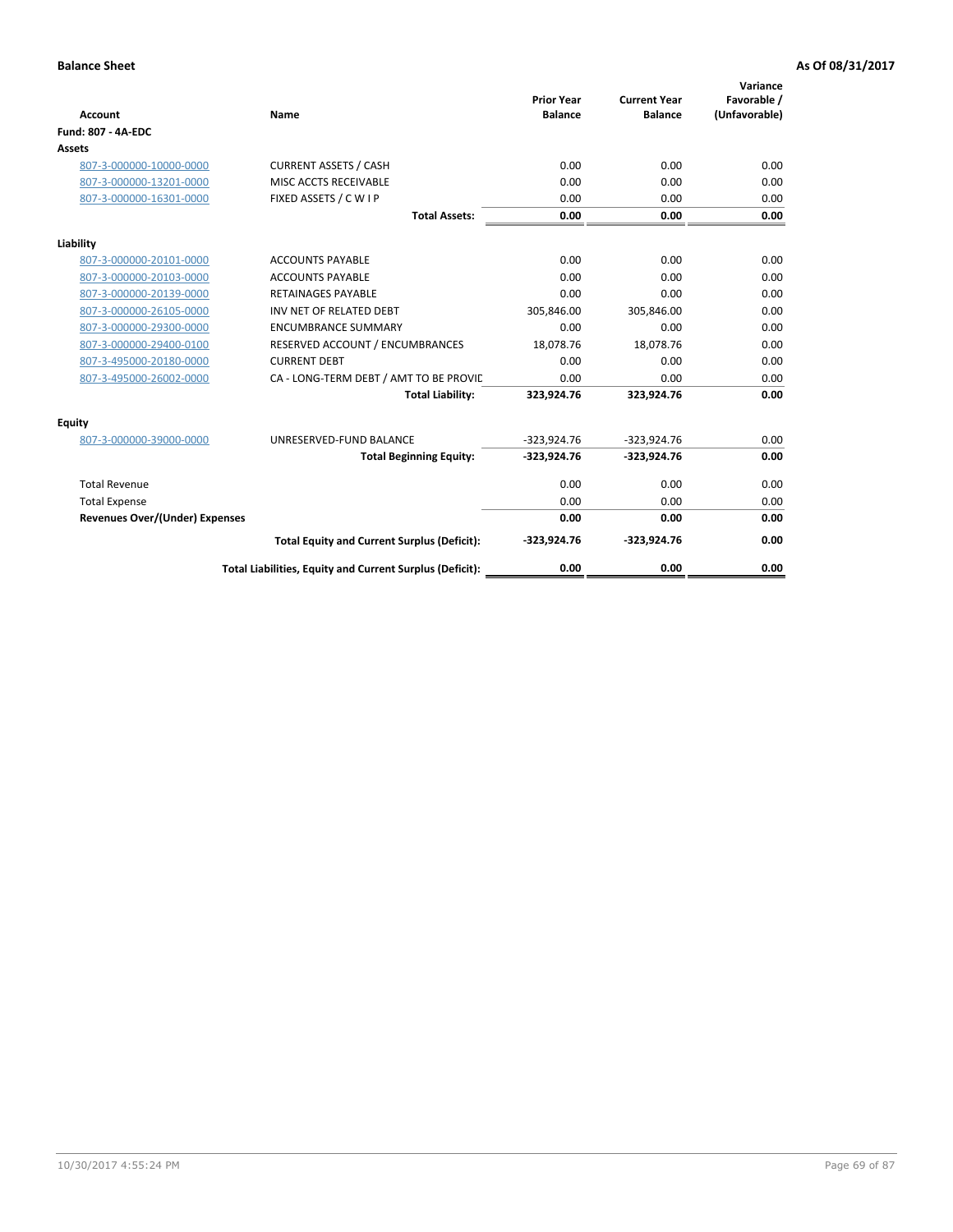| <b>Account</b>                   | Name                                                     | <b>Prior Year</b><br><b>Balance</b> | <b>Current Year</b><br><b>Balance</b> | Variance<br>Favorable /<br>(Unfavorable) |
|----------------------------------|----------------------------------------------------------|-------------------------------------|---------------------------------------|------------------------------------------|
| Fund: 809 - GREENVILLE IDC (L-3) |                                                          |                                     |                                       |                                          |
| Assets                           |                                                          |                                     |                                       |                                          |
| 809-3-000000-10000-0000          | <b>CURRENT ASSETS / CASH</b>                             | 0.00                                | 2,862,457.40                          | 2,862,457.40                             |
| 809-3-000000-13201-0000          | MISC ACCTS RECEIVABLE                                    | 0.00                                | 0.00                                  | 0.00                                     |
|                                  | <b>Total Assets:</b>                                     | 0.00                                | 2,862,457.40                          | 2,862,457.40                             |
| Liability                        |                                                          |                                     |                                       |                                          |
| 809-3-000000-20101-0000          | <b>ACCOUNTS PAYABLE</b>                                  | 0.00                                | 0.00                                  | 0.00                                     |
| 809-3-000000-20103-0000          | <b>ACCRUED ACCOUNTS PAYABLE</b>                          | 0.00                                | 0.00                                  | 0.00                                     |
| 809-3-000000-21001-0000          | <b>GENERAL FUND / GENERAL FUND</b>                       | 0.00                                | 0.00                                  | 0.00                                     |
|                                  | <b>Total Liability:</b>                                  | 0.00                                | 0.00                                  | 0.00                                     |
| Equity                           |                                                          |                                     |                                       |                                          |
| 809-3-000000-39000-0000          | UNRESERVED-FUND BALANCE                                  | 0.00                                | 2,862,457.40                          | 2,862,457.40                             |
| 809-3-000000-39100-0000          | UNRESERVED-RET, EARNINGS                                 | 0.00                                | 0.00                                  | 0.00                                     |
| 809-3-000000-39150-0000          | RESERVED-RET. EARNINGS                                   | 0.00                                | 0.00                                  | 0.00                                     |
|                                  | <b>Total Beginning Equity:</b>                           | 0.00                                | 2,862,457.40                          | 2,862,457.40                             |
| <b>Total Revenue</b>             |                                                          | 2,698,209.55                        | 4,533,247.43                          | 1,835,037.88                             |
| <b>Total Expense</b>             |                                                          | 2,698,209.55                        | 4,533,247.43                          | $-1,835,037.88$                          |
| Revenues Over/(Under) Expenses   |                                                          | 0.00                                | 0.00                                  | 0.00                                     |
|                                  | <b>Total Equity and Current Surplus (Deficit):</b>       | 0.00                                | 2,862,457.40                          | 2,862,457.40                             |
|                                  | Total Liabilities, Equity and Current Surplus (Deficit): | 0.00                                | 2,862,457.40                          | 2,862,457.40                             |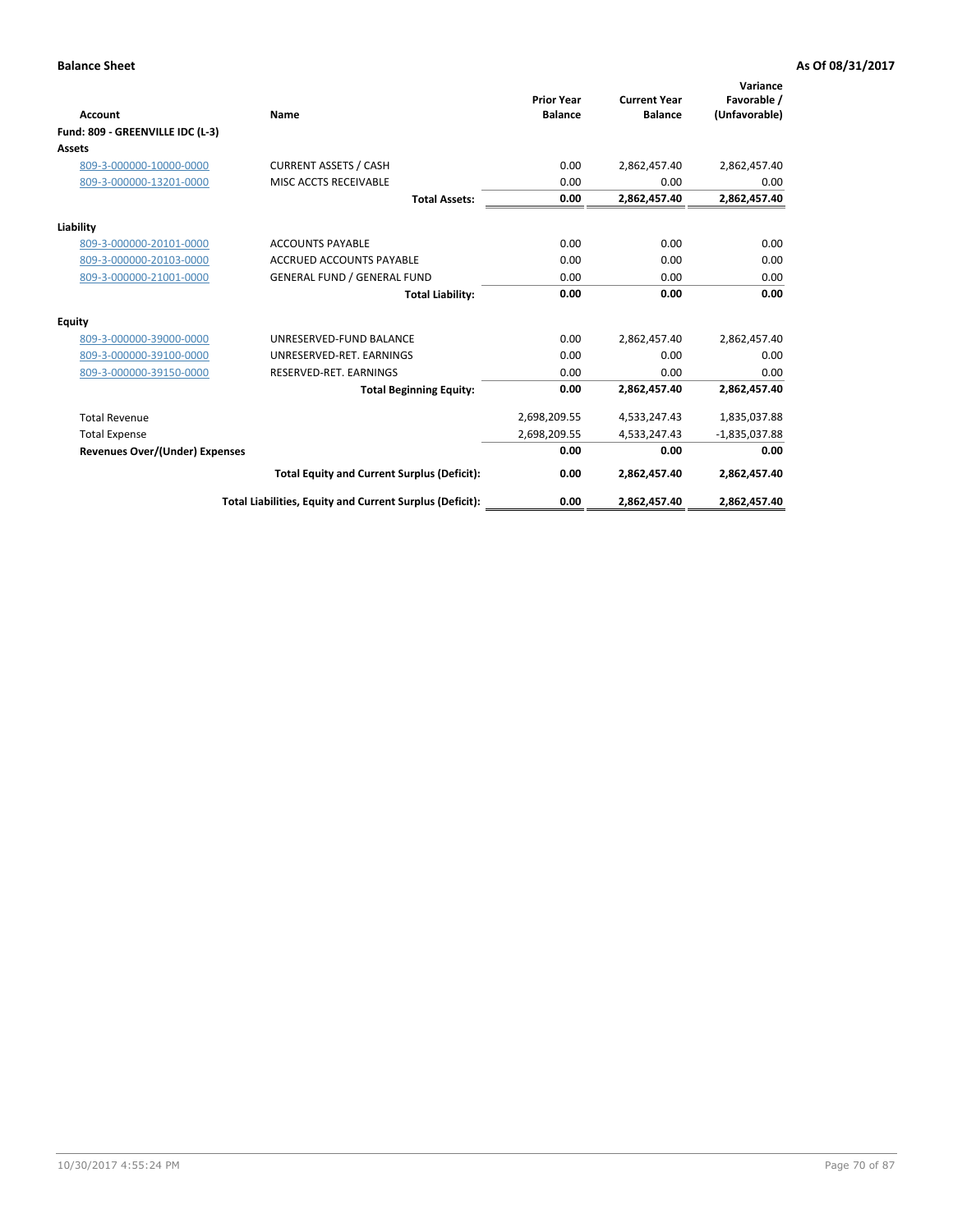| <b>Account</b>                                 | Name                                                     | <b>Prior Year</b><br><b>Balance</b> | <b>Current Year</b><br><b>Balance</b> | Variance<br>Favorable /<br>(Unfavorable) |
|------------------------------------------------|----------------------------------------------------------|-------------------------------------|---------------------------------------|------------------------------------------|
| <b>Fund: 810 - SEIZURE FUNDS - STATE RULES</b> |                                                          |                                     |                                       |                                          |
| <b>Assets</b>                                  |                                                          |                                     |                                       |                                          |
| 810-3-000000-10000-0000                        | <b>CURRENT ASSETS / CASH</b>                             | 328,569.39                          | 262,741.28                            | $-65,828.11$                             |
| 810-3-000000-13201-0000                        | MISC ACCTS RECEIVABLE                                    | 0.00                                | 0.00                                  | 0.00                                     |
| 810-3-000000-13202-1400                        | <b>EMPLOYEE ADVANCES</b>                                 | 0.00                                | 0.00                                  | 0.00                                     |
| 810-3-000000-13205-0000                        | <b>INTEREST RECEIVABLE</b>                               | 0.00                                | 0.00                                  | 0.00                                     |
| 810-3-000000-16201-0000                        | MACHINERY AND EQUIPMENT                                  | 0.00                                | 0.00                                  | 0.00                                     |
| 810-3-000000-16202-0000                        | ACCUMULATED DEPRECATION                                  | 0.00                                | 0.00                                  | 0.00                                     |
|                                                | <b>Total Assets:</b>                                     | 328,569.39                          | 262,741.28                            | $-65,828.11$                             |
|                                                |                                                          |                                     |                                       |                                          |
| Liability                                      |                                                          |                                     |                                       |                                          |
| 810-3-000000-20101-0000                        | <b>ACCOUNTS PAYABLE</b>                                  | 0.00                                | 0.00                                  | 0.00                                     |
| 810-3-000000-20102-0000                        | <b>CREDIT CARD PAYABLE</b><br>ACCRUED ACCOUNTS PAYABLE   | 0.00<br>0.00                        | 0.00<br>0.00                          | 0.00<br>0.00                             |
| 810-3-000000-20103-0000                        |                                                          |                                     |                                       |                                          |
| 810-3-000000-29300-0000                        | <b>ENCUMBRANCE SUMMARY</b>                               | 0.00                                | 0.00                                  | 0.00                                     |
| 810-3-000000-29400-0100                        | RESERVED ACCOUNT / ENCUMBRANCES                          | 0.00                                | 0.00                                  | 0.00                                     |
| 810-3-000000-92520-0600                        | RESERVED ACCOUNT/HB65 SIEZURES                           | 0.00                                | 0.00                                  | 0.00                                     |
|                                                | <b>Total Liability:</b>                                  | 0.00                                | 0.00                                  | 0.00                                     |
| Equity                                         |                                                          |                                     |                                       |                                          |
| 810-3-000000-39000-0000                        | UNRESERVED-FUND BALANCE                                  | 320,424.68                          | 328,736.81                            | 8,312.13                                 |
|                                                | <b>Total Beginning Equity:</b>                           | 320,424.68                          | 328,736.81                            | 8,312.13                                 |
| <b>Total Revenue</b>                           |                                                          | 8,716.43                            | 9,937.94                              | 1,221.51                                 |
| <b>Total Expense</b>                           |                                                          | 571.72                              | 75,933.47                             | $-75,361.75$                             |
| Revenues Over/(Under) Expenses                 |                                                          | 8,144.71                            | $-65,995.53$                          | $-74,140.24$                             |
|                                                | <b>Total Equity and Current Surplus (Deficit):</b>       | 328,569.39                          | 262,741.28                            | $-65,828.11$                             |
|                                                | Total Liabilities, Equity and Current Surplus (Deficit): | 328,569.39                          | 262,741.28                            | $-65,828.11$                             |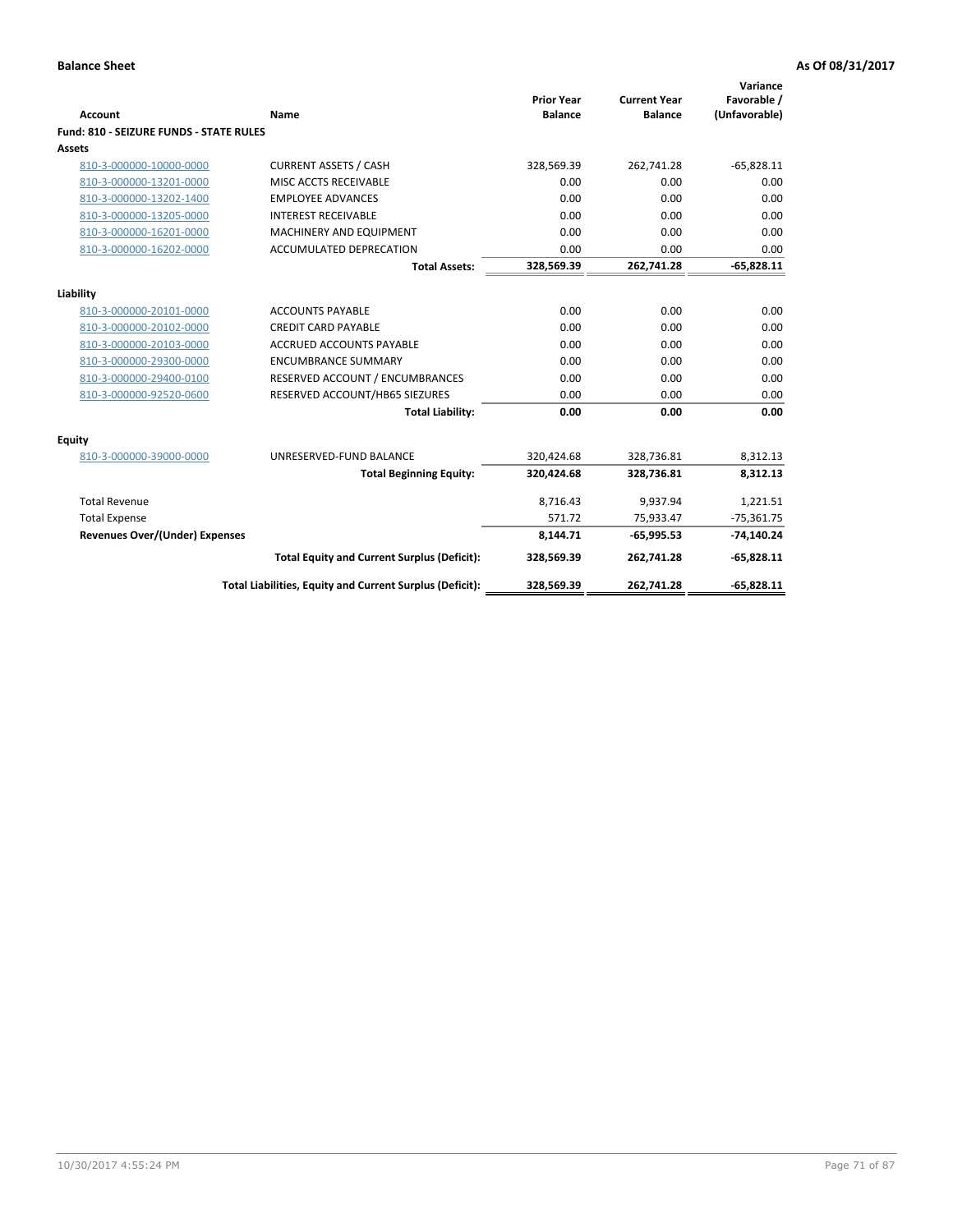| Account                               | Name                                                     | <b>Prior Year</b><br><b>Balance</b> | <b>Current Year</b><br><b>Balance</b> | Variance<br>Favorable /<br>(Unfavorable) |
|---------------------------------------|----------------------------------------------------------|-------------------------------------|---------------------------------------|------------------------------------------|
| Fund: 811 - SEIZURE FUNDS - FED RULES |                                                          |                                     |                                       |                                          |
| <b>Assets</b>                         |                                                          |                                     |                                       |                                          |
| 811-3-000000-10000-0000               | <b>CURRENT ASSETS / CASH</b>                             | 139,763.99                          | 152,309.97                            | 12,545.98                                |
| 811-3-000000-13201-0000               | MISC ACCTS RECEIVABLE                                    | 0.00                                | 0.00                                  | 0.00                                     |
| 811-3-000000-13205-0000               | <b>INTEREST RECEIVABLE</b>                               | 0.00                                | 0.00                                  | 0.00                                     |
| 811-3-000000-16201-0000               | <b>MACHINERY AND EQUIPMENT</b>                           | 0.00                                | 0.00                                  | 0.00                                     |
| 811-3-000000-16202-0000               | ACCUMULATED DEPRECATION                                  | 0.00                                | 0.00                                  | 0.00                                     |
|                                       | <b>Total Assets:</b>                                     | 139,763.99                          | 152,309.97                            | 12,545.98                                |
| Liability                             |                                                          |                                     |                                       |                                          |
| 811-3-000000-20101-0000               | <b>ACCOUNTS PAYABLE</b>                                  | 0.00                                | 0.00                                  | 0.00                                     |
| 811-3-000000-20102-0000               | <b>CREDIT CARD PAYABLE</b>                               | 0.00                                | 0.00                                  | 0.00                                     |
| 811-3-000000-20103-0000               | <b>ACCRUED ACCOUNTS PAYABLE</b>                          | 0.00                                | 0.00                                  | 0.00                                     |
| 811-3-000000-29300-0000               | <b>ENCUMBRANCE SUMMARY</b>                               | 0.00                                | 0.00                                  | 0.00                                     |
| 811-3-000000-29400-0100               | RESERVED ACCOUNT / ENCUMBRANCES                          | 0.00                                | 0.00                                  | 0.00                                     |
| 811-3-000000-92521-0700               | RESERVED ACCOUNT/FED SIEZURES                            | 0.00                                | 0.00                                  | 0.00                                     |
|                                       | <b>Total Liability:</b>                                  | 0.00                                | 0.00                                  | 0.00                                     |
| <b>Equity</b>                         |                                                          |                                     |                                       |                                          |
| 811-3-000000-39000-0000               | UNRESERVED-FUND BALANCE                                  | 111,383.41                          | 139,835.09                            | 28,451.68                                |
|                                       | <b>Total Beginning Equity:</b>                           | 111,383.41                          | 139,835.09                            | 28,451.68                                |
| <b>Total Revenue</b>                  |                                                          | 30,103.45                           | 15,786.61                             | $-14,316.84$                             |
| <b>Total Expense</b>                  |                                                          | 1,722.87                            | 3,311.73                              | $-1,588.86$                              |
| Revenues Over/(Under) Expenses        |                                                          | 28,380.58                           | 12,474.88                             | $-15,905.70$                             |
|                                       | <b>Total Equity and Current Surplus (Deficit):</b>       | 139,763.99                          | 152,309.97                            | 12,545.98                                |
|                                       |                                                          |                                     |                                       |                                          |
|                                       | Total Liabilities, Equity and Current Surplus (Deficit): | 139,763.99                          | 152.309.97                            | 12.545.98                                |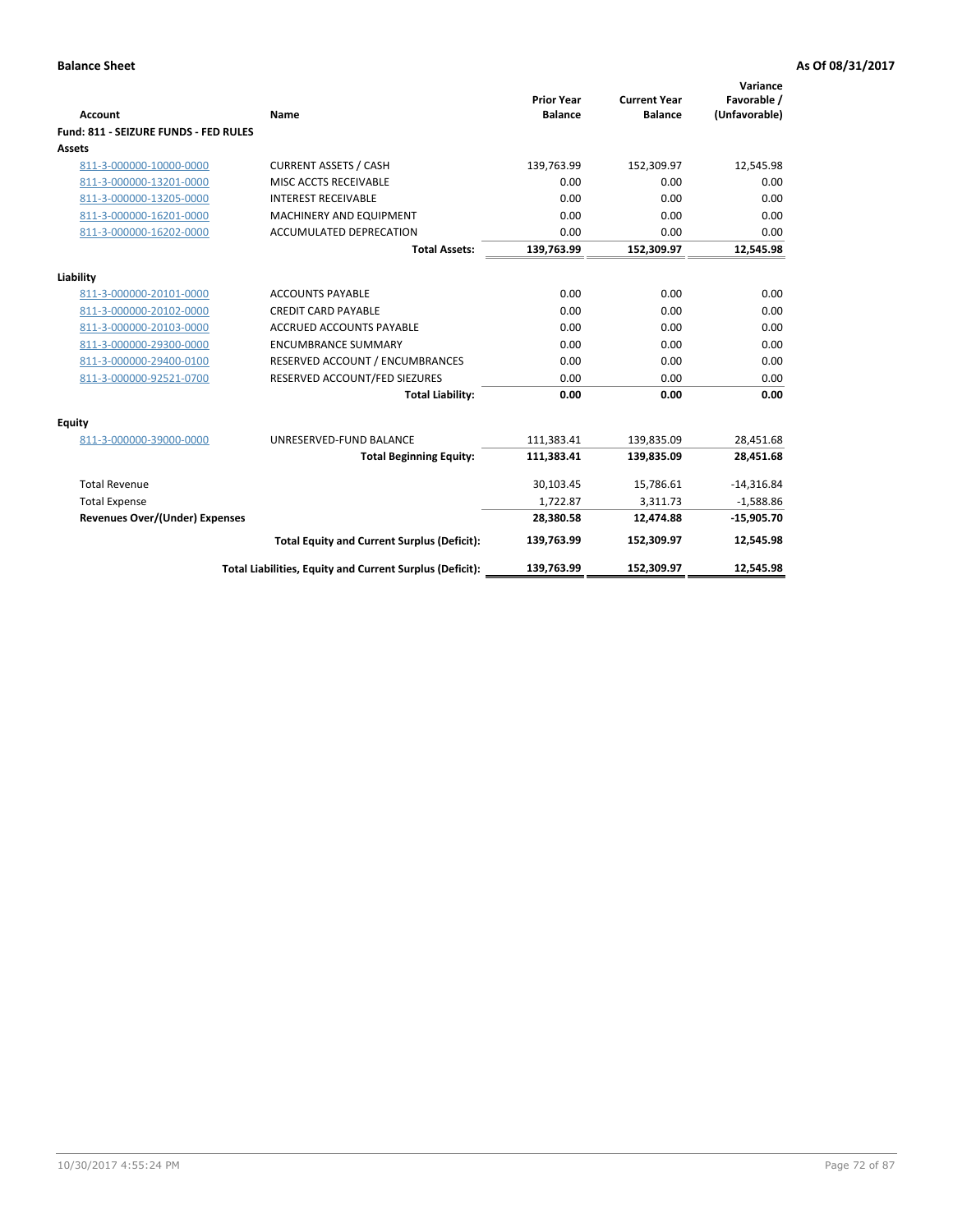| <b>Account</b>                                          | Name                                                     | <b>Prior Year</b><br><b>Balance</b> | <b>Current Year</b><br><b>Balance</b> | Variance<br>Favorable /<br>(Unfavorable) |
|---------------------------------------------------------|----------------------------------------------------------|-------------------------------------|---------------------------------------|------------------------------------------|
| Fund: 820 - TIRZ FUND (Tax Increment Reinvestment Zone) |                                                          |                                     |                                       |                                          |
| <b>Assets</b>                                           |                                                          |                                     |                                       |                                          |
| 820-3-000000-10000-0000                                 | <b>CURRENT ASSETS / CASH</b>                             | 932,725.32                          | 1,232,086.68                          | 299,361.36                               |
| 820-3-000000-13101-0000                                 | <b>TAX RECEIVABLE-CURRENT</b>                            | 157.78                              | 19,140.49                             | 18,982.71                                |
| 820-3-000000-13102-0000                                 | <b>TAXES REC-DELINQUENT</b>                              | 11.631.61                           | 2,300.47                              | $-9,331.14$                              |
| 820-3-000000-13103-0000                                 | ALLOW FOR UNCOLLECT TAXES                                | $-1,232.23$                         | $-524.83$                             | 707.40                                   |
| 820-3-000000-13201-0000                                 | MISC ACCTS RECEIVABLE                                    | 0.00                                | 0.00                                  | 0.00                                     |
| 820-3-000000-13205-0000                                 | <b>INTEREST RECEIVABLE</b>                               | 0.00                                | 0.00                                  | 0.00                                     |
| 820-3-000000-13221-0000                                 | MISC A/R - PROPERTY TAXES                                | 0.00                                | 121.94                                | 121.94                                   |
|                                                         | <b>Total Assets:</b>                                     | 943,282.48                          | 1,253,124.75                          | 309,842.27                               |
| Liability                                               |                                                          |                                     |                                       |                                          |
| 820-3-000000-20101-0000                                 | <b>ACCOUNTS PAYABLE</b>                                  | 0.00                                | 0.00                                  | 0.00                                     |
| 820-3-000000-20103-0000                                 | ACCRUED ACCOUNTS PAYABLE                                 | 0.00                                | 0.00                                  | 0.00                                     |
| 820-3-000000-20203-0000                                 | <b>DEFERRED TAX REVENUE</b>                              | 11,981.00                           | 22,339.97                             | $-10,358.97$                             |
| 820-3-000000-29300-0000                                 | <b>ENCUMBRANCE SUMMARY</b>                               | 0.00                                | 0.00                                  | 0.00                                     |
| 820-3-000000-29400-0100                                 | RESERVED ACCOUNT / ENCUMBRANCES                          | 0.00                                | 0.00                                  | 0.00                                     |
|                                                         | <b>Total Liability:</b>                                  | 11,981.00                           | 22,339.97                             | $-10,358.97$                             |
| Equity                                                  |                                                          |                                     |                                       |                                          |
| 820-3-000000-39000-0000                                 | UNRESERVED-FUND BALANCE                                  | 575,485.23                          | 1,070,780.75                          | 495,295.52                               |
| 820-3-000000-39100-0000                                 | UNRESERVED-RET. EARNINGS                                 | 0.00                                | 0.00                                  | 0.00                                     |
|                                                         | <b>Total Beginning Equity:</b>                           | 575,485.23                          | 1,070,780.75                          | 495,295.52                               |
| <b>Total Revenue</b>                                    |                                                          | 358,721.93                          | 421,227.48                            | 62,505.55                                |
| <b>Total Expense</b>                                    |                                                          | 2,905.68                            | 261,223.45                            | $-258,317.77$                            |
| <b>Revenues Over/(Under) Expenses</b>                   |                                                          | 355,816.25                          | 160,004.03                            | $-195,812.22$                            |
|                                                         | <b>Total Equity and Current Surplus (Deficit):</b>       | 931,301.48                          | 1,230,784.78                          | 299,483.30                               |
|                                                         | Total Liabilities, Equity and Current Surplus (Deficit): | 943,282.48                          | 1,253,124.75                          | 309,842.27                               |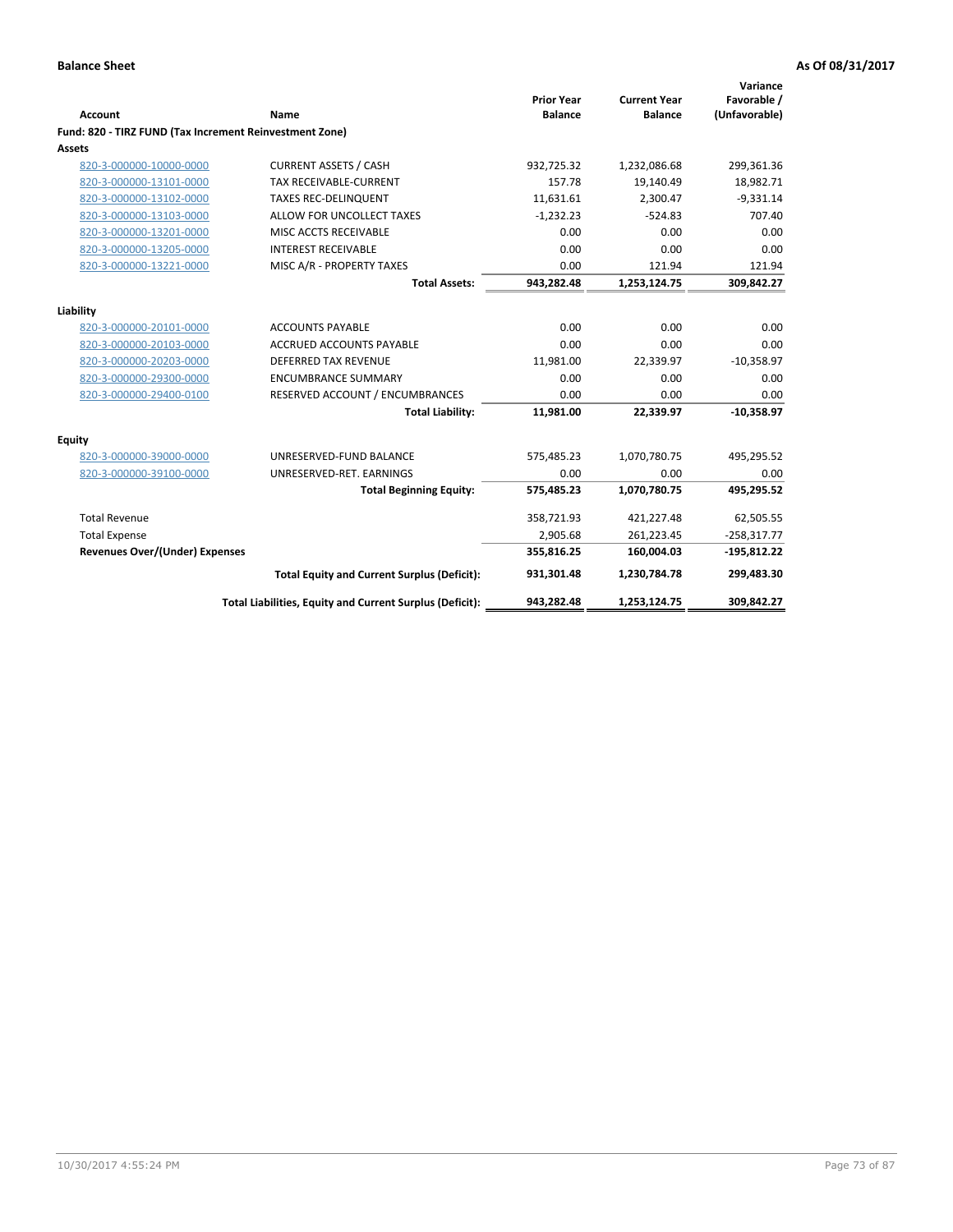|                                          |                                                          | <b>Prior Year</b> | <b>Current Year</b> | Variance<br>Favorable / |
|------------------------------------------|----------------------------------------------------------|-------------------|---------------------|-------------------------|
| <b>Account</b>                           | Name                                                     | <b>Balance</b>    | <b>Balance</b>      | (Unfavorable)           |
| Fund: 890 - GRNVL IDC (L-3) FIXED ASSETS |                                                          |                   |                     |                         |
| Assets                                   |                                                          |                   |                     |                         |
| 890-3-000000-10000-0000                  | <b>CURRENT ASSETS / CASH</b>                             | $-11,007,968.85$  | $-16,374,825.45$    | $-5,366,856.60$         |
| 890-3-000000-16004-0000                  | FIXED ASSETS / BUILDINGS                                 | 0.00              | 0.00                | 0.00                    |
| 890-3-000000-16005-0000                  | <b>ACCUMULATED DEPRECIATION</b>                          | 0.00              | 0.00                | 0.00                    |
| 890-3-000000-16301-0000                  | FIXED ASSETS / C W I P                                   | 5,576,985.00      | 8,957,243.30        | 3,380,258.30            |
|                                          | <b>Total Assets:</b>                                     | -5,430,983.85     | $-7,417,582.15$     | $-1,986,598.30$         |
| Liability                                |                                                          |                   |                     |                         |
| 890-3-000000-20101-0000                  | <b>ACCOUNTS PAYABLE</b>                                  | 0.00              | 0.00                | 0.00                    |
| 890-3-000000-27001-0000                  | <b>CONTRIBUTED CAPITAL</b>                               | 0.00              | 0.00                | 0.00                    |
| 890-3-000000-27101-0000                  | INVESTMENT IN GFA / GENERAL FUND                         | 0.00              | 0.00                | 0.00                    |
| 890-3-000000-27102-0000                  | <b>SPECIAL REVENUE FUNDS</b>                             | 0.00              | 0.00                | 0.00                    |
| 890-3-000000-27103-0000                  | <b>GENERAL CIP FUND</b>                                  | 8,822,863.78      | 8,822,863.78        | 0.00                    |
| 890-3-000000-27104-0000                  | PROPRIETARY FUNDS                                        | $-14,253,847.63$  | $-16,240,445.93$    | 1,986,598.30            |
| 890-3-000000-27201-0000                  | CAFR USE / MUNICIPAL BUILDINGS                           | 0.00              | 0.00                | 0.00                    |
| 890-3-000000-27202-0000                  | CAFR USE / OTHER GENERAL GOVERNMEN                       | 0.00              | 0.00                | 0.00                    |
| 890-3-000000-27205-0000                  | CAFR USE / PUBLIC WORKS                                  | 0.00              | 0.00                | 0.00                    |
| 890-3-000000-27210-0000                  | CAFR USE / INVESTMENT IN GFA                             | 0.00              | 0.00                | 0.00                    |
| 890-3-000000-27301-0000                  | DONATIONS/GRANTS                                         | 0.00              | 0.00                | 0.00                    |
|                                          | <b>Total Liability:</b>                                  | $-5,430,983.85$   | $-7,417,582.15$     | 1,986,598.30            |
| Equity                                   |                                                          |                   |                     |                         |
| 890-3-000000-39000-0000                  | UNRESERVED-FUND BALANCE                                  | 0.00              | 0.00                | 0.00                    |
|                                          | <b>Total Beginning Equity:</b>                           | 0.00              | 0.00                | 0.00                    |
| <b>Total Expense</b>                     |                                                          | 0.00              | 0.00                | 0.00                    |
| <b>Revenues Over/(Under) Expenses</b>    |                                                          | 0.00              | 0.00                | 0.00                    |
|                                          | <b>Total Equity and Current Surplus (Deficit):</b>       | 0.00              | 0.00                | 0.00                    |
|                                          | Total Liabilities, Equity and Current Surplus (Deficit): | $-5,430,983.85$   | $-7,417,582.15$     | $-1,986,598.30$         |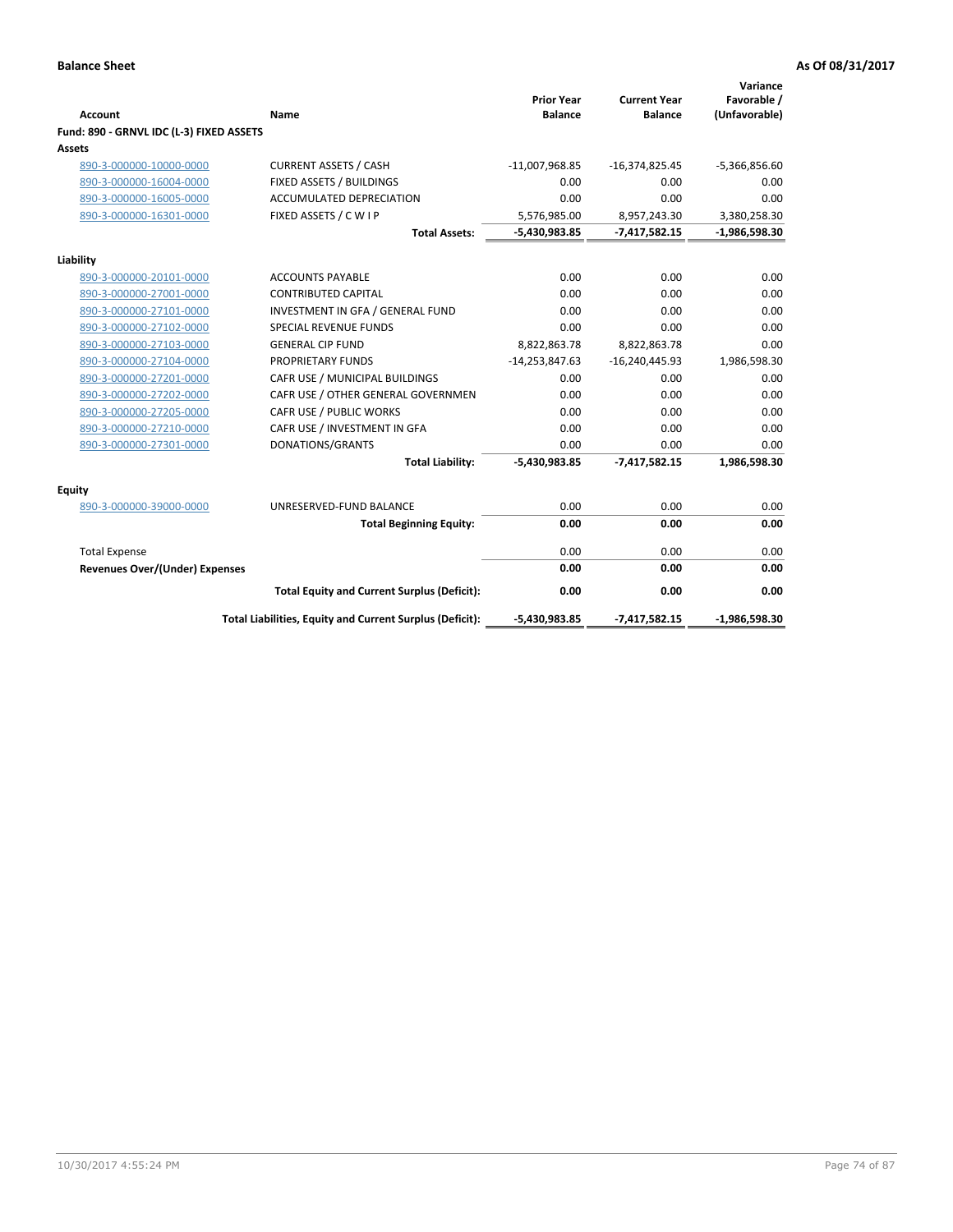|                                                    |                                                     |                                     |                       | Variance            |
|----------------------------------------------------|-----------------------------------------------------|-------------------------------------|-----------------------|---------------------|
|                                                    |                                                     | <b>Prior Year</b><br><b>Balance</b> | <b>Current Year</b>   | Favorable /         |
| Account<br>Fund: 899 - POOLED CASH                 | Name                                                |                                     | <b>Balance</b>        | (Unfavorable)       |
| Assets                                             |                                                     |                                     |                       |                     |
| 899-8-000000-10000-0000                            | <b>CURRENT ASSETS / CASH</b>                        | 0.00                                | 0.00                  | 0.00                |
| 899-8-000000-10101-0000                            | <b>CHASE OUTBOUND OPERATING</b>                     | -734,878.98                         | -764,905.90           | $-30,026.92$        |
| 899-8-000000-10102-0000                            | CHASE INBOUND OPERATING                             | 15,831,060.66                       | 20,061,382.52         | 4,230,321.86        |
| 899-8-000000-10103-0000                            | OPERATING ACCOUNT / CLAIMS ACCOUNT                  | 0.00                                | $-600,000.00$         | $-600,000.00$       |
| 899-8-000000-10105-0000                            | CHASE BANK / SAVINGS - 3003113077                   | 1,538,694.65                        | 1,540,507.38          | 1,812.73            |
| 899-8-000000-10106-0000                            | CHASE BANK / SAVINGS - 2911913371                   | 1,613,196.04                        | 1,615,096.53          | 1,900.49            |
| 899-8-000000-10107-0000                            | CHASE TASC FLEX SPENDING                            | 0.00                                | 0.00                  | 0.00                |
| 899-8-000000-10401-0000                            | <b>CURRENT ASSETS / INTERNAL CLEARING</b>           | 0.00                                | 0.00                  | 0.00                |
| 899-8-000000-10402-0000                            | <b>CREDIT CARD CLEARING</b>                         | 0.00                                | 0.00                  | 0.00                |
| 899-8-000000-10403-0000                            | <b>NET BILL PAYMENTS</b>                            | 0.00                                | 0.00                  | 0.00                |
| 899-8-000000-11101-0000                            | TX CLASS / OPERATING                                | 0.00                                | 0.00                  | 0.00                |
| 899-8-000000-11201-0000                            | LOGIC INVESTMENTS / OPERATING                       | 1,006,241.85                        | 1,016,347.15          | 10,105.30           |
| 899-8-000000-11401-0000                            | <b>TEXSTAR ACCT - OPERATING</b>                     | 0.00                                | 0.01                  | 0.01                |
| 899-8-000000-11601-0000                            | <b>TEXPOOL ACCT - OPERATING</b>                     | 1,004,597.58                        | 1,011,050.02          | 6,452.44            |
| 899-8-000000-11801-0000                            | TX GEN TERM OPERATING                               | 0.00                                | 0.00                  | 0.00                |
| 899-8-000000-12001-0000                            | AMERICAN NATIONAL OPERATING                         | 0.00                                | 0.00                  | 0.00                |
| 899-8-000000-12002-0000<br>899-8-000000-12003-0000 | PFM ACCT OPERATING<br><b>TREASURIES - CITY ONLY</b> | 18,279,401.35<br>0.00               | 17,542,133.36<br>0.00 | -737,267.99<br>0.00 |
| 899-8-000000-12301-0000                            | <b>BOND PROCEEDS / PURCHASED INTEREST</b>           | 0.00                                | 0.00                  | 0.00                |
| 899-8-000000-13205-0000                            | <b>INTEREST RECEIVABLE</b>                          | 44,268.51                           | 44,948.39             | 679.88              |
| 899-8-000000-14100-0000                            | DUE FROM FUND 100                                   | $-16,759.00$                        | 0.00                  | 16,759.00           |
| 899-8-000000-14101-0000                            | DUE FROM FUND 101                                   | 0.00                                | 0.00                  | 0.00                |
| 899-8-000000-14102-0000                            | DUE FROM FUND 102                                   | 0.00                                | 0.00                  | 0.00                |
| 899-8-000000-14103-0000                            | DUE FROM FUND 103                                   | 0.00                                | 0.00                  | 0.00                |
| 899-8-000000-14110-0000                            | DUE FROM FUND 110                                   | 0.00                                | 0.00                  | 0.00                |
| 899-8-000000-14111-0000                            | DUE FROM FUND 111                                   | 0.00                                | 0.00                  | 0.00                |
| 899-8-000000-14112-0000                            | DUE FROM FUND 112                                   | 0.00                                | 0.00                  | 0.00                |
| 899-8-000000-14113-0000                            | DUE FROM FUND 113                                   | 0.00                                | 0.00                  | 0.00                |
| 899-8-000000-14114-0000                            | DUE FROM FUND 114                                   | 0.00                                | 0.00                  | 0.00                |
| 899-8-000000-14115-0000                            | DUE FROM FUND 115                                   | 0.00                                | 0.00                  | 0.00                |
| 899-8-000000-14116-0000                            | DUE FROM FUND 116                                   | 0.00                                | 0.00                  | 0.00                |
| 899-8-000000-14117-0000                            | DUE FROM FUND 117                                   | 0.00                                | 0.00                  | 0.00                |
| 899-8-000000-14118-0000                            | DUE FROM FUND 118<br>DUE FROM FUND 119              | 0.00                                | 0.00                  | 0.00                |
| 899-8-000000-14119-0000<br>899-8-000000-14120-0000 | DUE FROM FUND 120                                   | 0.00<br>0.00                        | 0.00<br>0.00          | 0.00<br>0.00        |
| 899-8-000000-14121-0000                            | DUE FROM FUND 121                                   | 0.00                                | 0.00                  | 0.00                |
| 899-8-000000-14122-0000                            | DUE FROM FUND 122                                   | 0.00                                | 0.00                  | 0.00                |
| 899-8-000000-14123-0000                            | DUE FROM FUND 123                                   | 0.00                                | 0.00                  | 0.00                |
| 899-8-000000-14124-0000                            | DUE FROM FUND 124                                   | 0.00                                | 0.00                  | 0.00                |
| 899-8-000000-14125-0000                            | DUE FROM FUND 125                                   | 0.00                                | 0.00                  | 0.00                |
| 899-8-000000-14126-0000                            | DUE FROM FUND 126                                   | 0.00                                | 0.00                  | 0.00                |
| 899-8-000000-14140-0000                            | DUE FROM FUND 140                                   | 0.00                                | 0.00                  | 0.00                |
| 899-8-000000-14160-0000                            | DUE FROM FUND 160                                   | 0.00                                | 0.00                  | 0.00                |
| 899-8-000000-14161-0000                            | DUE FROM FUND 161                                   | 0.00                                | 0.00                  | 0.00                |
| 899-8-000000-14162-0000                            | DUE FROM FUND 162                                   | 0.00                                | 0.00                  | 0.00                |
| 899-8-000000-14163-0000                            | DUE FROM FUND 163                                   | 0.00                                | 0.00                  | 0.00                |
| 899-8-000000-14164-0000                            | DUE FROM FUND 164                                   | 0.00                                | 0.00                  | 0.00                |
| 899-8-000000-14165-0000                            | DUE FROM FUND 165                                   | 0.00                                | 0.00                  | 0.00                |
| 899-8-000000-14170-0000                            | DUE FROM FUND 170                                   | 0.00                                | 0.00                  | 0.00                |
| 899-8-000000-14171-0000                            | DUE FROM FUND 171                                   | 0.00                                | 0.00                  | 0.00                |
| 899-8-000000-14172-0000                            | DUE FROM FUND 172                                   | 0.00                                | 0.00                  | 0.00                |
| 899-8-000000-14173-0000<br>899-8-000000-14174-0000 | DUE FROM FUND 173<br>DUE FROM FUND 174              | 0.00<br>0.00                        | 0.00<br>0.00          | 0.00<br>0.00        |
| 899-8-000000-14175-0000                            | DUE FROM FUND 175                                   | 0.00                                | 0.00                  | 0.00                |
| 899-8-000000-14176-0000                            | DUE FROM FUND 176                                   | 0.00                                | 0.00                  | 0.00                |
| 899-8-000000-14177-0000                            | DUE FROM FUND 177                                   | 0.00                                | 0.00                  | 0.00                |
| 899-8-000000-14190-0000                            | DUE FROM FUND 190                                   | 0.00                                | 0.00                  | 0.00                |
|                                                    |                                                     |                                     |                       |                     |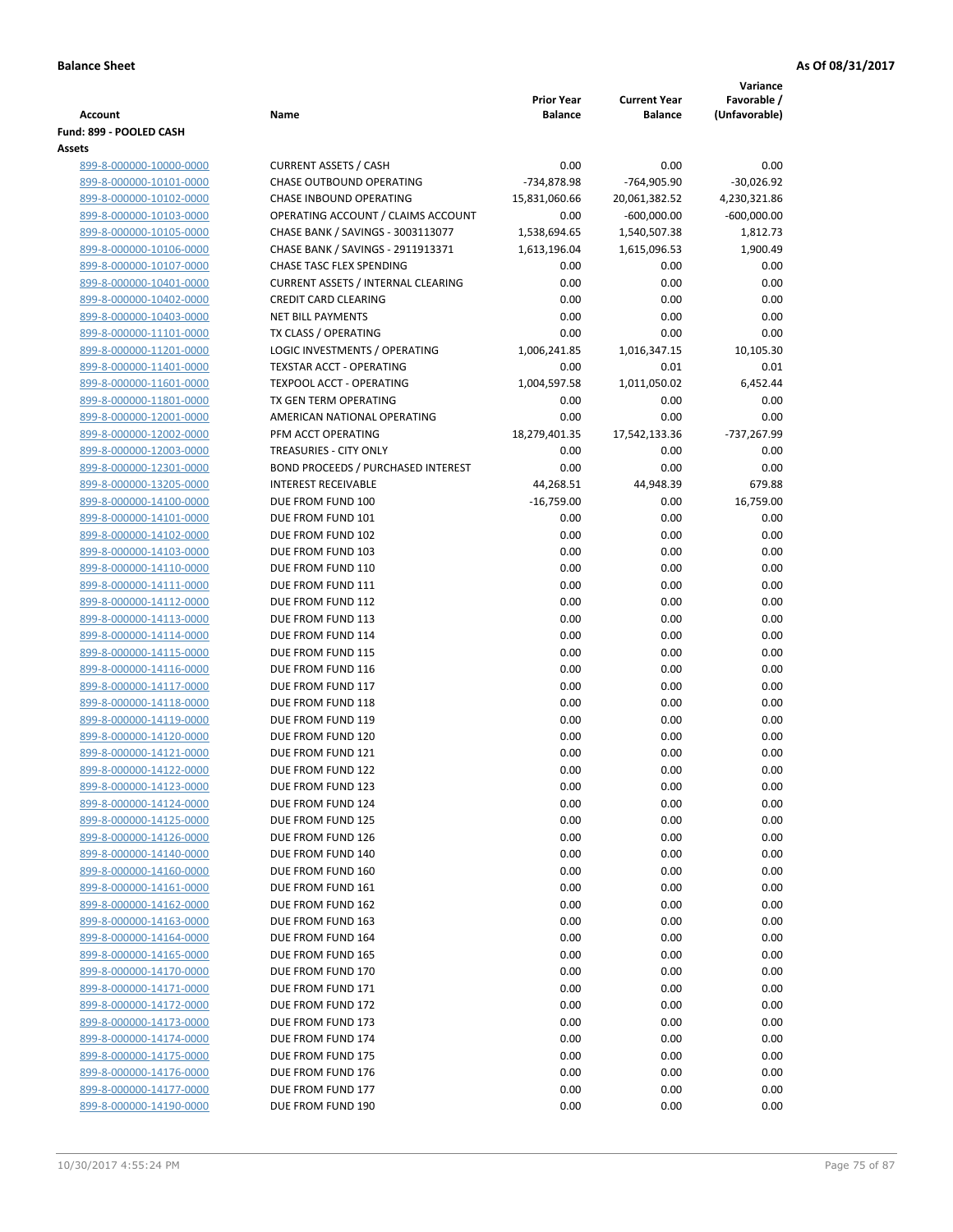|                         |                                       |                   |                     | Variance        |
|-------------------------|---------------------------------------|-------------------|---------------------|-----------------|
|                         |                                       | <b>Prior Year</b> | <b>Current Year</b> | Favorable /     |
| <b>Account</b>          | Name                                  | <b>Balance</b>    | <b>Balance</b>      | (Unfavorable)   |
| 899-8-000000-14192-0000 | DUE FROM FUND 192                     | 0.00              | 0.00                | 0.00            |
| 899-8-000000-14200-0000 | DUE FROM FUND 200                     | $-339.52$         | $-379.90$           | $-40.38$        |
| 899-8-000000-14210-0000 | DUE FROM FUND 210                     | 0.00              | 0.00                | 0.00            |
| 899-8-000000-14211-0000 | DUE FROM FUND 211                     | 0.00              | 0.00                | 0.00            |
| 899-8-000000-14212-0000 | DUE FROM FUND 212                     | 0.00              | 0.00                | 0.00            |
| 899-8-000000-14216-0000 | DUE FROM FUND 216                     | 0.00              | 0.00                | 0.00            |
| 899-8-000000-14217-0000 | DUE FROM FUND 217                     | 0.00              | 0.00                | 0.00            |
| 899-8-000000-14300-0000 | DUE FROM FUND 300                     | $-1,548.40$       | 0.00                | 1,548.40        |
| 899-8-000000-14320-0000 | DUE FROM FUND 320                     | 0.00              | 0.00                | 0.00            |
| 899-8-000000-14360-0000 | DUE FROM FUND 360                     | 0.00              | 0.00                | 0.00            |
| 899-8-000000-14361-0000 | DUE FROM FUND 361                     | 0.00              | 0.00                | 0.00            |
| 899-8-000000-14400-0000 | DUE FROM FUND 400                     | 0.00              | 0.00                | 0.00            |
| 899-8-000000-14500-0000 | DUE FROM FUND 500                     | 0.00              | 0.00                | 0.00            |
| 899-8-000000-14561-0000 | DUE FROM FUND 561                     | 0.00              | 0.00                | 0.00            |
| 899-8-000000-14601-0000 | DUE FROM FUND 601                     | 0.00              | 0.00                | 0.00            |
| 899-8-000000-14602-0000 | DUE FROM FUND 602                     | $-0.09$           | $-0.09$             | 0.00            |
| 899-8-000000-14604-0000 | DUE FROM FUND 604                     | 0.00              | 0.00                | 0.00            |
| 899-8-000000-14660-0000 | DUE FROM FUND 660                     | 0.00              | 0.00                | 0.00            |
| 899-8-000000-14800-0000 | DUE FROM FUND 800                     | 0.00              | 0.00                | 0.00            |
| 899-8-000000-14801-0000 | DUE FROM FUND 801                     | 0.00              | 0.00                | 0.00            |
| 899-8-000000-14802-0000 | DUE FROM FUND 802                     | 0.00              | 0.00                | 0.00            |
| 899-8-000000-14803-0000 | DUE FROM FUND 803                     | 0.00              | 0.00                | 0.00            |
| 899-8-000000-14807-0000 | DUE FROM FUND 807                     | 0.00              | 0.00                | 0.00            |
| 899-8-000000-14809-0000 | DUE FROM FUND 809                     | 0.00              | 0.00                | 0.00            |
| 899-8-000000-14810-0000 | DUE FROM FUND 810                     | 0.00              | 0.00                | 0.00            |
| 899-8-000000-14811-0000 | DUE FROM FUND 811                     | 0.00              | 0.00                | 0.00            |
| 899-8-000000-14820-0000 | DUE FROM TIRZ FUND                    | 0.00              | 0.00                | 0.00            |
| 899-8-000000-14890-0000 | DUE FROM GRNVL IDC (L-3) FIXED ASSETS | 0.00              | 0.00                | 0.00            |
| 899-8-000000-14910-0000 | DUE FROM FUND 910                     | $-591.25$         | $-192.04$           | 399.21          |
| 899-8-000000-14911-0000 | DUE FROM FUND 911                     | 0.00              | 0.00                | 0.00            |
| 899-8-000000-14912-0000 | DUE FROM FUND 912                     | 0.00              | 0.00                | 0.00            |
| 899-8-000000-14913-0000 | DUE FROM FUND 913                     | 0.00              | 0.00                | 0.00            |
| 899-8-000000-14916-0000 | DUE FROM FUND 916                     | 0.00              | 0.00                | 0.00            |
| 899-8-000000-14950-0000 | DUE FROM FUND 950                     | 0.00              | 2,006.06            | 2,006.06        |
| 899-8-000000-91011-1001 | <b>BANK OF AMERICA</b>                | 0.00              | 0.00                | 0.00            |
|                         | <b>Total Assets:</b>                  | 38,563,343.40     | 41,467,993.49       | 2,904,650.09    |
|                         |                                       |                   |                     |                 |
| Liability               |                                       |                   |                     |                 |
| 899-8-000000-20101-0000 | <b>ACCOUNTS PAYABLE</b>               | $-19,238.26$      | 1,434.03            | $-20,672.29$    |
| 899-8-000000-20102-0000 | <b>CREDIT CARD PAYABLE</b>            | 0.00              | 0.00                | 0.00            |
| 899-8-000000-21040-0000 | DUE TO OTHER FUNDS                    | 38,582,581.71     | 41,466,559.50       | $-2,883,977.79$ |
|                         | <b>Total Liability:</b>               | 38,563,343.45     | 41,467,993.53       | -2,904,650.08   |
|                         |                                       |                   |                     |                 |
| <b>Equity</b>           |                                       |                   |                     |                 |
| 899-3-000000-39000-0000 | UNRESERVED-FUND BALANCE               | 0.00              | $-0.02$             | $-0.02$         |
| 899-8-000000-14362-0000 | DUE FROM FUND 362                     | 0.00              | 0.00                | 0.00            |
| 899-8-000000-39200-0101 | EQUITY IN POOLED CASH                 | 0.00              | 0.00                | 0.00            |
| 899-8-000000-39200-0110 | EQUITY IN POOLED CASH                 | 0.00              | 0.00                | 0.00            |
| 899-8-000000-39200-0111 | EQUITY IN POOLED CASH                 | 0.00              | 0.00                | 0.00            |
| 899-8-000000-39200-0112 | EQUITY IN POOLED CASH                 | 0.00              | 0.00                | 0.00            |
| 899-8-000000-39200-0190 | EQUITY IN POOLED CASH                 | 0.00              | 0.00                | 0.00            |
| 899-8-000000-39200-0201 | EQUITY IN POOLED CASH                 | 0.00              | 0.00                | 0.00            |
| 899-8-000000-39200-0202 | EQUITY IN POOLED CASH                 | 0.00              | 0.00                | 0.00            |
| 899-8-000000-39200-0203 | EQUITY IN POOLED CASH                 | 0.00              | 0.00                | 0.00            |
| 899-8-000000-39200-0204 | EQUITY IN POOLED CASH                 | 0.00              | 0.00                | 0.00            |
| 899-8-000000-39200-0205 | EQUITY IN POOLED CASH                 | 0.00              | 0.00                | 0.00            |
| 899-8-000000-39200-0206 | EQUITY IN POOLED CASH                 | 0.00              | 0.00                | 0.00            |
| 899-8-000000-39200-0207 | EQUITY IN POOLED CASH                 | 0.00              | 0.00                | 0.00            |
| 899-8-000000-39200-0208 | EQUITY IN POOLED CASH                 | 0.00              | 0.00                | 0.00            |
| 899-8-000000-39200-0209 | EQUITY IN POOLED CASH                 | 0.00              | 0.00                | 0.00            |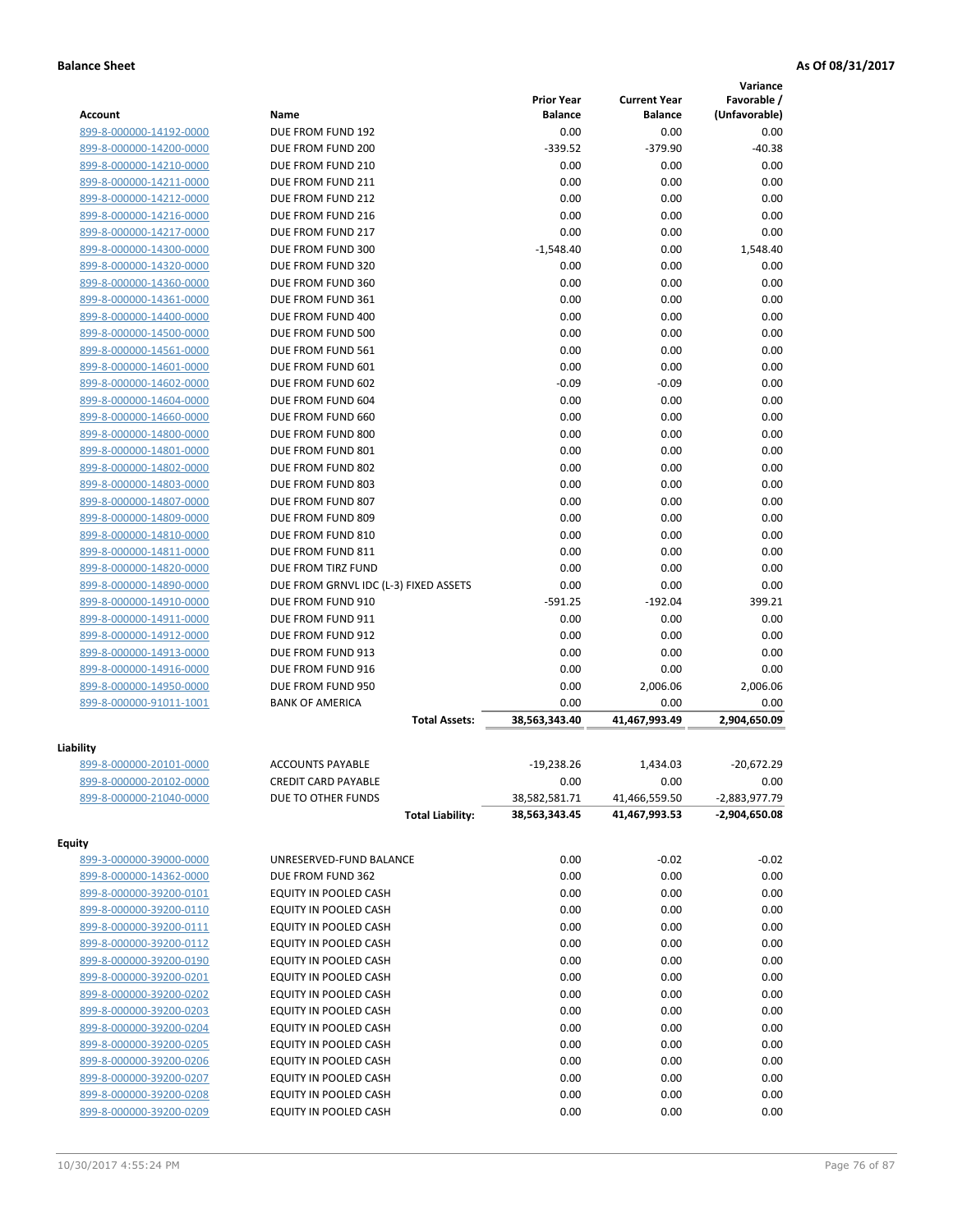**Variance**

| Account                                            | Name                                           | <b>Prior Year</b><br><b>Balance</b> | <b>Current Year</b><br><b>Balance</b> | Favorable /<br>(Unfavorable) |
|----------------------------------------------------|------------------------------------------------|-------------------------------------|---------------------------------------|------------------------------|
| 899-8-000000-39200-0210                            | EQUITY IN POOLED CASH                          | 0.00                                | 0.00                                  | 0.00                         |
| 899-8-000000-39200-0211                            | EQUITY IN POOLED CASH                          | 0.00                                | 0.00                                  | 0.00                         |
| 899-8-000000-39200-0212                            | EQUITY IN POOLED CASH                          | 0.00                                | 0.00                                  | 0.00                         |
| 899-8-000000-39200-0213                            | EQUITY IN POOLED CASH                          | 0.00                                | 0.00                                  | 0.00                         |
| 899-8-000000-39200-0214                            | EQUITY IN POOLED CASH                          | 0.00                                | 0.00                                  | 0.00                         |
| 899-8-000000-39200-0215                            | EQUITY IN POOLED CASH                          | 0.00                                | 0.00                                  | 0.00                         |
| 899-8-000000-39200-0216                            | EQUITY IN POOLED CASH                          | 0.00                                | 0.00                                  | 0.00                         |
| 899-8-000000-39200-0217                            | <b>EQUITY IN POOLED CASH</b>                   | 0.00                                | 0.00                                  | 0.00                         |
| 899-8-000000-39200-0218                            | EQUITY IN POOLED CASH                          | 0.00                                | 0.00                                  | 0.00                         |
| 899-8-000000-39200-0219                            | EQUITY IN POOLED CASH                          | 0.00                                | 0.00                                  | 0.00                         |
| 899-8-000000-39200-0220                            | EQUITY IN POOLED CASH                          | 0.00                                | 0.00                                  | 0.00                         |
| 899-8-000000-39200-0221                            | EQUITY IN POOLED CASH                          | 0.00                                | 0.00                                  | 0.00                         |
| 899-8-000000-39200-0222                            | EQUITY IN POOLED CASH                          | 0.00                                | 0.00                                  | 0.00                         |
| 899-8-000000-39200-0223                            | EQUITY IN POOLED CASH                          | 0.00                                | 0.00                                  | 0.00                         |
| 899-8-000000-39200-0224                            | EQUITY IN POOLED CASH                          | 0.00                                | 0.00                                  | 0.00                         |
| 899-8-000000-39200-0225                            | EQUITY IN POOLED CASH                          | 0.00                                | 0.00                                  | 0.00                         |
| 899-8-000000-39200-0226                            | EQUITY IN POOLED CASH                          | 0.00                                | 0.00                                  | 0.00                         |
| 899-8-000000-39200-0227                            | EQUITY IN POOLED CASH                          | 0.00                                | 0.00                                  | 0.00                         |
| 899-8-000000-39200-0228                            | EQUITY IN POOLED CASH                          | 0.00                                | 0.00                                  | 0.00                         |
| 899-8-000000-39200-0229                            | EQUITY IN POOLED CASH                          | 0.00                                | 0.00                                  | 0.00                         |
| 899-8-000000-39200-0231                            | <b>EQUITY IN POOLED CASH</b>                   | 0.00                                | 0.00                                  | 0.00                         |
| 899-8-000000-39200-0232                            | EQUITY IN POOLED CASH                          | 0.00                                | 0.00                                  | 0.00                         |
| 899-8-000000-39200-0233                            | EQUITY IN POOLED CASH                          | 0.00                                | 0.00                                  | 0.00                         |
| 899-8-000000-39200-0234                            | EQUITY IN POOLED CASH                          | 0.00                                | 0.00                                  | 0.00                         |
| 899-8-000000-39200-0235                            | EQUITY IN POOLED CASH                          | 0.00                                | 0.00                                  | 0.00                         |
| 899-8-000000-39200-0236                            | EQUITY IN POOLED CASH                          | 0.00                                | 0.00                                  | 0.00                         |
| 899-8-000000-39200-0241                            | EQUITY IN POOLED CASH                          | 0.00                                | 0.00                                  | 0.00                         |
| 899-8-000000-39200-0247                            | EQUITY IN POOLED CASH                          | 0.00                                | 0.00                                  | 0.00                         |
| 899-8-000000-39200-0250                            | EQUITY IN POOLED CASH                          | 0.00                                | 0.00                                  | 0.00                         |
| 899-8-000000-39200-0251                            | EQUITY IN POOLED CASH                          | 0.00                                | 0.00                                  | 0.00                         |
| 899-8-000000-39200-0252                            | EQUITY IN POOLED CASH                          | 0.00                                | 0.00                                  | 0.00                         |
| 899-8-000000-39200-0253                            | EQUITY IN POOLED CASH<br>EQUITY IN POOLED CASH | 0.00                                | 0.00                                  | 0.00                         |
| 899-8-000000-39200-0254<br>899-8-000000-39200-0301 | EQUITY IN POOLED CASH                          | 0.00<br>0.00                        | 0.00<br>0.00                          | 0.00<br>0.00                 |
| 899-8-000000-39200-0302                            | EQUITY IN POOLED CASH                          | 0.00                                | 0.00                                  | 0.00                         |
| 899-8-000000-39200-0401                            | EQUITY IN POOLED CASH                          | 0.00                                | 0.00                                  | 0.00                         |
| 899-8-000000-39200-0402                            | EQUITY IN POOLED CASH                          | 0.00                                | 0.00                                  | 0.00                         |
| 899-8-000000-39200-0403                            | EQUITY IN POOLED CASH                          | 0.00                                | 0.00                                  | 0.00                         |
| 899-8-000000-39200-0405                            | EQUITY IN POOLED CASH                          | 0.00                                | 0.00                                  | 0.00                         |
| 899-8-000000-39200-0406                            | <b>EQUITY IN POOLED CASH</b>                   | 0.00                                | 0.00                                  | 0.00                         |
| 899-8-000000-39200-0410                            | EQUITY IN POOLED CASH                          | 0.00                                | 0.00                                  | 0.00                         |
| 899-8-000000-39200-0411                            | EQUITY IN POOLED CASH                          | 0.00                                | 0.00                                  | 0.00                         |
| 899-8-000000-39200-0501                            | EQUITY IN POOLED CASH                          | 0.00                                | 0.00                                  | 0.00                         |
| 899-8-000000-39200-0502                            | EQUITY IN POOLED CASH                          | 0.00                                | 0.00                                  | 0.00                         |
| 899-8-000000-39200-0503                            | EQUITY IN POOLED CASH                          | 0.00                                | 0.00                                  | 0.00                         |
| 899-8-000000-39200-0504                            | EQUITY IN POOLED CASH                          | 0.00                                | 0.00                                  | 0.00                         |
| 899-8-000000-39200-0505                            | EQUITY IN POOLED CASH                          | 0.00                                | 0.00                                  | 0.00                         |
| 899-8-000000-39200-0506                            | EQUITY IN POOLED CASH                          | 0.00                                | 0.00                                  | 0.00                         |
| 899-8-000000-39200-0507                            | EQUITY IN POOLED CASH                          | 0.00                                | 0.00                                  | 0.00                         |
| 899-8-000000-39200-0511                            | EQUITY IN POOLED CASH                          | 0.00                                | 0.00                                  | 0.00                         |
| 899-8-000000-39200-0513                            | <b>EQUITY IN POOLED CASH</b>                   | 0.00                                | 0.00                                  | 0.00                         |
| 899-8-000000-39200-0521                            | EQUITY IN POOLED CASH                          | 0.00                                | 0.00                                  | 0.00                         |
| 899-8-000000-39200-0522                            | EQUITY IN POOLED CASH                          | 0.00                                | 0.00                                  | 0.00                         |
| 899-8-000000-39200-0523                            | EQUITY IN POOLED CASH                          | 0.00                                | 0.00                                  | 0.00                         |
| 899-8-000000-39200-0601                            | EQUITY IN POOLED CASH                          | 0.00                                | 0.00                                  | 0.00                         |
| 899-8-000000-39200-0602                            | EQUITY IN POOLED CASH                          | 0.00                                | 0.00                                  | 0.00                         |
| 899-8-000000-39200-0603                            | EQUITY IN POOLED CASH                          | 0.00                                | 0.00                                  | 0.00                         |
| 899-8-000000-39200-0604                            | EQUITY IN POOLED CASH                          | 0.00                                | 0.00                                  | 0.00                         |
| 899-8-000000-39200-0702                            | EQUITY IN POOLED CASH                          | 0.00                                | 0.00                                  | 0.00                         |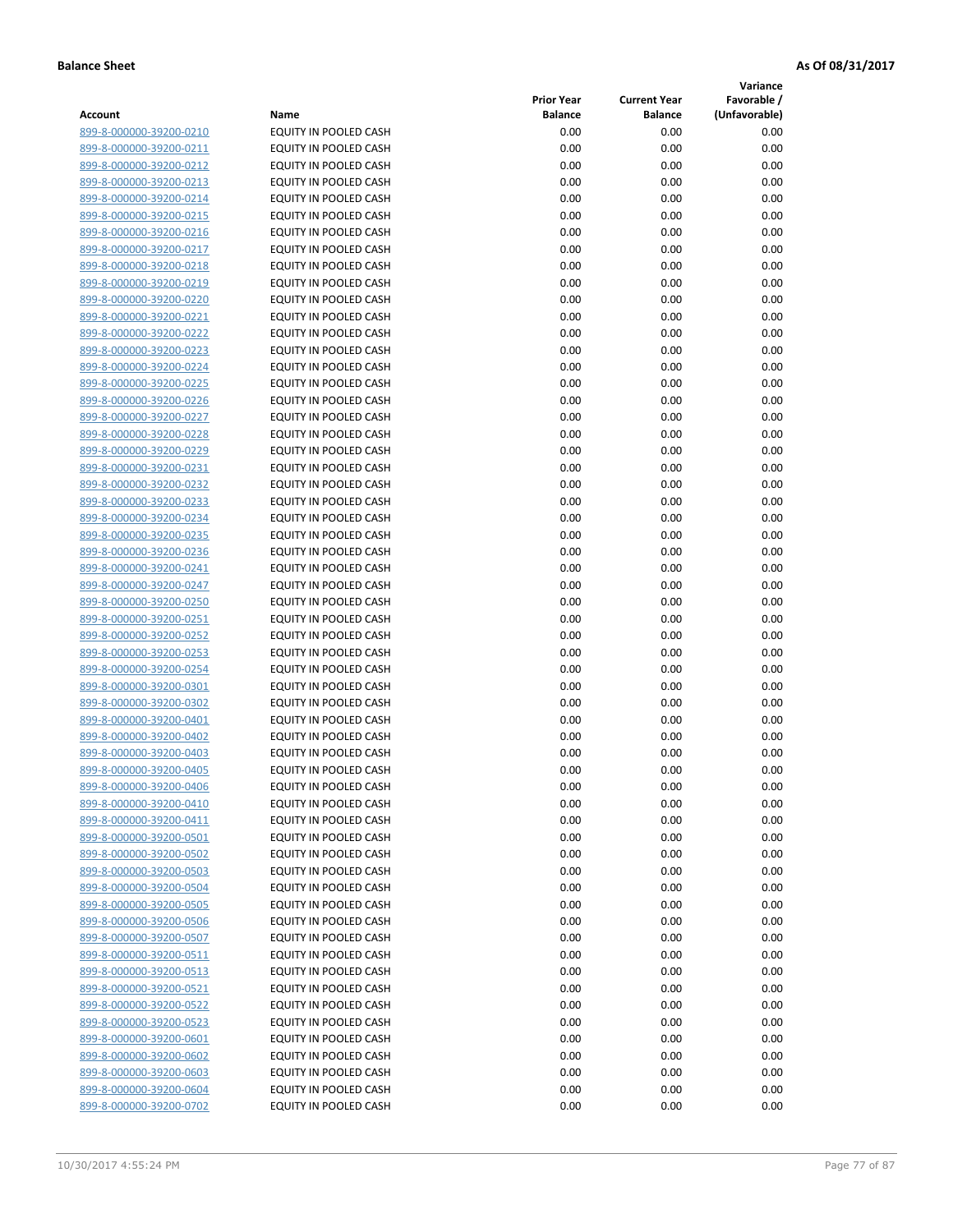|                                       |                                                          |                   |                     | Variance      |
|---------------------------------------|----------------------------------------------------------|-------------------|---------------------|---------------|
|                                       |                                                          | <b>Prior Year</b> | <b>Current Year</b> | Favorable /   |
| <b>Account</b>                        | <b>Name</b>                                              | <b>Balance</b>    | <b>Balance</b>      | (Unfavorable) |
| 899-8-000000-39200-0703               | <b>EQUITY IN POOLED CASH</b>                             | 0.00              | 0.00                | 0.00          |
| 899-8-000000-39200-0704               | EQUITY IN POOLED CASH                                    | 0.00              | 0.00                | 0.00          |
| 899-8-000000-39200-0705               | <b>EQUITY IN POOLED CASH</b>                             | 0.00              | 0.00                | 0.00          |
| 899-8-000000-39200-0706               | <b>EQUITY IN POOLED CASH</b>                             | 0.00              | 0.00                | 0.00          |
| 899-8-000000-39200-0707               | <b>EQUITY IN POOLED CASH</b>                             | 0.00              | 0.00                | 0.00          |
| 899-8-000000-39200-0708               | <b>EQUITY IN POOLED CASH</b>                             | 0.00              | 0.00                | 0.00          |
| 899-8-000000-39200-0710               | <b>EQUITY IN POOLED CASH</b>                             | 0.00              | 0.00                | 0.00          |
| 899-8-000000-39200-0721               | <b>EQUITY IN POOLED CASH</b>                             | 0.00              | 0.00                | 0.00          |
| 899-8-000000-39200-0722               | <b>EQUITY IN POOLED CASH</b>                             | 0.00              | 0.00                | 0.00          |
| 899-8-000000-39200-0723               | <b>EQUITY IN POOLED CASH</b>                             | 0.00              | 0.00                | 0.00          |
| 899-8-000000-39200-0731               | <b>EQUITY IN POOLED CASH</b>                             | 0.00              | 0.00                | 0.00          |
| 899-8-000000-39200-0825               | EQUITY IN POOLED CASH                                    | 0.00              | 0.00                | 0.00          |
| 899-8-000000-39200-0901               | <b>EQUITY IN POOLED CASH</b>                             | 0.00              | 0.00                | 0.00          |
| 899-8-000000-39200-0902               | <b>EQUITY IN POOLED CASH</b>                             | 0.00              | 0.00                | 0.00          |
| 899-8-000000-39200-0903               | <b>EQUITY IN POOLED CASH</b>                             | 0.00              | 0.00                | 0.00          |
| 899-8-000000-39200-0904               | <b>EQUITY IN POOLED CASH</b>                             | 0.00              | 0.00                | 0.00          |
| 899-8-000000-39200-0905               | EQUITY IN POOLED CASH                                    | 0.00              | 0.00                | 0.00          |
| 899-8-000000-39200-0909               | EQUITY IN POOLED CASH                                    | 0.00              | 0.00                | 0.00          |
| 899-8-000000-39200-0910               | <b>EQUITY IN POOLED CASH</b>                             | 0.00              | 0.00                | 0.00          |
| 899-8-000000-39200-0960               | <b>EQUITY IN POOLED CASH</b>                             | 0.00              | 0.00                | 0.00          |
| 899-8-000000-39200-9999               | EQUITY IN POOLED CASH                                    | 0.00              | 0.00                | 0.00          |
|                                       | <b>Total Beginning Equity:</b>                           | 0.00              | $-0.02$             | $-0.02$       |
| <b>Total Revenue</b>                  |                                                          | $-0.05$           | $-0.02$             | 0.03          |
| <b>Revenues Over/(Under) Expenses</b> |                                                          | $-0.05$           | $-0.02$             | 0.03          |
|                                       | <b>Total Equity and Current Surplus (Deficit):</b>       | $-0.05$           | $-0.04$             | 0.01          |
|                                       | Total Liabilities, Equity and Current Surplus (Deficit): | 38,563,343.40     | 41,467,993.49       | 2,904,650.09  |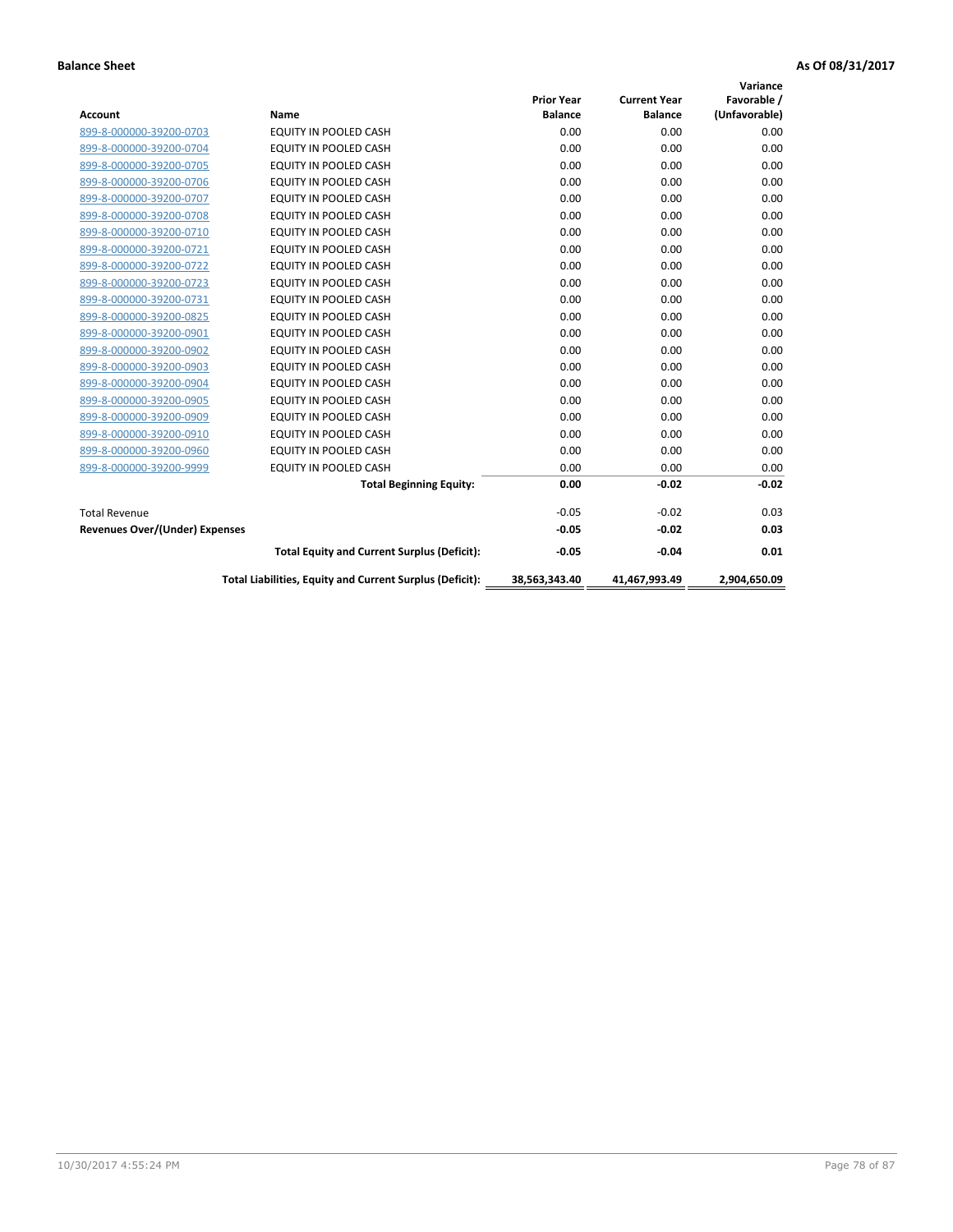|                                                    |                                                                                    |                                     |                                       | Variance                     |
|----------------------------------------------------|------------------------------------------------------------------------------------|-------------------------------------|---------------------------------------|------------------------------|
| <b>Account</b>                                     | Name                                                                               | <b>Prior Year</b><br><b>Balance</b> | <b>Current Year</b><br><b>Balance</b> | Favorable /<br>(Unfavorable) |
| <b>Fund: 910 - ELECTRIC OPERATING FUND</b>         |                                                                                    |                                     |                                       |                              |
| Assets                                             |                                                                                    |                                     |                                       |                              |
| 910-9-000000-10000-1300                            | <b>CASH</b>                                                                        | 12,974,297.18                       | 12,002,755.13                         | -971,542.05                  |
| 910-9-000000-10209-1300                            | <b>ADMIN PETTY CASH</b>                                                            | 658.89                              | 658.89                                | 0.00                         |
| 910-9-000000-10308-1300                            | <b>GEUS SERVICE CENTER CHANGE</b>                                                  | 849.90                              | 849.90                                | 0.00                         |
| 910-9-000000-10309-1300                            | <b>GEUS DOWNTOWN CHANGE</b>                                                        | 1,650.00                            | 1,650.00                              | 0.00                         |
| 910-9-000000-12190-1810                            | DEFERRED ISSUANCE COSTS 2001                                                       | 0.00                                | 0.00                                  | 0.00                         |
| 910-9-000000-12191-1810                            | DEFERRED ISSUANCE COST 2008 ENGINE PR                                              | 0.00                                | 0.00                                  | 0.00                         |
| 910-9-000000-12192-1810                            | DEFERRED ISSUANCE COSTS 2010 BOA ENGI                                              | 0.00                                | 0.00                                  | 0.00                         |
| 910-9-000000-12193-1810                            | DEFERRED ISSUANCE COSTS 2010 SCRUBBEI                                              | 0.00                                | 0.00                                  | 0.00                         |
| 910-9-000000-12194-1810                            | DEFERRED ISSUANCE COSTS 2010 TMPA DEI                                              | 0.00                                | 0.00                                  | 0.00                         |
| 910-9-000000-12201-1810                            | <b>BOND DISCOUNT</b>                                                               | 136,516.38                          | 124,995.74                            | $-11,520.64$                 |
| 910-9-000000-13000-1420                            | <b>CUSTOMER ACCOUNTS RECEIVABLE</b>                                                | 1,366,615.96                        | 1,346,870.94                          | $-19,745.02$                 |
| 910-9-000000-13001-1420                            | NON CURRENT CUSTOMER ACCTS RECEIVAE                                                | 421,627.14                          | 472,456.72                            | 50,829.58                    |
| 910-9-000000-13002-1440                            | ALLOWANCE FOR UNCOLLECTABLE                                                        | -394,609.78                         | $-486,011.78$                         | $-91,402.00$                 |
| 910-9-000000-13003-1422                            | UNBILLED YEAR-END ACCRUAL                                                          | 5,109,446.76                        | 3,919,838.73                          | $-1,189,608.03$              |
| 910-9-000000-13009-1423                            | FUEL ADJUSTMENT - UNDER/OVER                                                       | -592,479.14                         | $-240,024.36$                         | 352,454.78                   |
| 910-9-000000-13011-1420                            | AMP RECEIVABLE                                                                     | $-29,258.88$                        | $-25,161.01$                          | 4,097.87                     |
| 910-9-000000-13066-1421                            | AMPY CUSTOMER ACCOUNTS RECEIVABLE                                                  | 0.00                                | 0.00                                  | 0.00                         |
| 910-9-000000-13067-1421                            | AMPY ARREARS ACCOUNTS RECEIVABLE                                                   | $-5,018.85$                         | $-4,414.87$                           | 603.98                       |
| 910-9-000000-13068-1421                            | AMPY Customers Left With Balance A/R                                               | 39,098.93                           | 44,785.64                             | 5,686.71                     |
| 910-9-000000-13201-1430                            | MISCELLANEOUS ACCOUNTS RECEIVABLE                                                  | 0.00                                | 0.00                                  | 0.00                         |
| 910-9-000000-13205-1710                            | <b>INTEREST RECEIVABLE</b>                                                         | 0.00                                | 0.00                                  | 0.00                         |
| 910-9-000000-13290-1650                            | PREPAYMENTS                                                                        | 0.00                                | 0.00                                  | 0.00                         |
| 910-9-000000-13291-1651                            | TMPA SCRUBBER PREPAYMENT                                                           | 7,652,284.58                        | 7,334,542.58                          | $-317,742.00$                |
| 910-9-000000-13293-1653                            | TMPA FIXED COSTS PREPAYMENT                                                        | 29,669,709.14                       | 28,437,556.06                         | $-1,232,153.08$              |
| 910-9-000000-13294-1654                            | TMPA DEMAND COSTS ESCROW                                                           | 0.00                                | 0.00                                  | 0.00                         |
| 910-9-000000-13297-1657                            | <b>ERCOT CRR PREPAYMENTS</b>                                                       | 103,055.57                          | 79,816.76                             | $-23,238.81$                 |
| 910-9-000000-13299-1655                            | <b>ERCOT COLLATERAL</b>                                                            | 111,550.00                          | 111,550.00                            | 0.00                         |
| 910-9-000000-14001-1461                            | DUE FROM COG - GENERAL FUND                                                        | 0.00                                | 0.00                                  | 0.00                         |
| 910-9-000000-14402-1469                            | DUE FROM DEBT SERVICE FUND                                                         | 4,625,445.97                        | 4,625,445.97                          | 0.00                         |
| 910-9-000000-14501-1467                            | DUE FROM GBOD                                                                      | 0.00                                | 0.00                                  | 0.00                         |
| 910-9-000000-14916-1469                            | DUE FROM FUND 916                                                                  | 0.00                                | 0.00                                  | 0.00                         |
| 910-9-000000-14999-1910                            | DUE FROM 906                                                                       | 0.00                                | 0.00                                  | 0.00                         |
| 910-9-000000-15900-1540                            | <b>INVENTORY</b>                                                                   | 2,261,330.58                        | 2,579,701.73                          | 318,371.15                   |
| 910-9-000000-15901-1541                            | <b>GEUS UNLEADED GASOLINE</b>                                                      | $-831.59$                           | $-48.44$                              | 783.15                       |
| 910-9-000000-15902-1542                            | <b>GEUS DIESEL GASOLINE</b>                                                        | 1,853.05                            | 2,649.05                              | 796.00                       |
| 910-9-000000-15903-1543                            | INVENTORY - SUBSTATION                                                             | 7,771.80                            | 7,771.80                              | 0.00                         |
| 910-9-000000-15909-1510                            | STEAM PLANT FUEL OIL INVENTORY                                                     | 582,166.40                          | 579,780.55                            | $-2,385.85$                  |
| 910-9-000000-16301-1070                            | <b>CWIP</b>                                                                        | 368,786.52                          | 0.00                                  | -368,786.52                  |
| 910-9-000000-17501-1860                            | <b>EMPLOYEE CONTRIBUTIONS</b>                                                      | 465,482.00                          | 457,380.00                            | $-8,102.00$                  |
| 910-9-000000-17504-1860                            | <b>INVESTMENT RETURN</b>                                                           | 337,872.00                          | 2,134,124.00                          | 1,796,252.00                 |
| 910-9-000000-17508-1860                            | <b>EXPERIENCE DIFFERENCE</b>                                                       | 4,057.00                            | 43,240.00                             | 39,183.00                    |
| 910-9-000000-17520-1860                            | <b>ASSUMPTION CHANGES</b>                                                          | 0.00                                | 567,066.00                            | 567,066.00                   |
| 910-9-000000-19000-3100                            | STEAM - LAND                                                                       | 117,340.90                          | 117,340.90                            | 0.00                         |
| 910-9-000000-19001-3110                            | STEAM PLANT - STRUCTURES                                                           | 1,056,896.04                        | 1,082,096.04                          | 25,200.00                    |
| 910-9-000000-19002-3120                            | STEAM PLANT - BOILER PLANT EQUIPMENT                                               | 4,815,449.65                        | 4,865,386.86                          | 49,937.21                    |
| 910-9-000000-19003-3130                            | STEAM PLANT - ENGINES                                                              | 0.00                                | 0.00                                  | 0.00                         |
| 910-9-000000-19004-3140                            | <b>STEAM PLANT - GENERATORS</b>                                                    | 9,067,106.70                        | 9,067,106.70                          | 0.00                         |
| 910-9-000000-19005-3150                            | STEAM PLANT - ACCESSORY ELECTRIC EQUIF                                             | 667,175.88                          | 1,066,062.56                          | 398,886.68                   |
| 910-9-000000-19006-3160                            | STEAM PLANT - MISC POWER PLANT EQUIPI                                              | 12,912.88                           | 12,912.88                             | 0.00                         |
| 910-9-000000-19100-3400                            | <b>ENGINE PLANT - LAND</b>                                                         | 43,850.00                           | 43,850.00                             | 0.00                         |
| 910-9-000000-19101-3410                            | <b>ENGINE PLANT - STRUCTURES</b>                                                   | 4,655,874.20                        | 4,655,874.20                          | 0.00                         |
| 910-9-000000-19101-3411                            | <b>ENGINE PLANT - STRUCTURES</b>                                                   | 0.00                                | 0.00                                  | 0.00                         |
| 910-9-000000-19104-3440                            | ENGINE PLANT - ENGINE PLANT GENERATOF                                              | 28,654,263.02                       | 28,654,263.02                         | 0.00                         |
| 910-9-000000-19105-3450                            | ENGINE PLANT - ACCESSORY ELECTRIC EQUI                                             | 182,210.98                          | 216,217.48                            | 34,006.50                    |
| 910-9-000000-19106-3460                            | ENGINE PLANT - MISCELLANEOUS POWER P<br><b>ENGINE PLANT - RENEWABLE GENERATORS</b> | 10,452.64                           | 24,458.10                             | 14,005.46                    |
| 910-9-000000-19204-3442<br>910-9-000000-19301-3500 | TRANSMISSION - LAND                                                                | 245,000.01<br>53,501.21             | 245,000.01<br>53,501.21               | 0.00<br>0.00                 |
|                                                    |                                                                                    |                                     |                                       |                              |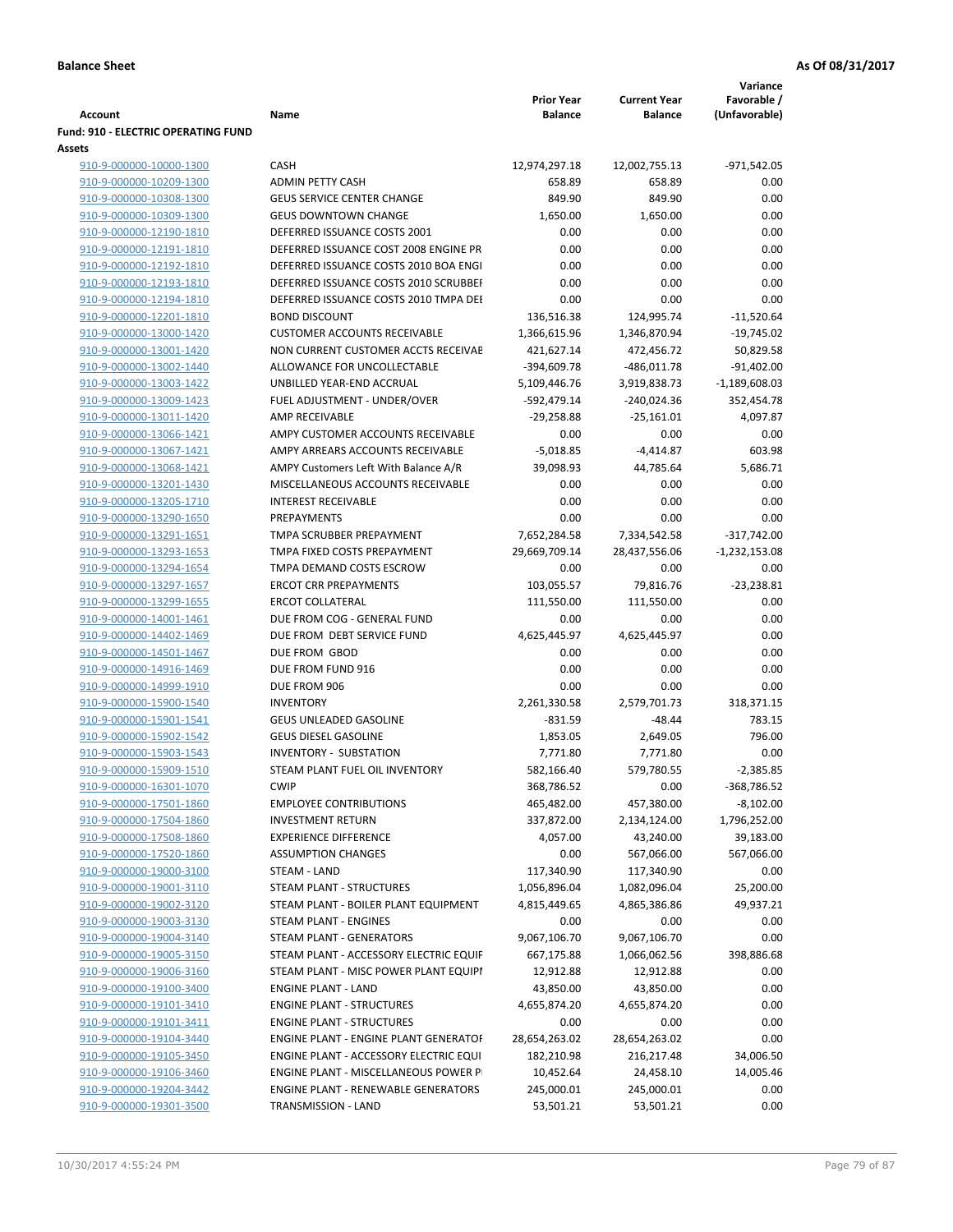# **Balance Sheet As Of 08/31/2017**

|                                                    |                                                          |                                     |                                       | Variance                     |
|----------------------------------------------------|----------------------------------------------------------|-------------------------------------|---------------------------------------|------------------------------|
| <b>Account</b>                                     | Name                                                     | <b>Prior Year</b><br><b>Balance</b> | <b>Current Year</b><br><b>Balance</b> | Favorable /<br>(Unfavorable) |
| 910-9-000000-19302-3530                            | <b>TRANSMISSION - SUBSTATIONS</b>                        | 5,552,341.27                        | 5,699,742.99                          | 147,401.72                   |
| 910-9-000000-19303-3572                            | TRANSMISSION - TMPA LINES                                | 1,156,631.80                        | 1,156,631.80                          | 0.00                         |
| 910-9-000000-19304-3571                            | <b>TRANSMISSION - GEUS LINES</b>                         | 3,722,472.15                        | 3,661,064.79                          | $-61,407.36$                 |
| 910-9-000000-19401-3600                            | <b>DISTRIBUTION - LAND</b>                               | 218,418.15                          | 218,418.15                            | 0.00                         |
| 910-9-000000-19402-3620                            | <b>DISTRIBUTION - SUBSTATIONS</b>                        | 5,985,037.00                        | 6,010,987.00                          | 25,950.00                    |
| 910-9-000000-19403-3640                            | <b>DISTRIBUTION - POLES</b>                              | 4,381,552.51                        | 4,360,010.49                          | $-21,542.02$                 |
| 910-9-000000-19404-3650                            | DISTRIBUTION - OH CONDUCTOR & DEVICES                    | 3,518,976.80                        | 3,596,762.98                          | 77,786.18                    |
| 910-9-000000-19405-3660                            | DISTRIBUTION - UNDERGROUND CONDUIT                       | 1,454,708.84                        | 1,515,741.11                          | 61,032.27                    |
| 910-9-000000-19406-3670                            | DISTRIBUTION - UG CONDUCTOR & DEVICES                    | 2,833,506.40                        | 2,942,593.48                          | 109,087.08                   |
| 910-9-000000-19407-3680                            | <b>DISTRIBUTION - TRANSFORMERS</b>                       | 4,279,270.60                        | 4,349,000.32                          | 69,729.72                    |
| 910-9-000000-19408-3690                            | DISTRIBUTION - SERVICE CONNECTIONS                       | 647,016.84                          | 601,984.40                            | $-45,032.44$                 |
| 910-9-000000-19409-3700                            | <b>DISTRIBUTION - METERS</b>                             | 1,864,415.78                        | 1,873,933.82                          | 9,518.04                     |
| 910-9-000000-19410-3710                            | <b>DISTRIBUTION - VAPOR LIGHTS</b>                       | 83,944.20                           | 86,117.21                             | 2,173.01                     |
| 910-9-000000-19411-3750                            | DISTRIBUTION - STREET LIGHTS & SIGNALS                   | 89,881.93                           | 92,156.68                             | 2,274.75                     |
| 910-9-000000-19501-3890                            | <b>GENERAL - LAND</b>                                    | 110,503.10                          | 110,503.10                            | 0.00                         |
| 910-9-000000-19502-3900                            | <b>GENERAL - STRUCTURES</b>                              | 5,881,580.20                        | 5,945,156.47                          | 63,576.27                    |
| 910-9-000000-19503-3910                            | <b>GENERAL - FURNITURE &amp; OFFICE EQUIPMEN</b>         | 555,753.77                          | 583,464.65                            | 27,710.88                    |
| 910-9-000000-19504-3941                            | <b>GENERAL - METER READING ASSETS</b>                    | 38,482.00                           | 38,482.00                             | 0.00                         |
| 910-9-000000-19505-3911                            | <b>GENERAL - CUSTOMER SERVICE EQUIPMENT</b>              | 11,750.00                           | 11,750.00                             | 0.00                         |
| 910-9-000000-19506-3914                            | <b>GENERAL - BILLING EQUIPMENT</b>                       | 0.00                                | 0.00                                  | 0.00                         |
| 910-9-000000-19507-3915                            | <b>GENERAL - CASHIERING EQUIPMENT</b>                    | 7.033.54                            | 7.033.54                              | 0.00                         |
| 910-9-000000-19508-3920                            | <b>GENERAL - TRANSPORTATION EQUIPMENT</b>                | 2,500,400.72                        | 2,472,187.38                          | $-28,213.34$                 |
| 910-9-000000-19509-3930                            | <b>GENERAL - WAREHOUSE EQUIPMENT</b>                     | 69,324.02                           | 69,324.02                             | 0.00                         |
| 910-9-000000-19510-3940                            | <b>GENERAL - TOOLS</b>                                   | 13,918.37                           | 13,918.37                             | 0.00                         |
| 910-9-000000-19511-3950                            | <b>GENERAL - LABORATORY EQUIPMENT</b>                    | 336,291.99                          | 336,291.99                            | 0.00                         |
| 910-9-000000-19512-3960                            | <b>GENERAL - POWER OPERATED EQUIPMENT</b>                | 338,718.53                          | 343,749.03                            | 5,030.50                     |
| 910-9-000000-19513-3970                            | <b>GENERAL - COMMUNICATIONS EQUIPMENT</b>                | 47,808.65                           | 47,808.65                             | 0.00                         |
| 910-9-000000-19514-3980                            | <b>GENERAL - MISCELLANEOUS EQUIPMENT</b>                 | 0.00                                | 0.00                                  | 0.00                         |
|                                                    |                                                          |                                     |                                       |                              |
| 910-9-000000-19999-1080                            | ACCUMULATED DEPRECIATION                                 | -38,561,238.83                      | $-40,514,857.61$                      | $-1,953,618.78$              |
|                                                    | <b>Total Assets:</b>                                     | 121,940,461.95                      | 119,853,852.50                        | $-2,086,609.45$              |
|                                                    |                                                          |                                     |                                       |                              |
| Liability                                          |                                                          |                                     |                                       |                              |
| 910-9-000000-20101-2320                            | <b>ACCOUNTS PAYABLE</b>                                  | $-591.25$                           | $-192.04$                             | $-399.21$                    |
| 910-9-000000-20102-2321                            | <b>CREDIT CARD PAYABLE</b>                               | $-7,272.36$                         | $-7,886.41$                           | 614.05                       |
| 910-9-000000-20103-2322                            | ACCRUED ACCOUNTS PAYABLE                                 | 0.00                                | 0.00                                  | 0.00                         |
| 910-9-000000-20139-2323                            | RETAINAGES PAYABLE<br><b>TELEPHONE CLEARING</b>          | 0.00                                | 0.00                                  | 0.00                         |
| 910-9-000000-20141-0000                            |                                                          | 0.00                                | 0.00                                  | 0.00                         |
| 910-9-000000-20142-0000<br>910-9-000000-20815-2410 | <b>ESCROW</b><br>SALES TAX PAYABLE - IN THE CITY         | 0.00<br>85.481.86                   | 0.00                                  | 0.00<br>2,761.83             |
|                                                    |                                                          |                                     | 82,720.03                             |                              |
| 910-9-000000-20816-2411                            | SALES TAX PAYABLE - OUT OF CITY<br>DUE TO COG - GEN FUND | 3,522.72                            | 3,136.15                              | 386.57                       |
| 910-9-000000-21001-2341                            |                                                          | 0.00                                | 0.00                                  | 0.00                         |
| 910-9-000000-21406-2329<br>910-9-000000-21507-2347 | <b>DUE TO 906</b><br>DUE TO GBOD                         | 0.00<br>0.00                        | 0.00<br>0.00                          | 0.00<br>0.00                 |
| 910-9-000000-22001-2327                            | SALARIES PAYABLE                                         | 233,865.12                          | 293,173.93                            | -59,308.81                   |
| 910-9-000000-22002-2328                            | PTO PAYABLE                                              | 421,442.27                          | 448,558.72                            | $-27,116.45$                 |
| 910-9-000000-23011-2211                            | <b>REVENUE BONDS</b>                                     | 455,000.00                          | 475,000.00                            | $-20,000.00$                 |
| 910-9-000000-24000-2350                            | <b>CUSTOMER DEPOSITS</b>                                 | 2,065,660.51                        | 2,344,159.13                          | -278,498.62                  |
| 910-9-000000-24014-2359                            | <b>CUSTOMER DEPOSITS / AMPY EQUIPMENT</b>                | 110,818.33                          | 105,036.59                            | 5,781.74                     |
| 910-9-000000-24015-2350                            | AMP RESERVE                                              | $-29,258.88$                        | $-25,161.01$                          | $-4,097.87$                  |
| 910-9-000000-25069-2530                            | PREPAID ELECTRICITY - AMPY                               | $-9,102.08$                         | 170,572.38                            | -179,674.46                  |
| 910-9-000000-26001-2283                            | OBLIGATION FOR COMPENSATED ABSENCES                      | 362,637.83                          | 404,816.69                            | -42,178.86                   |
| 910-9-000000-26102-2210                            | REVENUE BONDS PAYABLE                                    | 38,763,000.00                       | 38,288,000.00                         | 475,000.00                   |
| 910-9-000000-26107-2250                            | PREMIUM ON 2010 ISSUE                                    | 218,231.30                          | 203,298.46                            | 14,932.84                    |
| 910-9-000000-26108-2250                            | <b>SCRUBBER DEBT - 2010</b>                              | 10,395,000.00                       | 10,395,000.00                         | 0.00                         |
| 910-9-000000-26109-2250                            | PREMIUM ON SCRUBBER                                      | 185,526.87                          | 172,831.89                            | 12,694.98                    |
| 910-9-000000-26110-2250                            | TMPA DEBT - 2010                                         | 20,640,000.00                       | 20,640,000.00                         | 0.00                         |
| 910-9-000000-26111-2250                            | PREMIUM ON TMPA DEBT                                     | 367,959.88                          | 342,781.61                            | 25,178.27                    |
| 910-9-000000-29300-0000                            | <b>ENCUMBRANCE SUMMARY</b>                               | 0.00                                | 0.00                                  | 0.00                         |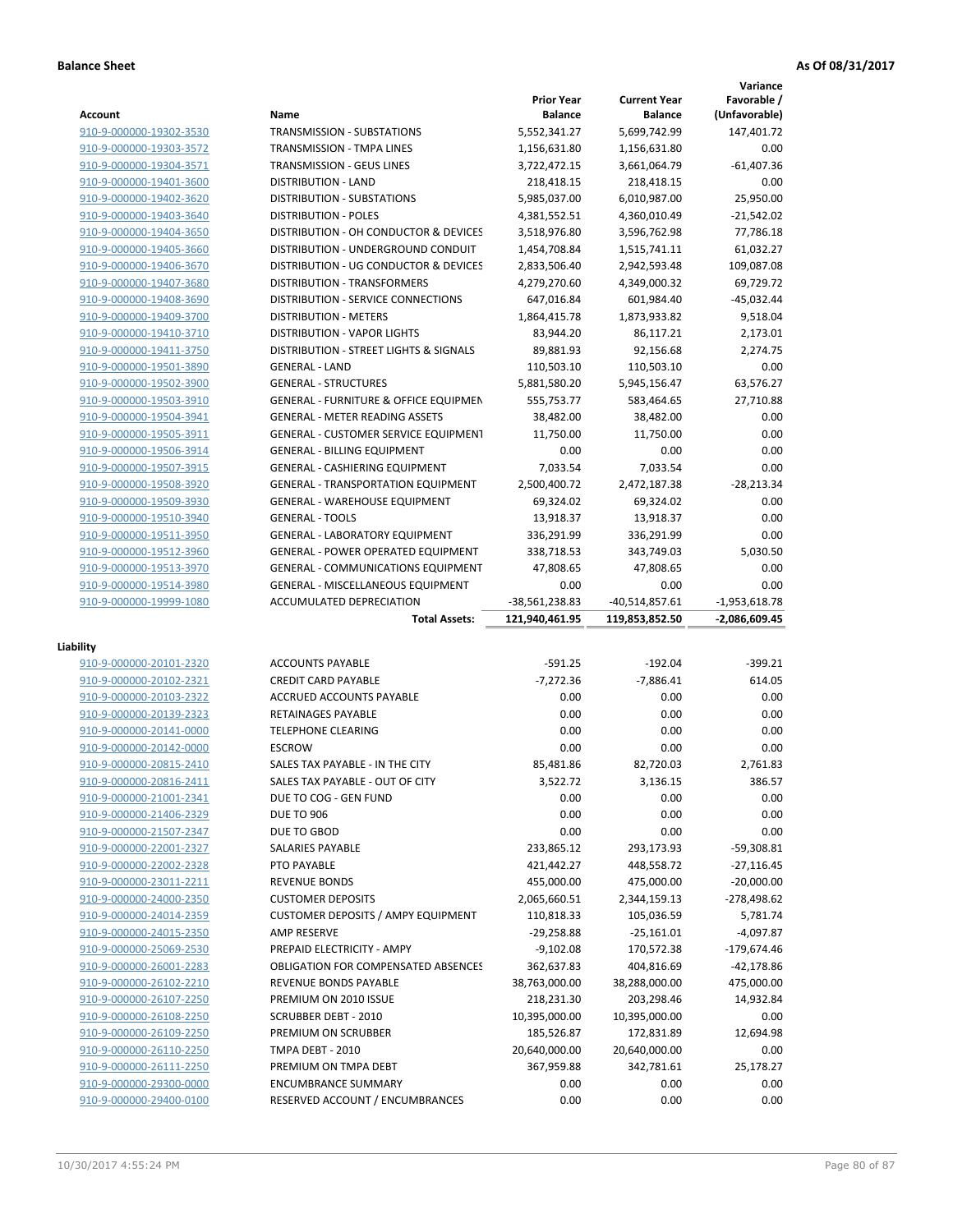## **Balance Sheet As Of 08/31/2017**

| <b>Account</b>                 | Name                                                     | <b>Prior Year</b><br><b>Balance</b> | <b>Current Year</b><br><b>Balance</b> | Variance<br>Favorable /<br>(Unfavorable) |
|--------------------------------|----------------------------------------------------------|-------------------------------------|---------------------------------------|------------------------------------------|
| 910-9-000000-29999-2283        | <b>NET PENSION LIABILITY</b>                             | 609,947.00                          | 3,606,302.00                          | $-2,996,355.00$                          |
|                                | <b>Total Liability:</b>                                  | 74,871,869.12                       | 77,942,148.12                         | $-3,070,279.00$                          |
| <b>Equity</b>                  |                                                          |                                     |                                       |                                          |
| 910-9-000000-39100-2160        | UNRESERVED RETAINED EARNINGS                             | 47,623,065.55                       | 43,006,089.64                         | $-4,616,975.91$                          |
| 910-9-000000-39500-4210        | <b>NET POSITION - PENSION</b>                            | $-3,070.00$                         | $-3,070.00$                           | 0.00                                     |
| 910-9-911120-51102-9201        | <b>BILINGUAL PAY</b>                                     | 0.00                                | 0.00                                  | 0.00                                     |
|                                | <b>Total Beginning Equity:</b>                           | 47,619,995.55                       | 43,003,019.64                         | $-4,616,975.91$                          |
| <b>Total Revenue</b>           |                                                          | 45,745,694.43                       | 45,534,973.19                         | $-210,721.24$                            |
| <b>Total Expense</b>           |                                                          | 46,297,097.15                       | 46,626,288.45                         | $-329,191.30$                            |
| Revenues Over/(Under) Expenses |                                                          | -551,402.72                         | -1,091,315.26                         | -539,912.54                              |
|                                | <b>Total Equity and Current Surplus (Deficit):</b>       | 47,068,592.83                       | 41,911,704.38                         | $-5,156,888.45$                          |
|                                | Total Liabilities, Equity and Current Surplus (Deficit): | 121,940,461.95                      | 119,853,852.50                        | $-2,086,609.45$                          |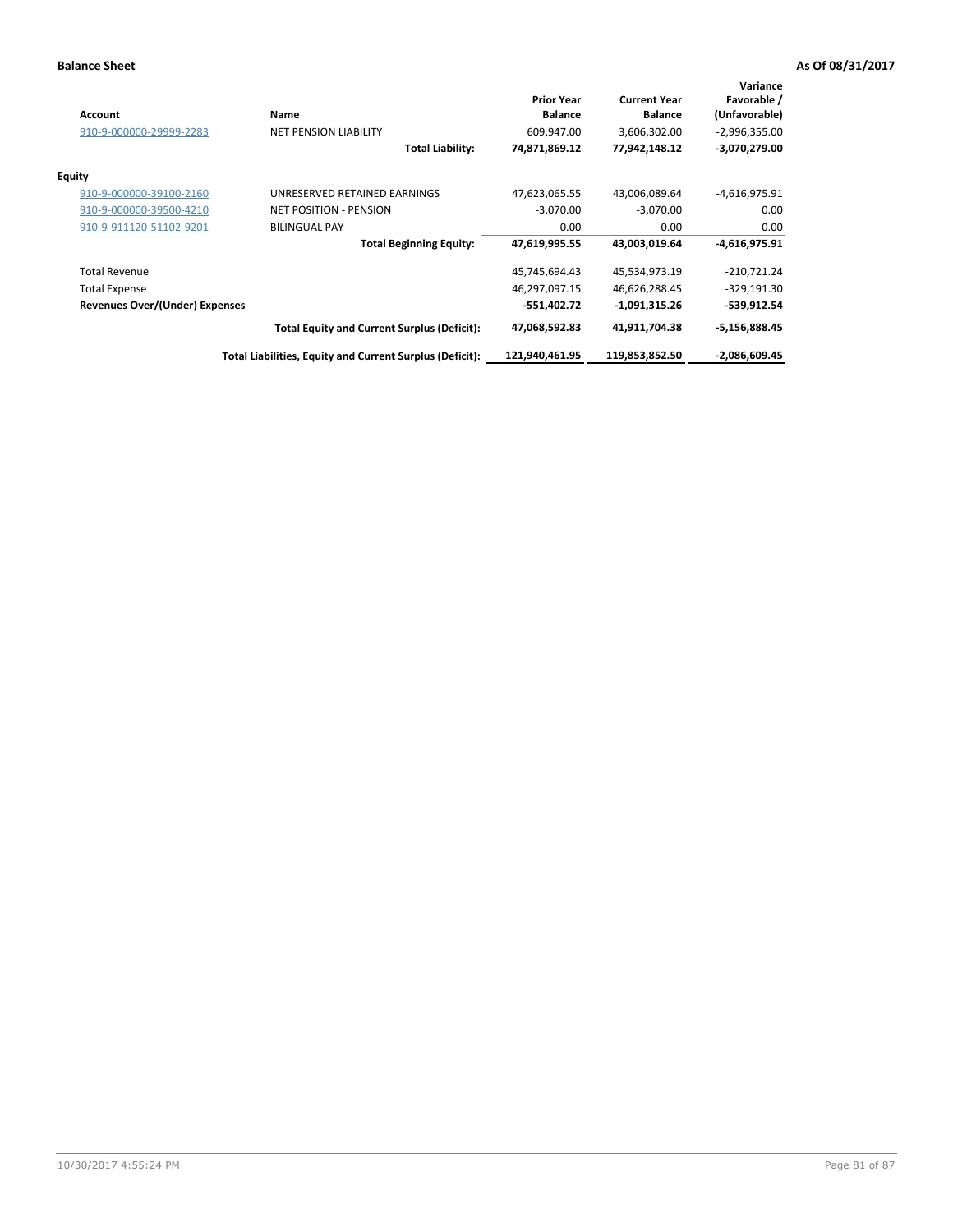| Account                                    | Name                                                     | <b>Prior Year</b><br><b>Balance</b> | <b>Current Year</b><br><b>Balance</b> | Variance<br>Favorable /<br>(Unfavorable) |
|--------------------------------------------|----------------------------------------------------------|-------------------------------------|---------------------------------------|------------------------------------------|
| <b>Fund: 911 - ELECTRIC DEBT REDUCTION</b> |                                                          |                                     |                                       |                                          |
| Assets                                     |                                                          |                                     |                                       |                                          |
| 911-9-000000-10000-1300                    | CASH                                                     | 3,022,999.51                        | 3,029,289.12                          | 6,289.61                                 |
| 911-9-000000-12002-0000                    | <b>GOVERNMENT OBLIGATIONS / AGENCIES</b>                 | 0.00                                | 0.00                                  | 0.00                                     |
| 911-9-000000-13201-1430                    | MISCELLANEOUS ACCOUNTS RECEIVABLE                        | 0.00                                | 0.00                                  | 0.00                                     |
| 911-9-000000-13205-1710                    | <b>INTEREST RECEIVABLE</b>                               | 0.00                                | 0.00                                  | 0.00                                     |
|                                            | <b>Total Assets:</b>                                     | 3,022,999.51                        | 3,029,289.12                          | 6,289.61                                 |
| Liability                                  |                                                          |                                     |                                       |                                          |
| 911-9-000000-20101-0000                    | <b>ACCOUNTS PAYABLE</b>                                  | 0.00                                | 0.00                                  | 0.00                                     |
| 911-9-000000-20103-0100                    | <b>ACCRUED ACCOUNTS PAYABLE</b>                          | 0.00                                | 0.00                                  | 0.00                                     |
| 911-9-000000-Z2430-0000                    | RESERVED ACCOUNT / ENCUMBRANCE SUM                       | 0.00                                | 0.00                                  | 0.00                                     |
| 911-9-000000-Z2520-0100                    | RESERVED ACCOUNT / ENCUMBRANCES                          | 0.00                                | 0.00                                  | 0.00                                     |
|                                            | <b>Total Liability:</b>                                  | 0.00                                | 0.00                                  | 0.00                                     |
| Equity                                     |                                                          |                                     |                                       |                                          |
| 911-9-000000-39100-2160                    | UNRESERVED RETAINED EARNINGS                             | 220,508.21                          | 3,024,538.46                          | 2,804,030.25                             |
|                                            | <b>Total Beginning Equity:</b>                           | 220,508.21                          | 3,024,538.46                          | 2,804,030.25                             |
| <b>Total Revenue</b>                       |                                                          | 2,802,491.30                        | 4,750.66                              | $-2,797,740.64$                          |
| <b>Total Expense</b>                       |                                                          | 0.00                                | 0.00                                  | 0.00                                     |
| <b>Revenues Over/(Under) Expenses</b>      |                                                          | 2,802,491.30                        | 4,750.66                              | -2,797,740.64                            |
|                                            | <b>Total Equity and Current Surplus (Deficit):</b>       | 3,022,999.51                        | 3,029,289.12                          | 6,289.61                                 |
|                                            | Total Liabilities, Equity and Current Surplus (Deficit): | 3,022,999.51                        | 3,029,289.12                          | 6,289.61                                 |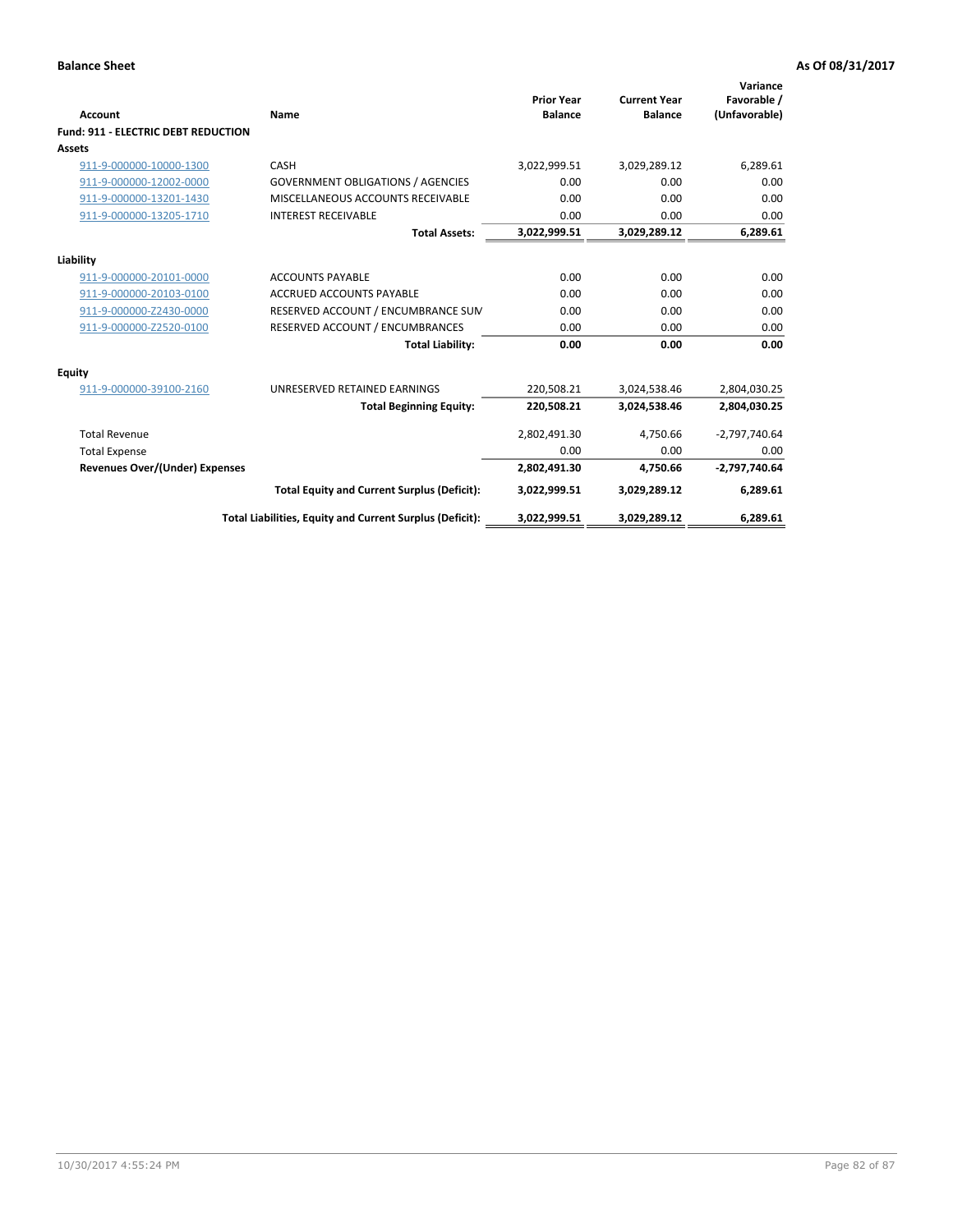| <b>Account</b>                           | Name                                                     | <b>Prior Year</b><br><b>Balance</b> | <b>Current Year</b><br><b>Balance</b> | Variance<br>Favorable /<br>(Unfavorable) |
|------------------------------------------|----------------------------------------------------------|-------------------------------------|---------------------------------------|------------------------------------------|
| <b>Fund: 912 - ELECTRIC DEBT SERVICE</b> |                                                          |                                     |                                       |                                          |
| <b>Assets</b>                            |                                                          |                                     |                                       |                                          |
| 912-9-000000-10000-1300                  | CASH                                                     | 1,724,180.08                        | 1,744,571.04                          | 20,390.96                                |
| 912-9-000000-11504-1301                  | RESERVE FUND - 2008 BOND ISSUE                           | 1,137,927.05                        | 1,148,113.35                          | 10,186.30                                |
| 912-9-000000-11506-1301                  | RESERVE FUND - 2010 BOND ISSUE                           | 3,325,413.80                        | 3,355,370.73                          | 29,956.93                                |
| 912-9-000000-11515-1301                  | RESERVE FUND - 2015 BOND ISSUE                           | 136,588.55                          | 137,509.36                            | 920.81                                   |
| 912-9-000000-11516-1301                  | RESERVE FUND - 2015 TAXABLE BONDS                        | 44,431.75                           | 44,731.29                             | 299.54                                   |
| 912-9-000000-13205-1710                  | <b>INTEREST RECEIVABLE</b>                               | 0.00                                | 0.00                                  | 0.00                                     |
|                                          | <b>Total Assets:</b>                                     | 6,368,541.23                        | 6,430,295.77                          | 61,754.54                                |
| Liability                                |                                                          |                                     |                                       |                                          |
| 912-9-000000-20101-2320                  | <b>ACCOUNTS PAYABLE</b>                                  | 0.00                                | 0.00                                  | 0.00                                     |
| 912-9-000000-20107-2370                  | <b>ACCRUED INTEREST PAYABLE</b>                          | 449,214.18                          | 490,577.76                            | $-41,363.58$                             |
| 912-9-000000-21400-2999                  | DUE TO GEUS 910 - ELECTRIC OPERATING                     | 4,625,445.97                        | 4,625,445.97                          | 0.00                                     |
| 912-9-000000-Z2430-0000                  | <b>ENCUMBRANCE SUMMARY</b>                               | 0.00                                | 0.00                                  | 0.00                                     |
| 912-9-000000-Z2520-0100                  | RESERVED ACCOUNT / ENCUMBRANCES                          | 0.00                                | 0.00                                  | 0.00                                     |
|                                          | <b>Total Liability:</b>                                  | 5,074,660.15                        | 5,116,023.73                          | $-41,363.58$                             |
|                                          |                                                          |                                     |                                       |                                          |
| Equity                                   |                                                          |                                     |                                       |                                          |
| 912-9-000000-39100-2150                  | SEMI RESERVED RETAINED EARNINGS                          | 1,582,715.98                        | 1,613,381.08                          | 30,665.10                                |
|                                          | <b>Total Beginning Equity:</b>                           | 1,582,715.98                        | 1,613,381.08                          | 30,665.10                                |
| <b>Total Revenue</b>                     |                                                          | 3,520,000.00                        | 3,520,000.00                          | 0.00                                     |
| <b>Total Expense</b>                     |                                                          | 3,808,834.90                        | 3,819,109.04                          | $-10,274.14$                             |
| <b>Revenues Over/(Under) Expenses</b>    |                                                          | -288,834.90                         | -299,109.04                           | $-10,274.14$                             |
|                                          | <b>Total Equity and Current Surplus (Deficit):</b>       | 1,293,881.08                        | 1,314,272.04                          | 20,390.96                                |
|                                          | Total Liabilities, Equity and Current Surplus (Deficit): | 6,368,541.23                        | 6,430,295.77                          | 61.754.54                                |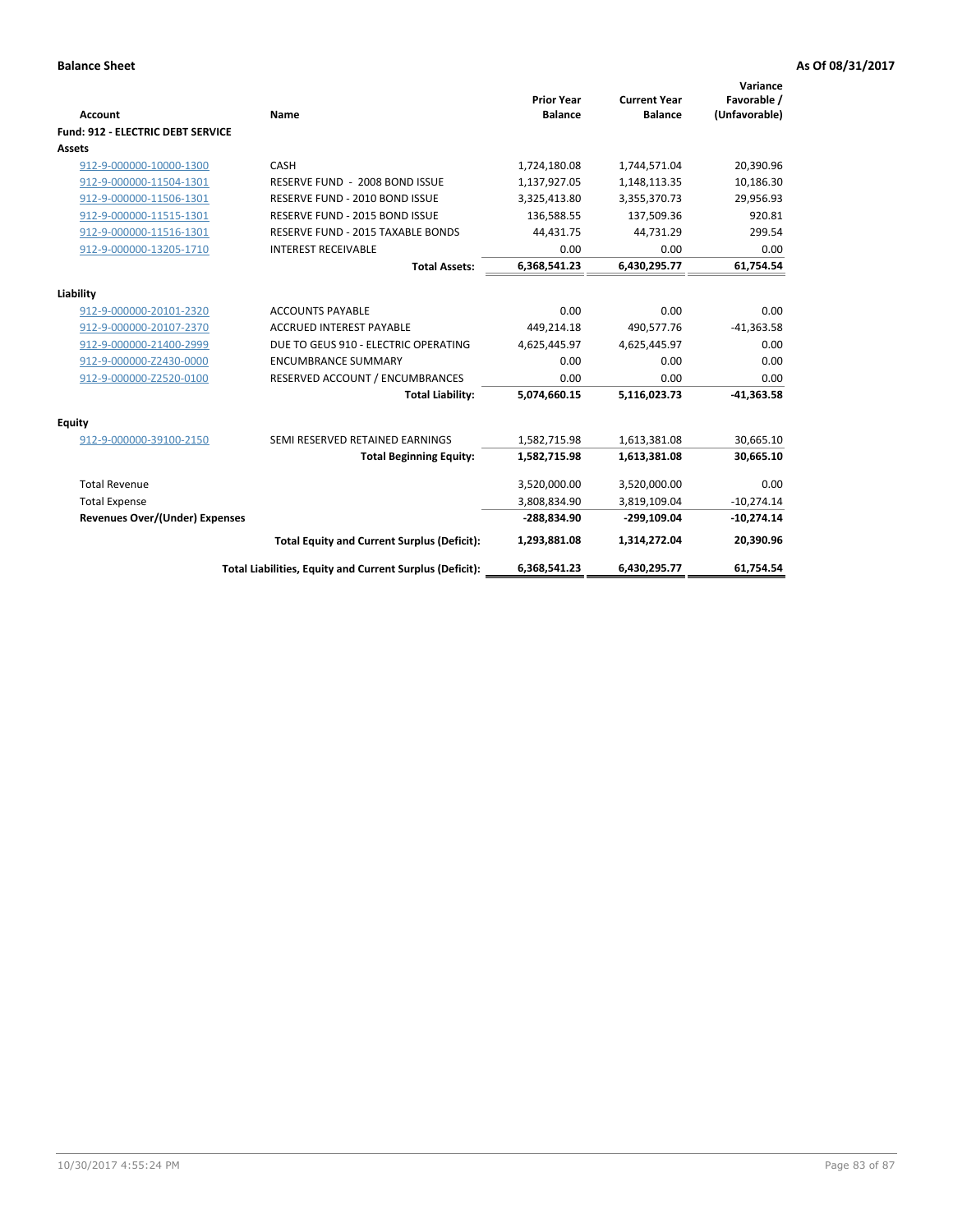| Account                                       | Name                                                     | <b>Prior Year</b><br><b>Balance</b> | <b>Current Year</b><br><b>Balance</b> | Variance<br>Favorable /<br>(Unfavorable) |
|-----------------------------------------------|----------------------------------------------------------|-------------------------------------|---------------------------------------|------------------------------------------|
| <b>Fund: 913 - ELECTRIC CONSTRUCTION FUND</b> |                                                          |                                     |                                       |                                          |
| <b>Assets</b>                                 |                                                          |                                     |                                       |                                          |
| 913-9-000000-10000-1300                       | CASH                                                     | 100,874.67                          | 101,084.53                            | 209.86                                   |
| 913-9-000000-13201-1430                       | MISCELLANEOUS ACCOUNTS RECEIVABLE                        | 0.00                                | 0.00                                  | 0.00                                     |
| 913-9-000000-13205-1710                       | <b>INTEREST RECEIVABLE</b>                               | 0.00                                | 0.00                                  | 0.00                                     |
|                                               | <b>Total Assets:</b>                                     | 100,874.67                          | 101,084.53                            | 209.86                                   |
| Liability                                     |                                                          |                                     |                                       |                                          |
| 913-9-000000-20101-2320                       | <b>ACCOUNTS PAYABLE</b>                                  | 0.00                                | 0.00                                  | 0.00                                     |
| 913-9-000000-20102-2321                       | <b>CREDIT CARD PAYABLE</b>                               | 0.00                                | 0.00                                  | 0.00                                     |
| 913-9-000000-20103-0000                       | <b>ACCRUED ACCOUNTS PAYABLE</b>                          | 0.00                                | 0.00                                  | 0.00                                     |
| 913-9-000000-29300-0000                       | <b>ENCUMBRANCE SUMMARY</b>                               | 0.00                                | 0.00                                  | 0.00                                     |
| 913-9-000000-29400-0100                       | RESERVED ACCOUNT / ENCUMBRANCES                          | 0.00                                | 0.00                                  | 0.00                                     |
|                                               | <b>Total Liability:</b>                                  | 0.00                                | 0.00                                  | 0.00                                     |
| <b>Equity</b>                                 |                                                          |                                     |                                       |                                          |
| 913-9-000000-39100-2160                       | SEMI RESERVED RETAINED EARNINGS                          | 100,682.87                          | 100,926.02                            | 243.15                                   |
|                                               | <b>Total Beginning Equity:</b>                           | 100,682.87                          | 100.926.02                            | 243.15                                   |
| <b>Total Revenue</b>                          |                                                          | 191.80                              | 158.51                                | $-33.29$                                 |
| <b>Total Expense</b>                          |                                                          | 0.00                                | 0.00                                  | 0.00                                     |
| <b>Revenues Over/(Under) Expenses</b>         |                                                          | 191.80                              | 158.51                                | $-33.29$                                 |
|                                               | <b>Total Equity and Current Surplus (Deficit):</b>       | 100,874.67                          | 101,084.53                            | 209.86                                   |
|                                               | Total Liabilities, Equity and Current Surplus (Deficit): | 100,874.67                          | 101,084.53                            | 209.86                                   |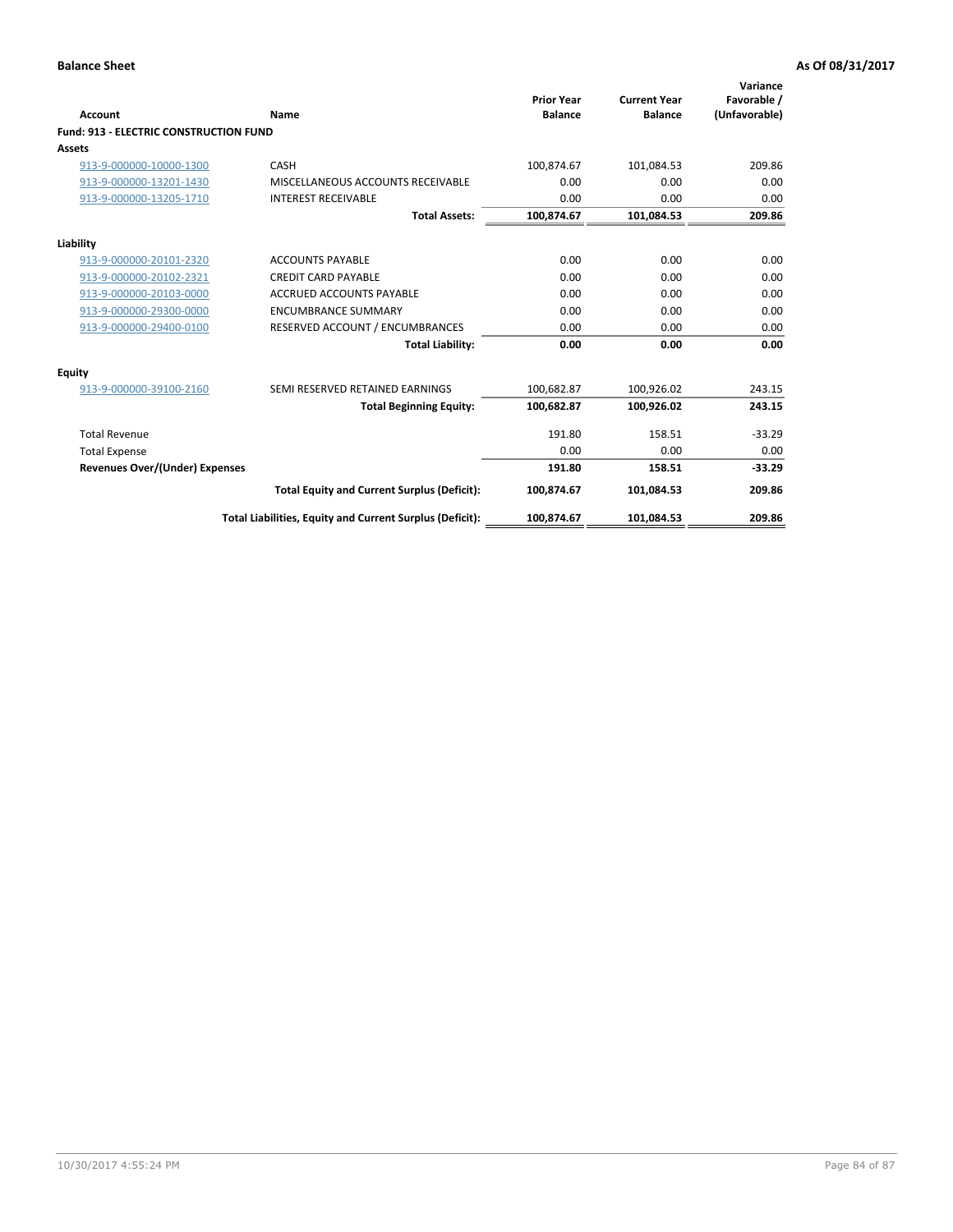| <b>Account</b>                        | Name                                                     | <b>Prior Year</b><br><b>Balance</b> | <b>Current Year</b><br><b>Balance</b> | Variance<br>Favorable /<br>(Unfavorable) |
|---------------------------------------|----------------------------------------------------------|-------------------------------------|---------------------------------------|------------------------------------------|
| Fund: 916 - 08 ENGINE BOND PROCEEDS   |                                                          |                                     |                                       |                                          |
| Assets                                |                                                          |                                     |                                       |                                          |
| 916-9-000000-10000-1300               | CASH                                                     | 0.00                                | 0.00                                  | 0.00                                     |
| 916-9-000000-12189-0000               | 08 ENGINE BOND PROCEEDS                                  | 0.00                                | 0.00                                  | 0.00                                     |
| 916-9-000000-13201-1430               | MISCELLANOEUS ACCOUNTS RECEIVABLE                        | 0.00                                | 0.00                                  | 0.00                                     |
| 916-9-000000-13205-1710               | <b>INTEREST RECEIVABLE</b>                               | 0.00                                | 0.00                                  | 0.00                                     |
| 916-9-000000-Z1030-1202               | 2008 GEUS REVENUE BOND - TEXAS TERM                      | 0.00                                | 0.00                                  | 0.00                                     |
| 916-9-000000-Z1030-1401               | 2008 GEUS REVENUE BOND - PFM                             | 0.00                                | 0.00                                  | 0.00                                     |
| 916-9-000000-Z1030-1402               | 2009 GEUS REVENUE BOND - PFM                             | 0.00                                | 0.00                                  | 0.00                                     |
| 916-9-000000-Z1030-3123               | 2009 GEUS REVENUE BOND - TEXAS TERM                      | 0.00                                | 0.00                                  | 0.00                                     |
|                                       | <b>Total Assets:</b>                                     | 0.00                                | 0.00                                  | 0.00                                     |
| Liability                             |                                                          |                                     |                                       |                                          |
| 916-9-000000-20101-2320               | <b>ACCOUNTS PAYABLE</b>                                  | 0.00                                | 0.00                                  | 0.00                                     |
| 916-9-000000-20139-2323               | <b>RETAINAGES PAYABLE</b>                                | 0.00                                | 0.00                                  | 0.00                                     |
| 916-9-000000-21401-2330               | DUE TO ELECTRIC OPERATING                                | 0.00                                | 0.00                                  | 0.00                                     |
| 916-9-000000-29300-0000               | <b>ENCUMBRANCE SUMMARY</b>                               | 0.00                                | 0.00                                  | 0.00                                     |
| 916-9-000000-29400-0100               | RESERVED ACCOUNT / ENCUMBRANCES                          | 0.00                                | 0.00                                  | 0.00                                     |
|                                       | <b>Total Liability:</b>                                  | 0.00                                | 0.00                                  | 0.00                                     |
| Equity                                |                                                          |                                     |                                       |                                          |
| 916-9-000000-39100-2150               | <b>RESERVED RETAINED EARNINGS</b>                        | 0.00                                | 0.00                                  | 0.00                                     |
|                                       | <b>Total Beginning Equity:</b>                           | 0.00                                | 0.00                                  | 0.00                                     |
| <b>Total Revenue</b>                  |                                                          | 0.00                                | 0.00                                  | 0.00                                     |
| <b>Total Expense</b>                  |                                                          | 0.00                                | 0.00                                  | 0.00                                     |
| <b>Revenues Over/(Under) Expenses</b> |                                                          | 0.00                                | 0.00                                  | 0.00                                     |
|                                       | <b>Total Equity and Current Surplus (Deficit):</b>       | 0.00                                | 0.00                                  | 0.00                                     |
|                                       | Total Liabilities, Equity and Current Surplus (Deficit): | 0.00                                | 0.00                                  | 0.00                                     |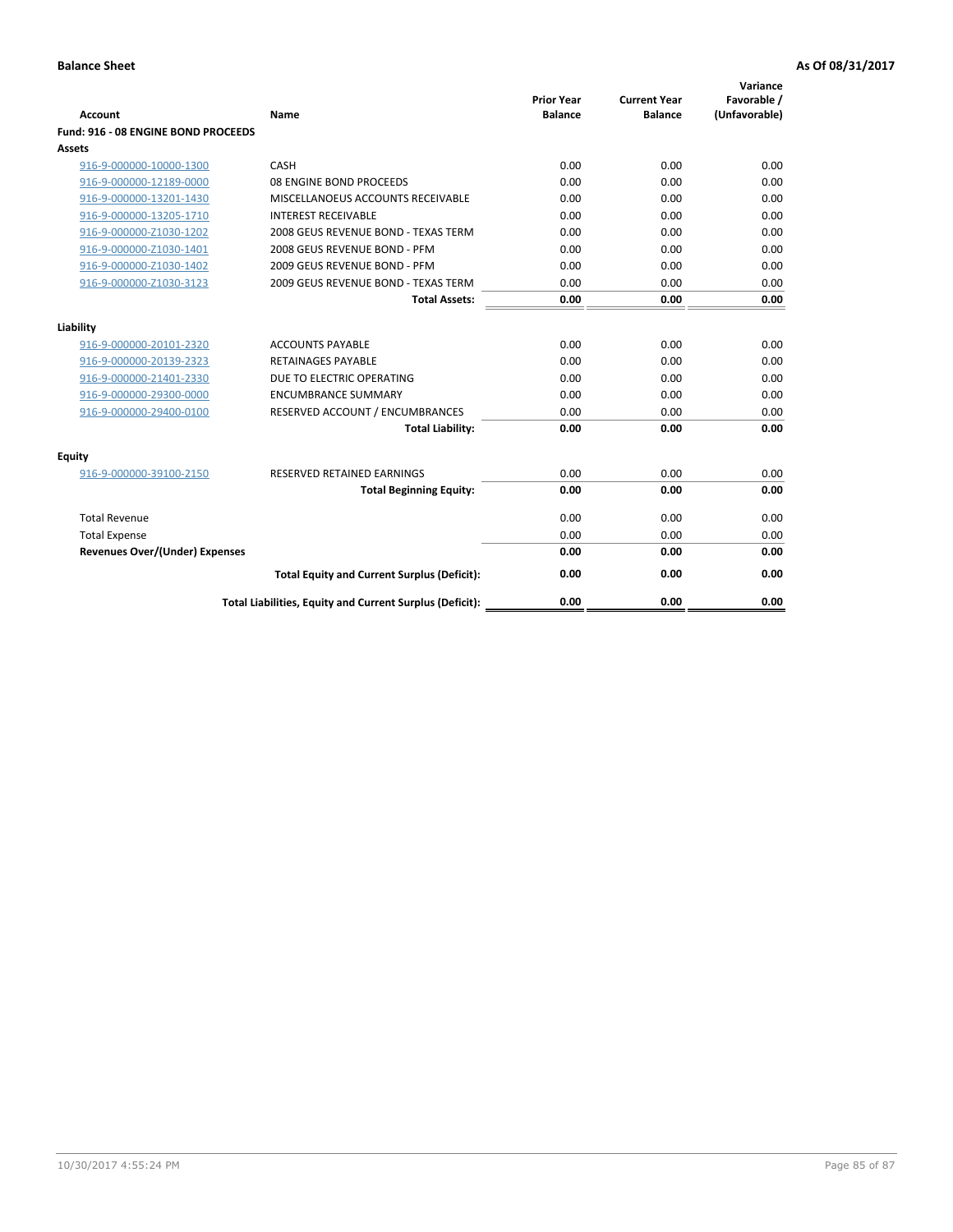| <b>Account</b>                        | Name                                                     | <b>Prior Year</b><br><b>Balance</b> | <b>Current Year</b><br><b>Balance</b> | Variance<br>Favorable /<br>(Unfavorable) |
|---------------------------------------|----------------------------------------------------------|-------------------------------------|---------------------------------------|------------------------------------------|
| Fund: 950 - CABLE / INTERNET          |                                                          |                                     |                                       |                                          |
| Assets                                |                                                          |                                     |                                       |                                          |
| 950-9-000000-10000-1300               | CASH                                                     | 1,019,338.12                        | 1,106,666.01                          | 87,327.89                                |
| 950-9-000000-13000-1420               | <b>CUSTOMER ACCOUNTS RECEIVABLE</b>                      | 220,698.22                          | 214,609.45                            | $-6,088.77$                              |
| 950-9-000000-13001-1420               | NON CURRENT CUSTOMER ACCTS RECEIVAE                      | 198,069.31                          | 236,953.99                            | 38,884.68                                |
| 950-9-000000-13002-1440               | ALLOWANCE FOR UNCOLLECTABLE                              | $-140,386.51$                       | $-173,526.51$                         | $-33,140.00$                             |
| 950-9-000000-13003-1421               | UNBILLED YEAR-END ACCRUAL                                | 534,908.95                          | 453,890.27                            | $-81,018.68$                             |
| 950-9-000000-13201-1430               | MISCELLANEOUS ACCOUNTS RECEIVABLE                        | 0.00                                | 0.00                                  | 0.00                                     |
| 950-9-000000-13205-1710               | <b>INTEREST RECEIVABLE</b>                               | 0.00                                | 0.00                                  | 0.00                                     |
| 950-9-000000-15801-1540               | <b>INVENTORY</b>                                         | 174,730.21                          | 190,362.37                            | 15,632.16                                |
| 950-9-000000-16301-1070               | <b>CWIP</b>                                              | 0.00                                | 0.00                                  | 0.00                                     |
| 950-9-000000-17501-1860               | <b>EMPLOYEE CONTRIBUTIONS</b>                            | 66,497.00                           | 65,340.00                             | $-1,157.00$                              |
| 950-9-000000-17504-1860               | <b>INVESTMENT RETURN</b>                                 | 48,268.00                           | 304,875.00                            | 256,607.00                               |
| 950-9-000000-17508-1860               | <b>EXPERIENCE DIFFERENCE</b>                             | 580.00                              | 6,177.00                              | 5,597.00                                 |
| 950-9-000000-17520-1860               | <b>ASSUMPTION CHANGES</b>                                | 0.00                                | 81,009.00                             | 81,009.00                                |
| 950-9-000000-18001-5110               | HEADEND, TRUNK & DISTRIBUTION SYSTEM                     | 9,516,483.16                        | 9,813,629.64                          | 297,146.48                               |
| 950-9-000000-18002-5111               | <b>HEADEND EQUIPMENT</b>                                 | 1,242,335.79                        | 1,290,975.52                          | 48,639.73                                |
| 950-9-000000-18003-5120               | <b>DROPS</b>                                             | 3,921,968.10                        | 3,201,165.34                          | -720,802.76                              |
| 950-9-000000-18101-5130               | <b>CUSTOMER PREMISES EQUIPMENT</b>                       | 1,196,536.42                        | 1,234,540.00                          | 38,003.58                                |
| 950-9-000000-18102-5140               | PRODUCTION EQUIPMENT                                     | 60,397.97                           | 69,984.90                             | 9,586.93                                 |
| 950-9-000000-18201-5210               | CENTRAL INTERNET EQUIPMENT                               | 422,769.46                          | 422,769.46                            | 0.00                                     |
| 950-9-000000-18202-5220               | <b>CUSTOMER INTERFACE EQUIPMENT</b>                      | 215,944.34                          | 230,582.09                            | 14,637.75                                |
| 950-9-000000-18301-5000               | <b>FIBER OPTICS</b>                                      | 744,208.60                          | 744,208.60                            | 0.00                                     |
| 950-9-000000-18501-5901               | <b>STRUCTURES &amp; IMPROVEMENTS</b>                     | 608,729.19                          | 608,729.19                            | 0.00                                     |
| 950-9-000000-18502-5910               | <b>FURNITURE &amp; OFFICE EQUIPMENT</b>                  | 137,419.19                          | 137,419.19                            | 0.00                                     |
| 950-9-000000-18503-5920               | <b>TRANSPORTATION EQUIPMENT</b>                          | 372,622.50                          | 373,895.50                            | 1,273.00                                 |
| 950-9-000000-18504-5950               | LABORATORY EQUIPMENT                                     | 163,348.67                          | 163,348.67                            | 0.00                                     |
| 950-9-000000-18505-5960               | POWER OPERATED EQUIPMENT                                 | 5,500.00                            | 5,500.00                              | 0.00                                     |
| 950-9-000000-18506-5980               | MISCELLANEOUS EQUIPMENT                                  | 0.00                                | 0.00                                  | 0.00                                     |
| 950-9-000000-18999-1080               | <b>ACCUMULATED DEPRECIATION</b>                          | $-10,329,328.35$                    | $-10,600,059.27$                      | -270,730.92                              |
|                                       | <b>Total Assets:</b>                                     | 10,401,638.34                       | 10,183,045.41                         | $-218,592.93$                            |
| Liability                             |                                                          |                                     |                                       |                                          |
| 950-9-000000-20101-2320               | <b>ACCOUNTS PAYABLE</b>                                  | 0.00                                | 2,006.06                              | $-2,006.06$                              |
| 950-9-000000-20102-2321               | <b>CREDIT CARD PAYABLE</b>                               | 7,272.36                            | 7,886.41                              | $-614.05$                                |
| 950-9-000000-20103-2322               | ACCRUED ACCOUNTS PAYABLE                                 | 0.00                                | 0.00                                  | 0.00                                     |
| 950-9-000000-20815-2410               | SALES TAX PAYABLE - IN THE CITY                          | 29,492.63                           | 30,263.57                             | $-770.94$                                |
| 950-9-000000-20816-2411               | SALES TAX PAYABLE - OUT OF CITY                          | 0.00                                | 0.00                                  | 0.00                                     |
| 950-9-000000-21001-1101               | DUE TO COG - GEN FUND                                    | 0.00                                | 0.00                                  | 0.00                                     |
| 950-9-000000-21507-2347               | DUE TO GBOD                                              | 0.00                                | 0.00                                  | 0.00                                     |
| 950-9-000000-22001-2327               | <b>SALARIES PAYABLE</b>                                  | 34,330.47                           | 43,791.74                             | $-9,461.27$                              |
| 950-9-000000-22002-2328               | PTO PAYABLE                                              | 52,687.91                           | 58,535.74                             | -5,847.83                                |
| 950-9-000000-24000-2350               | <b>CUSTOMER DEPOSITS</b>                                 | 11,837.27                           | 11,327.27                             | 510.00                                   |
| 950-9-000000-26001-2283               | <b>OBLIGATION FOR COMPENSATED ABSENCES</b>               | 10,900.97                           | 13,908.37                             | $-3,007.40$                              |
| 950-9-000000-29300-0000               | <b>ENCUMBRANCE SUMMARY</b>                               | 0.00                                | 0.00                                  | 0.00                                     |
| 950-9-000000-29400-0100               | RESERVED ACCOUNT / ENCUMBRANCES                          | 0.00                                | 0.00                                  | 0.00                                     |
| 950-9-000000-29999-2283               | <b>NET PENSION LIABILITY</b>                             | 87,135.00                           | 515,186.00                            | $-428,051.00$                            |
|                                       | <b>Total Liability:</b>                                  | 233,656.61                          | 682,905.16                            | -449,248.55                              |
|                                       |                                                          |                                     |                                       |                                          |
| <b>Equity</b>                         |                                                          |                                     |                                       |                                          |
| 950-9-000000-39100-2160               | UNRESERVED RETAINED EARNINGS                             | 9,661,921.93                        | 9,128,980.69                          | -532,941.24                              |
| 950-9-000000-39500-4210               | <b>NET POSITION - PENSION</b>                            | $-438.00$                           | $-438.00$                             | 0.00                                     |
|                                       | <b>Total Beginning Equity:</b>                           | 9,661,483.93                        | 9,128,542.69                          | -532,941.24                              |
| <b>Total Revenue</b>                  |                                                          | 5,886,666.42                        | 5,825,714.99                          | $-60,951.43$                             |
| <b>Total Expense</b>                  |                                                          | 5,380,168.62                        | 5,454,117.43                          | -73,948.81                               |
| <b>Revenues Over/(Under) Expenses</b> |                                                          | 506,497.80                          | 371,597.56                            | -134,900.24                              |
|                                       | <b>Total Equity and Current Surplus (Deficit):</b>       | 10,167,981.73                       | 9,500,140.25                          | $-667,841.48$                            |
|                                       | Total Liabilities, Equity and Current Surplus (Deficit): | 10,401,638.34                       | 10,183,045.41                         | -218,592.93                              |